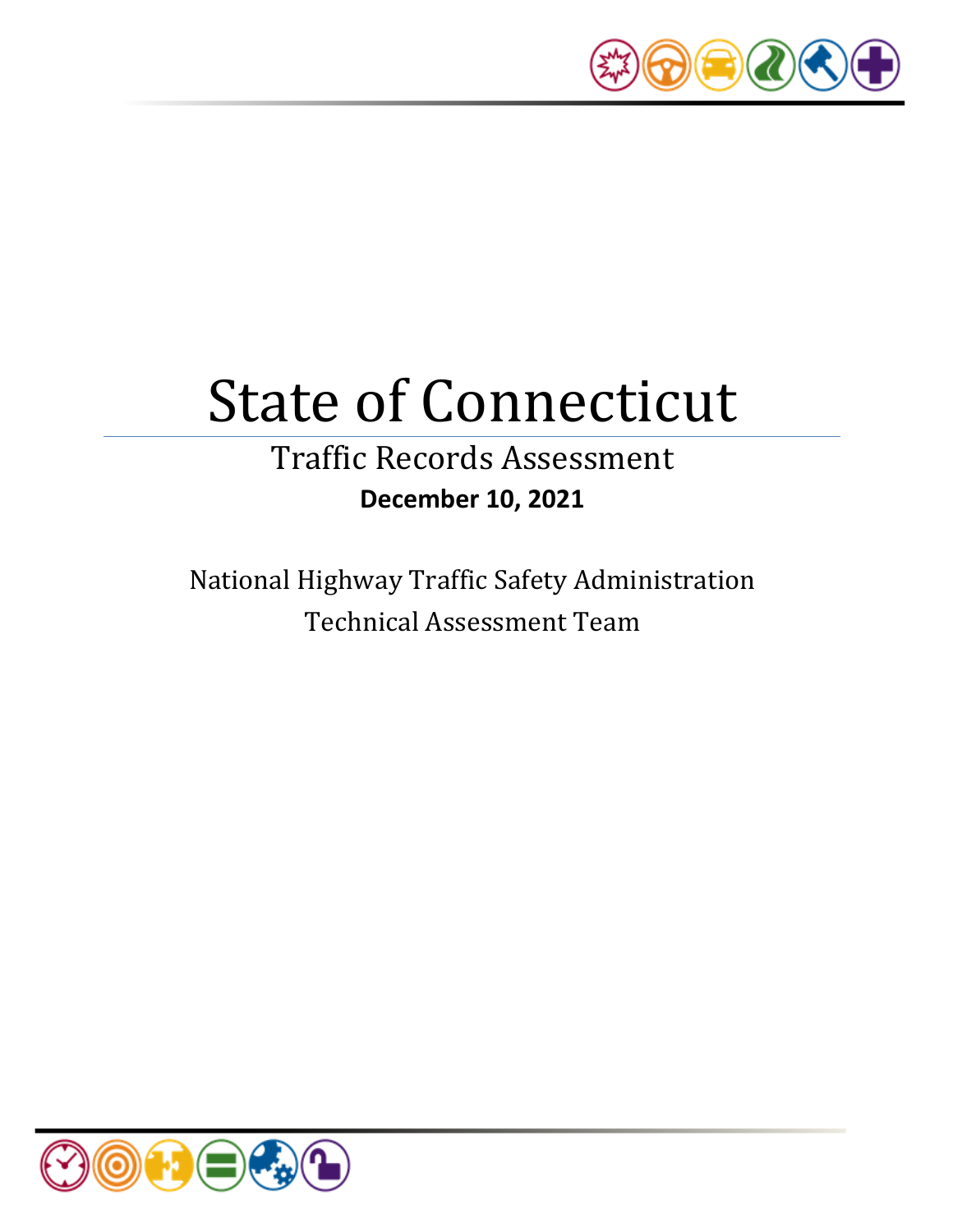

# **Table of Contents**

| Vehicle Data System Interface with Other Traffic Record System Components 59                   |  |
|------------------------------------------------------------------------------------------------|--|
|                                                                                                |  |
|                                                                                                |  |
|                                                                                                |  |
|                                                                                                |  |
|                                                                                                |  |
|                                                                                                |  |
|                                                                                                |  |
|                                                                                                |  |
| Applicable Guidelines and Participation in National Data Exchange Systems for the Citation and |  |
|                                                                                                |  |
|                                                                                                |  |
|                                                                                                |  |
|                                                                                                |  |
|                                                                                                |  |
|                                                                                                |  |

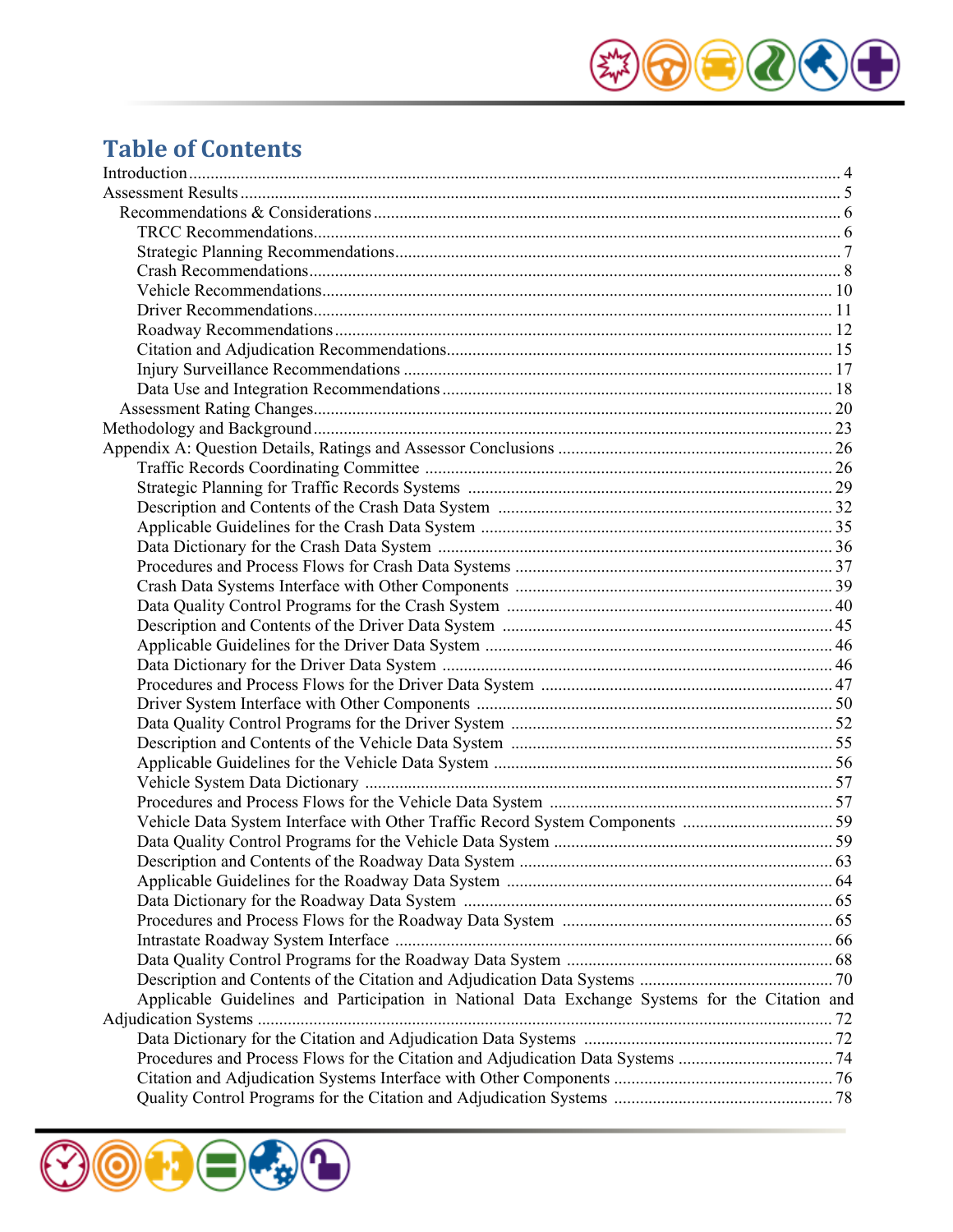

# **Index of Figures**

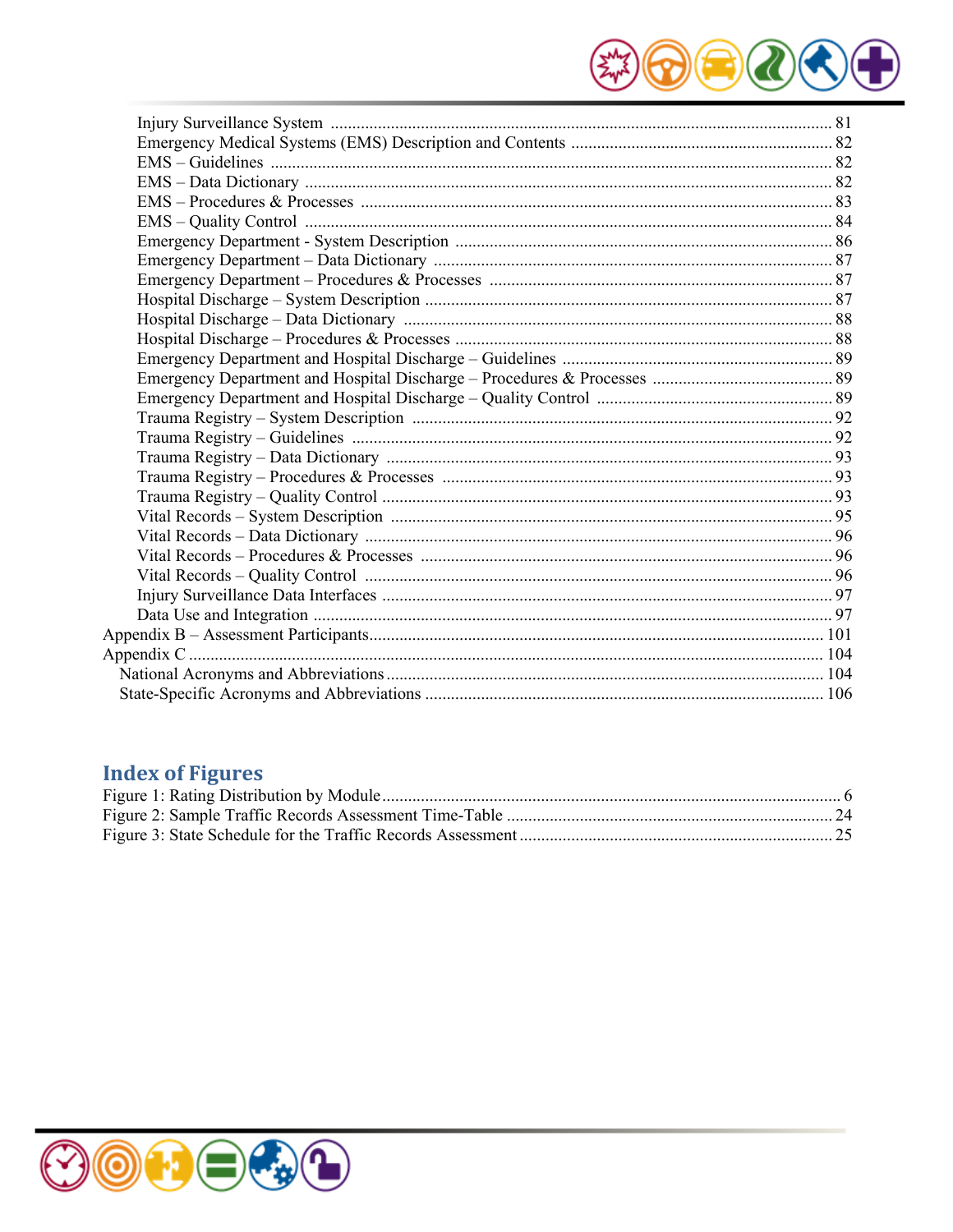

# <span id="page-3-0"></span>**Introduction**

The Traffic Records Program Assessment Advisory and this peer assessment provide voluntary guidance and describe the ideal traffic records systems from which States can assess their capabilities. The benefit for States to align with the description of the ideal traffic records system is to ensure that high-quality traffic safety data is collected, analyzed, and made available for decision making to reduce injuries and deaths caused by crashes. The ideal described in the Advisory is aspirational, and there is no expectation that States align perfectly with this ideal system.

This Traffic Records Program Assessment is the second of the online question-and-answer evaluations of Connecticut's Traffic Records System. This review builds on the previous assessment conducted five years ago. Since the last assessment, Connecticut has made substantial improvements in many aspects of the traffic records system. Compared to the 2017 assessment, the ratings contained an additional 42 meets the ideal ratings and 23 fewer does not meet ratings.

The Connecticut Traffic Records Coordinating Committee (TRCC) sets an example for other States. The TRCC management and Strategic Planning modules both received ratings of meets the ideal for every question. Including IT representatives on the TRCC helps them to move technology projects forward and keep apprised of new technology. Connecticut's comprehensive traffic records inventory helps to encourage cooperation and data linkage. The TRCC has a Data Integration subcommittee that facilitates data sharing and access. This is another area in which Connecticut excels.

The Crash system has also made improvements and will serve the State well in data-driven decision making. The partnership with the University of Connecticut (UConn) includes data quality measurement and enhanced data analysis capabilities for stakeholders. There are opportunities for data linkage and enhancements in crash locating.

The assessors also rated the Roadway system very high, all but one question earned a meets ideal rating. CTDOT's Transportation Enterprise Data (TED) contains several integrated transportation datasets, and the department has done a good job with documentation.

The State Department of Motor Vehicles is the custodian for both the Driver and Vehicle systems. The Driver system incorporates national standards and has well-documented procedures and processes. The majority of the Driver system ratings meet the ideal. The Vehicle system operates in real-time, so information is immediately available to those who need it.

Connecticut has a unified court system and maintains a Centralized Infractions Bureau database. The Connecticut Online Law Enforcement Communications Teleprocessing (COLLECT) system provides real-time online access to driver and vehicle histories. The State tracks several data quality performance measures.

Connecticut has all five major components of a traffic records injury surveillance system (i.e., EMS, trauma registry, emergency department, hospital discharge, vital records). The EMS data system update to NEMSIS v. 3.5 provides an opportunity to develop a data dictionary and create data quality performance measures.

Overall, the Connecticut traffic records program and the TRCC exhibit many best practices, and the State should be proud of the advances made. The State is encouraged to maintain this high level of quality

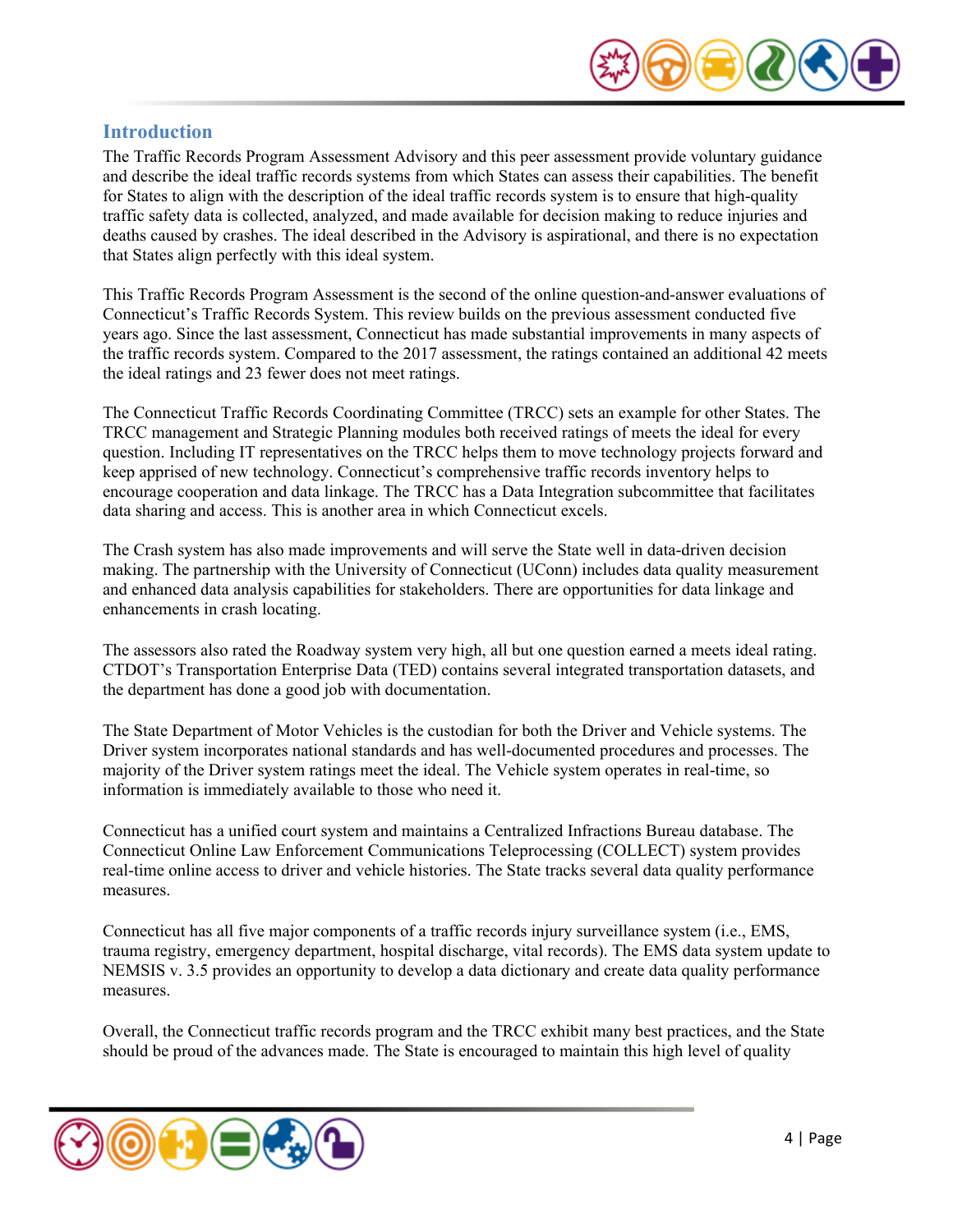

through increased data linkage and performance measurement.

# <span id="page-4-0"></span>**Assessment Results**

A traffic records system consists of data about a State's roadway transportation network and the people and vehicles that use it. The six primary components of a State traffic records system are: Crash, Driver, Vehicle, Roadway, Citation/Adjudication, and Injury Surveillance. Quality traffic records data exhibiting the six primary data quality attributes—timeliness, accuracy, completeness, uniformity, integration, and accessibility—is necessary to improve traffic safety and effectively manage the motor vehicle transportation network, at the Federal, State, and local levels. Such data enables problem identification, countermeasure development and application, and outcome evaluation. Continued application of datadriven, science-based management practices can decrease the frequency of traffic crashes and mitigate their substantial negative effects on individuals and society.

State traffic records systems are the culmination of the combined efforts of collectors, managers, and users of data. Collaboration and cooperation between these groups can improve data and ensure that the data is used in ways that provide the greatest benefit to traffic safety efforts. Thoughtful, comprehensive, and uniform data use and governance policies can improve service delivery, link business processes, maximize return on investments, and improve risk management. NHTSA recognizes the benefit of independent peer reviews for State traffic records data systems. These assessments help States identify areas of high performance and areas in need of improvement in addition to fostering greater collaboration among data systems.

Out of 328 assessment questions, Connecticut met the Advisory ideal for 198 questions (60%), partially met the Advisory ideal for 37 questions (11%) and did not meet the Advisory ideal for 93 questions  $(28%)$ .

As Figure 1: Rating Distribution by Module illustrates, within each assessment module, Connecticut met the criteria outlined in the Traffic Records Program Assessment Advisory 100% of the time for Traffic Records Coordinating Committee Management, 100% of the time for Strategic Planning, 85% of the time for Crash, 39% of the time for Vehicle, 61% of the time for Driver, 97% of the time for Roadway, 42% of the time for Citation and Adjudication, 35% of the time for EMS / Injury Surveillance, and 75% of the time for Data Use and Integration.

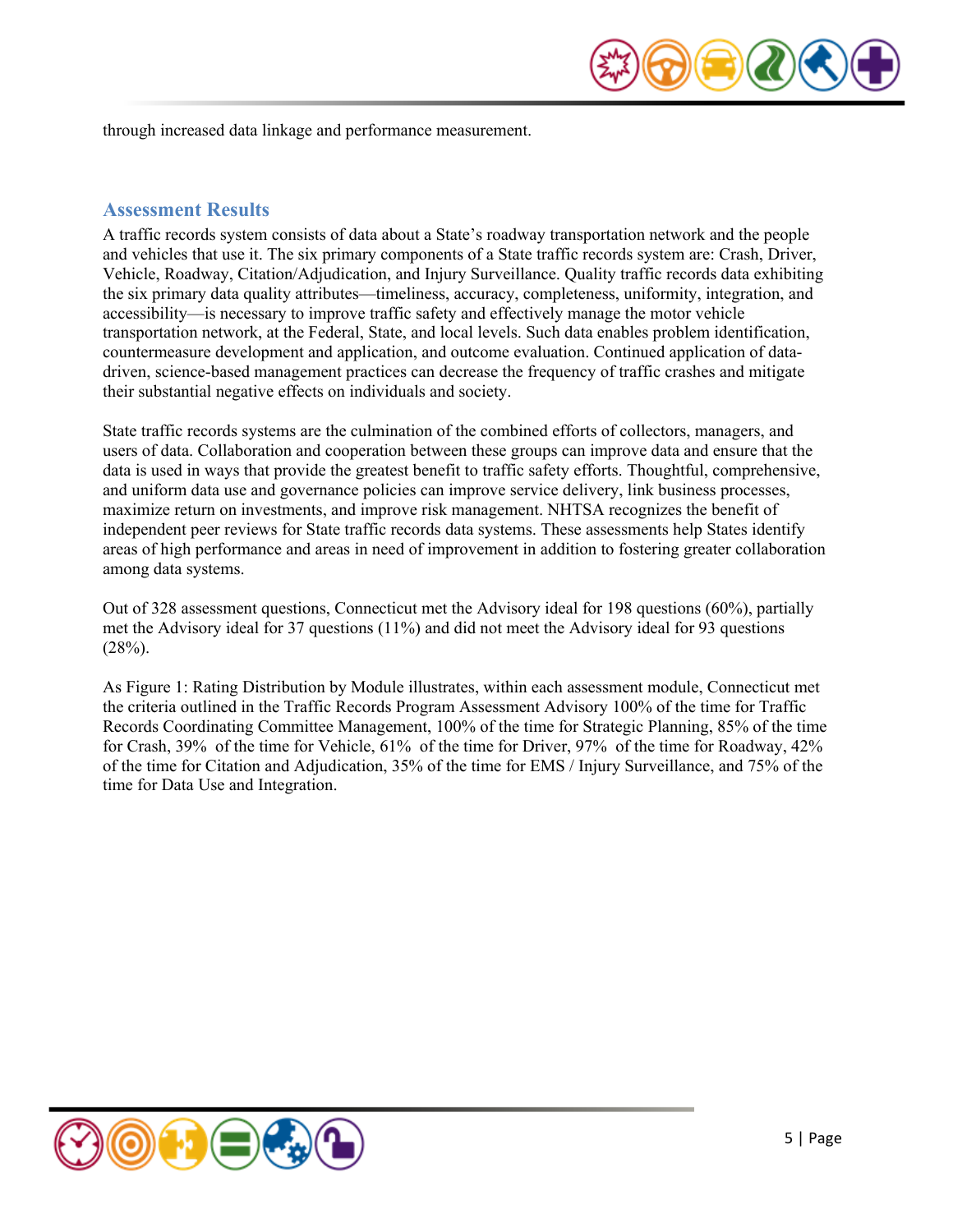



#### <span id="page-5-2"></span>*Figure 1: Rating Distribution by Module*

States are encouraged to use the recommendations, considerations and conclusions of this report as a basis for the State data improvement program strategic planning process, and are encouraged to review the report at least annually to gauge how the State is addressing the items outlined.

# <span id="page-5-0"></span>Recommendations & Considerations

According to 23 CFR Part 1300, §1300.22, applicants for State traffic safety information system improvements grants are required to maintain a State traffic records strategic plan that—

*"(3) Includes a list of all recommendations from its most recent highway safety data and traffic records system assessment; (4) Identifies which such recommendations the State intends to implement and the performance measures to be used to demonstrate quantifiable and measurable progress; and (5) For recommendations that the State does not intend to implement, provides an explanation."*

The following section provides Connecticut with the traffic records assessment recommendations and associated considerations detailed by the assessors. The broad recommendations provide Connecticut flexibility in addressing them in an appropriate manner for your State goals and constraints. Considerations are more detailed, actionable suggestions from the assessment team that the State may wish to employ in addressing their recommendations. GO Teams, CDIPs (Crash Data Improvement Program) and MMUCC Mappings are available for targeted technical assistance and training.

# <span id="page-5-1"></span>**TRCC Recommendations**

#### **None**

#### *Considerations for implementing your TRCC recommendations*

• Given that all of the TRCC elements meet the ideal standard, there are really no considerations to recommend. If there is one potential improvement to make, it would be to capture more detail on the

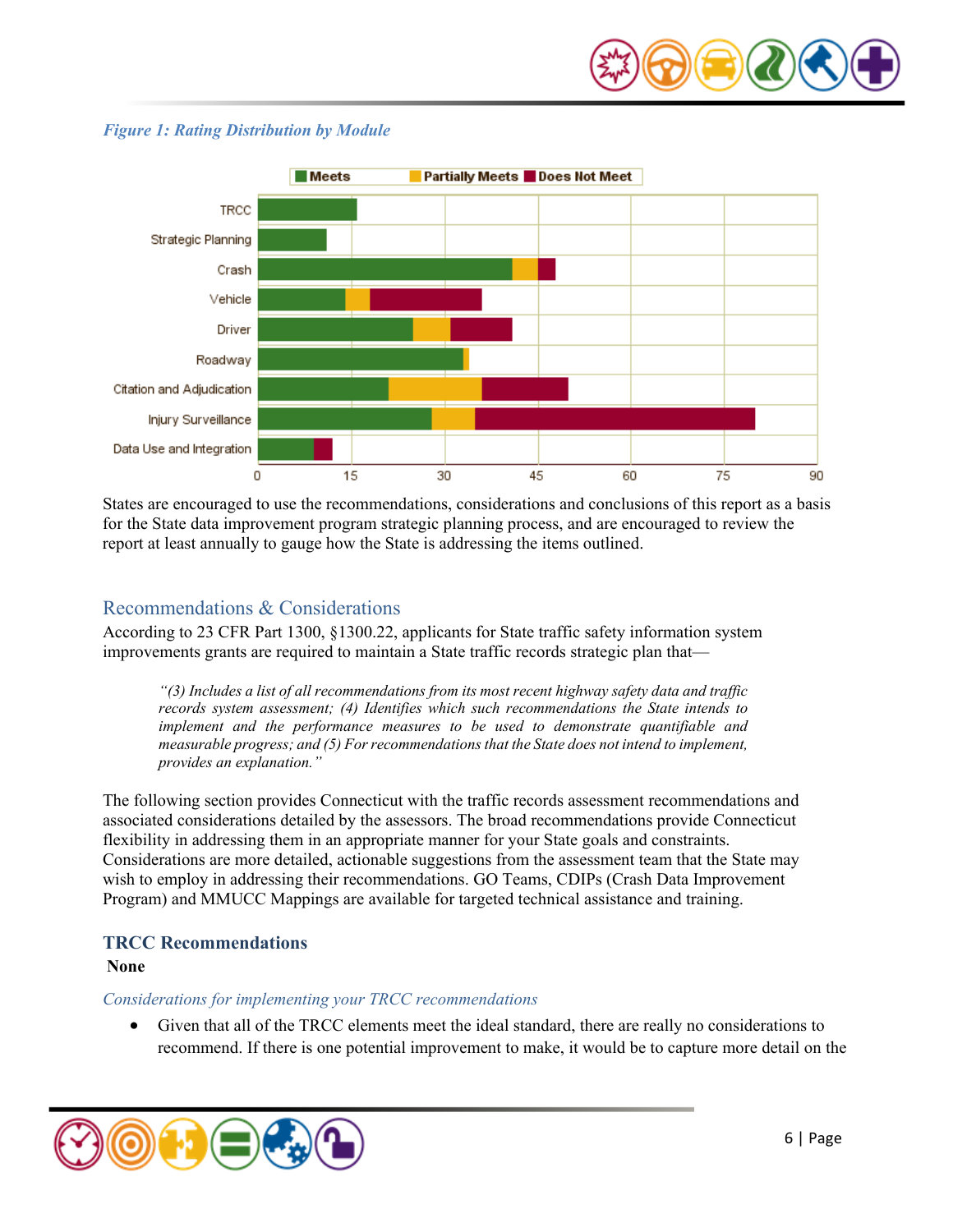

discussion between TRCC meeting attendees in the meeting notes for future reference.

#### **Summary**

Connecticut has a well-formed TRCC that includes all the right representation for the six core data systems, with both technical representation and executive TRCC members who direct their respective agency resources. There are appropriate IT members on the TRCC who are involved in the development of projects.

The TRCC Charter authorizes the TRCC, outlines its mission, goals, and responsibilities to annually approve the strategic plan and performance measures. It also identifies and spells out responsibilities for the TRCC Chair and Traffic Records Coordinator.

The TRCC is scheduled to meet six times a year, which is more often than the required frequency to qualify for 405(c) funding. These meetings allow agencies to seek feedback from the members on major TRCC related projects and provide time for meaningful coordination between agencies. The TRCC reviews all projects submitted for funding and votes on funding allocation of the 405c grant funds, as well as recommends projects funded by 402, 405(c), SaDIP, and FMCSA. They support the University of Connecticut Transportation Research Center in providing training and technical assistance.

Connecticut has created a comprehensive traffic records inventory document with traffic records data sources, system custodians, software platforms, programming language, data elements and attributes, linkage variables, linkages useful to the State, and data access policies.

With all of the elements meeting the ideal standard, the TRCC should be very proud of having the ideal TRCC structure and documentation!

#### <span id="page-6-0"></span>**Strategic Planning Recommendations None**

#### *Considerations for implementing your Strategic Planning recommendations*

• Given that all of the Strategic Planning elements meet the ideal standard, there are really no considerations to recommend.

#### **Summary**

The Connecticut Traffic Records Strategic Plan (TRSP) is comprehensive and contains many of the elements recommended in the Advisory. The Plan outlines all of the countermeasures and the performance measures the State has implemented for continued improvement.

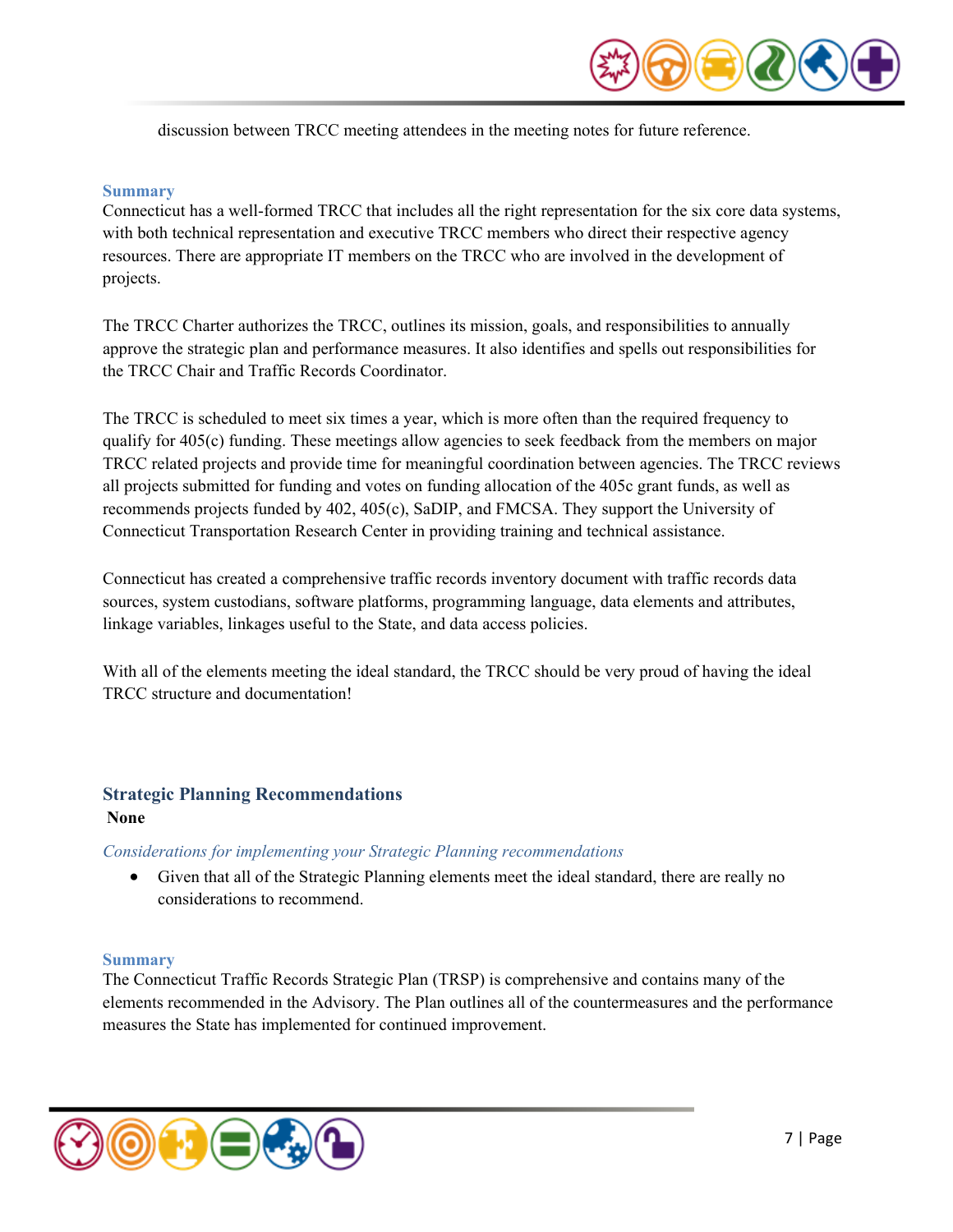

The TRSP includes all of the deficiencies recommended from the most recent Traffic Records Assessment that sets the framework for improving all aspects of the State's traffic records system. The State has described the process used to update the Plan annually but could benefit from adding the detailed process to the Plan.

The Connecticut TRCC is comprised of representatives that oversee both technical and executive aspects of all six traffic records systems that are included in the regular meetings. The TRCC designates a project manager for each project that is responsible to update the group until the project is completed, which keeps the TRCC included in the progress.

The TRCC Strategic plan includes projects that are using new technology to improve safety issues and the process to develop these projects such as the Transportation Enterprise Database and the GIS data visualization data mapping. Connecticut has a comprehensive strategic planning process that will continue to improve the State's traffic records.

# <span id="page-7-0"></span>**Crash Recommendations**

- 1. Improve the data dictionary for the Crash data system to reflect best practices identified in the Traffic Records Program Assessment Advisory.
- 2. Improve the interfaces with the Crash data system to reflect best practices identified in the Traffic Records Program Assessment Advisory.

# *Considerations for implementing your Crash recommendations*

- Develop improved crash system documentation to identify data elements populated in the crash system via data linkage/interfaces from other data systems.
- Complete and implement data interfaces with the crash system and the driver, vehicle, citation/adjudication, and the Injury Surveillance Systems.
- Develop both internal and external uniformity performance measures for the remaining quality characteristic without measures.
- Encourage the development of smart mapping technology to collect an accurate crash location at the crash scene and use the roadway system interface to auto-populate the location data elements in the crash system.
- Work with crash system vendors to implement smart mapping technology in their systems for the use of statewide law enforcement agencies.

# **Summary**

The Connecticut Department of Transportation (CTDOT) and its partners have made great strides in improving the crash reporting and crash data management processes over the last few years. The Crash system under the guidance of the CT-TRCC and State safety partners has evolved into a system that meets

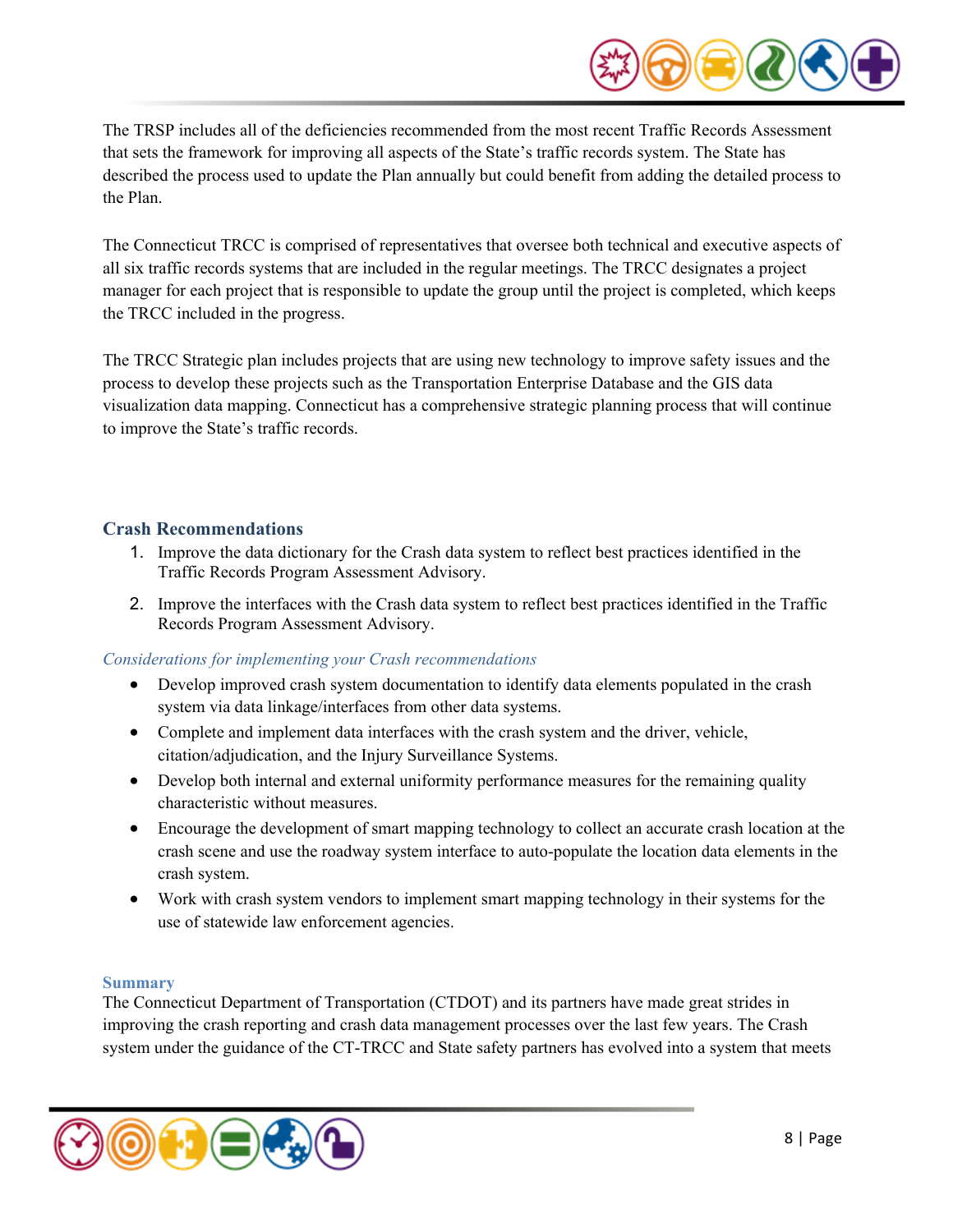

almost all the components of the Traffic Records Program Assessment Advisory, 2018 Edition.

Some notable improvements have been fully implemented and serve the State well in their safety datadriven decision making. Connecticut collects and submits 100% of statewide crash data electronically. Connecticut has implemented and is reportedly fully compliant with the NHTSA-supported MMUCC version 4 crash form and database. The State has put in place a formal, comprehensive crash quality management program as described in the Advisory. The crash quality management program includes Performance measures and reporting for five of the six quality characteristics. The State implemented a statewide crash data repository at the University of Connecticut (UConn) that supports data quality measurement reports, enhanced data analysis capabilities, and the flexibility to put in place system improvements as they are identified by safety stakeholders. The State implemented a series of edit checks and validation rules in the field data collection systems that have significantly improved crash data accuracy in the last few years.

Connecticut is commended for the above accomplishments and has used a successful phased improvement process to obtain its goal of a state-of-the-practice crash records system. This phased approach would not have been as successful without the strategic partnership between CTDOT, the CT-TRCC, and UConn. UConn has been critical to the system's success through its efforts in developing the State's Transportation Research Center, developing and managing the statewide crash data repository, and continuing to provide support to the State's traffic safety community through efforts in data entry, geocoding, analysis, and system enhancements.

The continuous system improvement experienced by Connecticut requires a strategic approach, ongoing planning, and constant vigilance to the system's health through its performance reporting. The State is encouraged to monitor the system's status and continue collaborative efforts by safety stakeholders to maintain and improve an already proficient crash records system.

There are a few opportunities identified through the assessment that the State might consider for improvement. There are already efforts in place to establish real-time interfaces between the crash system and the driver, vehicle, citation/adjudication, and injury surveillance systems. Completing and implementing these interfaces will enhance data entry processes and improve data quality. As the interfaces are put in place, crash system documentation might be improved to identify data elements populated in the crash system from other systems by the interfaces.

Crash locating is based on the original crash location being collected manually by law enforcement and submitted from the crash scene. Automated tools used by quality control staff assist in their review and correction of any errors. If these tools, in the form of smart mapping technology, were deployed to the electronic field data collection systems, a more accurate crash location could be collected at the crash scene by law enforcement by using the roadway system interface to auto-populate the location data elements in the crash system. CTDOT makes roadway system data available to the crash data collection vendors, but they are not required to use the data. The State is encouraged to renew their efforts to deploy this

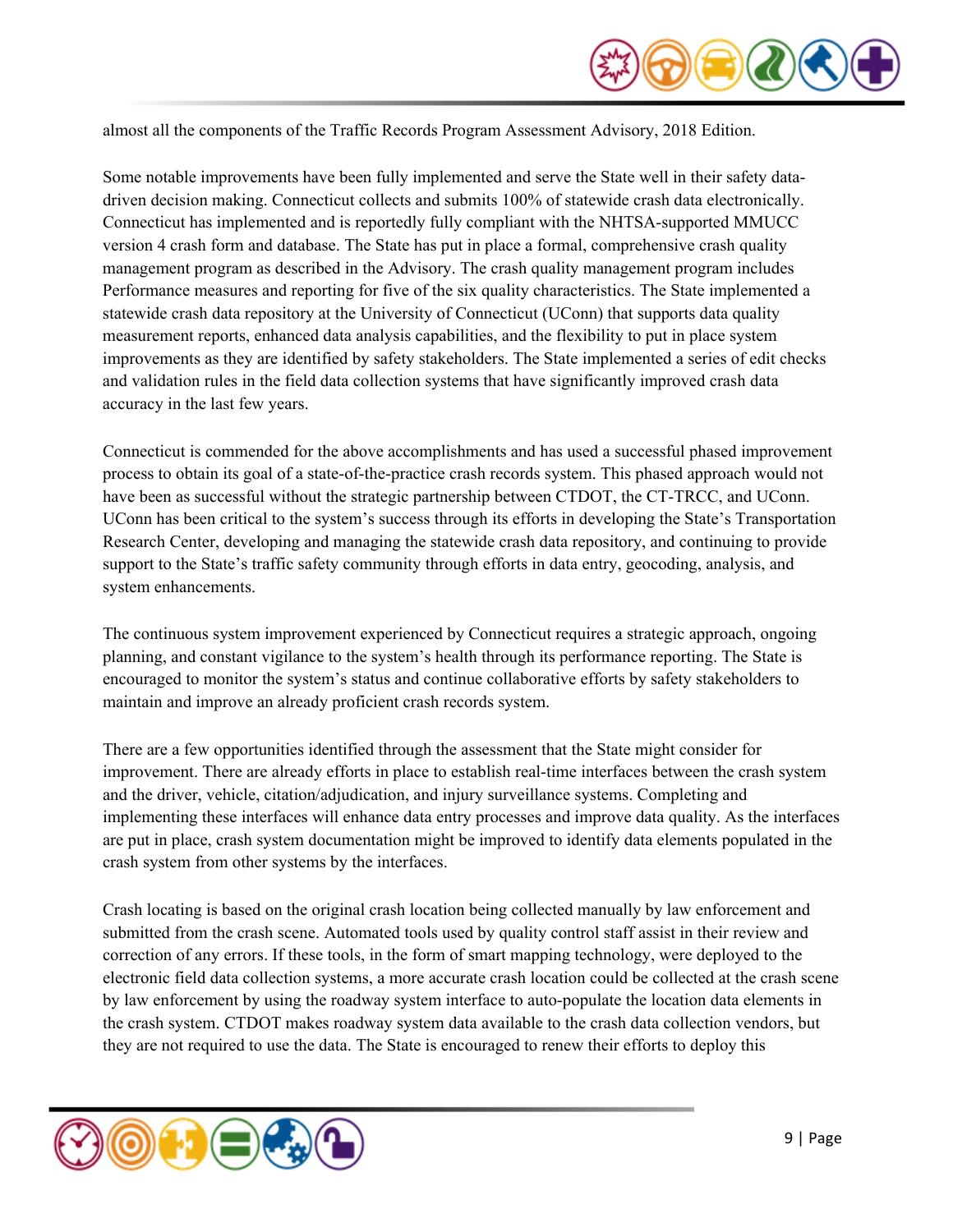technology to the field.



# <span id="page-9-0"></span>**Vehicle Recommendations**

- 3. Improve the data quality control program for the Vehicle data system to reflect best practices identified in the Traffic Records Program Assessment Advisory.
- 4. Improve the interfaces with the Vehicle data system to reflect best practices identified in the Traffic Records Program Assessment Advisory.
- 5. Improve the procedures/ process flows for the Vehicle data system to reflect best practices identified in the Traffic Records Program Assessment Advisory.

#### *Considerations for implementing your Vehicle recommendations*

- Add a 2D barcode to the registration documents for use by law enforcement in fast and accurate data collection.
- Develop a comprehensive data quality management program that includes baseline measurements for the quality attributes of timeliness, accuracy, completeness, uniformity, accessibility and completeness in order to ensure that the vehicle system data remains high quality. The data quality reports should be regularly reported to the TRCC.

#### **Summary**

The vehicle data system for the State of Connecticut has some excellent attributes, first and foremost that it operates in real-time, providing access to vehicle data as quickly as possible to those with the need and authority to view it. The State Department of Motor Vehicle is the Custodian of the vehicle data. Vehicle identification numbers in the system are verified with VINA software and the VINs are sent real-time to the National Motor Vehicle Title Information System, which is also queried prior to issuance of any title within the State. Out of State titles transferred to Connecticut maintain the brand history from prior states of record.

Connecticut uses AAMVA-recommended vehicle brands and is a participant at the enhanced level in the Performance Registration Management System (PRISM). Additionally, there is a complete and useful data dictionary and the data system has edit checks embedded. The DMV has developed written procedures for various transactions performed within the system.

There are potential improvements that can be made to the system itself and its management. Most important is linkage with the driver system and usage of the same conventions for personal identifiers for vehicle owners and drivers.

The addition of a barcode to the registration document would allow for the quick, easy, and accurate addition of vehicle ownership information to electronic crash reports and citations by law enforcement

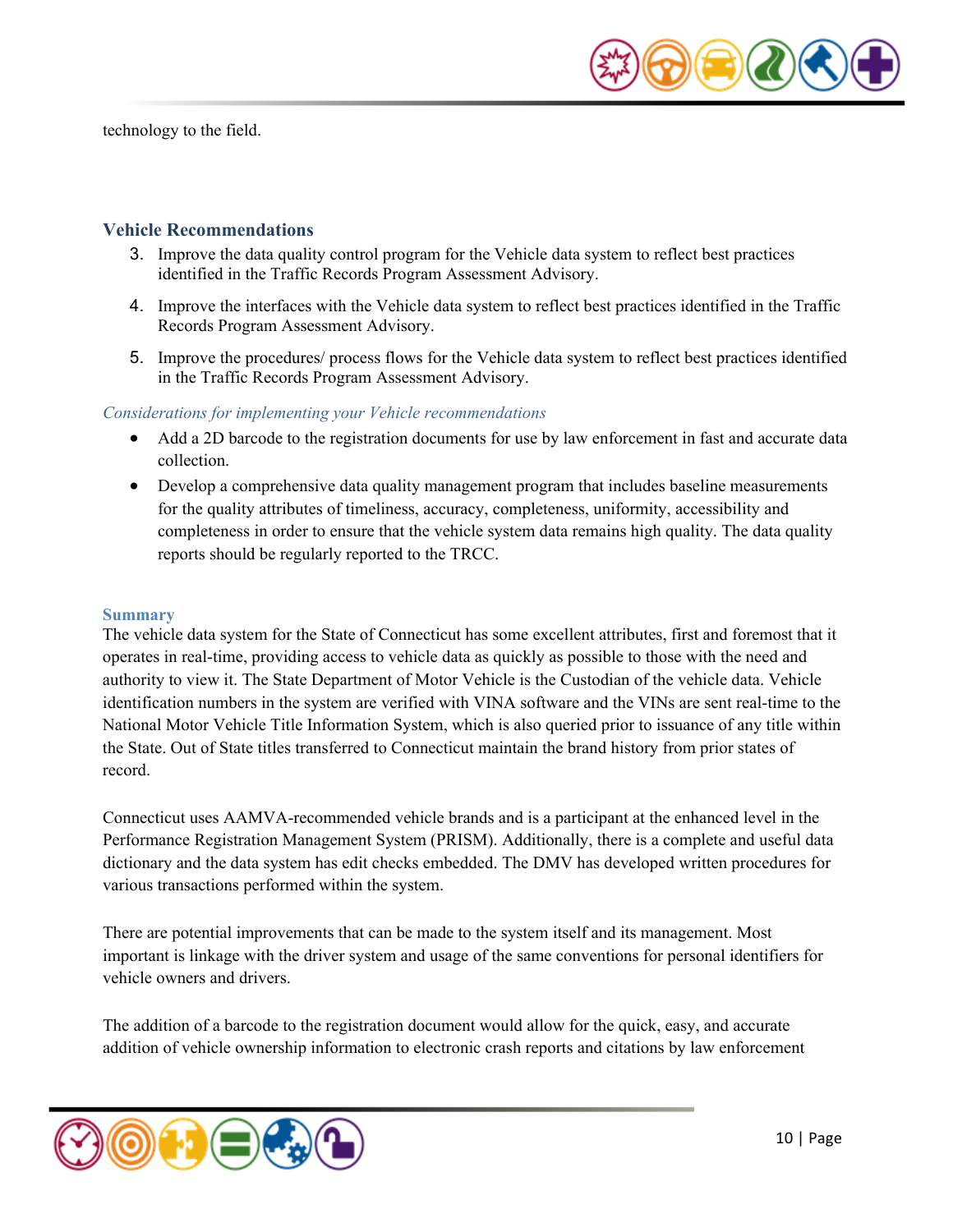

#### officers.

Development of process flows for various types of transactions helps to ensure that all staff are aware of the correct steps in every process and allows for the review of processes to remove inefficiencies and redundancies.

Sample-based audits and trend analyses help to ensure that the data are correct and that processes are performed correctly. Another way to make this determination is to develop performance measures as part of a genuine data quality management program. The aspects of quality data are different than the aspects of employee efficiency and each should be managed. Data quality can tend to degrade very slowly as a result of changes in staff, legislation, or procedures and can go unnoticed until it is difficult to mitigate.

Measuring and sharing data quality with the TRCC allows for upgrades or replacements of data systems when necessary, as deficiencies will become readily apparent.

# <span id="page-10-0"></span>**Driver Recommendations**

- 6. Improve the data dictionary for the Driver data system to reflect best practices identified in the Traffic Records Program Assessment Advisory.
- 7. Improve the data quality control program for the Driver data system to reflect best practices identified in the Traffic Records Program Assessment Advisory.

# *Considerations for implementing your Driver recommendations*

- Enhance the driver data dictionary to include specific values for fields where applicable, all edit checks and validations that occur for each field, and lastly develop a policy on when the dictionary should be updated.
- Seek legislation to maintain and post at-fault crashes to an individual's driver history to help identify poor driving habits.
- Develop a comprehensive performance plan with performance measures for each of the core areas: timeliness, accuracy, completeness, uniformity, integration, and accessibility to benefit the State in preparation for entrance into AAMVA's S2S. Guidance on the measures can be found in NHTSA's Model Performance Measures for State Traffic Records Systems, as well as the Traffic Records Program Assessment Advisory.

#### **Summary**

The Connecticut Department of Motor Vehicles has custodial responsibility for the driver system, including commercial license driver data. The State's driver data system captures and maintains all license and permit issuance history including endorsements, novice driver and motorcycle training as well as driver improvement courses. All driver information is maintained in the system to accommodate interaction with the National Driver Register's PDPS and CDLIS.

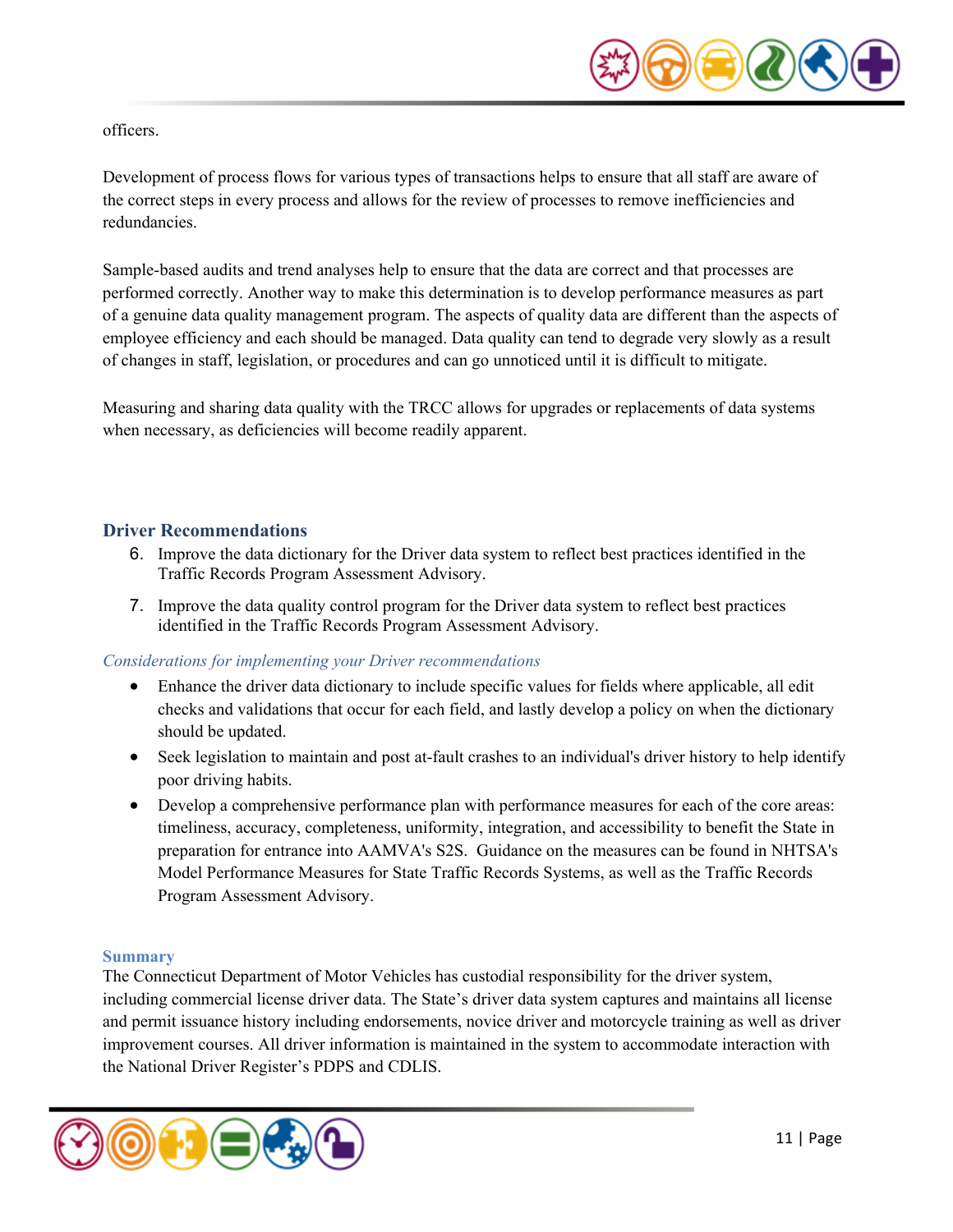

The Driver Data System is documented in a data dictionary with definitions for each field, however, the dictionary should be revised and enhanced to provide users with specific values that can be used in fields instead of field lengths. The System has limited edit checks and validations as documented in the dictionary. Updates to the dictionary occur when there are system changes due to changes in the Federal or AAMVA systems that are interfaced with or when legislation is implemented. The State would benefit from developing a policy statement, so everyone is fully aware of when the dictionary updates are required.

The State's procedures and processes appear to be defined, maintained, and revised or updated when appropriate. System operators perform a variety of driver records transactions and are guided, as needed, by two documents titled DMV Operator Control Procedures and the Driver Services Procedures. The two documents define the process for handling errors. The State maintains flow diagrams showing how the data is stored in the data warehouse and the integration of the driver system with other data systems.

There are several processes such as facial recognition and examiner training to aid in the prevention of license fraud. Additionally, the DMV's Document Integrity Unit conducts random and requested audits on third parties, the internal staff of the DMV, and on the driver data.

There is not a DUI tracking system in the State of Connecticut, but the Division does have administrative authority to suspend licenses bases on a DUI arrest and receives the necessary data from law enforcement electronically. The driver system also receives court convictions electronically from the Court.

Connecticut's DMV uses the AAMVA CDLIS Timeliness and Accuracy Report to monitor some performance measures for their commercial driver data. The State is strongly encouraged to develop performance measures for the other data that is in the driver system so that errors and data enhancements can be recognized and implemented.

# <span id="page-11-0"></span>**Roadway Recommendations**

8. Improve the interfaces with the Roadway data system to reflect best practices identified in the Traffic Records Program Assessment Advisory.

#### *Considerations for implementing your Roadway recommendations*

- Create a more direct linkage with county and local agencies
- Consider moving to a single LRS system.

#### **Summary**

Connecticut DOT is responsible for approximately 4,500 miles of public roads. This is just over 20% of public roads. The State has two linear referencing systems for all public roads. The Roadway Inventory System (RIS) is a non-geospatial LRS that uses unique Route/Road IDs and milepoints. The AssetWise

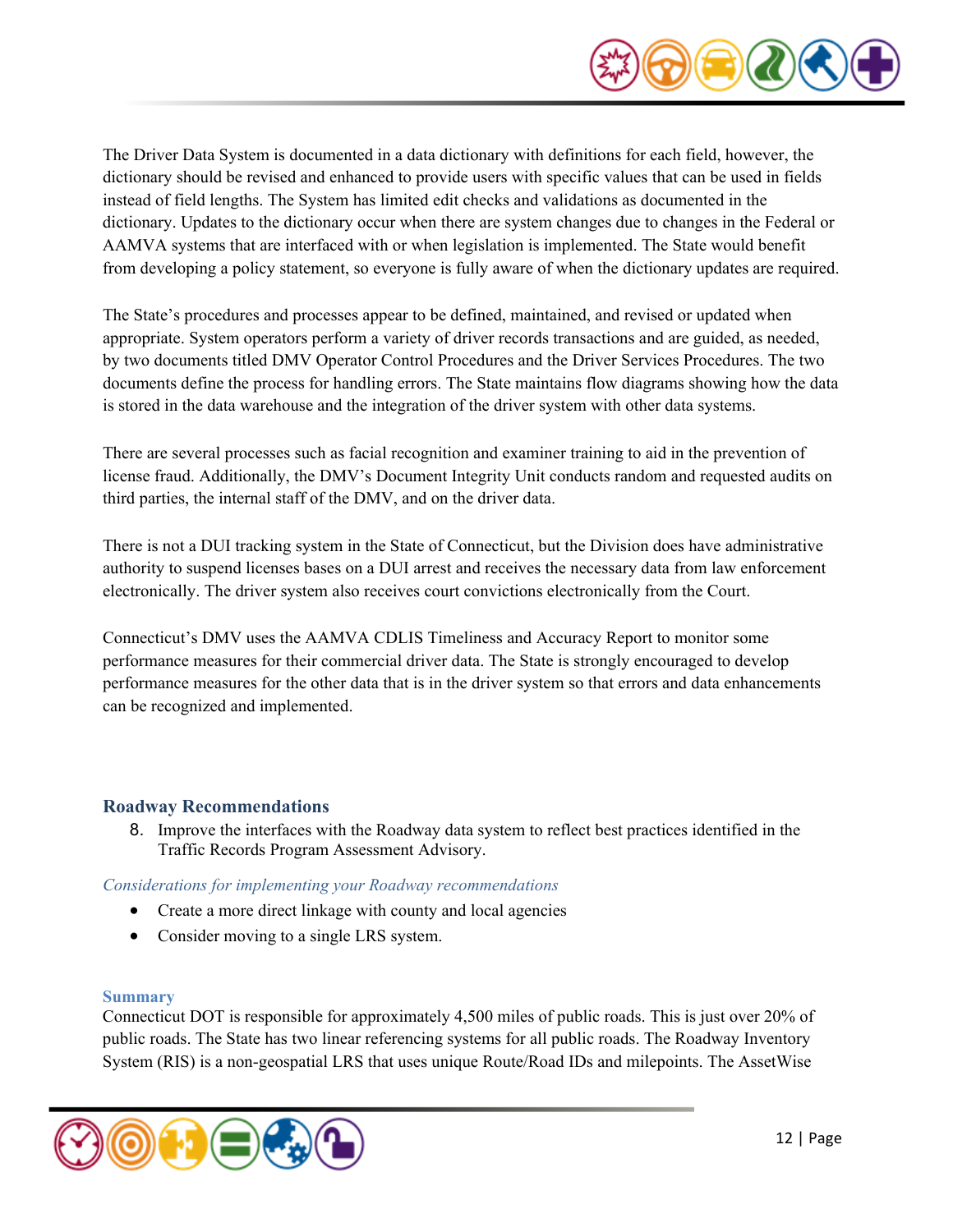

Linear Referencing Services (AWLRS) is a geospatial LRS that also uses unique Route/Road IDs. Segments and milepoints are adjusted so that the geospatial LRS (AWLRS) and non-geospatial LRS (RIS) match. CTDOT uses both of these LRS systems to locate traffic and roadway elements. The older nongeospatial LRS (RIS) utilizes a custom application to organize and edit data elements while the new geospatial LRS integrates roadway and traffic data elements within the AWLRS environment. CTDOT receives crash data in multiple ways including GPS coordinates, location description, and within the crash diagram. This information is used to assign the appropriate route/road milepoint or locate on the geospatial LRS using the GPS coordinates.

CTDOT's Transportation Enterprise Data program (TED) operates as a data warehouse. TED contains not only location data, but also road and traffic element data such as the bridge information system (InspectTech), the project document management system (ProjectWise), traffic signal control areas, and the maintenance paving vendor-in-place (VIP) program.

Connecticut integrates crash and roadway databases and uses this information to conduct safety analysis and planning. A safety analysis database hosted at the University of Connecticut (UConn), the Connecticut Roadway Safety Management System (CRSMS), integrates crash and roadway data from the most current available version of the roadway file. CTDOT makes the data available to UConn through TED. UConn is able to deploy key components of its safety analysis tool including network screening and diagnosis of crash and roadway attributes using this information. The DOT also has a GIS-enabled intersection viewing tool that captures MIRE-related intersection attributes. Users can filter data by intersection type and/or roadway characteristics. High crash locations can then be added as an additional layer for further analysis.

On the planning side of things, an application known as ATLAS tracks the phases of capital projects from planning until completion. This allows design engineers to pull in all LRS and roadway-related features when creating their original project designs. Changes to the network as a result of the capital projects are fed back to the roadway file and then validated through field inspections.

MIRE FDEs are collected for all public roadways geospatially located. The state cannot locate MIRE attributes on Federal and Tribal roads as it currently doesn't have these roads geospatially located. These elements as well as other MIRE elements are documented in the Asset Metadata model and are available to all CTDOT staff and other safety data users. Data received from the local or municipal sources are entered into the system using the AWLRS and RIS data dictionaries ensuring that the data not collected by the State complies with the data dictionary. Steps for incorporating new elements include an asset readiness assessment. CTDOT has created a form to include the necessary considerations and the potential flow of collection and maintenance of the new element.

Historical data is archived in two different ways. AWLRS has a feature that adds end dates when changes are made that locks in the date of the activity. The system date can then be modified to reflect the date that is being looked at. The RIS is backed up on an annual basis. This creates a snapshot on December 31st each year which has a year stamp attached. This is then archived and can be accessed for future report

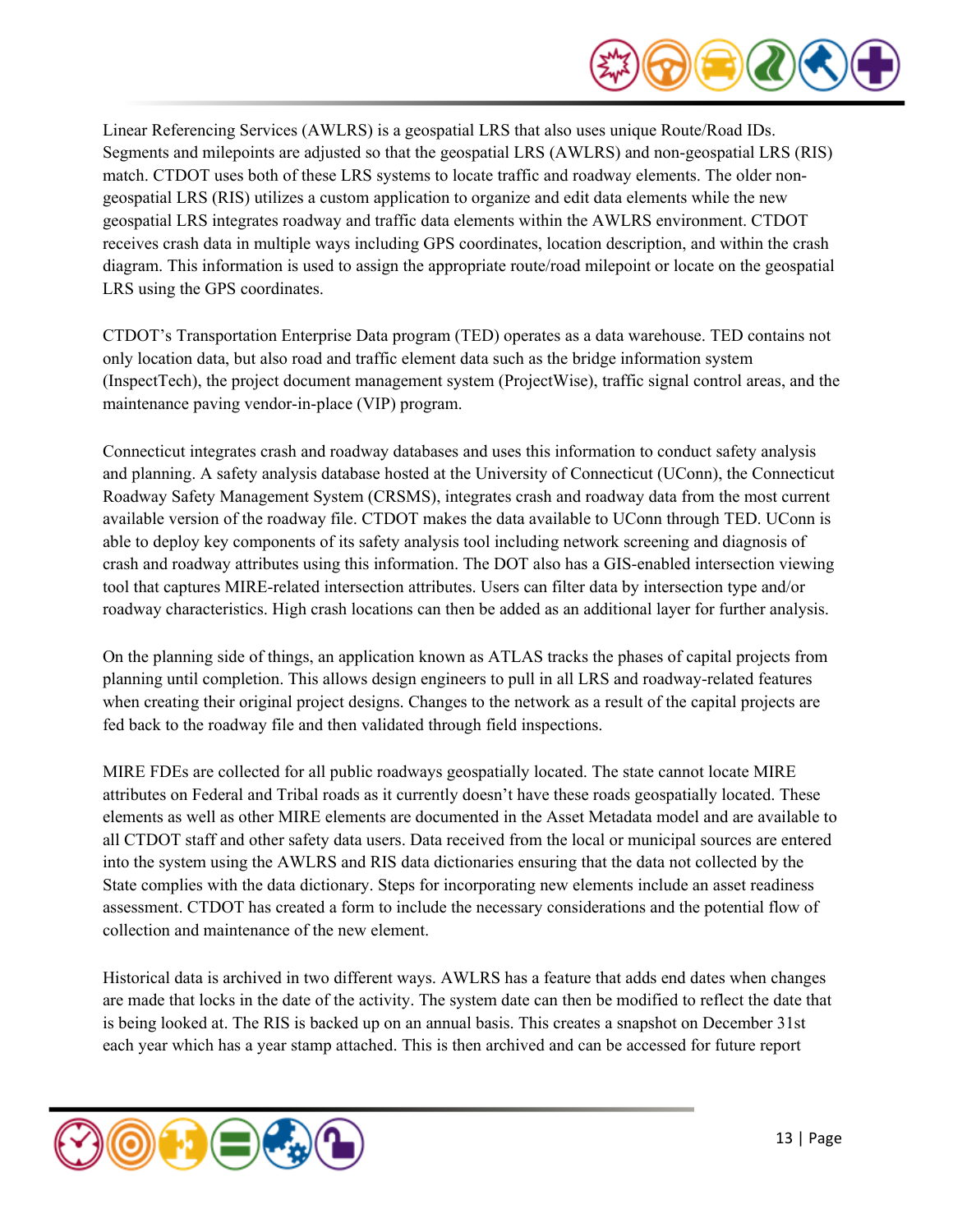

generation.

Since Connecticut is such a small state, local agencies are not responsible for collecting much of the roadway information. The process for integrating the roadway data collected by the local agencies is documented. Agencies provide the information using a form that was created by the State. The information is then entered into the database by State personnel in the Roadway Inventory Section at the DOT.

The State has a field collection manual that provides guidance for those roadway elements that are collected using the non-geospatial LRS. The State also utilizes ARNOLD requirements, HPMS guidelines, and the MIRE field collection guidebook to help with the proper collection within the geospatial LRS.

A variety of coding methodologies are used for the roadway information systems. They are convertible and compatible and include GPS decimal degrees, GPS 'degrees, minutes, seconds,' route/road mile point, approximate mile point, or approximate GPS point. This also includes the local roadway system information as it is mostly collected by the State. Discrete roadway information systems are linked in the TED system based on the unique route/road milepoints on the network.

Roadway information data is available through a link on the Connecticut DOT webpage. Project location is accessible through this link as well as roadway mapping and volume data. The Connecticut Transportation Safety Research Center developed a dashboard that allows the querying of crash data as well as some road network attributes. Publicly available maps that include functional classification and other information are also available.

A check-out/check-in process is used when changes are made to the network of the RIS which needs office approval. Once newly collected information has been "checked back in", an audit is done to ensure uniformity, quality, completeness, and accuracy of the data. For the AWLRS, the Transportation Intelligence Gateway (TIG) runs a report to identify gaps or errors in critical data elements. Errors involving geometry and measure information are prioritized as they are considered critical to the integrity of the system.

Quality control information is shared via weekly meetings with the roadway inventory field data collectors as well as the TED development group. The TED meetings include updates from the individual data asset stewards on the quality and asset integration.

The State has established performance measures with goals for timeliness, accuracy, completeness, uniformity, accessibility, and integration. These are included in the Traffic Records Strategic Plan and are updated annually. Data quality management reports are also included in the Traffic Records Strategic Plan.

The State of Connecticut has an excellent roadway data system. They have done a great job providing documentation of their system.

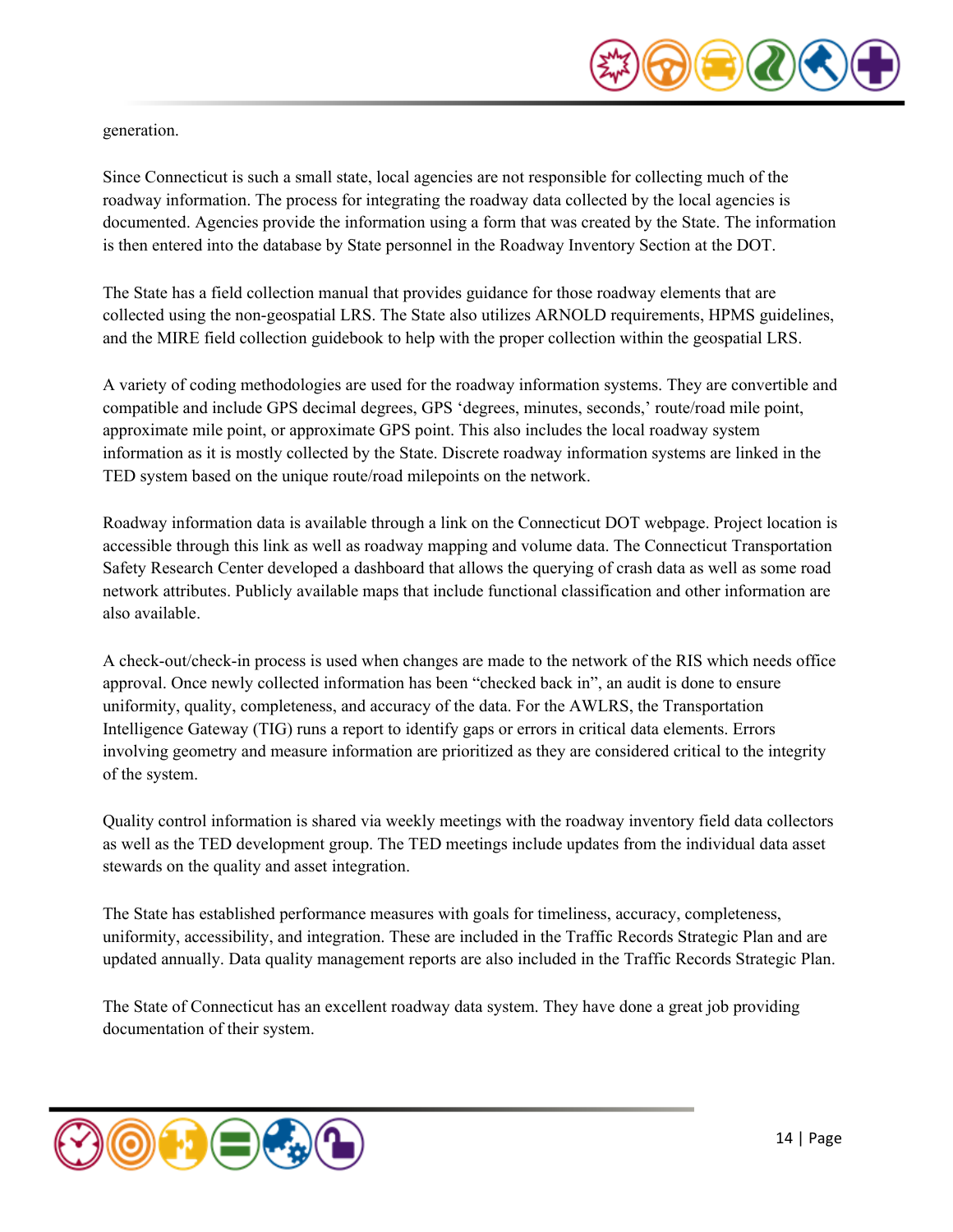

#### <span id="page-14-0"></span>**Citation and Adjudication Recommendations**

- 9. Improve the data dictionary for the Citation and Adjudication systems to reflect best practices identified in the Traffic Records Program Assessment Advisory.
- 10. Improve the data quality control program for the Citation and Adjudication systems to reflect best practices identified in the Traffic Records Program Assessment Advisory.
- 11. Improve the interfaces with the Citation and Adjudication systems to reflect best practices identified in the Traffic Records Program Assessment Advisory.

#### *Considerations for implementing your Citation and Adjudication recommendations*

- Improve the data dictionary provided for the case management system (citation and adjudication) with plain language descriptions of fields and other relevant information, like data linkages and edit criteria. Diagrams of how data flows would also be helpful, not only for assessment purposes, but to help users and developers understand and articulate improvements.
- Establish performance measures for integration, completeness, and accessibility that could be helpful in improving data quality and usefulness to system users. Connecticut has established performance measures for timeliness, accuracy, and uniformity. The emphasis of the performance measures should be on data quality. Regular monitoring of performance can also help identify system improvements that can be supported by the TRCC.

#### **Summary**

The Centralized Infractions Bureau (CIB), part of the Court Operations Unit of the Judicial Branch of the State of Connecticut oversees infractions from every law enforcement agency in the state, pursuant to Connecticut General Statutes Section 51-164n. CIB issues unique citation numbers utilizing a classic Mod7 check-digit methodology. This bureau also issues unique numbers through the electronic citation system. Approximately 80 percent of citations are issued electronically.

Citation issuances and dispositions are stored in the Centralized Infractions Bureau database, which serves as the court case management system. Connecticut has a unified court system, and all citations are disposed through the judicial branch. Dispositions are transmitted electronically to the Department of Motor Vehicles for posting on the driver record.

The Connecticut On-line Law Enforcement Communications Teleprocessing (COLLECT) system provides real-time on-line access to driver and vehicle histories. Over 180 law enforcement agencies, parole agencies, probation agencies, and courts within the State participate in and have access to COLLECT.

The State reports DUIs and other vehicular/driving felonies following UCR reporting guidelines and uses NIEM guidelines for XML transmittals. The Judicial Branch uses NSCS standards for court records.

The sample data dictionary provided included table layouts and field types and values; it did not include

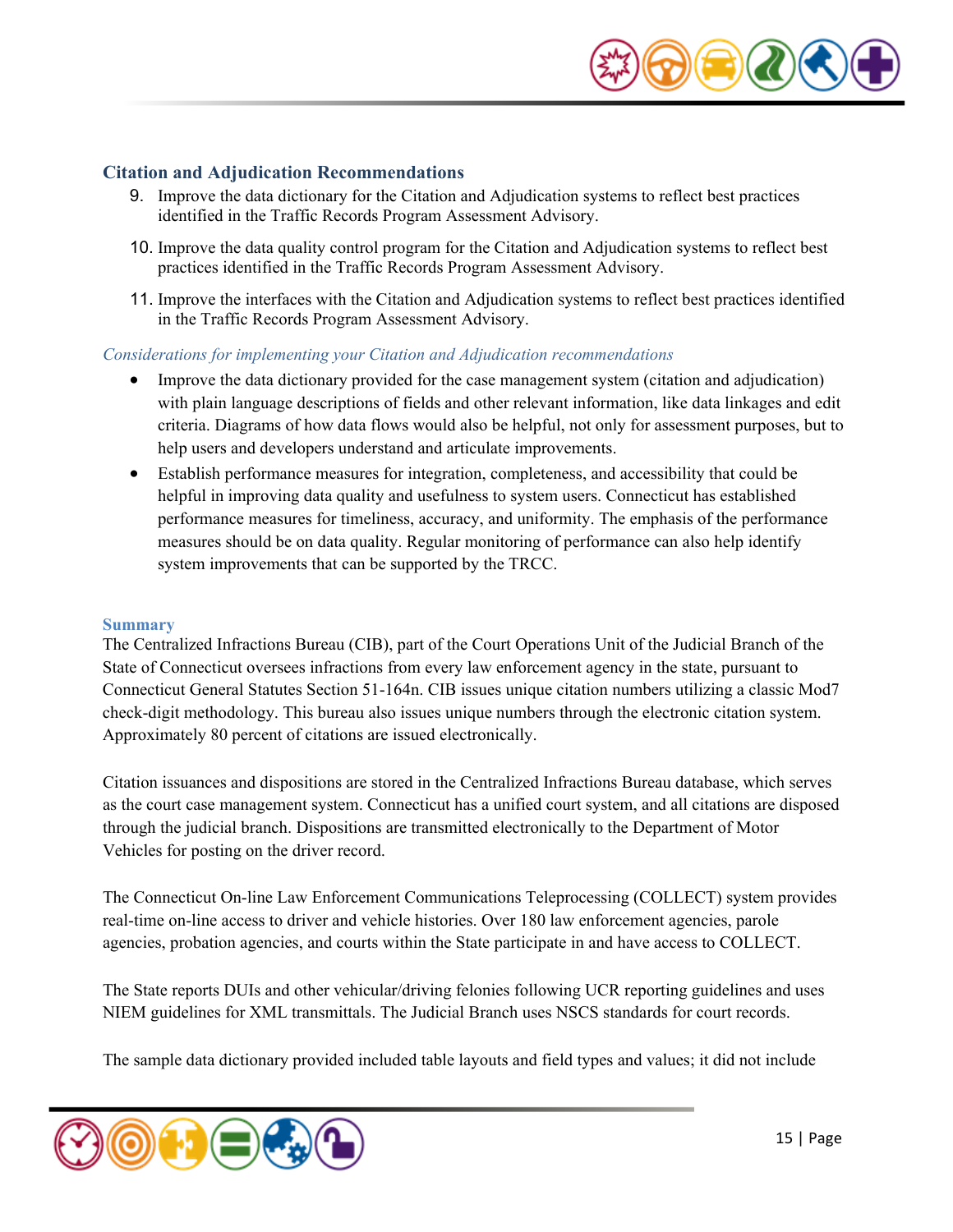

other typical elements of a data dictionary, including plain language field descriptions, data criteria and edits, or linkages to other data sources. Clearer and more complete documentation would improve its usability.

The court case management system data dictionary is updated as laws change. The data dictionary was last updated in October 2021 to reflect new laws regarding cannabis. The Office of the Chief Court Administrator is responsible for updates to the citation tracking/court case management system. Updates to the data dictionary sync with updates to guidance provided to law enforcement agencies by mail and email.

Citations can be tracked from issuance to disposition and recording to the driver record, with information from the court case management system (citation and adjudication tracking), eCitation, law enforcement agencies, and the records of the Department of Motor Vehicles.

Dispositions, including resolution of appeals, deferrals, and dismissals, are posted to the driver record. All payments are entered as convictions, and it is difficult to discern from the driving record whether the offender paid or pled. The Department of Motor Vehicles applies administrative sanctions based on the court action; it does not appear that administrative sanctions are applied outside of court action.

Juvenile offenses can be monitored through ad hoc reporting. The State does not have a separate impaired driving tracking system.

The Judicial Branch does not purge its records. Records are maintained electronically indefinitely and are accessible to requesters based on the statutorily defined public accessibility. Purging records is a best practice for record maintenance, helping mitigate maintenance costs and ensure data quality.

Access to the court case management system is managed through development standards and access authorization. Protocols for determining the level of access to edit or modify records, for example, were not provided.

Timeliness, accuracy, and uniformity performance are measured and monitored, while integration, accessibility, and completeness are not. Timeliness for citations is measured in terms of days from issuance to entry into the database. Timeliness for adjudication is measured in terms of days from issuance to adjudication, which is a process measure and not a data measure. The State could reassess performance measures, as measures and targets can help identify system and process improvements for data quality. This is important when considering strategic investments.

Although the State is audited, the example provided is a financial audit, not a data audit. It is unknown if sample-based audits are periodically performed to review data quality. Data quality management reports are not provided to the TRCC regularly. Both sample-based audits and review of data reports by the TRCC are methods to improve data quality.

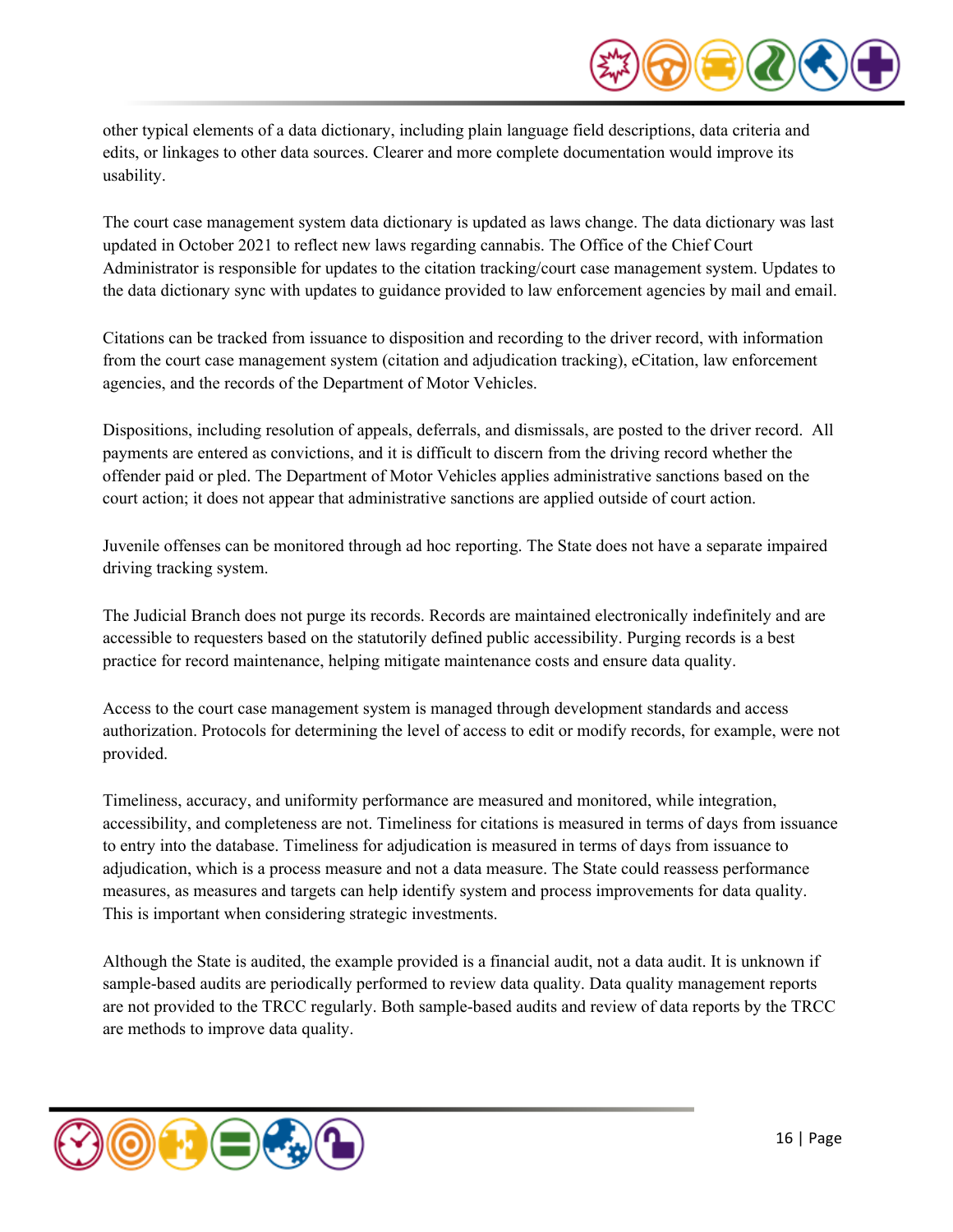

#### <span id="page-16-0"></span>**Injury Surveillance Recommendations**

- 12. Improve the data dictionary for the Injury Surveillance systems to reflect best practices identified in the Traffic Records Program Assessment Advisory.
- 13. Improve the data quality control program for the Injury Surveillance systems to reflect best practices identified in the Traffic Records Program Assessment Advisory.
- 14. Improve the interfaces with the Injury Surveillance systems to reflect best practices identified in the Traffic Records Program Assessment Advisory.

#### *Considerations for implementing your Injury Surveillance recommendations*

- Use the update of the EMS data system to NEMSIS v. 3.5 as an opportunity to complete the development of a data dictionary and document edit checks, validation rules, and error-correcting processes.
- Continue to support the trauma registry and its efforts to make the data accessible for analysis.
- Develop comprehensive data quality management systems for each component of the Injury Surveillance System. It is important that such systems include the establishment and tracking of performance measures.

#### **Summary**

An injury surveillance system provides information about the characteristics and trends in non-fatal injuries, identifies emerging injury problems, identifies at-risk persons, and informs decision making for programs and policies. An ideal statewide Injury Surveillance System (ISS) is minimally comprised of data from five core components: pre-hospital emergency medical services (EMS), trauma registry, emergency department, hospital discharge, and vital records. This information is invaluable when determining the injury severity, costs, and clinical outcomes of the individuals involved.

Connecticut has all five major components of a traffic records injury surveillance system and the available data is accessible to both traffic safety stakeholders, as well as the public through either aggregate summary tables or agency-approved data use agreements. The Connecticut Department of Public Health's (DPH) Statistics and Surveillance Section utilizes the hospital data systems and vital records information to quantify the burden of injury. Each of the five systems is governed by State statutes to ensure consistency, data governance, and stability of the programs.

The pre-hospital data collection system, known as the Connecticut EMS Tracking and Reporting System (CEMSTARS), is managed by the DPH. The state system is NEMSIS-compliant to version 3.4, with plans to update to 3.5 in the near future, and utilizes the ImageTrend platform. Past efforts to create a data dictionary have been stalled due to a lack of resources, so the State only has a partial document. Agencies may submit data to the State in a quarterly aggregate format or real-time incident level data. Patient care reports are also transmitted to the receiving hospital and maintained by the submitting agency's data collection vendor. CEMSTARS includes edit checks and validation rules, but they have not been

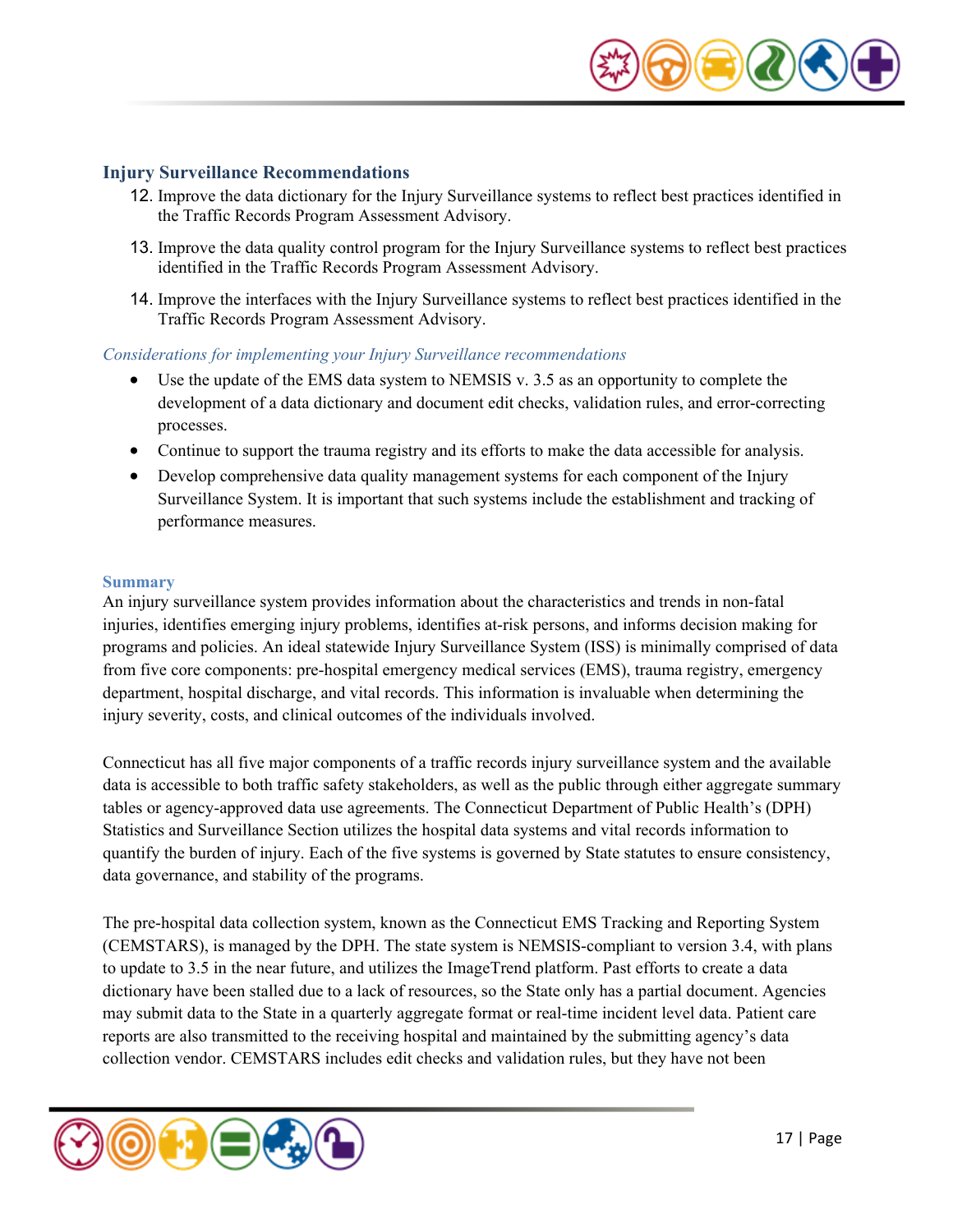

implemented on a mandatory level. An analytical report is shared with the Traffic Records Coordinating Committee (TRCC), but it does not include quality metrics. CEMSTARS would benefit from a robust data quality management system to include feedback loops between data managers, collectors, and users, means to return records for correction and resubmission, and regular trend analyses to track the health of the system using performance measures.

The statewide emergency department and hospital discharge data systems are managed by the Office of Health Care Access (OHCA). Data from both systems is shared with the DPH and may be accessible to outside parties upon approval from the DPH Health Investigations Committee. The Connecticut Hospital Association facilitates data collection and error correction with the State and reporting facilities. Policies, timelines, and thresholds have been established for submitting the data, but no performance measures have been developed or quality reports shared with the TRCC. It is also unclear if hospital records have been used for a traffic safety analysis, but there are plans for sharing records with the University of Connecticut Transportation Institute for an integration project.

There is a statewide trauma registry, which is also managed by the DPH. Although trauma registry data has not been used in traffic safety analyses, the system complies with the National Trauma Data Bank (NTDB) standard per State. The system contains limited edit checks and validation rules and performance measures and metrics have not been established. The trauma registry has gone through significant changes in the last five years and there are many plans to build a quality control process and analyze the data more. As key updates are made to the system, that information and data quality reports should be shared with the TRCC.

The DPH is responsible for managing all vital statistics data including death certificates, which are housed in the Database Application for Vital Events (DAVE). As with most other States, Connecticut collects death certificates and submits all data to the National Center for Health Statistics (NCHS) for quality review. The State uses a statewide electronic death registration system (EDRS) that contains many edit checks and validation rules beyond the NCHS standard. Data is available for analysis and a data-sharing agreement is in place between the Department of Transportation and DPH.

# <span id="page-17-0"></span>**Data Use and Integration Recommendations None**

# *Considerations for implementing your Data Use and Integration recommendations*

• Expand data integration activities to include the vehicle, citation, and driver files.

# **Summary**

Connecticut's TRCC promotes data integration through its Data Integration Subcommittee. Several Memoranda of Understanding (MOUs) are in place to facilitate data integration activities. The University of Connecticut (UConn) Transportation Safety Research Center (CTSRC) leads traffic safety integration

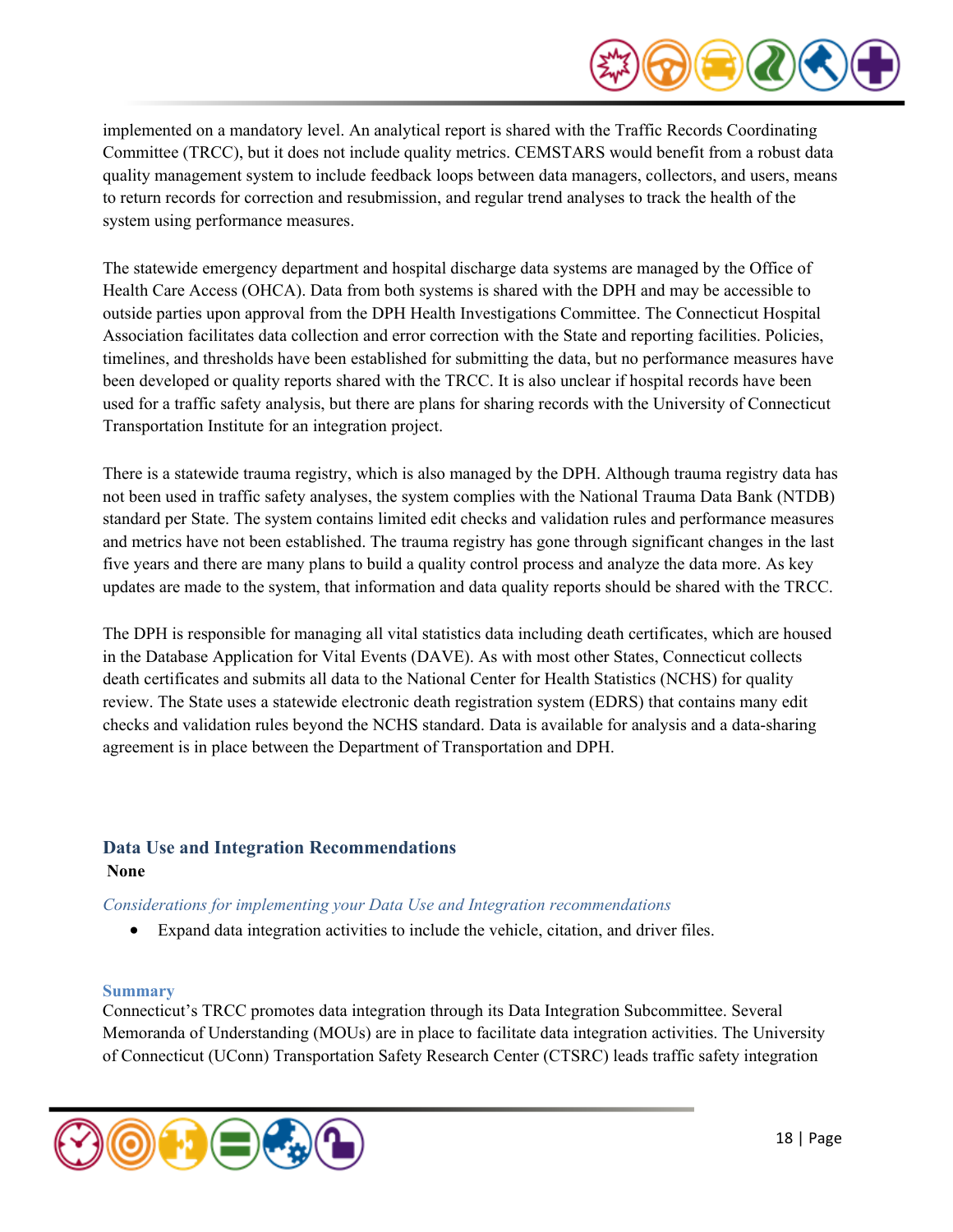

efforts and regularly provides updates to the TRCC and Data Integration Subcommittee. Examples of current integrated data include crash, EMS, and trauma registry data used to evaluate child passenger safety and motorcycle helmet laws; crash and roadway data that allow for the importation of roadway elements into the crash file; and crime, citation, and toxicology data which were included in a technical report for Advancing the Behavioral Safety Analytical Tools Capabilities of the Connecticut Department of Transportation. Opportunities to increase the number of integrated databases exist. The crash file has yet to be integrated with the vehicle, citation, and driver files. Integrating these databases can allow for new means for identifying at-risk populations for unsafe driving behaviors and targeted interventions.

Connecticut is to be commended on data access. The Connecticut Crash Data Repository provides a publicly available web-based query tool to analyze crash data. Additionally, the CTSRC has five full-time staff who respond to data requests and make custom reports for decision makers, individuals, and agencies. Non-identifiable integrated crash and roadway data is also available online. Behavioral program managers make use of these resources as well as other in-state and federal data sources for problem identification and evaluating projects.

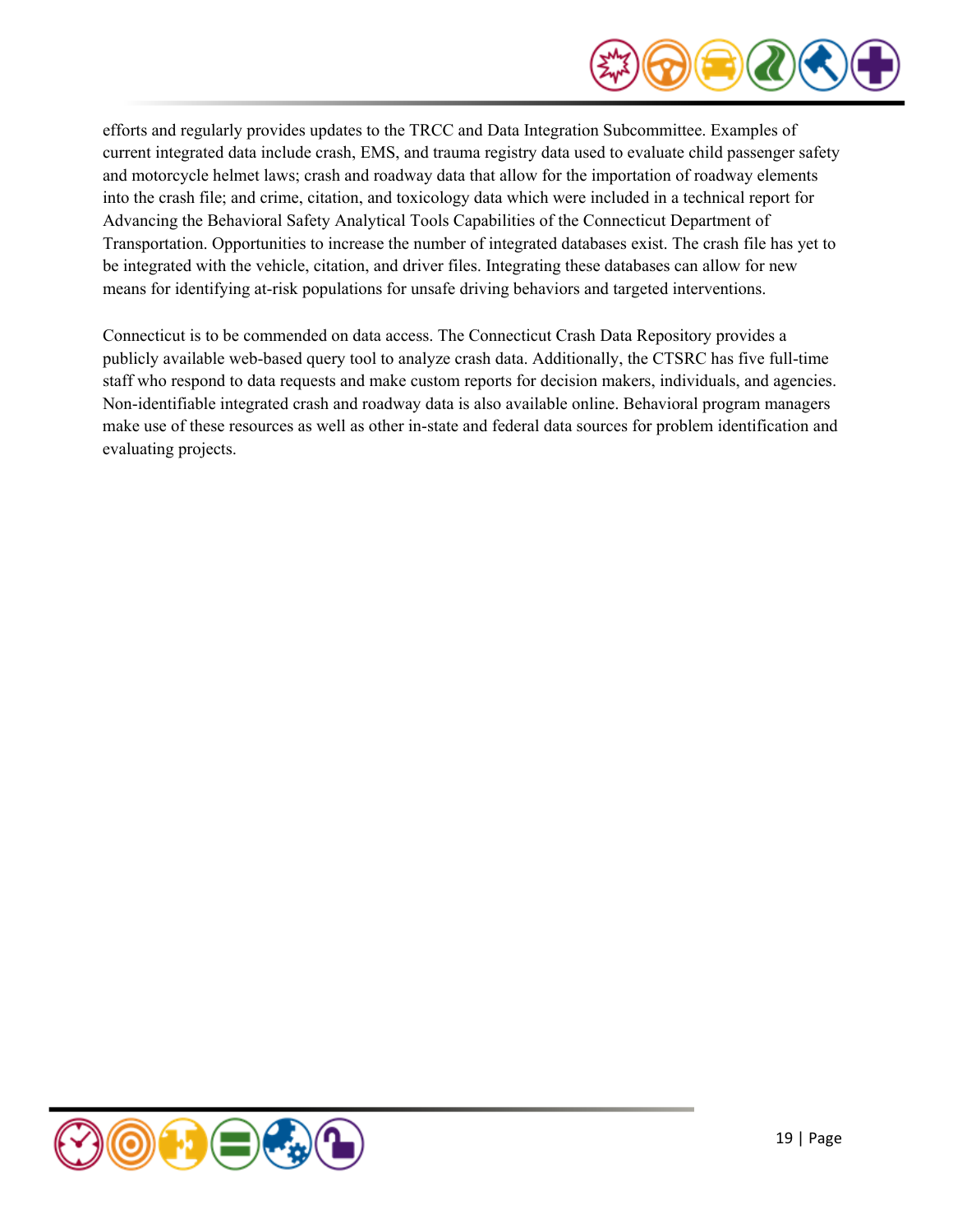

# <span id="page-19-0"></span>Assessment Rating Changes

For each question, a rating was assigned based on the answers and supporting documentation provided by the State. The ratings are shown as three icons, depicting 'meets', 'partially meets', or 'does not meet'. The table below shows changes in ratings from the last assessment for all the questions that were unchanged ( $N=223$ ). This does not include new questions ( $N=21$ ) and questions that can be partially mapped to questions from the last assessment (N=84).

Legend:

|                                                                                     | <b>Rating Changes from Last</b><br>Assessment |                    |                  |  |
|-------------------------------------------------------------------------------------|-----------------------------------------------|--------------------|------------------|--|
| <b>System</b>                                                                       | Meets                                         | Partially<br>Meets | Does not<br>Meet |  |
| <b>Traffic Records Coordinating Committee</b>                                       |                                               |                    |                  |  |
| <b>Traffic Records Coordinating Committee</b>                                       | $+1$                                          | $-1$               | $\mathbf{0}$     |  |
| <b>Strategic Planning for the Traffic Records System</b>                            |                                               |                    |                  |  |
| Strategic Planning for Traffic Records Systems                                      | $+3$                                          | $-1$               | $-2$             |  |
| <b>Crash Data System</b>                                                            |                                               |                    |                  |  |
| Description and Contents of the Crash Data System                                   | $+1$                                          | $-1$               | $\boldsymbol{0}$ |  |
| Applicable Guidelines for the Crash Data System                                     | $\overline{0}$                                | $\overline{0}$     | $\overline{0}$   |  |
| Data Dictionary for the Crash Data System                                           | $\mathbf{0}$                                  | $\overline{0}$     | $\overline{0}$   |  |
| Procedures and Process Flows for Crash Data Systems                                 | $\theta$                                      | $\theta$           | $\overline{0}$   |  |
| Crash Data Systems Interface with Other Components                                  | $+1$                                          | $-1$               | $\overline{0}$   |  |
| Data Quality Control Programs for the Crash System                                  | $\theta$                                      | $+2$               | $-2$             |  |
| <b>Vehicle Data System</b>                                                          |                                               |                    |                  |  |
| Description and Contents of the Vehicle Data System                                 | $\mathbf{0}$                                  | $\overline{0}$     | $\overline{0}$   |  |
| Applicable Guidelines for the Vehicle Data System                                   | $\mathbf{0}$                                  | $\overline{0}$     | $\overline{0}$   |  |
| Vehicle System Data Dictionary                                                      | $+2$                                          | $\overline{0}$     | $-2$             |  |
| Procedures and Process Flows for the Vehicle Data<br>System                         | $+1$                                          | $-1$               | $\boldsymbol{0}$ |  |
| Vehicle Data System Interface with Other Traffic Record<br><b>System Components</b> | $\mathbf{0}$                                  | $\mathbf{0}$       | $\boldsymbol{0}$ |  |
| Data Quality Control Programs for the Vehicle Data<br>System                        | $-1$                                          | $+2$               | $-1$             |  |
| <b>Driver Data System</b>                                                           |                                               |                    |                  |  |
| Description and Contents of the Driver Data System                                  | $\mathbf{0}$                                  | $\overline{0}$     | $\overline{0}$   |  |
| Applicable Guidelines for the Driver Data System                                    | $\overline{0}$                                | $\overline{0}$     | $\overline{0}$   |  |
| Data Dictionary for the Driver Data System                                          | $+1$                                          | $-1$               | $\theta$         |  |
| Procedures and Process Flows for the Driver Data System                             | $+5$                                          | $-3$               | $-2$             |  |
| Driver System Interface with Other Components                                       | $+1$                                          | $-1$               | $\overline{0}$   |  |
| Data Quality Control Programs for the Driver System                                 | $+3$                                          | $-2$               | $-1$             |  |

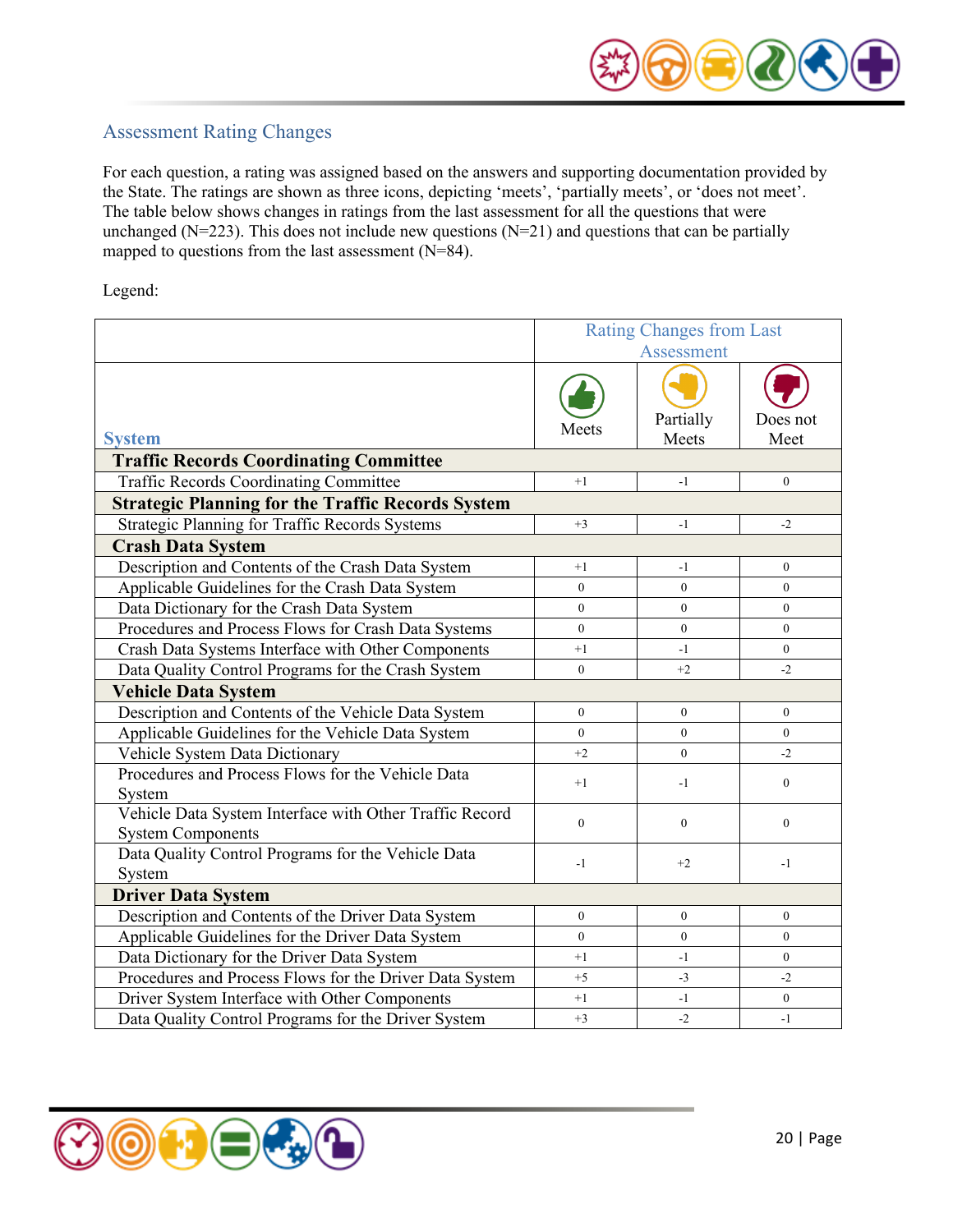

|                                                                                                                           |                  | <b>Rating Changes from Last</b><br>Assessment |                  |
|---------------------------------------------------------------------------------------------------------------------------|------------------|-----------------------------------------------|------------------|
| <b>System</b>                                                                                                             | Meets            | Partially<br>Meets                            | Does not<br>Meet |
| <b>Roadway Data System</b>                                                                                                |                  |                                               |                  |
| Description and Contents of the Roadway Data System                                                                       | $+1$             | -1                                            | $\overline{0}$   |
| Applicable Guidelines for the Roadway Data System                                                                         | $+2$             | $-2$                                          | $\theta$         |
| Data Dictionary for the Roadway Data System                                                                               | $+2$             | $-2$                                          | $\overline{0}$   |
| Procedures and Process Flows for the Roadway Data                                                                         | $\mathbf{0}$     | $\overline{0}$                                | $\overline{0}$   |
| System                                                                                                                    | $\theta$         | $\theta$                                      | $\theta$         |
| Intrastate Roadway System Interface                                                                                       |                  |                                               |                  |
| Data Quality Control Programs for the Roadway Data<br>System                                                              | $+1$             | $-1$                                          | $\overline{0}$   |
| <b>Citation and Adjudication Systems</b>                                                                                  |                  |                                               |                  |
| Description and Contents of the Citation and<br><b>Adjudication Data Systems</b>                                          | $\mathbf{0}$     | $\mathbf{0}$                                  | $\overline{0}$   |
| Applicable Guidelines and Participation in National Data<br>Exchange Systems for the Citation and Adjudication<br>Systems | $+1$             | -1                                            | $\overline{0}$   |
| Data Dictionary for the Citation and Adjudication Data<br>Systems                                                         | $+1$             | $+3$                                          | $-4$             |
| Procedures and Process Flows for the Citation and<br><b>Adjudication Data Systems</b>                                     | $+1$             | $\boldsymbol{0}$                              | $-1$             |
| Citation and Adjudication Systems Interface with Other<br>Components                                                      | $\mathbf{0}$     | $\overline{0}$                                | $\overline{0}$   |
| Quality Control Programs for the Citation and                                                                             | $\boldsymbol{0}$ | $\mathbf{0}$                                  | $\overline{0}$   |
| <b>Adjudication Systems</b>                                                                                               |                  |                                               |                  |
| <b>Injury Surveillance Systems</b><br>Emergency Medical Systems (EMS) Description and<br>Contents                         | $-1$             | $-3$                                          | $-4$             |
|                                                                                                                           | $\mathbf{0}$     | $\overline{0}$                                | $-3$             |
| EMS - Guidelines                                                                                                          | $-2$             | -1                                            | $-1$             |
| <b>EMS</b> – Data Dictionary<br>EMS - Procedures & Processes                                                              | $-1$             | $-2$                                          | $-5$             |
| Injury Surveillance Data Interfaces                                                                                       | $\mathbf{0}$     | $\overline{0}$                                | $\Omega$         |
| <b>EMS</b> - Quality Control                                                                                              | $\overline{0}$   | $-1$                                          | $+1$             |
| Emergency Department and Hospital Discharge - Quality<br>Control                                                          | $+1$             | $\mathbf{0}$                                  | $-1$             |
| Trauma Registry - Quality Control                                                                                         | $+1$             | $-2$                                          | $+1$             |
| Vital Records - Quality Control                                                                                           | $\mathbf{0}$     | $+1$                                          | $-1$             |
| <b>Emergency Department - System Description</b>                                                                          | $+1$             | $\boldsymbol{0}$                              | $+1$             |
| Emergency Department - Data Dictionary                                                                                    | $+1$             | $\boldsymbol{0}$                              | $\overline{0}$   |
| Emergency Department - Procedures & Processes                                                                             | $+2$             | $\overline{0}$                                | $\overline{0}$   |
| Hospital Discharge - System Description                                                                                   | $+2$             | $\mathbf{0}$                                  | $+1$             |

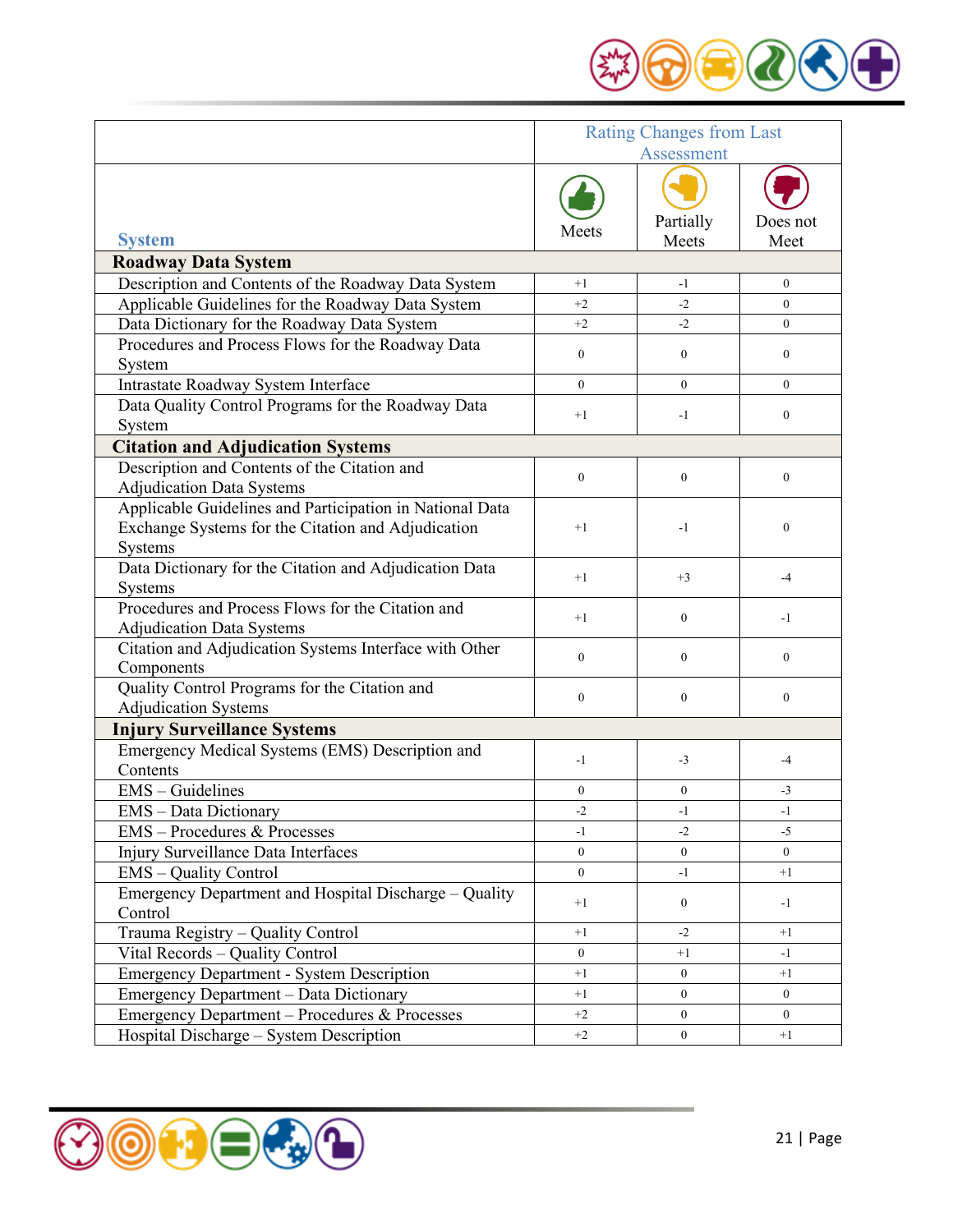

|                                                                         | <b>Rating Changes from Last</b><br>Assessment |                    |                  |  |
|-------------------------------------------------------------------------|-----------------------------------------------|--------------------|------------------|--|
| <b>System</b>                                                           | Meets                                         | Partially<br>Meets | Does not<br>Meet |  |
| Hospital Discharge - Data Dictionary                                    | $+1$                                          | $\theta$           | $\theta$         |  |
| Hospital Discharge - Procedures & Processes                             | $+2$                                          | $\theta$           | $\theta$         |  |
| Emergency Department and Hospital Discharge -<br>Guidelines             | $\Omega$                                      | $\Omega$           | $+1$             |  |
| Emergency Department and Hospital Discharge -<br>Procedures & Processes | $+1$                                          | $\Omega$           | $\theta$         |  |
| Trauma Registry - System Description                                    | $\Omega$                                      | $\Omega$           | $+2$             |  |
| Trauma Registry - Guidelines                                            | $+2$                                          | $\Omega$           | $\theta$         |  |
| Trauma Registry - Data Dictionary                                       | $\Omega$                                      | $+1$               | $\Omega$         |  |
| Trauma Registry - Procedures & Processes                                | $+1$                                          | $\Omega$           | $+1$             |  |
| Vital Records - System Description                                      | $\Omega$                                      | $+1$               | $\Omega$         |  |
| Vital Records - Data Dictionary                                         | $+1$                                          | $\theta$           | $\theta$         |  |
| Vital Records - Procedures & Processes                                  | $+1$                                          | $\Omega$           | $\Omega$         |  |
| Injury Surveillance System                                              | $\overline{0}$                                | $\theta$           | $\theta$         |  |
| <b>Data Use and Integration</b>                                         |                                               |                    |                  |  |
| Data Use and Integration                                                | $+2$                                          | $-1$               | $-1$             |  |
|                                                                         |                                               |                    |                  |  |
| <b>Total Change</b>                                                     | $+42$                                         | $-19$              | $-23$            |  |

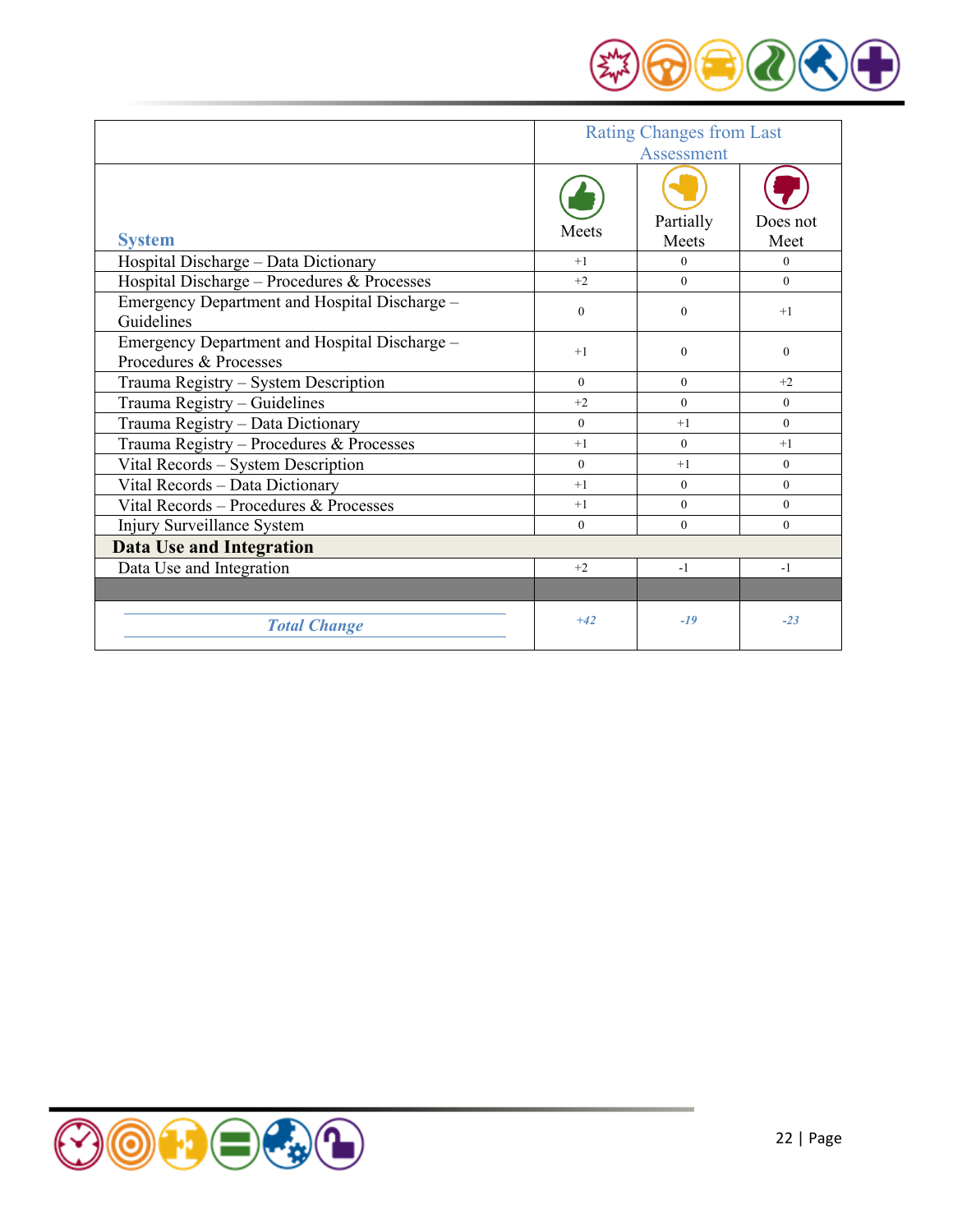

# <span id="page-22-0"></span>**Methodology and Background**

In 2018, the National Highway Traffic Safety Administration updated the *Traffic Records Program Assessment Advisory* (Report No. DOT HS 811 644). This *Advisory* was drafted by a group of traffic safety experts from a variety of backgrounds and affiliations, primarily personnel actively working in the myriad State agencies responsible for managing the collection, management, and analysis of traffic safety data. The *Advisory* provides information on the contents, capabilities, and data quality of effective traffic records systems by describing an ideal that supports data-driven decisions and improves highway safety. Note that this ideal is used primarily as a uniform measurement tool; it is neither NHTSA's expectation nor desire that States pursue this ideal blindly without regard for their own unique circumstances. In addition, the *Advisory* describes in detail the importance of quality data in the identification of crash causes and outcomes, the development of effective interventions, implementation of countermeasures that prevent crashes and improve crash outcomes, updating traffic safety programs, systems, and policies, and evaluating progress in reducing crash frequency and severity.

The *Advisory* is based upon a uniform set of questions derived from the ideal model traffic records data system. This model and suite of questions is used by independent subject matter experts in their assessment of the systems and processes that govern the collection, management, and analysis of traffic records data in each State. The 2018 *Advisory* reduces the number of questions, eases the evidence requirements, and appends additional guidance to lessen the burden on State respondents.

As part of the 2018 update, the traffic records assessment process was altered as well. While it remains an iterative process that relies on the State Traffic Records Assessment Program (STRAP) for online data collection, the process has been reduced to two question-answer cycles. In each, State respondents can answer each question assigned to them before the assessors examine their answers and supporting evidence, at which point the assessors rate each response. At the behest of States who wanted increased face-to-face interaction, a second onsite review will now be held between the first and second rounds. The facilitator will lead this discussion and any input from this meeting will be entered into STRAP for the State's review. The second and final question and answer cycle is used to clarify responses and provide the most accurate rating for each question following the onsite review. To assist the State in responding to each question, the *Advisory* also provides State respondents with suggested evidence that identify the specific information appropriate to answer each assessment question.

The assessment facilitator works with the State assessment coordinator to prepare for the assessment and establish a schedule consistent with the example outlined in Figure 1. Actual schedules may vary as dates may be altered to accommodate State-specific needs.

Independent assessors rate the responses and determines how closely a State's capabilities match those of the ideal system outlined in the *Advisory*. Each system component is evaluated independently by two or more assessors, who reach a consensus on the ratings. Specifically, the assessors rate each response and determine if a State (a) meets the description of the ideal traffic records system, (b) partially meets the ideal description, or (c) does not meet the ideal description. The assessors write a brief narrative to explain their rating for each question, as well as a summary for each section and any considerations actionable suggestions for improvement—that will be included with the assessment's recommendations.

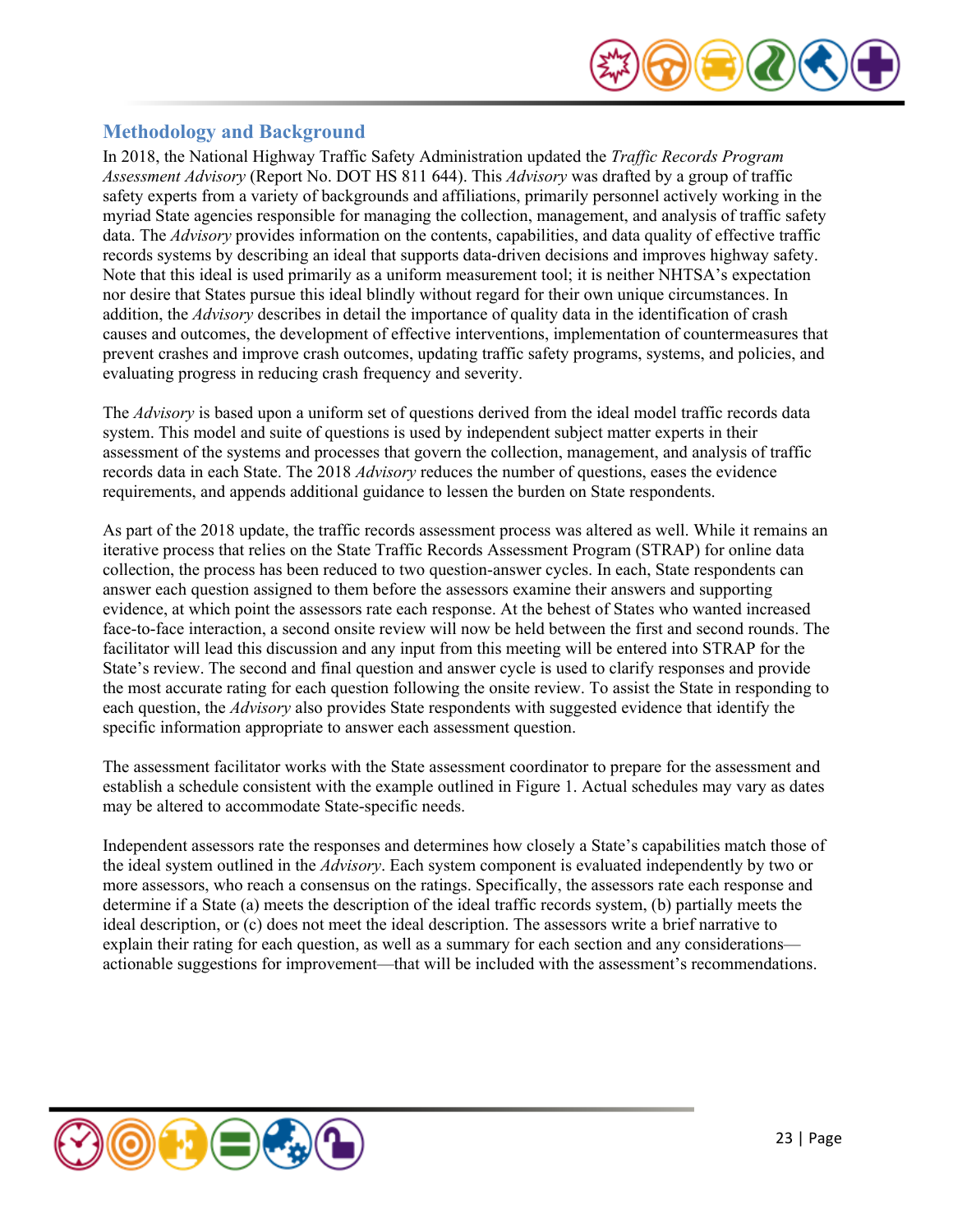

| Upon NHTSA TR Team receipt of request                  |                                                | Initial pre-assessment conference call                                                                                          |  |  |
|--------------------------------------------------------|------------------------------------------------|---------------------------------------------------------------------------------------------------------------------------------|--|--|
| 1 month prior to kickoff meeting                       |                                                | Facilitator introduction pre-assessment conference call                                                                         |  |  |
| Between facilitator conference call and kickoff        |                                                | State Coordinator assigns questions, enters contact information<br>into STRAP, and builds initial document library              |  |  |
|                                                        | Monday, Week 1                                 | <b>Onsite Kickoff Meeting</b>                                                                                                   |  |  |
|                                                        | Monday, Week 1-<br>12pm EST, Friday, Week 3    | Round 1 Data Collection: State answers standardized assessment<br>questions                                                     |  |  |
|                                                        | Friday, Week 3-<br>Wednesday, Week 5           | Round 1 Analysis: Assessors review State answers, rate all<br>responses and complete all draft conclusions                      |  |  |
| Assessment                                             | Thursday, Week $5 -$<br>Monday, Week 7         | Review Period: State reviews the assessors' initial ratings in<br>preparation for the onsite meeting.                           |  |  |
|                                                        | Tuesday, Week 7                                | <b>Onsite Review Meeting: Facilitator and State respondents meet to</b><br>discuss questions; clarifications entered into STRAP |  |  |
|                                                        | Wednesday, Week 7-<br>12pm EST, Friday, Week 9 | Round 2 Data Collection: State provides final response to the<br>assessors' preliminary ratings and onsite clarifications       |  |  |
|                                                        | Friday, Week 9-<br>Monday, Week 11             | Round 2 Analysis: make final ratings                                                                                            |  |  |
|                                                        | Tuesday, Week 11-<br>Monday, Week 12           | Facilitator prepares final report                                                                                               |  |  |
| Week 12                                                |                                                | NHTSA delivers final report to State and Region                                                                                 |  |  |
| (After completion of assessment, date set by<br>State) |                                                | NHTSA hosts webinar to debrief State participants                                                                               |  |  |
| (After completion of assessment)                       |                                                | (OPTIONAL) State may request GO Team, CDIP or MMUCC<br>Mapping, targeted technical assistance or training                       |  |  |

# <span id="page-23-0"></span>**Figure 2: Sample Traffic Records Assessment Time-Table**

In order for NHTSA to accept and approve an assessment each question must have an answer. When appropriate, however, a State may answer questions in the negative ("no," don't know," etc.)". These responses constitute an acceptable answer and will receive a "does not meet" rating. An assessment with unanswered or blank questions will not be acceptable and cannot be used to qualify for §405(c) grant funds.

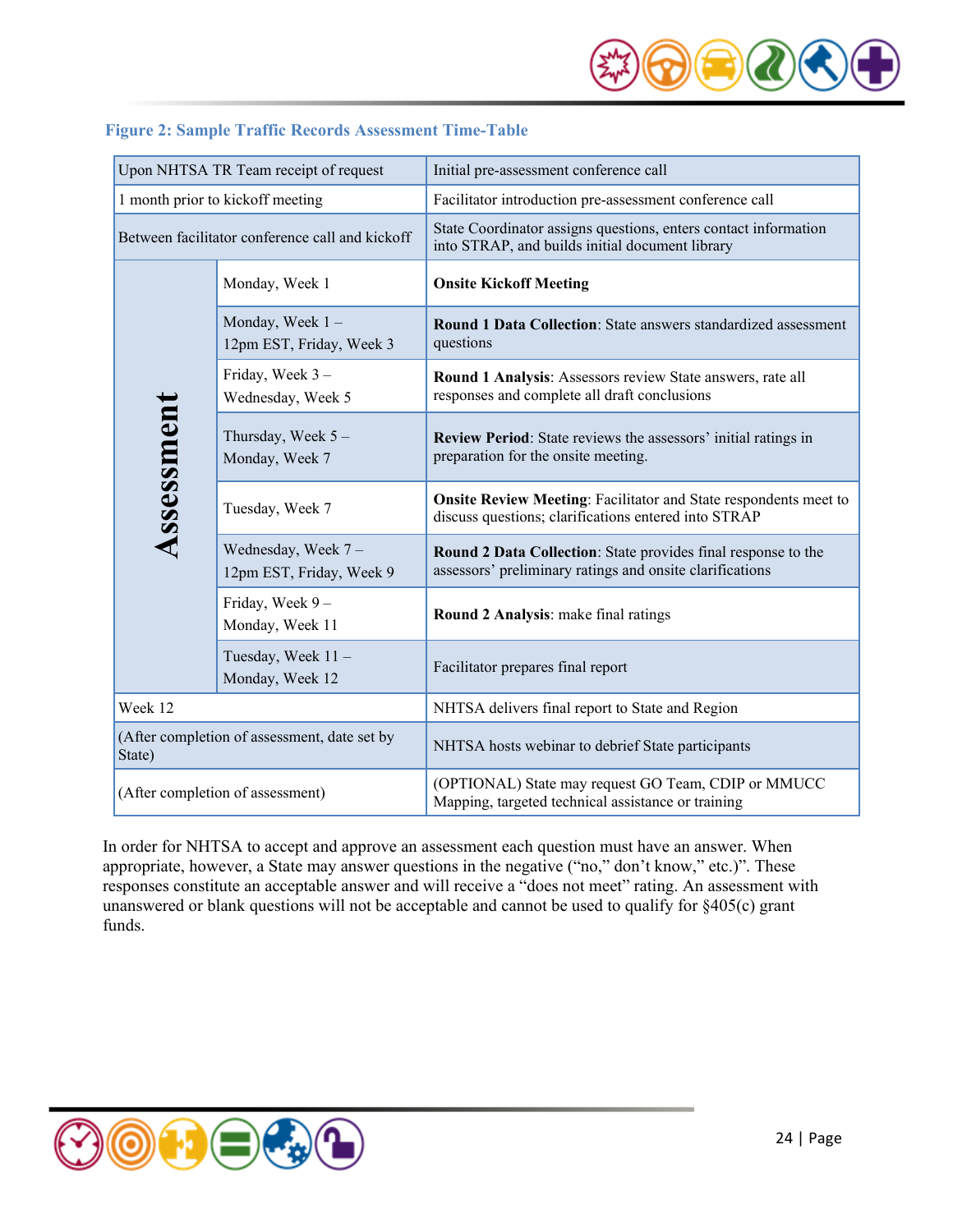

<span id="page-24-0"></span>

|  |  |  |  | <b>Figure 3: State Schedule for the Traffic Records Assessment</b> |
|--|--|--|--|--------------------------------------------------------------------|
|  |  |  |  |                                                                    |

| Kickoff                           | September 09, 2021 |
|-----------------------------------|--------------------|
| Begin first Q&A Cycle             | September 09, 2021 |
| End first Q&A Cycle               | October 01, 2021   |
| Begin Review Period               | October 14, 2021   |
| <b>Onsite Meeting</b>             | October 26, 2021   |
| Begin second Q&A Cycle            | October 26, 2021   |
| End second Q&A Cycle              | November 12, 2021  |
| Assessors' Final Results Complete | November 29, 2021  |
| Final Report Due                  | December 10, 2021  |
| Debrief                           | December 17, 2021  |

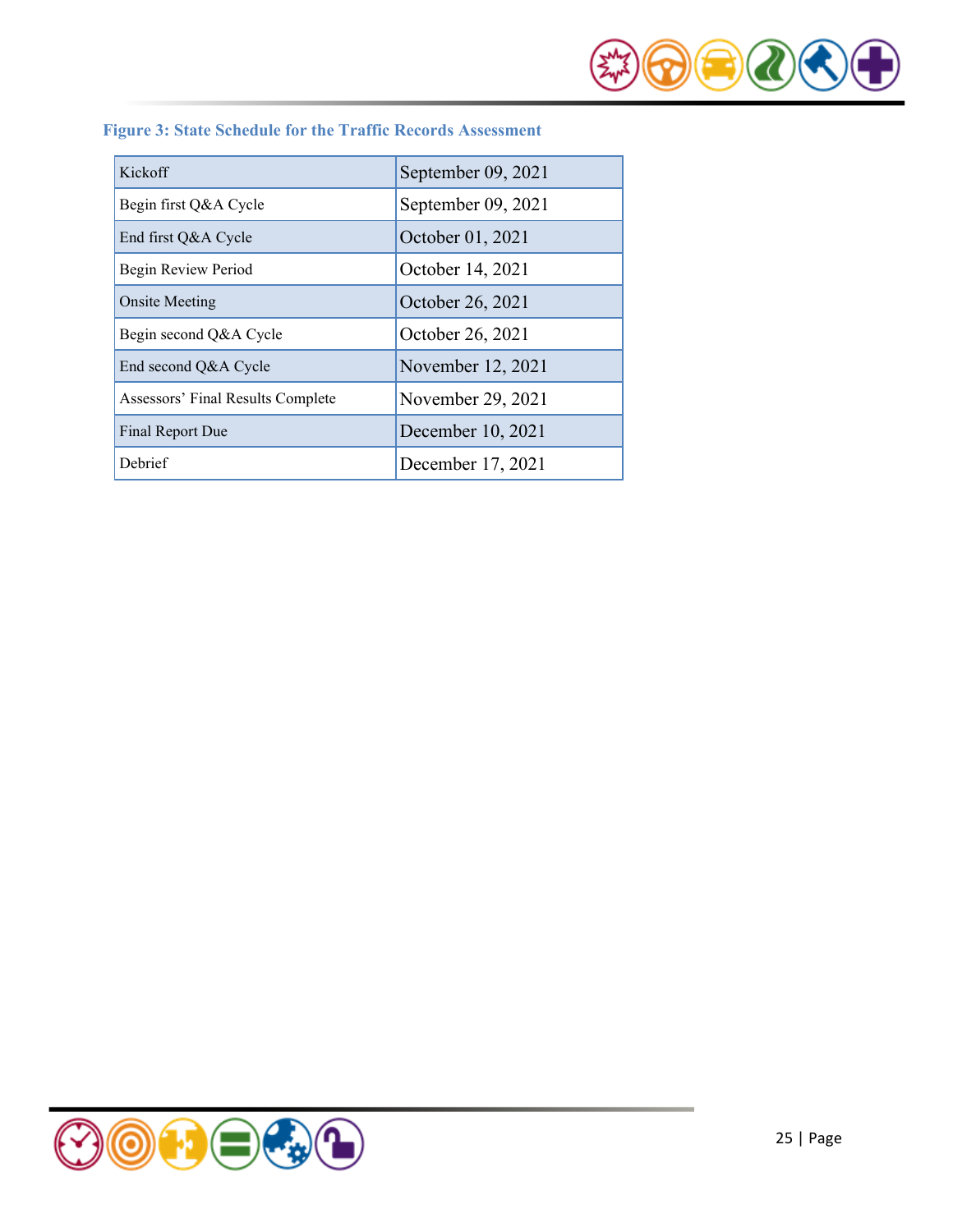

# <span id="page-25-0"></span>Appendix A: Question Details, Ratings and Assessor Conclusions

This section presents the assessment's results in more granular detail by providing the full text, rating, and assessor analysis for each question. This section can be useful to State personnel looking to understand why specific ratings were given and further identify areas to target for improvement.

# Questions, Ratings and Assessor Conclusions

# <span id="page-25-1"></span>Traffic Records Coordinating Committee

*1. Does the TRCC membership include executive and technical staff representation from all six data systems?* 

#### Meets Advisory Ideal

The TRCC membership includes both technical and executive representation for all the six core data systems as shown by the TRCC member list with title and data system represented.

Change Notes: Rating Improved. From 'Does Not Meet Advisory Ideal' to 'Meets Advisory Ideal'.

# *2. Do the executive members of the TRCC regularly participate in TRCC meetings and have the power to direct the agencies' resources for their respective areas of responsibility?*

#### Meets Advisory Ideal

The TRCC charter and delegation letters demonstrate that the executive TRCC members have the power to direct their respective agency resources. The executive TRCC members reportedly regularly attend the meetings.

Change Notes: Rating Improved. From 'Does Not Meet Advisory Ideal' to 'Meets Advisory Ideal'.

*3. Do the custodial agencies seek feedback from the TRCC members when major projects or system redesigns are being planned?* 

#### Meets Advisory Ideal

Custodial agencies seek feedback from the TRCC members on major projects, such as was done on the Transportation Enterprise Data (TED) project.

Change Notes: New Question.

# *4. Does the TRCC involve the appropriate State IT agency or offices when member agencies are planning and implementing technology projects?*

#### Meets Advisory Ideal

The State regularly involves multiple IT departments in the development of projects, including the new Transportation Enterprise Data Warehouse and the new MMUCC PR-1 Crash Reporting system. This is also evidenced by at least five IT-related members on the TRCC roster.

Change Notes: Rating Unchanged.

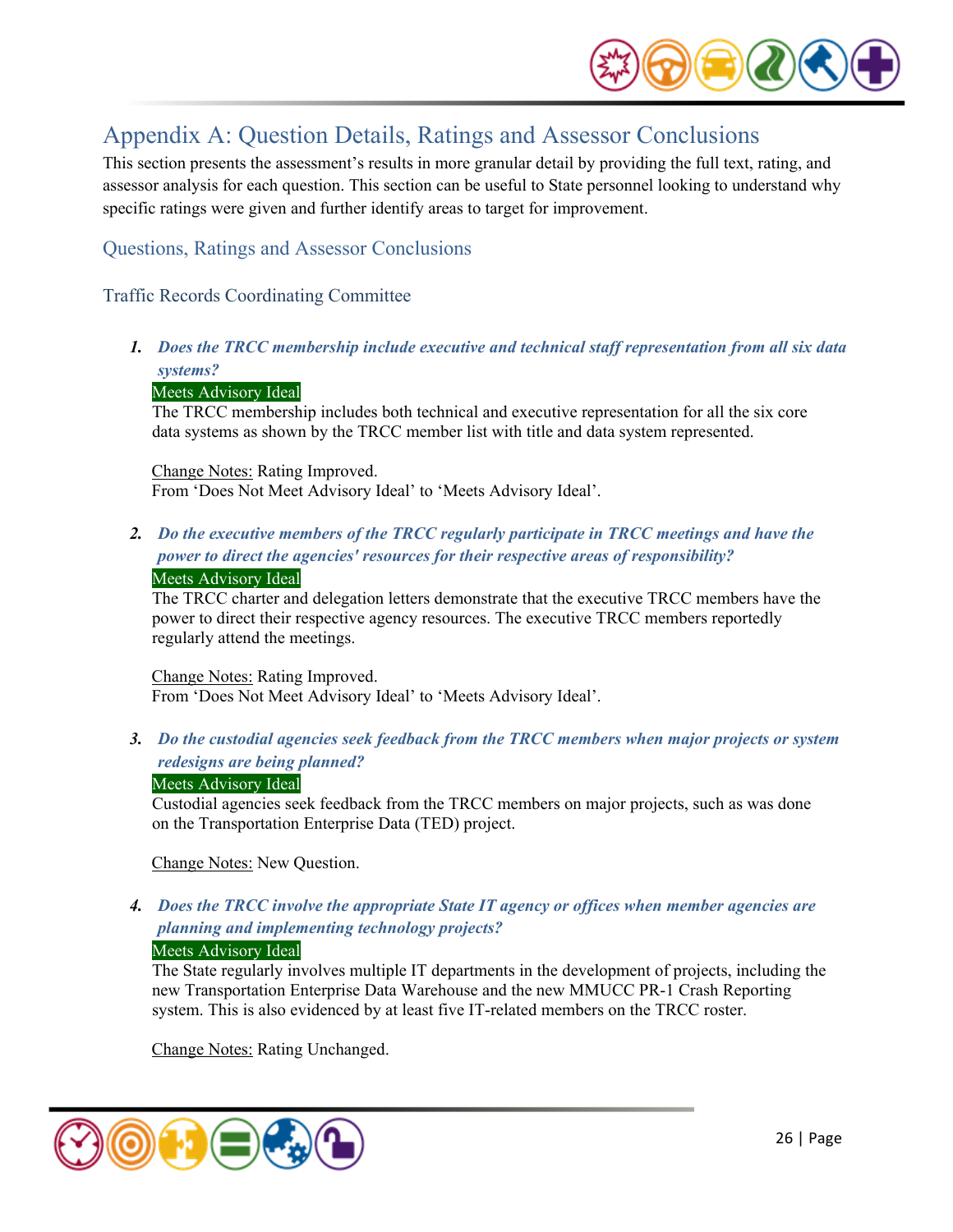

#### *5. Is there a formal document authorizing the TRCC?* Meets Advisory Ideal

The TRCC Charter authorizes the TRCC and outlines its mission, goals, and responsibilities.

Change Notes: Rating Unchanged.

*6. Does the TRCC provide the leadership and coordination necessary to develop, implement, and monitor the State Traffic Records Strategic Plan?* 

# Meets Advisory Ideal

The TRCC charter outlines the TRCC's responsibilities to annually approve the strategic plan and performance measures. Page 8 of the strategic plan states "The Connecticut TRCC continues to operate and function as the organization responsible for the planning and implementation of the state traffic safety data system improvements."

Change Notes: Rating Unchanged.

*7. Does the TRCC advise the State Highway Safety Office on allocation of Federal traffic records improvement grant funds?* 

#### Meets Advisory Ideal

The TRCC reviews all projects submitted for funding and votes on funding allocation of the 405c grant funds as demonstrated in the TRCC Strategic plan section 3.3 Project Selection Methodology and Selected Project Table.

Change Notes: Rating Improved. From 'Partially Meets Advisory Ideal' to 'Meets Advisory Ideal'.

*8. Does the TRCC identify core system performance measures and monitor progress?*  Meets Advisory Ideal

On page 6 of the strategic plan, as part of the TRCC charter, it states that it is the TRCC's responsibility to approve the performance measures that demonstrate quantitative progress. The measures are determined by the projects being undertaken and tracked over time in the TRCC Strategic Plan.

Change Notes: Rating Improved. From 'Partially Meets Advisory Ideal' to 'Meets Advisory Ideal'.

*9. Does the TRCC enable meaningful coordination among stakeholders and serve as a forum for the discussion of the State's traffic records programs, challenges, and investments?* 

# Meets Advisory Ideal

The TRCC has the right members, the charter describes coordination, and at least one presentation provided shows meaningful discussion and coordination.

Change Notes: Rating Unchanged.

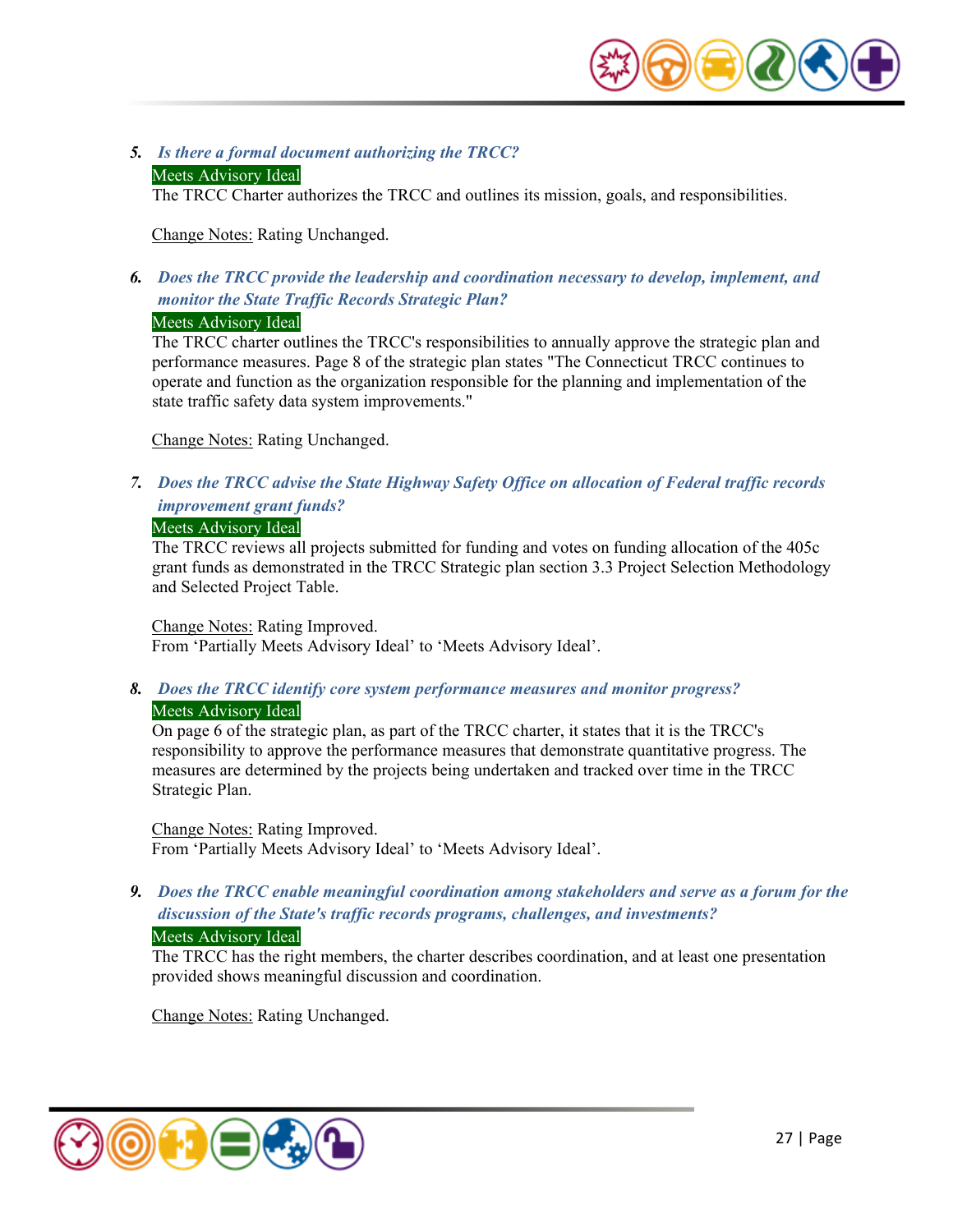

*10. Does the TRCC have a traffic records inventory?* 

# Meets Advisory Ideal

There is a comprehensive traffic records inventory document with traffic records data sources, system custodians, software platforms, programming language, data elements and attributes, linkage variables, linkages useful to the State, and data access policies.

Change Notes: Rating Improved. From 'Partially Meets Advisory Ideal' to 'Meets Advisory Ideal'.

#### *11. Does the TRCC have a designated chair?*

Meets Advisory Ideal The TRCC chair is identified and their responsibilities are clearly documented.

Change Notes: Rating Unchanged.

# *12. Is there a designated Traffic Records Coordinator?*

#### Meets Advisory Ideal

The Traffic Records Coordinator is identified and their responsibilities are clearly spelled out.

Change Notes: Rating Unchanged.

#### *13. Does the TRCC meet at least quarterly?*

#### Meets Advisory Ideal

The TRCC is scheduled to meet six times a year, even more often than the recommended frequency.

Change Notes: Rating Unchanged.

*14. Does the TRCC review quality control and quality improvement programs impacting the core data systems?* 

# Meets Advisory Ideal

The TRCC has shown how they review and discuss quality control in the Transportation Enterprise Data warehouse project slide presentation from the TRCC July 2021 meeting. The quality control and current measures are also included in the TRCC Strategic Plan.

Change Notes: Rating Unchanged.

# *15. Does the TRCC assess and coordinate the technical assistance and training needs of stakeholders?*

#### Meets Advisory Ideal

The TRCC supports the University of Connecticut Transportation Research Center in providing training and technical assistance on the crash system to local and state police departments and other data users. The general support for addressing technical needs is also shown in the TED presentation on the last slide when it asks, "What are the safety data needs of the TRCC members?"

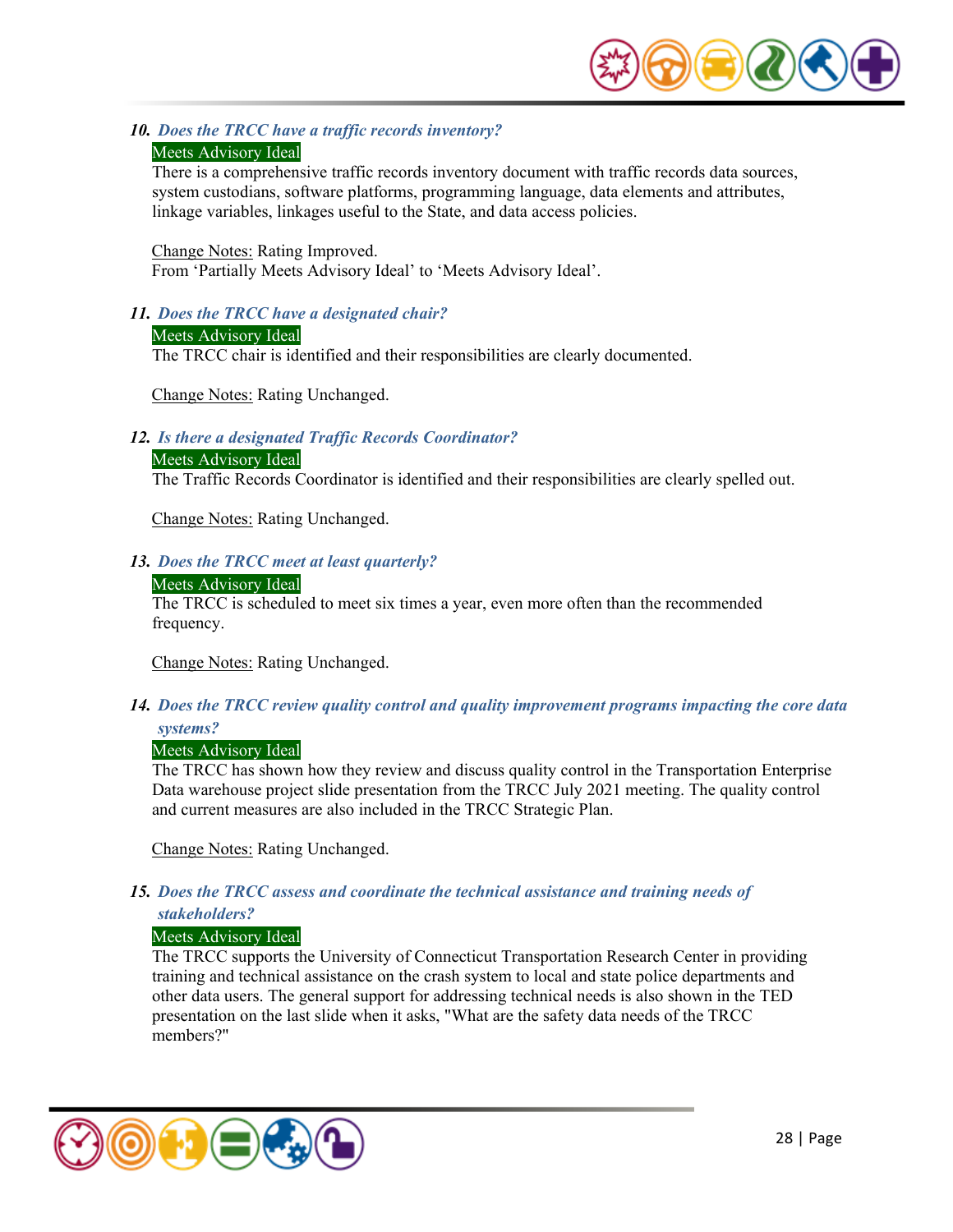

Change Notes: Rating Improved. From 'Partially Meets Advisory Ideal' to 'Meets Advisory Ideal'.

*16. Do the TRCC's program planning and coordination efforts reflect traffic records improvement funding sources beyond § 405(c) funds?* 

#### Meets Advisory Ideal

The TRCC's program coordination and recommendations include projects funded by 402, 405(c), SaDIP, and FMCSA.

Change Notes: Rating Unchanged.

#### <span id="page-28-0"></span>Strategic Planning for Traffic Records Systems

# *17. Does the State Traffic Records Strategic Plan address existing data and data systems areas of opportunity and document how these are identified?*

#### Meets Advisory Ideal

The TRCC Strategic plan's deficiency section details the State's process to identify deficiencies by documenting the strengths, limitations, and improvement opportunities for each of the core systems.

Change Notes: Rating Unchanged.

# *18. Does the State Traffic Records Strategic Plan identify countermeasures that address at least one of the performance attributes (timeliness, accuracy, completeness, uniformity, integration, and accessibility) for each of the six core data systems?*

#### Meets Advisory Ideal

The State Traffic Records Strategic Plan identifies countermeasures and addresses all the performance attributes (timelines, accuracy, completeness, uniformity, integration, and accessibility) for each of the six core data systems. Each system deficiency analysis and performance goals along with countermeasure for each of the performance attributes is included in the Traffic Records Strategic Plan. The Connecticut Plan does a commendable job of focusing and addressing Performance Measures for each of their data systems. In addition, all current improvement projects must address and target at least one performance attribute. These projects are also included in the Strategic Plan. The Traffic Records Strategic Plan is a data-driven plan that sets the framework for highway safety programs and supports State and local stakeholders.

Change Notes: Rating Unchanged.

# *19. Does the TRCC have a process for identifying at least one performance measure and the corresponding metrics for the six core data systems in the State Traffic Records Strategic Plan?*  Meets Advisory Ideal

The State Traffic Records Strategic Plan includes a description of each of the six performance measure areas for all six core data systems. The TRCC using the NHTSA Model Performance Measures for State Traffic Records System consulted with the stakeholders to establish the baseline metrics and updates the progress each year.

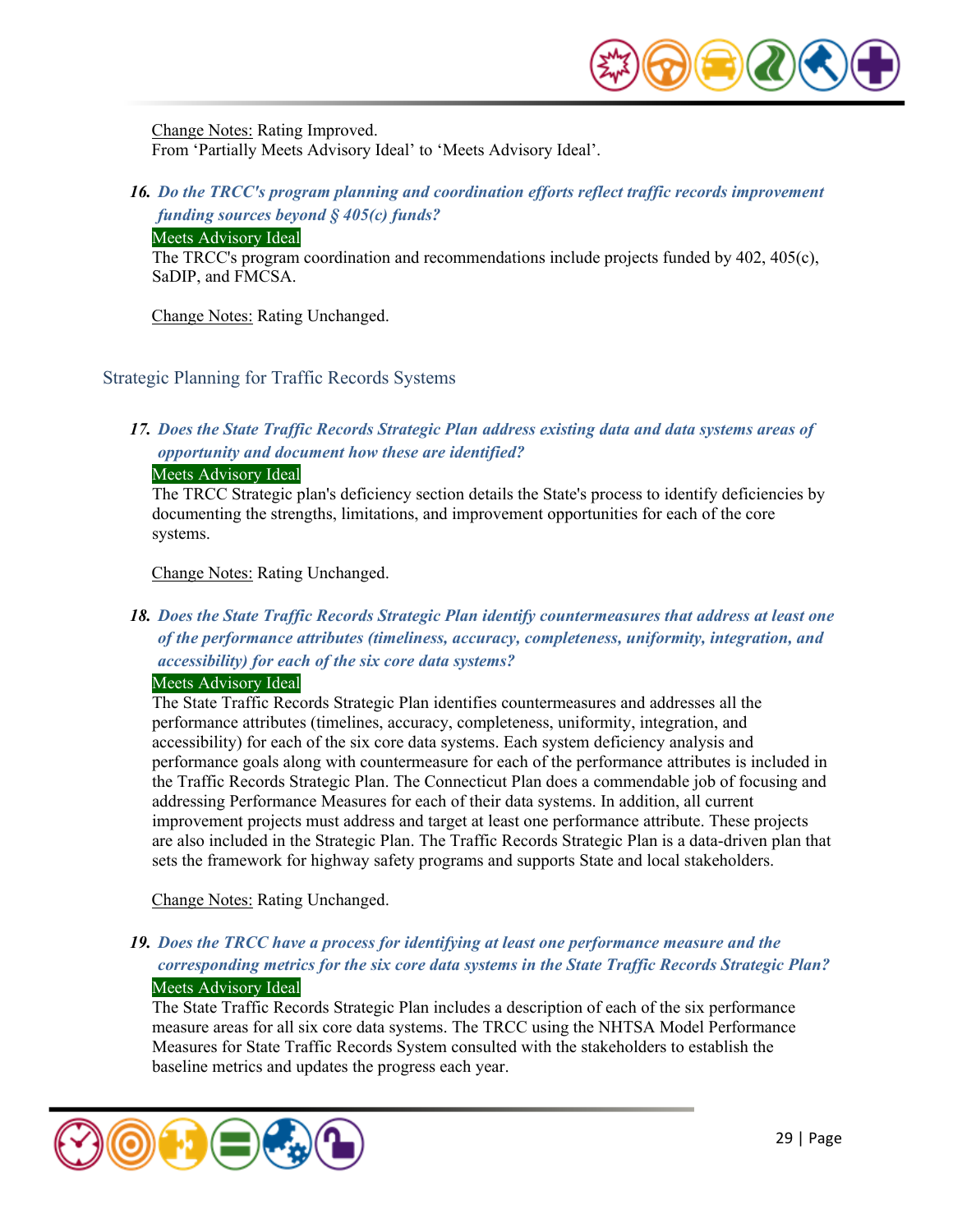

Change Notes: Rating Unchanged.

# *20. Does the TRCC have a process for prioritizing traffic records improvement projects in the State Traffic Records Strategic Plan?*

#### Meets Advisory Ideal

The TRCC uses the Project Selection Methodology which is on page 24 of the Traffic Records Strategic Plan for the selection and prioritizing of traffic records improvement projects. Projects are reviewed to ensure they meet the State Traffic Records improvement guidelines. The projects do not have to be funded through the Traffic Records Program. Members evaluate the selected projects based on the methodology and after final votes are tallied. The selected projects along with the priority list are presented to the State Highway Safety Office.

Change Notes: Rating Unchanged.

# *21. Does the TRCC identify and address technical assistance and training needs in the State Traffic Records Strategic Plan?*

#### Meets Advisory Ideal

The TRCC identifies and addresses technical assistance and training needs for specific project initiatives and or general areas as it pertains to data collection, use, integration and development of traffic safety programs in the state. An example is the Online Disposition System for the Criminal Justice System training included training Criminal Justice System Staff in the Use of the Online Disposition System, and Undertaking an Outreach effort to increase Public awareness.

Change Notes: Rating Unchanged.

# *22. Does the TRCC have a process for establishing timelines and responsibilities for projects in the State Traffic Records Strategic Plan?*

#### Meets Advisory Ideal

The State provided a narrative and March 2021 TRCC Project update to support the CT-TRCC's process of establishing timelines and responsibilities for projects in the State Traffic Records Strategic Plan. The narrative identifies the process as described in the Plan's Section 5. The section provides a list of improvement projects, the agency, the individual who submitted the project, project costs, identified deficiencies, performance measures, and associated metrics. The Project Manager as listed in the Project Submission is the responsible individual for the project and is required to give the project updates to the TRCC on a bi-monthly basis at the TRCC meeting. The Project schedule is established by the project manager and presented to the TRCC for review and approval. Updates and progress are presented to the TRCC meeting until the project is completed. The TRCC also reviews all ongoing projects during the annual evaluation and approval of projects submitted for funding in a new fiscal year. Any project schedule time lags and delays are presented and discussed during the TRCC meeting.

Change Notes: Rating Improved. From 'Does Not Meet Advisory Ideal' to 'Meets Advisory Ideal'.

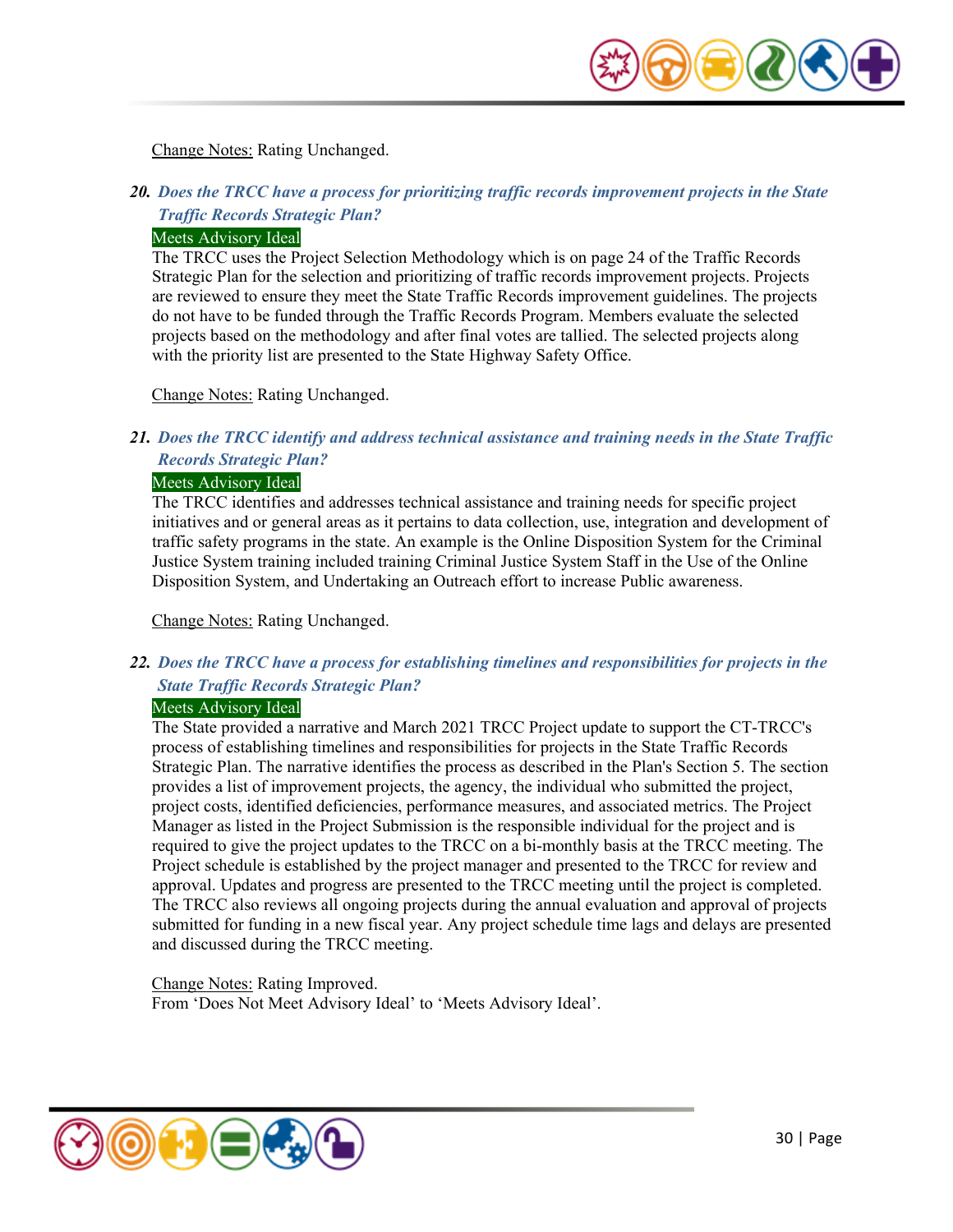

*23. Does the TRCC have a process for integrating and addressing State and local (to include federally recognized Indian Tribes, where applicable) data needs and goals into the State Traffic Records Strategic Plan?* 

#### Meets Advisory Ideal

As documented in the State Traffic Records Strategic Plan, the TRCC includes active members from state, local, and federal agencies. All data needs are discussed at the TRCC meetings with input from all members.

Change Notes: Rating Unchanged.

*24. Does the TRCC consider the use of new technology when developing and managing traffic records projects in the State Traffic Records Strategic Plan?* 

#### Meets Advisory Ideal

The Connecticut CT-TRCC continues to pursue the use of new and innovative technologies when developing and managing traffic records projects as documented in the Traffic Records Strategic Plan on page 37, the new Transportation Enterprise Database (TED) is using various new technologies from GIS to data visualization and data mapping the use of new technology.

Change Notes: Rating Unchanged.

*25. Does the State Traffic Records Strategic Plan consider lifecycle costs in implementing improvement projects?* 

#### Meets Advisory Ideal

The State Traffic Records Strategic Plan now includes a Project Selection Methodology that requires a lifecycle cost estimate of each project as shown on page 24 in the prioritization of the project.

Change Notes: Rating Improved. From 'Does Not Meet Advisory Ideal' to 'Meets Advisory Ideal'.

*26. Does the State Traffic Records Strategic Plan make provisions for coordination with key Federal traffic records data systems?* 

#### Meets Advisory Ideal

Connecticut does have processes for coordinating with federal data systems, such as in the development of the Commercial Vehicle Reporting to SafetyNet. The submission of required electronic data for reportable commercial crashes was developed in coordination with the Volpe Center to define and upload data from the Crash system. Also included in the plan, are the various funding sources which show that the CT-TRCC does not solely depend on 405(c) but also utilizes FHWA, FMCSA, and other federal funding sources. In addition, the FARS analyst actively participates in the TRCC.

Change Notes: Rating Improved. From 'Partially Meets Advisory Ideal' to 'Meets Advisory Ideal'.

*27. Is the TRCC's State Traffic Records Strategic Plan reviewed, updated and approved annually?*  Meets Advisory Ideal

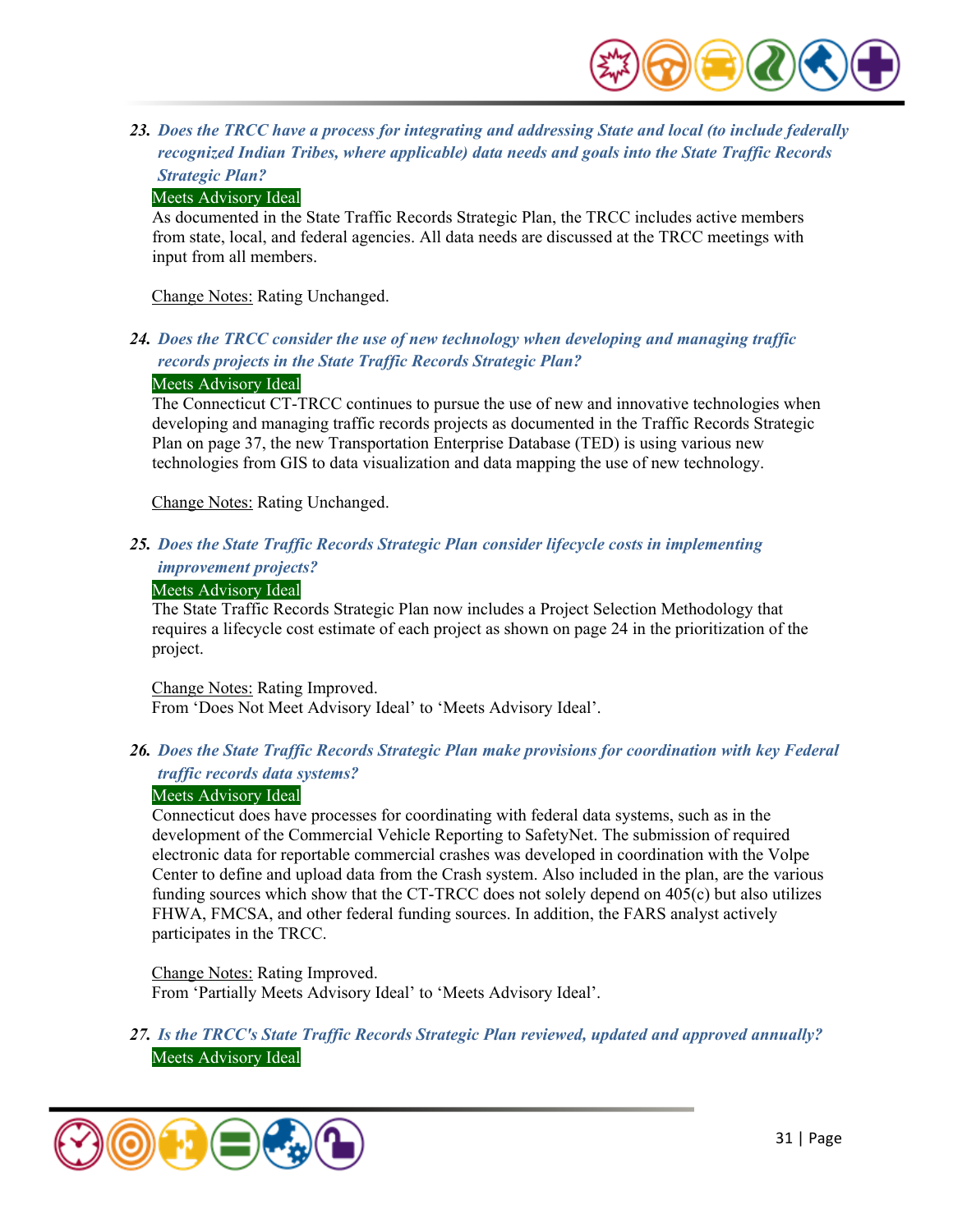

The State has demonstrated that the TRCC members voted and approved the Strategic Plan along with the projects selected for the FY 2022 funding under the "Section 405 (c) Program" in the June 8, 2021 online vote. The narrative describes that the Traffic Records Assessment Plan of Action is updated and reviewed by the TRCC during the June and July meetings. The State could benefit from developing a process for an annual update to the Plan that is described within the TRCC plan.

Change Notes: Rating Unchanged.

<span id="page-31-0"></span>Description and Contents of the Crash Data System

#### *28. Is statewide crash data consolidated into one database?*  Meets Advisory Ideal

All Connecticut traffic crash reports are submitted electronically through a secure file transfer protocol (SFTP) site to one consolidated crash database at the Connecticut Department of Transportation (CTDOT). When the data is transferred from the SFTP site, it is validated and checked for errors. After a final review by CTDOT staff of the crash location accuracy, overall data accuracy, and completeness, the crash report information is marked as complete and available for analysis.

Change Notes: Rating Unchanged.

# *29. Is the statewide crash system's organizational custodian clearly defined?*

# Meets Advisory Ideal

The Connecticut Department of Transportation CTDOT is the custodian of crash data for the state. Through a memorandum of understanding with UConn, completed crash records are uploaded to the Crash Data Repository at UConn every night. Per Connecticut Statute 14-108a: Sec. 14-108a. Uniform investigation of accident report. (a) The Commissioner of Transportation shall prescribe for the Division of State Police within the Department of Public Safety and for each police department and officer and other suitable agencies or individuals a uniform investigation of accident report, in such form as the commissioner shall prescribe, which form shall be followed in filing all such reports. (b) In each motor vehicle accident in which any person is killed or injured or in which damage to the property of any one individual, including the operator, in excess of one thousand dollars is sustained, the police officer, agency or individual who, in the regular course of duty, investigates such accident, either at the time of or at the scene of the accident or thereafter, by interviewing the participants or witnesses, shall, within five days after completing such investigation, complete and forward one copy of such report to the Commissioner of Transportation. Such report shall call for and contain all available detailed information to disclose the location and cause of the accident, the conditions then existing, the persons and vehicles involved and the names of the insurance companies issuing their automobile liability policies, as well as the enforcement action taken. The Commissioner of Transportation shall forward to the Commissioner of Motor Vehicles one copy of each report of any accident involving a school bus. The Commissioner of Motor Vehicles may inquire into or investigate any accident reported pursuant to this subsection and may request the assistance of the Division of State Police within the Department of Public Safety for such purposes.

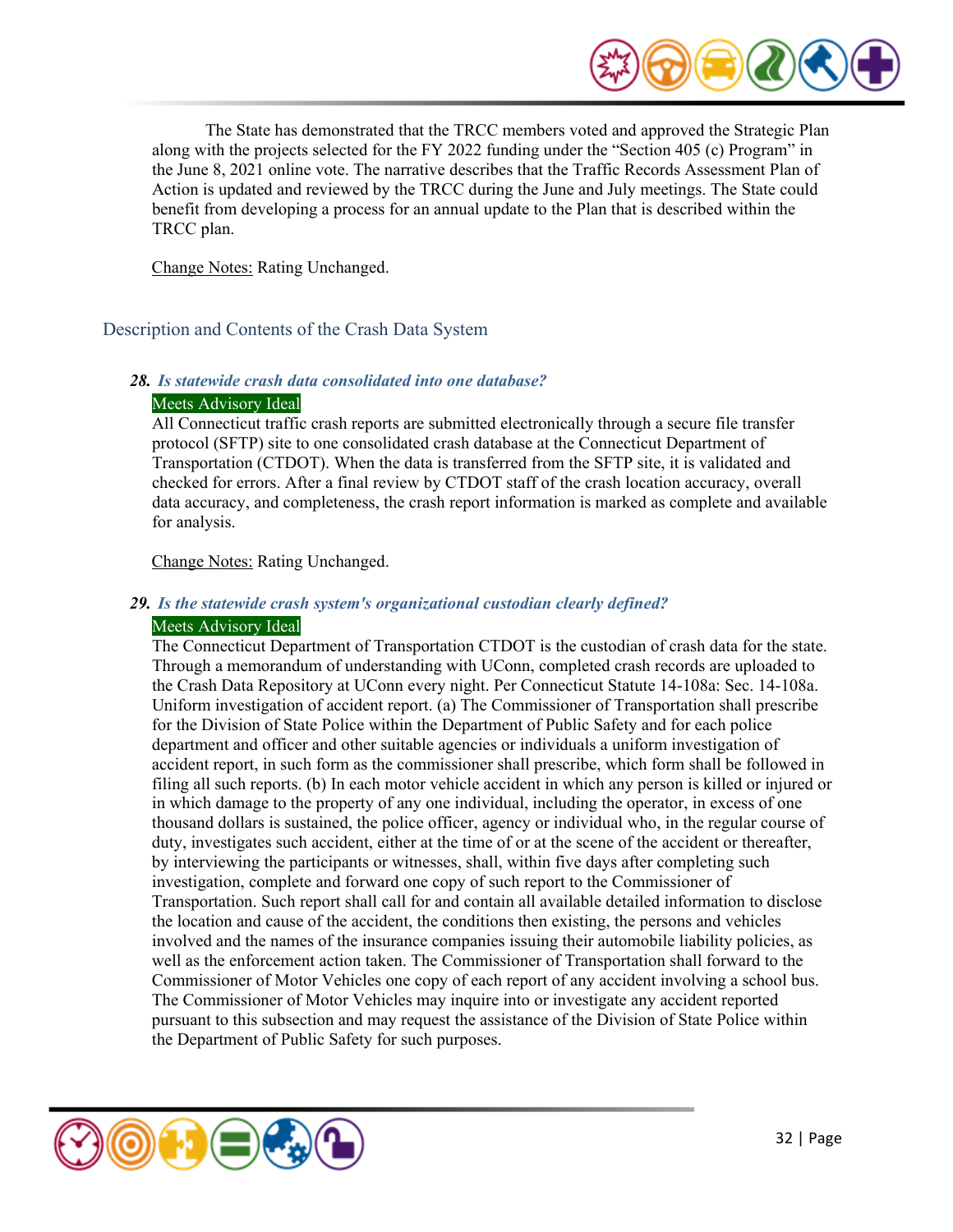

Change Notes: Rating Unchanged.

# *30. Does the State have criteria requiring the submission of fatal crashes to the statewide crash system?*

#### Meets Advisory Ideal

Connecticut Statute 14-108a: defines the reporting criteria for the submission of a fatal crash report to the statewide crash system and includes the following language: In each motor vehicle accident in which any person is killed or injured or in which damage to the property of any one individual, including the operator, in excess of one thousand dollars is sustained, the police officer, agency or individual who, in the regular course of duty, investigates such accident, either at the time of or at the scene of the accident or thereafter, by interviewing the participants or witnesses, shall, within five days after completing such investigation, complete and forward one copy of such report to the Commissioner of Transportation.

Change Notes: Rating Unchanged.

# *31. Does the State have criteria requiring the submission of injury crashes to the statewide crash system?*

#### Meets Advisory Ideal

Connecticut Statute 14-108a: defines the reporting criteria for the submission of injury crashes to the statewide crash system and includes the following language: In each motor vehicle accident in which any person is killed or injured or in which damage to the property of any one individual, including the operator, in excess of one thousand dollars is sustained, the police officer, agency or individual who, in the regular course of duty, investigates such accident, either at the time of or at the scene of the accident or thereafter, by interviewing the participants or witnesses, shall, within five days after completing such investigation, complete and forward one copy of such report to the Commissioner of Transportation.

Change Notes: Rating Unchanged.

# *32. Does the State have criteria requiring the submission of property damage only (PDO) crashes to the statewide crash system?*

#### Meets Advisory Ideal

Connecticut Statute 14-108a: defines the reporting criteria for the submission of property damage only (PDO) crash reports to the statewide crash system and includes the following language: In each motor vehicle accident in which any person is killed or injured or in which damage to the property of any one individual, including the operator, in excess of one thousand dollars is sustained, the police officer, agency or individual who, in the regular course of duty, investigates such accident, either at the time of or at the scene of the accident or thereafter, by interviewing the participants or witnesses, shall, within five days after completing such investigation, complete and forward one copy of such report to the Commissioner of Transportation.

Change Notes: Rating Unchanged.

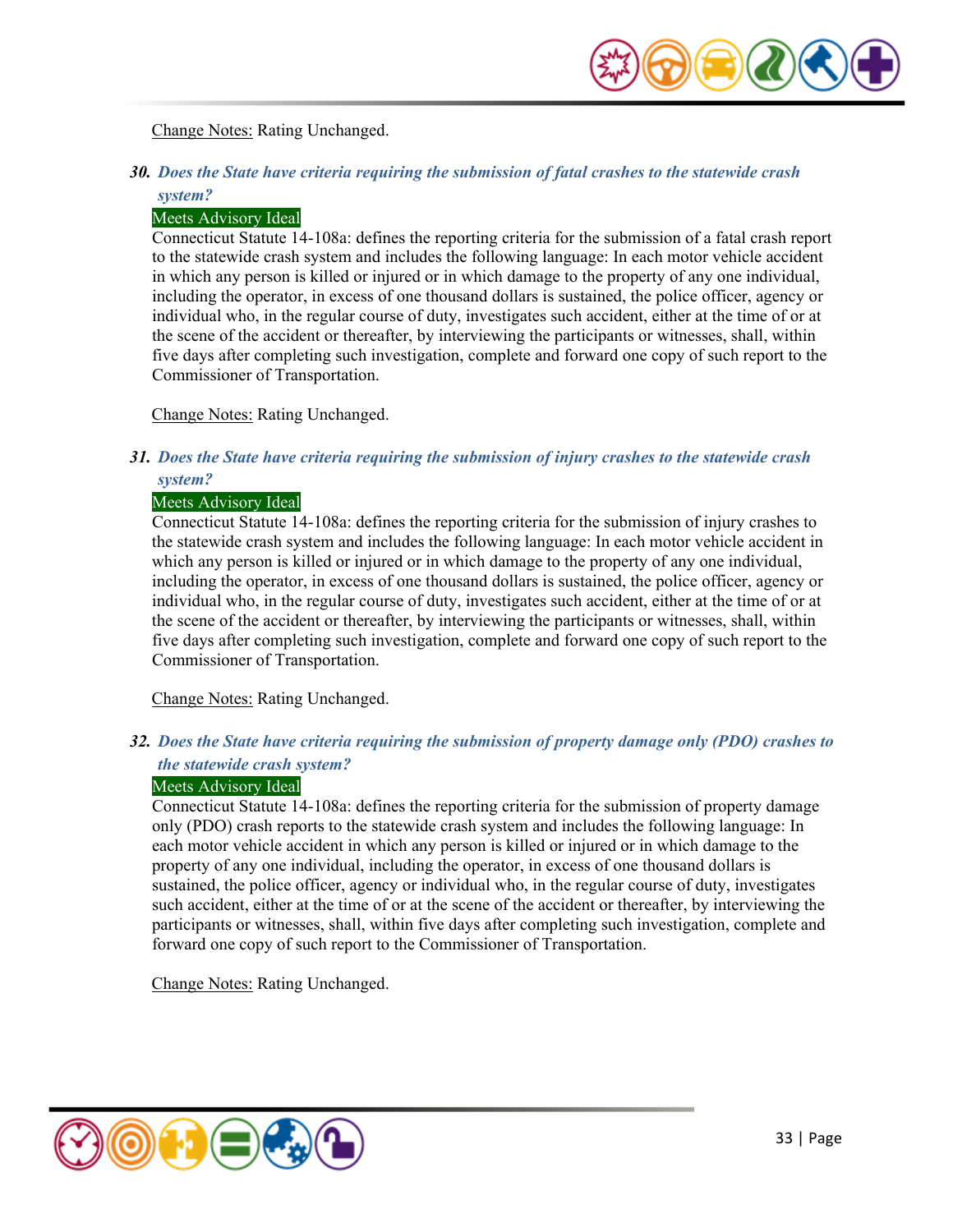

*33. Does the State have statutes or other criteria specifying timeframes for crash report submission to the statewide crash database?* 

#### Meets Advisory Ideal

Connecticut Statute 14-108a: defines the timeframe for the law enforcement agency to submit a crash report after completion of the investigation, the statutory language regarding the timeframe is the following: shall, within five days after completing such investigation, complete and forward one copy of such report to the Commissioner of Transportation.

Change Notes: New Question.

*34. Does the statewide crash system record the crashes that occur in non-trafficway areas (e.g., parking lots, driveways)?* 

#### Meets Advisory Ideal

The CT PR-1 crash form allows law enforcement agencies to complete and submit a report in nontrafficway areas (e.g., parking lots, driveways). When submitted, the non-trafficway crash reports are processed the same as a reportable crash. The investigator manual does instruct the officer to mark the trafficway Class as non-Trafficway for crashes occurring off public roadways. This allows the analyst to include or exclude these crash types in their reviews. The statute for crash reporting (Connecticut Statute 14-108a) does not appear to address recording non-trafficway crashes. Therefore, it is not clear how uniform the reporting of these crashes might be across jurisdictions or years.

Change Notes: Rating Improved.

From 'Partially Meets Advisory Ideal' to 'Meets Advisory Ideal'.

#### *35. Is data from the crash system used to identify crash risk factors?*

#### Meets Advisory Ideal

Connecticut uses the crash system to identify crash risk factors. The response illustrates how the State uses the crash system to do network screening (examine locations), roadway features (implement the latest Highway Safety Manual (HSM) methods), behaviors, and driver characteristics (distracted driving). Excerpts from the Connecticut Safety Management System were provided to demonstrate how crash data risk factors at CTDOT are identified through network screening, diagnosis, countermeasure selection, economic appraisal, project prioritization, and safety effectiveness evaluations. In addition, the Connecticut Crash Data Repository User Guide was provided to support the suggested evidence. The repository provides both public and private access to crash data to allow users to research crash safety in their neighborhood, town, county, or state.

Change Notes: Rating Unchanged.

#### *36. Is data from the crash system used to guide engineering and construction projects?*  Meets Advisory Ideal

The CTDOT Division of Traffic Engineering uses the crash system to guide engineering and construction projects as described in the Strategic Highway Safety Plan (SHSP); they develop, implement, and evaluate the SHSP under the Highway Safety Improvement Program (HSIP). They manage the spot safety improvement program using the network screening tool in Connecticut Roadway Safety Management System (CRSMS) and they identify systemic safety issues by

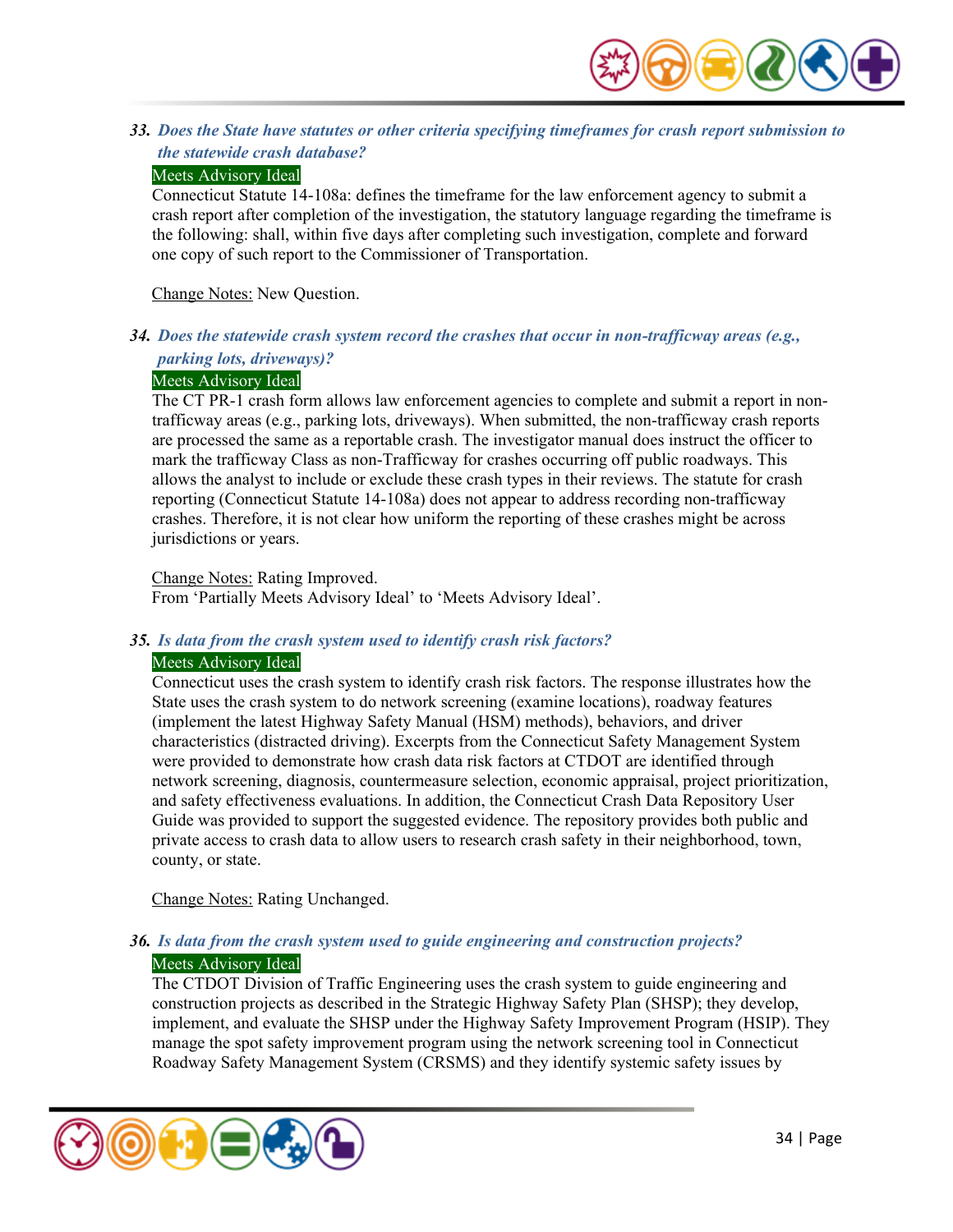

identifying crash types or severities that are symptomatic of problem characteristics for candidate locations that do not necessarily have abnormally high crash rates. The Division of Traffic Engineering solicits system improvements from Metropolitan Planning Organizations (MPOs) and Rural Planning Organizations (RPOs), on behalf of their member towns, to address identified hazardous elements. The SHSP and HSIP were provided to support the suggested evidence.

Change Notes: Rating Unchanged.

# *37. Is data from the crash system regularly used to prioritize law enforcement activity?*  Meets Advisory Ideal

Connecticut law enforcement agencies regularly use the crash system to prioritize law enforcement activity. The CT Crash Data Repository provides law enforcement with DDACTS analysis. The State through the University of Connecticut provides two retired law enforcement officers that assist police departments in conducting analysis and using crash data for submitting grant applications to support selective enforcement activities. The CT Crash Data Repository is very popular among statewide law enforcement with over 2500 users. The tool also has emphasis areas developed based on crash data and trends. For example, but not limited to DUI, seatbelt use, speeding, teen drivers, elderly drivers, commercial vehicle, motorcycle, bike, pedestrians, etc.

Change Notes: Rating Unchanged.

#### *38. Is data from the crash system used to evaluate safety countermeasure programs?*  Meets Advisory Ideal

#### Connecticut uses the crash system to conduct countermeasure program evaluations. The Highway Safety Office uses crash data to develop programs based on improving driver and other roadway user behaviors. Additionally, the Connecticut Roadway Safety Management System (CRSMS) is used to review and recommend safety countermeasures and conduct safety effectiveness evaluations for construction projects. The CTDOT Traffic Engineering Division and Safety Engineering Unit have adopted fundamentals included in Part C of the HSM and use CRSMS to conduct these types of analyses and countermeasure evaluations.

Change Notes: Rating Unchanged.

<span id="page-34-0"></span>Applicable Guidelines for the Crash Data System

# *39. Is there a process by which MMUCC is used to help identify what crash data elements and attributes the State collects?*

#### Meets Advisory Ideal

MMUCC Version 4 was used as the foundation (data element and attribute definitions) for a major revision of Connecticut's crash report form (PR-1) in 2015. Connecticut reports being 99.7 percent MMUCC Version 4 compliant and only lacks BAC information and county information (CT does not have a county system or government) on the crash report form. The CTDOT continues to review MMUCC updates to plan appropriate changes to the crash system data collection and analysis process.

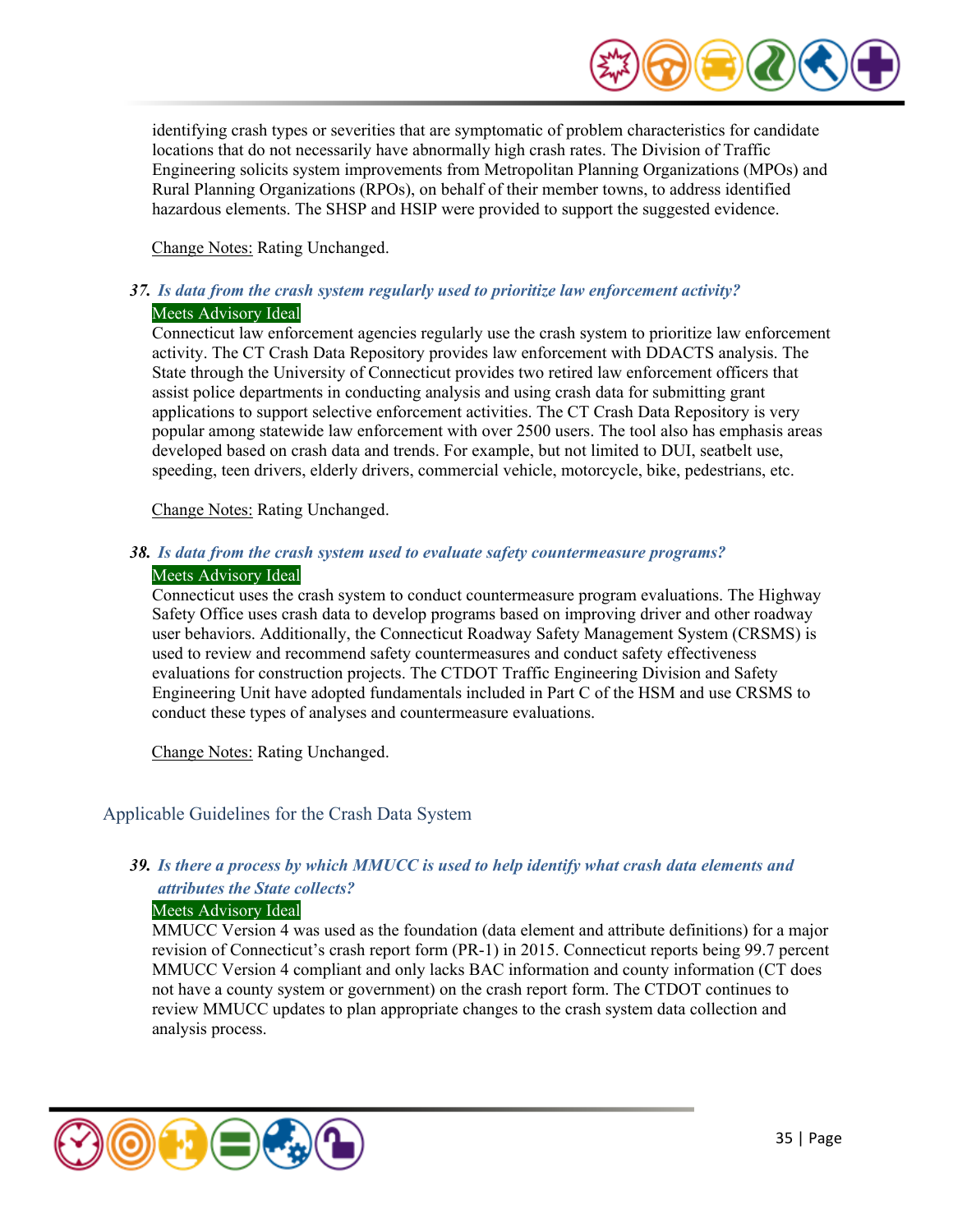

Change Notes: Rating Unchanged.

# *40. Is there a process by which ANSI D.16 is used to help identify the definitions in the crash system data dictionary?*

#### Meets Advisory Ideal

ANSI D-16 and ANSI D-20 were reviewed and compared to MMUCC throughout the PR-1 revision process. If there were any discrepancies between ANSI and MMUCC, MMUCC was used as the standard. An investigator's guide and quick reference user guide was developed for the new PR-1 with definitions taken directly from MMUCC to clearly define data elements and their attributes for law enforcement.

Change Notes: Rating Unchanged.

# <span id="page-35-0"></span>Data Dictionary for the Crash Data System

# *41. Does the data dictionary provide a definition for each data element and define that data element's allowable values/attributes?*

#### Meets Advisory Ideal

The State has a crash data dictionary that provides a definition for each data element and defines that data element's allowable values and attributes.

Change Notes: Rating Unchanged.

#### *42. Does the data dictionary document the system edit checks and validation rules?*

#### Meets Advisory Ideal

The XML Shema and EDIT Rules document was provided to support the suggested evidence and includes 115 validation rules and 28 warning/informational rules.

Change Notes: Rating Unchanged.

# *43. Is the data dictionary up-to-date and consistent with the field data collection manual, coding manual, crash report, database schema and any training materials?*

#### Meets Advisory Ideal

The data dictionary is up-to-date and consistent with the field data collection manual, coding manual, crash report, database schema, and the training materials. The original system documentation was developed in 2014. The XML Schema and EDIT rules include a change log and documents updates that have been made periodically as new error and warning rules have been added. The team meets weekly to review crash data quality issues. Connecticut is working on new edit rules and revisions to the document which should be released before the end of the year. An email chain was provided that demonstrates the discussion to consider the updates being considered.

Change Notes: Rating Unchanged.

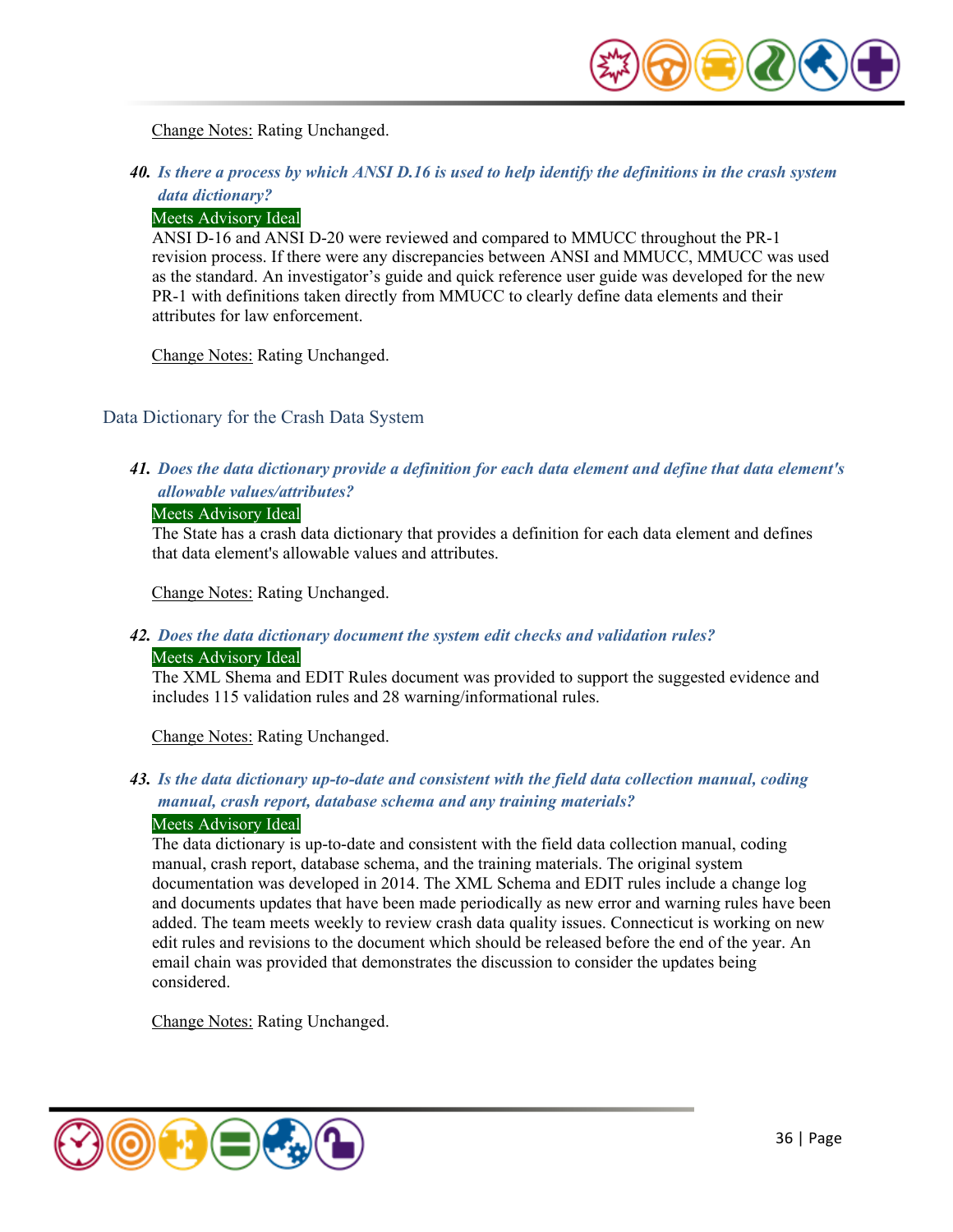

*44. Does the crash system data dictionary indicate the data elements populated through links to other traffic records system components?* 

# Partially Meets Advisory Ideal

The response indicates, the State followed the MMUCC v4 guidelines in 2015, when it created its new crash form and data collection system. Connecticut is looking forward to MMUCC 6 to redraft the system to link many data elements and reduce the data entry demand on law enforcement. Law enforcement uses vendor software to import data elements from other sources such as National Crime Information Center (NCIC) and Connecticut On-Line Law Enforcement Communications Teleprocessing (COLLECT). The University of Connecticut who developed and supports the Connecticut Crash Data Repository has worked on post-processing procedures to link roadway and injury data. Data quality analysts at CTDOT use a crash editor tool to link the crash location to the roadway inventory. However, CTDOT does not have these data elements expressly identified in the manual. It is anticipated a system improvement to update the crash editor will support populating many new fields through data linkage. The update will identify linked fields and will include an ICON next to the box that will indicate they are obtained through linkage and not from the police officer. This project is expected to start in July of 2022.

Change Notes: Rating Unchanged.

Procedures and Process Flows for Crash Data Systems

# *45. Does the State collect an identical set of data elements and attributes from all reporting agencies, independent of collection method?*

#### Meets Advisory Ideal

Connecticut has a statewide uniform form, investigators guide, and XML schema that all vendors in the State on behalf of statewide law enforcement agencies must adopt and then be certified to collect and submit data to the statewide crash repository.

Change Notes: New Question.

#### *46. Does the State reevaluate their crash form at regular intervals?*  Meets Advisory Ideal

The State plans to update its crash report form at a maximum of 10 years or every other version of MMUCC. CTDOT has a committee that conducts weekly data quality meetings to review crash issues and discuss the form. Meeting agendas and email communications were provided to show the types of discussions that take place regarding possible form changes and potential new validation rules and edits to support the changes.

Change Notes: New Question.

*47. Does the State maintain accurate and up-to-date documentation detailing the policies and procedures for key processes governing the collection, reporting, and posting of crash dataincluding the submission of fatal crash data to the State FARS unit and commercial vehicle crash data to SafetyNet?* Meets Advisory Ideal

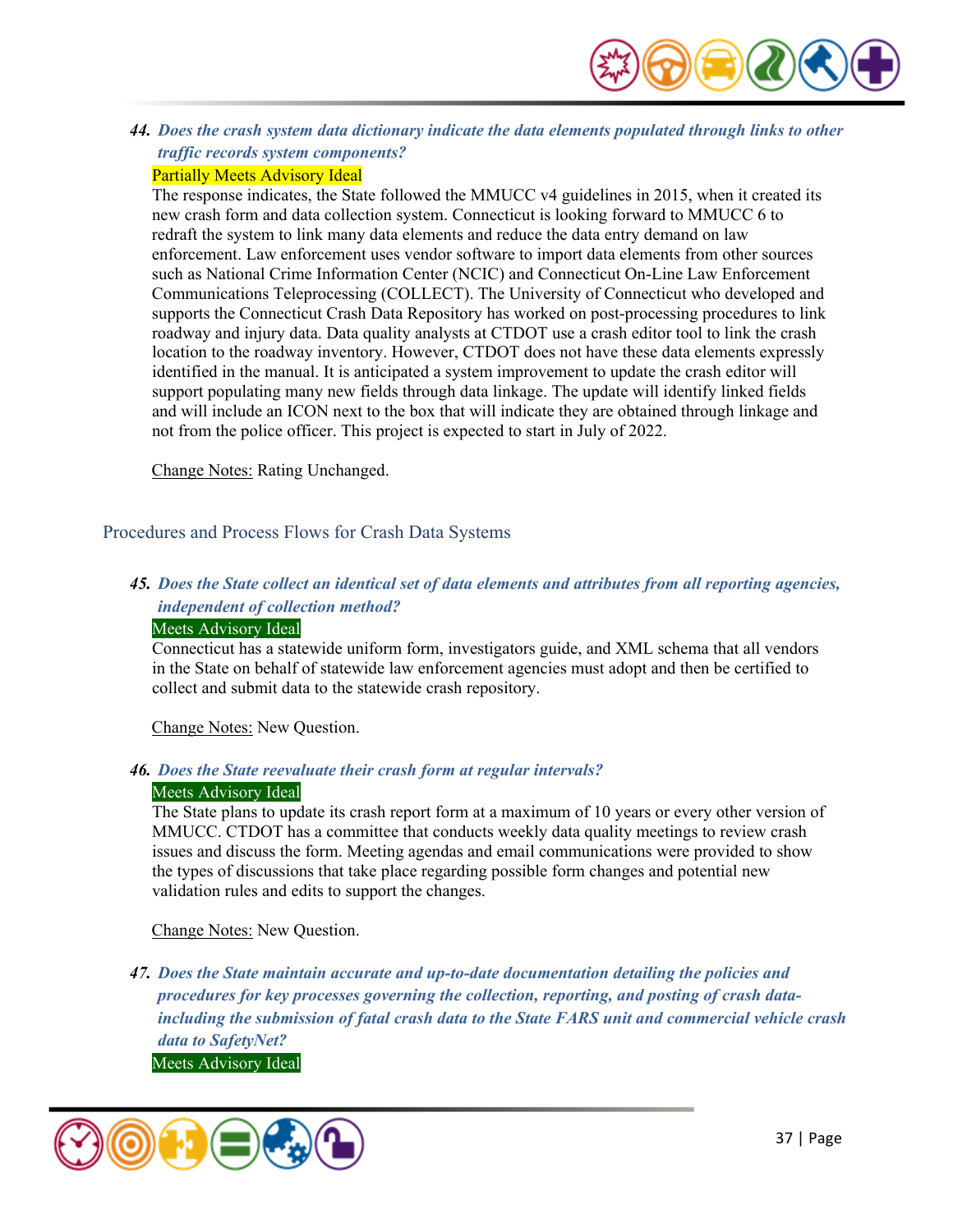

Connecticut has accurate and up-to-date documentation detailing the policies and procedures for key processes governing the collection, reporting, and posting of crash data. A narrative and crash data flow diagram was provided to support the suggested evidence. The current response (narrative) is the same as the previous 2017 assessment. Connecticut might consider adding annotation to the steps in the crash data flow diagram about some of the detail for each step, as well as the time to complete each step. This might include what happens during the error notification phase and how many crash reports are submitted by RMS processes vs the fillable pdf upload process. Performance measures, if not already in place, could be developed to identify and report the number of errors by vendor or agency as well as progress to move those agencies using the fillable pdf form to electronic crash data collection and submission.

#### Change Notes: Rating Unchanged.

## *48. Are the quality assurance and quality control processes for managing errors and incomplete data documented?*

#### Meets Advisory Ideal

Connecticut developed a series of internal reports to track the number of rejected crash reports based on the errors causing the rejection. These reports are used to develop new training, validation rules, or information edits. They are also used to provide feedback to software vendors and law enforcement on high-frequency errors. Sample internal reports and the crash data flow chart showing the error notification process were provided to support the suggested evidence.

#### Change Notes: Rating Unchanged.

# *49. Do the document retention and archival storage policies meet the needs of safety engineers and other users with a legitimate need for long-term access to the crash data reports?*  Meets Advisory Ideal

The Connecticut Crash Data Repository retains crash data starting in 1995. The State Retention Policy is to retain the records for 10 years, but all crash data is archived to provide a full history for analysis. Crash reports are not stored at the CTDOT, but starting in 2012, they began scanning the crash report and they are now available for review. In 2015 with the development of electronic data submission the CTDOT created the ability to generate an electronic PR-1 from the XML file. The electronic PR-1 may include changes from the CTDOT quality control processes. CTDOT might consider a process to track quality control changes to the PR-1 and make the change history available to analysts.

Change Notes: Rating Unchanged.

# *50. Do all law enforcement agencies collect crash data electronically?*

#### Meets Advisory Ideal

100 percent of law enforcement crash reports in Connecticut are collected electronically. All reports are investigated at the crash scene and almost all data is collected electronically in the field, only a small portion are recorded back at the station for those agencies that do not have laptops in the cruisers. All reports completed at the station are done electronically, and all reports are submitted to CTDOT electronically. The CTDOT does not accept crash reports on paper.

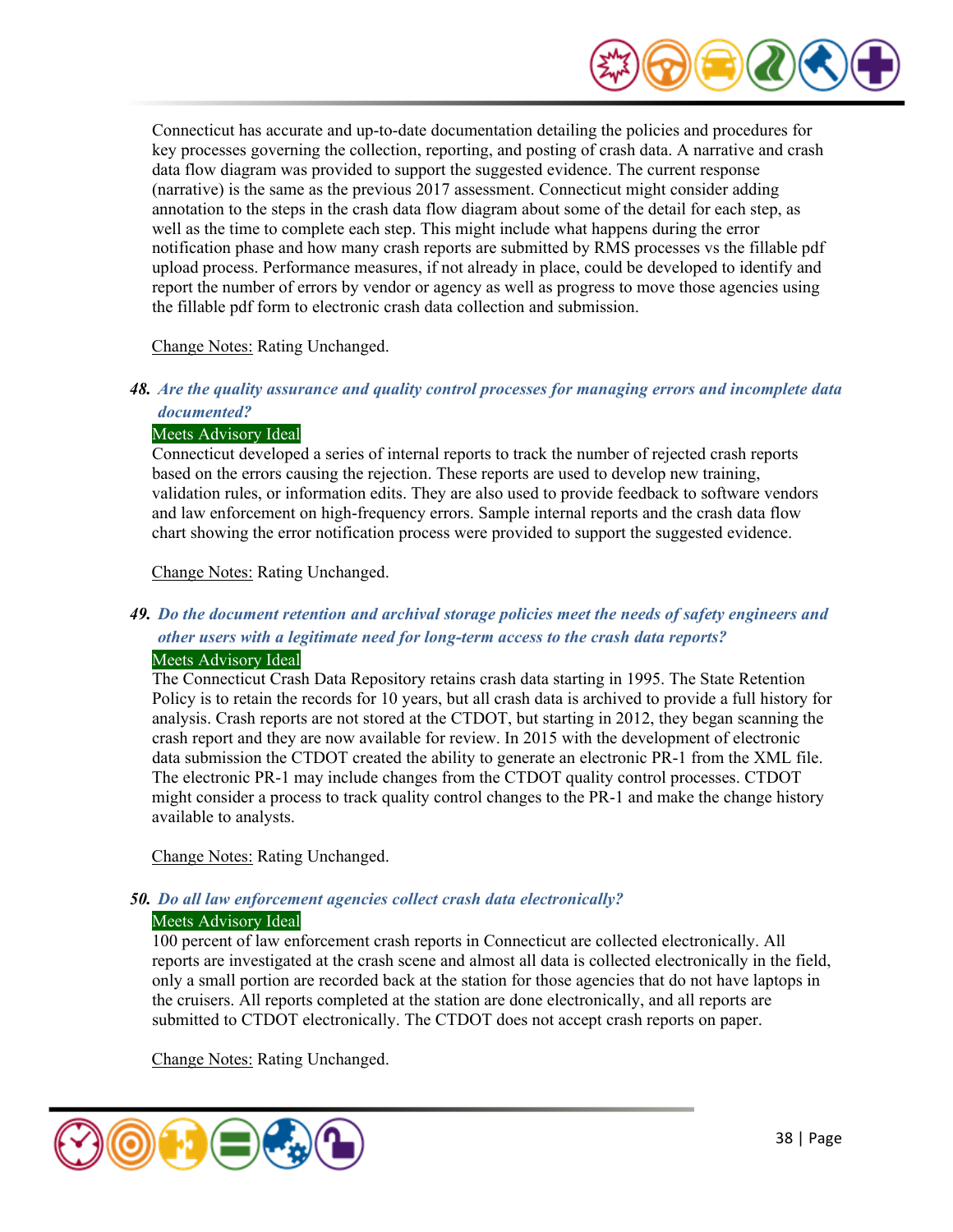

*51. Do all law enforcement agencies submit their data to the statewide crash system electronically?*  Meets Advisory Ideal

100 percent of law enforcement crash reports are electronically submitted to the State via the XML standard through the secure FTP site. No paper reports are accepted.

Change Notes: Rating Unchanged.

# *52. Do all law enforcement agencies collecting crash data electronically in the field apply validation rules consistent with those in the statewide crash system prior to submission?*  Meets Advisory Ideal

All software vendors in the State on behalf of statewide law enforcement agencies are required to incorporate the standard edits and validation rules in their electronic crash data collection software. If an agency is not using a data collection software vendor they use the fillable PDF which incorporates all the CTDOT edit and validation rules. The edits and validation rules are applied multiple times during the submission process. When a crash report is submitted to the State SFTP site that does not pass the validation rules, it is rejected and sent back to the agency for correction.

Change Notes: Rating Unchanged.

Crash Data Systems Interface with Other Components

#### *53. Does the crash system have a real-time interface with the driver system?*  Does Not Meet Advisory Ideal

The Crash System at the CTDOT does not currently interface with the driver system. However, recent discussions with DMV have resulted in an agreement of sharing Driver and Vehicle information with the CTDOT. It is hopeful these discussions will result in processes to develop interfaces to link crash to driver and vehicle data.

Change Notes: Rating Unchanged.

# *54. Does the crash system have a real-time interface with the vehicle system?*

#### Does Not Meet Advisory Ideal

The Crash System at the CTDOT does not currently interface with the DMV system. However, recent discussions with DMV has resulted in an agreement of sharing Driver and Vehicle information with the CTDOT. It is hopeful these discussions will result in processes to develop interfaces to link crash to Driver and vehicle data.

Change Notes: Rating Unchanged.

# *55. Does the crash system interface with the roadway system?*

#### Meets Advisory Ideal

CTDOT Data Quality Control Staff have access to the roadway system and an automated process using the CRSMS Tool to review and correct the submitted crash location. This is a real-time interface between the crash coder and the roadway linear referencing system. The crash location

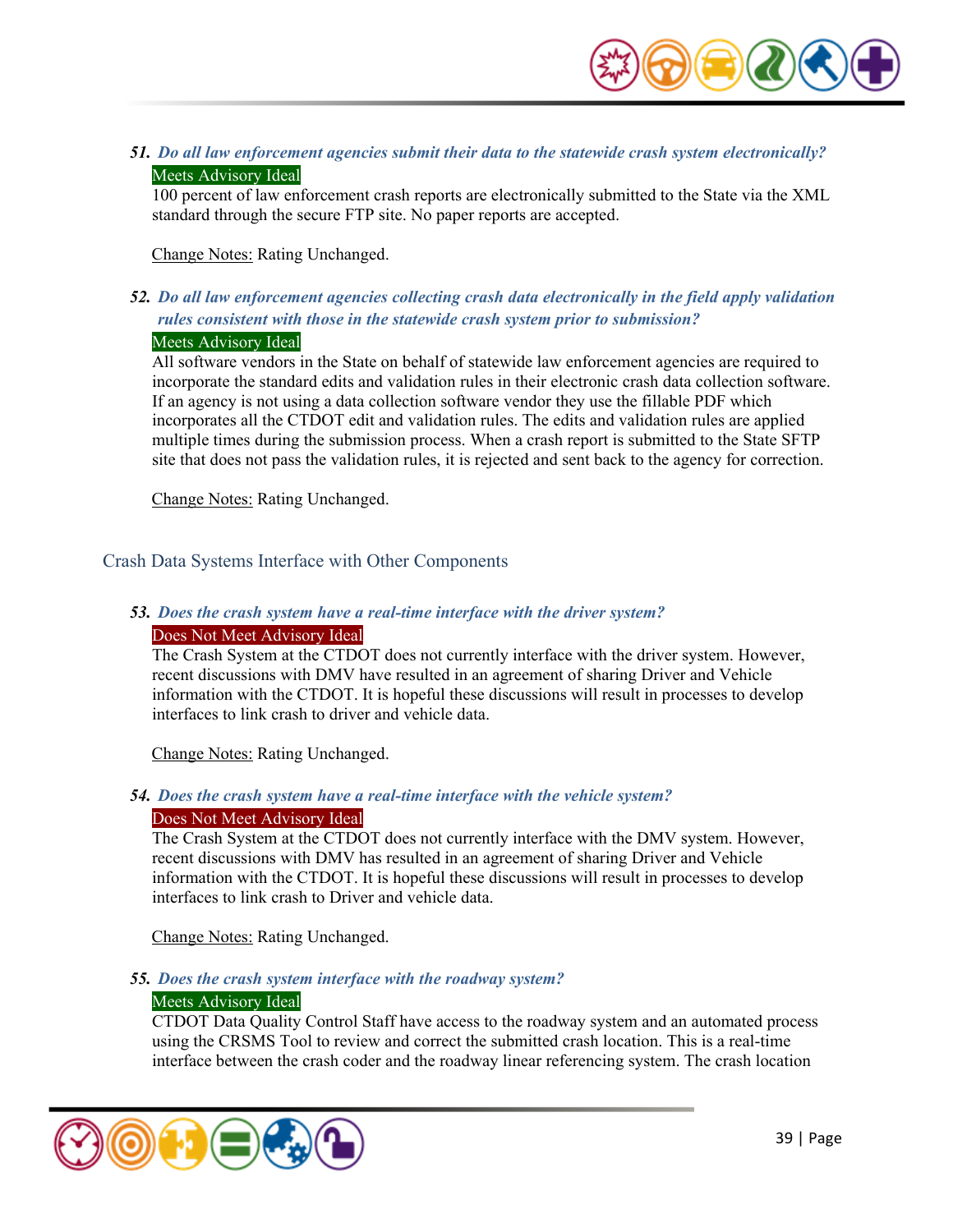

tool shows the coder the roadway segments and the geolocation of the crash to allow for accurate placement and linkage of data. The University of Connecticut has merged roadway elements into the crash file. Staff now have the ability to view and compare 40 different data elements from the roadway file with the crash file to validate the location. This process all happens after the original crash location has been collected manually and submitted from the crash scene. The CTDOT does provide their roadway file to crash software vendors in the state, but they can't require them to use the file. The State is encouraged to continue efforts to develop electronic field data collection processes where officers can collect an accurate crash location at the crash scene using a real-time interface to the roadway system.

Change Notes: Rating Improved. From 'Partially Meets Advisory Ideal' to 'Meets Advisory Ideal'.

### *56. Does the crash system interface with the citation and adjudication systems?*  Meets Advisory Ideal

Connecticut has made progress since the previous traffic records assessment in developing an interface with the citation and adjudication systems. The University of Connecticut who maintains and supports the CT Crash Data Repository has successfully put in place a data sharing MOU with the Connecticut Judicial Branch, Central Infractions Bureau (CIB). The MOU allows postprocessing linking of citation and adjudication data from 2000 to the present with crash data. CIB and the Judicial Branch have a project with the Criminal Justice Information System (CJIS) that provides statewide access to data at the time of a crash. Recent developments have resulted in the release of a Beta system to demonstrate an interface with the citation and adjudication systems. Improvements and more widespread use will come as more people are aware and accept the interface with the system. Screen shots were provided that demonstrate a functioning interface between citation data and crash data.

Change Notes: Rating Improved. From 'Does Not Meet Advisory Ideal' to 'Meets Advisory Ideal'.

# *57. Does the crash system have an interface with EMS?*

#### Does Not Meet Advisory Ideal

The University of Connecticut has recently established an MOU with the Connecticut Department of Public Health (CTDPH) to collect EMS data through an interface with crash data. Recent developments in an EMS to Crash system interface show that UCONN has recently started pulling data from CTDPH and the new data-sharing agreement will provide expanded access to the EMS data.

Change Notes: Rating Unchanged.

Data Quality Control Programs for the Crash System

*58. Are there automated edit checks and validation rules to ensure that entered data falls within a range of acceptable values and is logically consistent among data elements?*  Meets Advisory Ideal

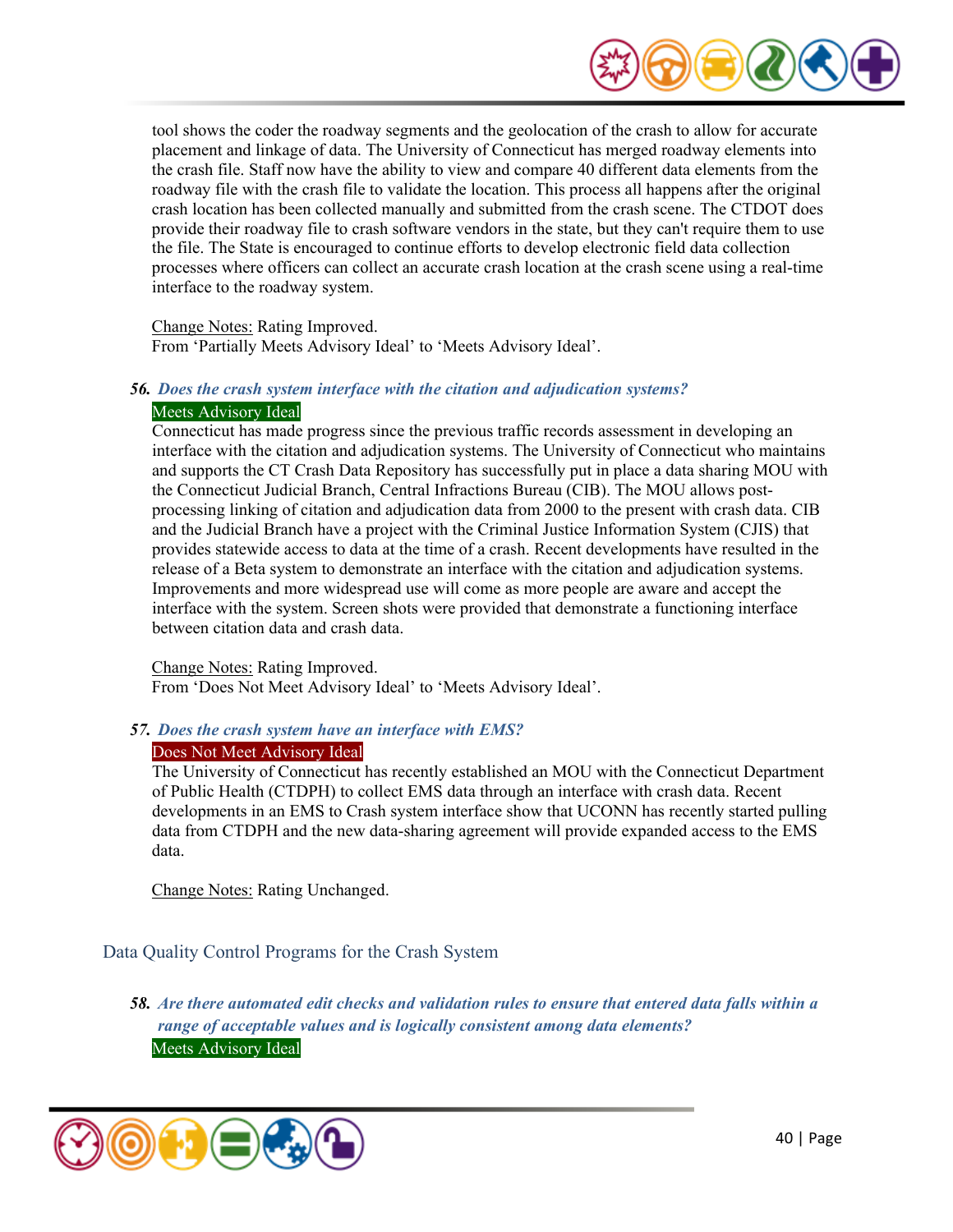

Connecticut has a series of edits and validation rules that are enforced in three places, in the field, upon submission to CTDOT, and on review by a Crash data quality analyst. As data is being collected in the field, the validation rules are applied before it can be submitted to CTDOT. After a law enforcement agency submits a crash record, CTDOT's automated system validates the report against an XML schema and validation rules before it's imported into the State's crash system. Any report that does not pass validation is rejected and the agency is required to correct the problem and re-submit the report. When the data is submitted crash data quality staff review the data, crash location and apply the validation rules the third time. Connecticut has a series of validation rules (115 error rules and 28 warning rules). The rules and XML schema were provided to support the suggested evidence.

Change Notes: Rating Unchanged.

# *59. Is limited State-level correction authority granted to quality control staff working with the statewide crash database to amend obvious errors and omissions without returning the report to the originating officer?*

#### Meets Advisory Ideal

The CTDOT data quality control staff have limited State-level correction authority to amend obvious errors and omissions to the submitted crash data without returning the report to the originating officer. They do not modify the actual police report. They are also responsible for correcting errors in the crash location including the route and milepoint as well as latitude and longitude.

Change Notes: Rating Unchanged.

# *60. Are there formally documented processes for returning rejected crash reports to the originating officer and tracking resubmission of the report in place?*

#### Meets Advisory Ideal

If a crash does not pass the import rules setup on the CTDOT SFTP site then the report is rejected and an automated email is sent to the supervisor on record for the department that the crash data was rejected. The email contains a notification as to the error and the report case ID. A sample rejection email was provided to support the suggested evidence. Error reports are tracked and 2 crash data liaisons contact law enforcement agencies about any late or unreturned crash reports.

Change Notes: Rating Unchanged.

# *61. Does the State track crash report changes after the original report is submitted by the law*

#### *enforcement agency?*

#### Meets Advisory Ideal

The crash database at the CTDOT has an audit log. Each time a crash is submitted, the original XML file is logged and stored in the database. When the crash editor touches data in the crash file the change is logged in an audit history table. The change, person making the change, date, and time of the change are logged with the event in case it's necessary to review information about the change to the report. It's not clear if the audit/history table is available to the originating law enforcement agency so they can see when/what changes are made to the submitted crash data.

Change Notes: New Question.

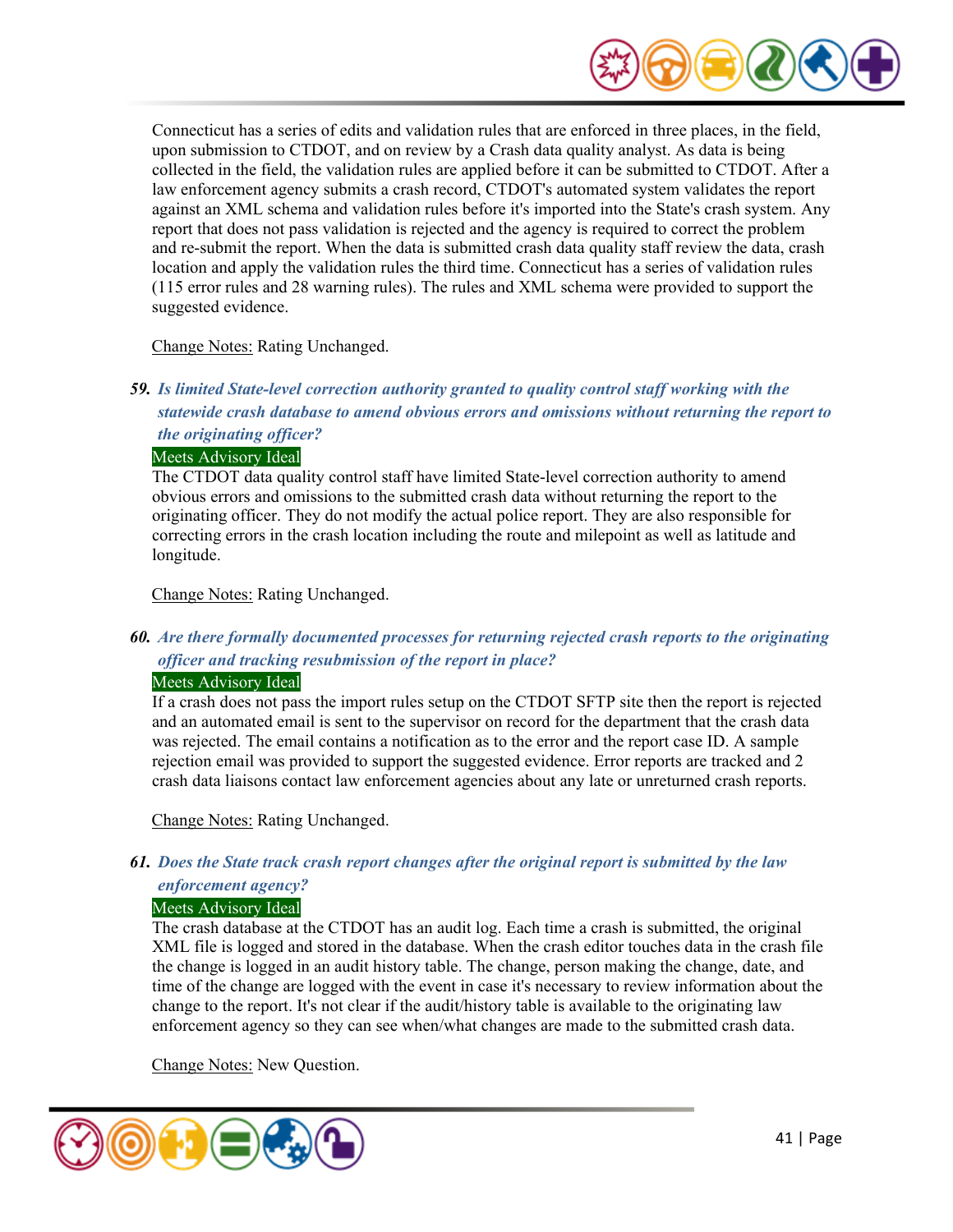

#### *62. Are there timeliness performance measures tailored to the needs of data managers and data users?*

#### Meets Advisory Ideal

CTDOT has internal reports to track the timeliness of crash reporting from receipt of the crash report to posting on the crash data repository for analysis. Sample timeliness reports were provided to support the suggested evidence. The level and completeness of CTDOT's timeliness reporting is impressive. Crash timeliness reporting is also included in the State's Traffic Records Strategic Plan. The attached Timeliness reports demonstrate comprehensive timeliness tracking at the system level. It is not clear if similar metrics are shared with the submitting vendor, law enforcement agency, or the CT-TRCC.

Change Notes: Rating Unchanged.

#### *63. Are there accuracy performance measures tailored to the needs of data managers and data users?*  Meets Advisory Ideal

CTDOT has an errors and warnings report that is used to assist the staff and software vendors in identifying potential data quality issues. The list of errors and warnings are provided to support the suggested evidence. Deploying the edit and validation rules to electronic field collection software and validating the data upon submission have dramatically improved the CTDOT's quality of crash data. The CTDOT rejects any reports that don't pass edit and validation rules and the submitting agency is required to correct and re-submit the report. Any data values that are invalid according to the constraints defined in the database schema are also rejected. A list of crash system accuracy measures was provided in the performance measures document and the Traffic Records Strategic Plan. The documents include the baseline and actual values.

Change Notes: Rating Unchanged.

*64. Are there completeness performance measures tailored to the needs of data managers and data users?* 

#### Meets Advisory Ideal

The question response cites the errors and warnings report that identifies any instances where a required field is missing. The report is attached to support the suggested evidence. A list of crash system completeness measures were provided in the performance measures document and the Traffic Records Strategic Plan. The documents include the baseline and actual values.

Change Notes: Rating Unchanged.

#### *65. Are there uniformity performance measures tailored to the needs of data managers and data users?*

#### Partially Meets Advisory Ideal

The question response cites the errors and warnings report that identifies any instances where a required field does not comply with the XML schema. The report is attached to support the suggested evidence. The State has cited the errors and warning report as a process to measure performance-related accuracy, completeness, and uniformity. The only uniformity measure supported in the Strategic Plan was 100 percent compliance to the MMUCC 4th Edition. The

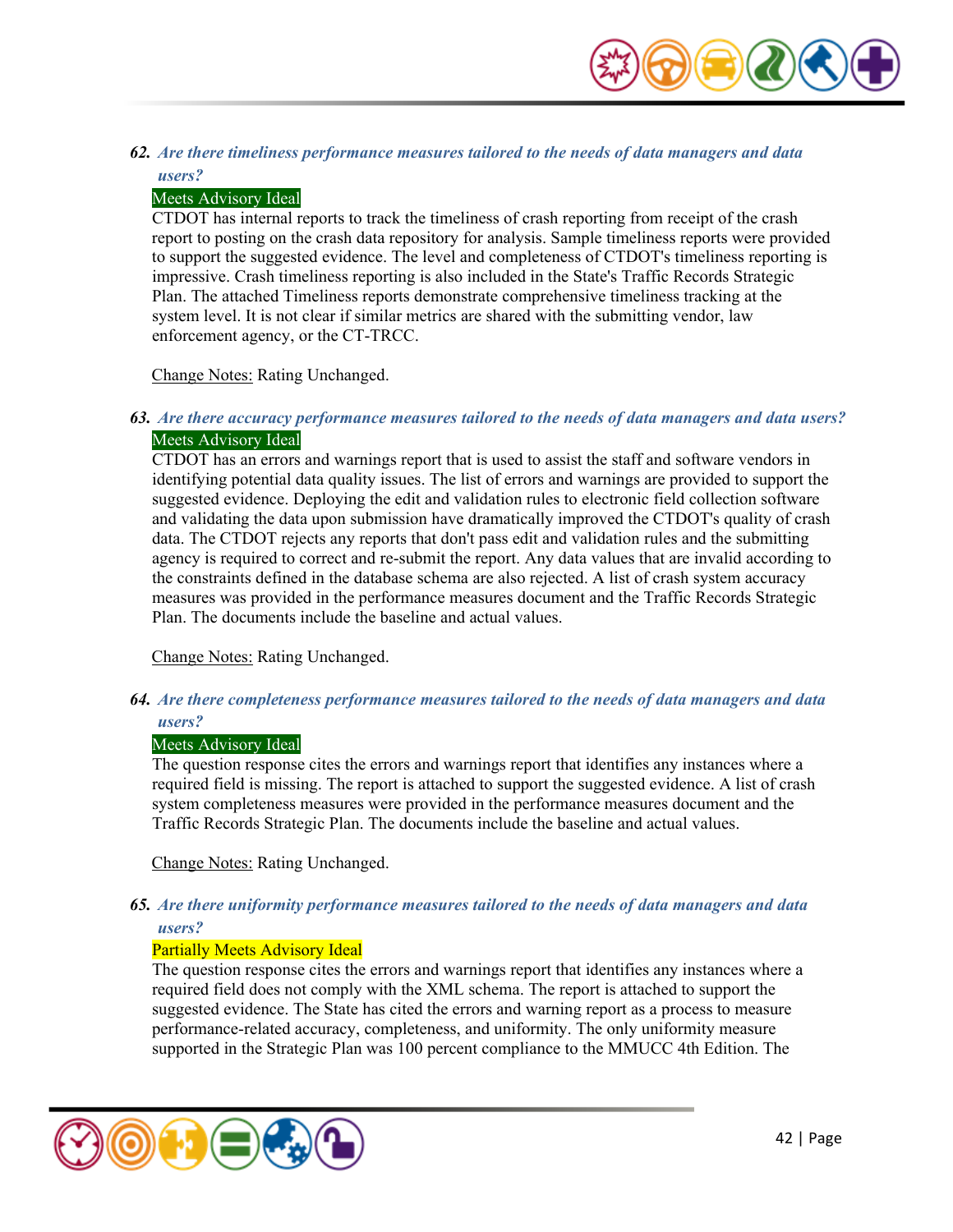

narrative or the Strategic Plan does not reference ongoing uniformity performance measures beyond looking forward to the release of MMUCC 6TH Edition and analyzing their systems to determine compliance to the new release. There was no evidence provided regarding uniformity baseline or actual measures. MMUCC compliance is an external uniformity measure. Since the State is looking forward to the MMUCC Edition which may require changes in reporting procedures and the development of new data elements and/or attributes, the State might consider internal performance measures of uniformity. This would allow monitoring uniformity reporting across jurisdictions(agencies) and years as the changes in reporting procedures are implemented.

Change Notes: Rating Changed.

From 'Meets Advisory Ideal' to 'Partially Meets Advisory Ideal'.

# *66. Are there integration performance measures tailored to the needs of data managers and data*

# *users?*

#### Meets Advisory Ideal

The University of Connecticut is working on data linkage across state agencies. They are tracking the number of records that are linked with crash and other datasets. A data linkage reporting tool has been developed for fatal crashes. This tool allows the user to evaluate how many other data sources are linked to the crash data primarily for fatal and serious injury crashes. A list of crash system integration measures was provided in the Traffic Records Strategic Plan. The document includes the baseline and actual values.

Change Notes: Rating Improved.

From 'Does Not Meet Advisory Ideal' to 'Meets Advisory Ideal'.

# *67. Are there accessibility performance measures tailored to the needs of data managers and data users?*

# Meets Advisory Ideal

The University of Connecticut crash data repository has the ability to track the number of users, queries, and downloads. UConn also has the ability to survey users of their system and has done so in the past to understand how the system is used and if there are any improvements that users would like. Users have been surveyed twice, once in 2013 and once in 2014. The State also included in their response that the system has 1566 users with 175 that were active in the last 30 days. A series of graphs were attached showing the ability to track users, the number of crash data repository queries, and the number of data exports. This is excellent information to add and support the development of new Accessibility Performance measures. A list of crash system accessibility measures was provided in the Traffic Records Strategic Plan. The document includes the baseline and actual values.

Change Notes: Rating Unchanged.

# *68. Has the State established numeric goals-performance metrics-for each performance measure?*  Partially Meets Advisory Ideal

The Stata has established numeric goals-performance metrics for each of the current performance measures. A processing backlog report and the Strategic Plan were provided to support the suggested evidence.

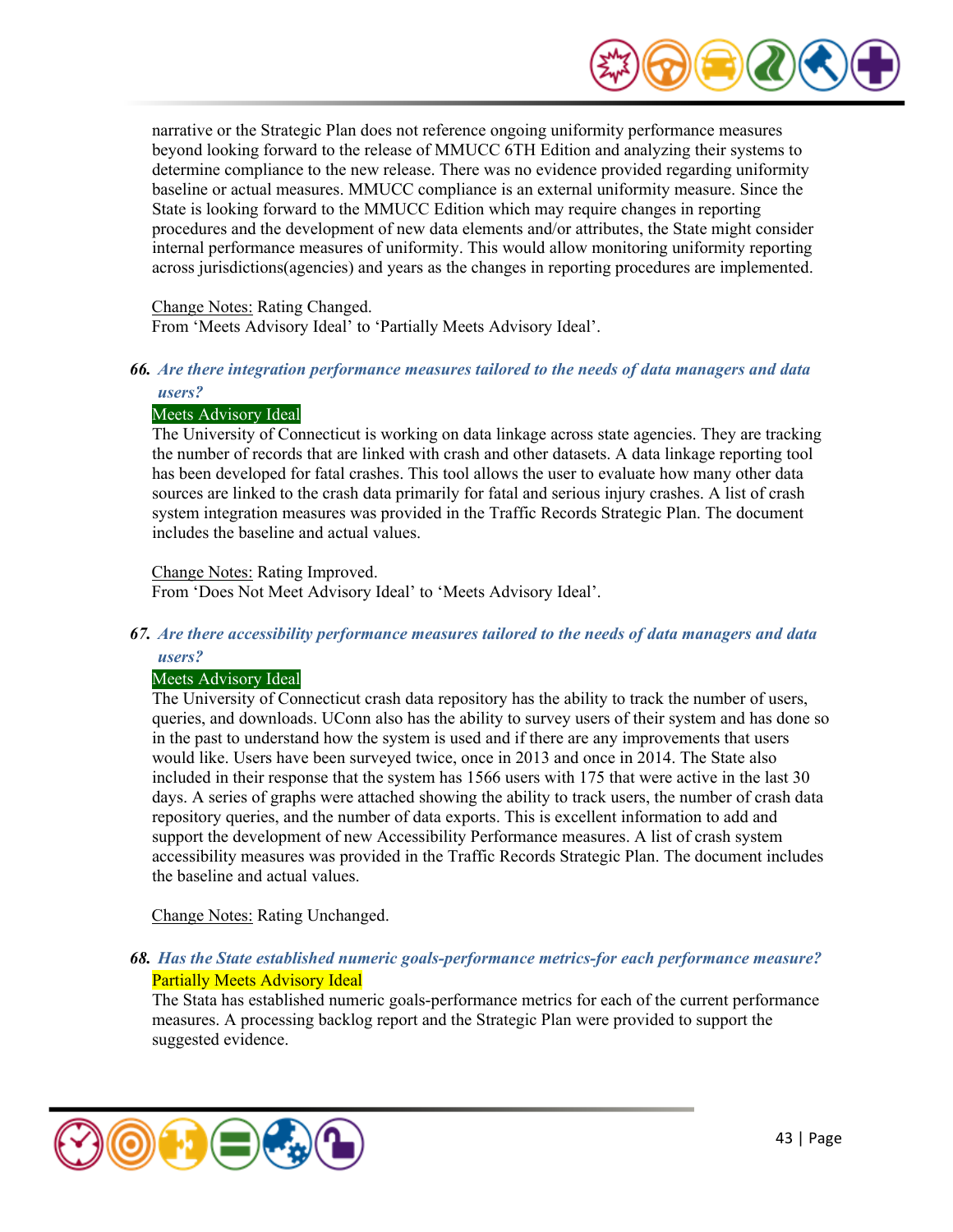

Change Notes: Rating Improved. From 'Does Not Meet Advisory Ideal' to 'Partially Meets Advisory Ideal'.

# *69. Is there performance reporting that provides specific timeliness, accuracy, and completeness feedback to each law enforcement agency?*

#### Meets Advisory Ideal

CTDOT has developed a "crash report card" that outlines how well a law enforcement agency is doing with submitting crash reports and resubmitting rejected reports. The feedback is not provided to all agencies. CTDOT only sends it to agencies that they have identified with reporting issues. It also appears the reports include only accuracy and possibly completeness performance information and do not include timeliness data. The "crash report card" is a good process to share reporting feedback. Connecticut might consider sharing the reporting with all agencies as well as expanding it to other performance measures. Data collectors always appreciate positive feedback.

Change Notes: Rating Unchanged.

# *70. Are detected high-frequency errors used to prompt revisions, update the validation rules, and generate updated training content and data collection manuals?*

#### Meets Advisory Ideal

The University of Connecticut employs two Crash Data Liaisons (retired police officers) and this is their primary job. They use the internal reports generated by CTDOT that identify highfrequency errors and error patterns to update and produce new training content for law enforcement agencies across Connecticut. They receive calls daily from agencies on how to handle specific reporting issues. Bi-weekly meetings with the CTDOT data quality analyst ensure they are aware of the most recent issues which are addressed in a monthly newsletter produced by UConn for the law enforcement community.

Change Notes: Rating Unchanged.

# *71. Are quality control reviews comparing the narrative, diagram, and coded contents of the report considered part of the statewide crash database's data acceptance process?*  Meets Advisory Ideal

Quality control analysts use the crash narrative and crash diagram to validate data, review and correct the crash location, and develop new validation rules. Deploying the validation rules to field crash data collection systems and applying the validation rules again at the time of the crash report submission has dramatically improved the accuracy and completion of Connecticut crash data.

Change Notes: Rating Unchanged.

# *72. Are sample-based audits periodically conducted for crash reports and related database content?*  Partially Meets Advisory Ideal

The CTDOT does not currently have a process to review crash data against hardcopies of reports since 100% of the data is received electronically. The State does periodically validate that the CTDOT database and the UConn database are in agreement by checking the number of crashes, vehicles, and persons contained in the SQL database. In addition, CTDOT reviews the crash report when quality issues are identified through their regular quality control processes. Independent

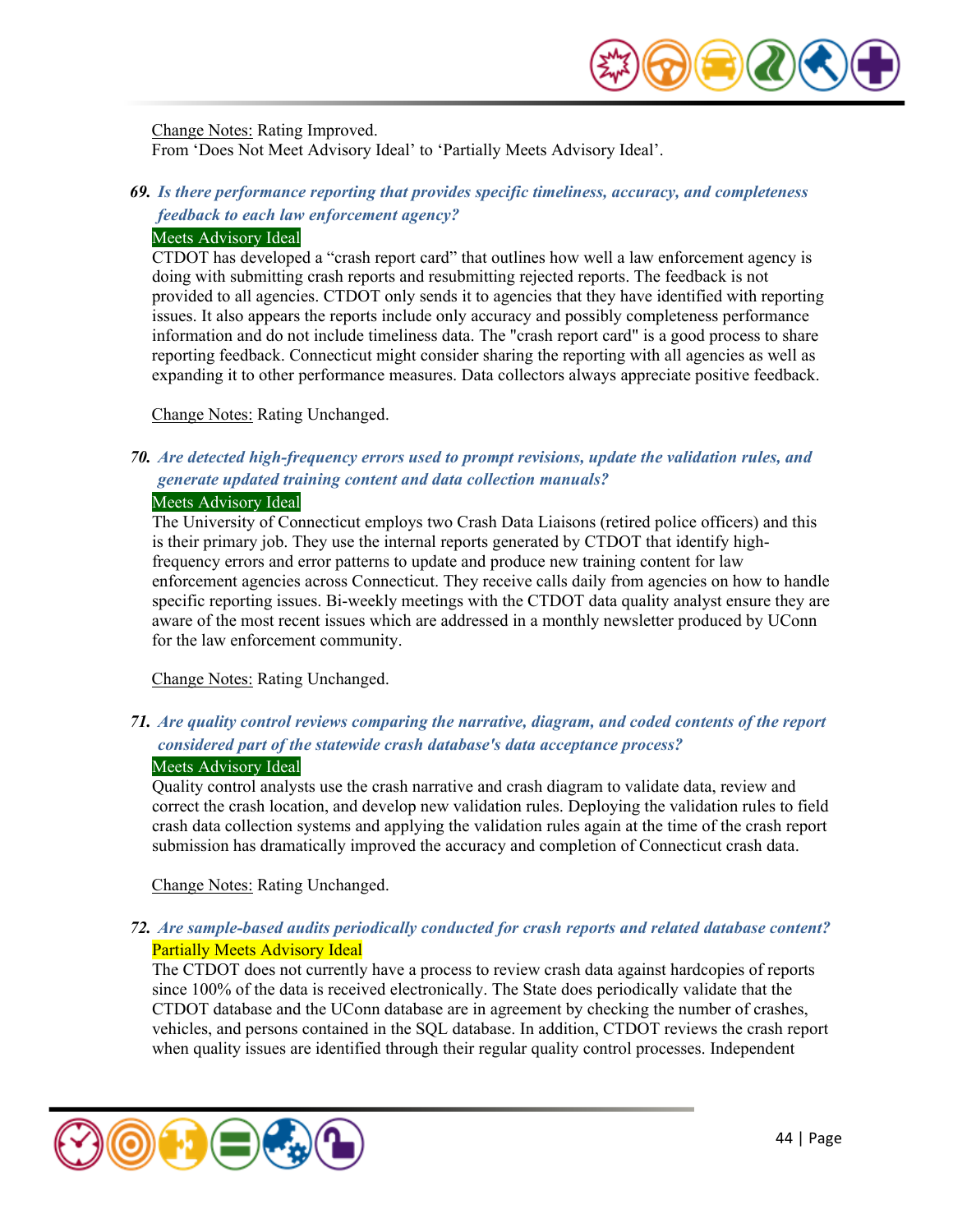

sample-based audits have value even when all reports are submitted electronically. Often, reporting inconsistencies can be identified when comparing coded values to the officer's diagram and report narrative.

Change Notes: Rating Unchanged.

# *73. Are periodic comparative and trend analyses used to identify unexplained differences in the data across years and jurisdictions?*

#### Meets Advisory Ideal

The CTDOT has an internal report that tracks the number of reports historically submitted by each law enforcement agency. The report monitors an agency's current crash frequency compared with its historical crash frequencies. The process can track this on a month-by-month basis. The current number of crashes submitted is compared to the total number of crashes in the same month of previous years. The report compares one month at a time, but the user can easily run the report for all 12 months in the year if desired. A sample report was provided to support the suggested evidence.

Change Notes: Rating Unchanged.

# *74. Is data quality feedback from key users regularly communicated to data collectors and data managers?*

#### Meets Advisory Ideal

The University of Connecticut and CTDOT have extensive processes to encourage communications between data users and data collectors/managers. UCONN, which supports the Connecticut Crash Data Repository and provides much of the accessibility to the State's crash data, encourages email, messaging, and monthly newsletters between users and managers about data quality, proper use, and the application of validation rules. A number of those communications were provided to show open communications between those using the data and those that manage the data. In addition, the CT-TRCC has a monthly meeting attended by crash data managers, collectors, and users where the group can provide feedback and raise questions or concerns about crash data.

Change Notes: Rating Unchanged.

# *75. Are data quality management reports provided to the TRCC for regular review?*  Meets Advisory Ideal

Dr. Eric Jackson, the manager of the Connecticut Crash Data Repository since its inception, attends the TRCC each month and provides an update on crash data quality, and data analysis, the crash data repository status, and new projects that the safety center and highway safety office are working on.

Change Notes: Rating Unchanged.

Description and Contents of the Driver Data System

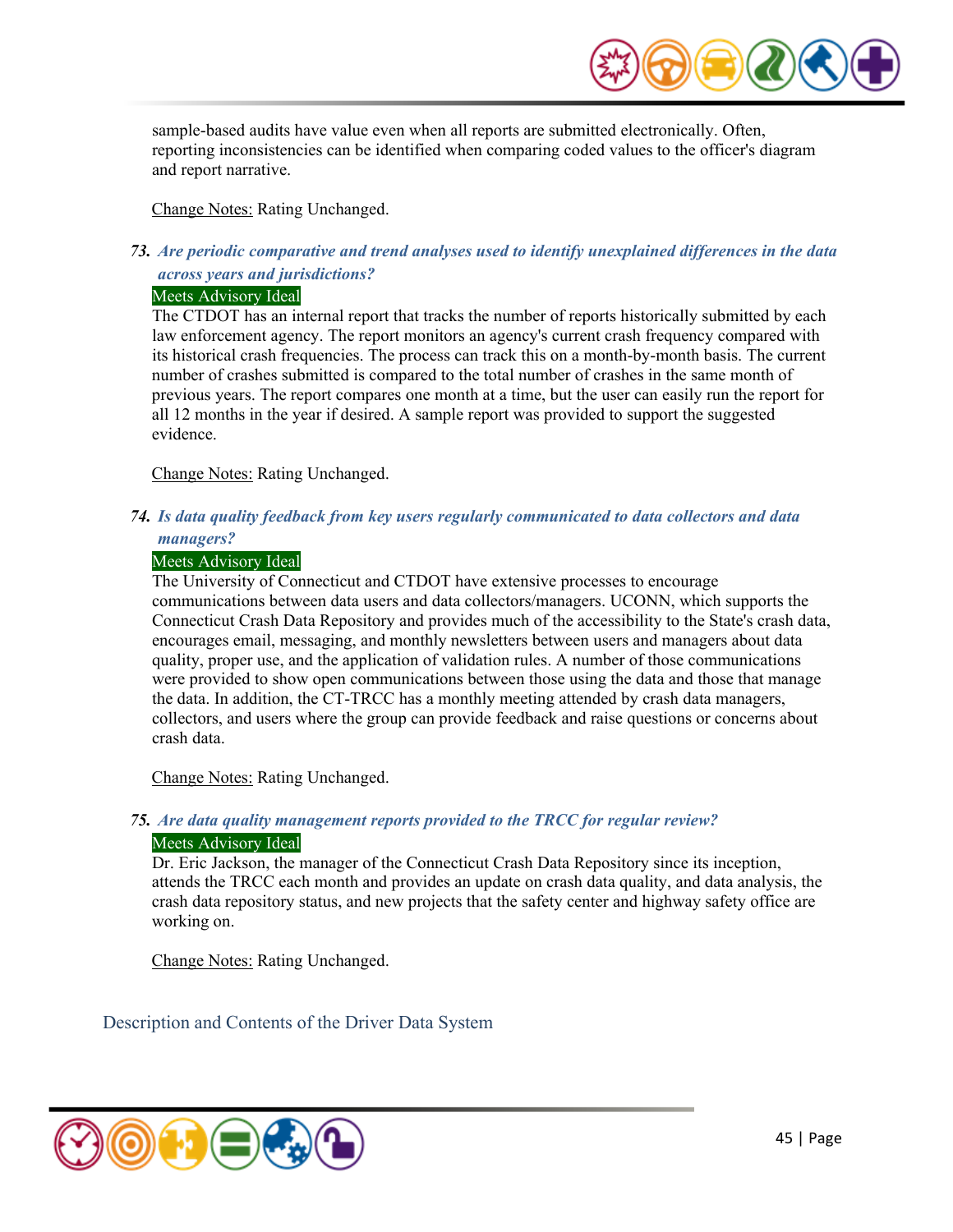

*76. Does custodial responsibility for the driver data system-including commercially-licensed driversreside in a single location?* 

#### Meets Advisory Ideal

Custodial responsibility for Connecticut's driver data system, including commercial and noncommercial driver's license, belongs to the Connecticut DMV.

Change Notes: Rating Unchanged.

*77. Does the driver data system capture details of novice driver, motorcycle, and driver improvement (remedial) training histories?* 

#### Meets Advisory Ideal

The State's driver data system captures Court conviction and classroom retraining from four Operator Retraining Program vendors. The data is captured on the driver history, with processes in place to manually process any errors. The data system also captures novice driver and motorcycle training.

Change Notes: Rating Unchanged.

*78. Does the driver data system capture and retain the dates of original issuance for all permits, licensing, and endorsements (e.g., learner's permit, provisional license, commercial driver's license, motorcycle license)?* 

#### Meets Advisory Ideal

The State's driver data system maintains driver license and permit issuance history including endorsements, and non-driver identification cards.

Change Notes: Rating Unchanged.

Applicable Guidelines for the Driver Data System

# *79. Is driver information maintained in a manner that accommodates interaction with the National Driver Register's PDPS and CDLIS?*

#### Meets Advisory Ideal

CT DMV driver data is maintained in compliance with CDLIS 5.3.2 and PDPS. The driver system interacts with the PDPS and CDLIS during the production of a license or permit.

Change Notes: Rating Unchanged.

#### Data Dictionary for the Driver Data System

*80. Are the contents of the driver data system documented with data definitions for each field?*  Meets Advisory Ideal

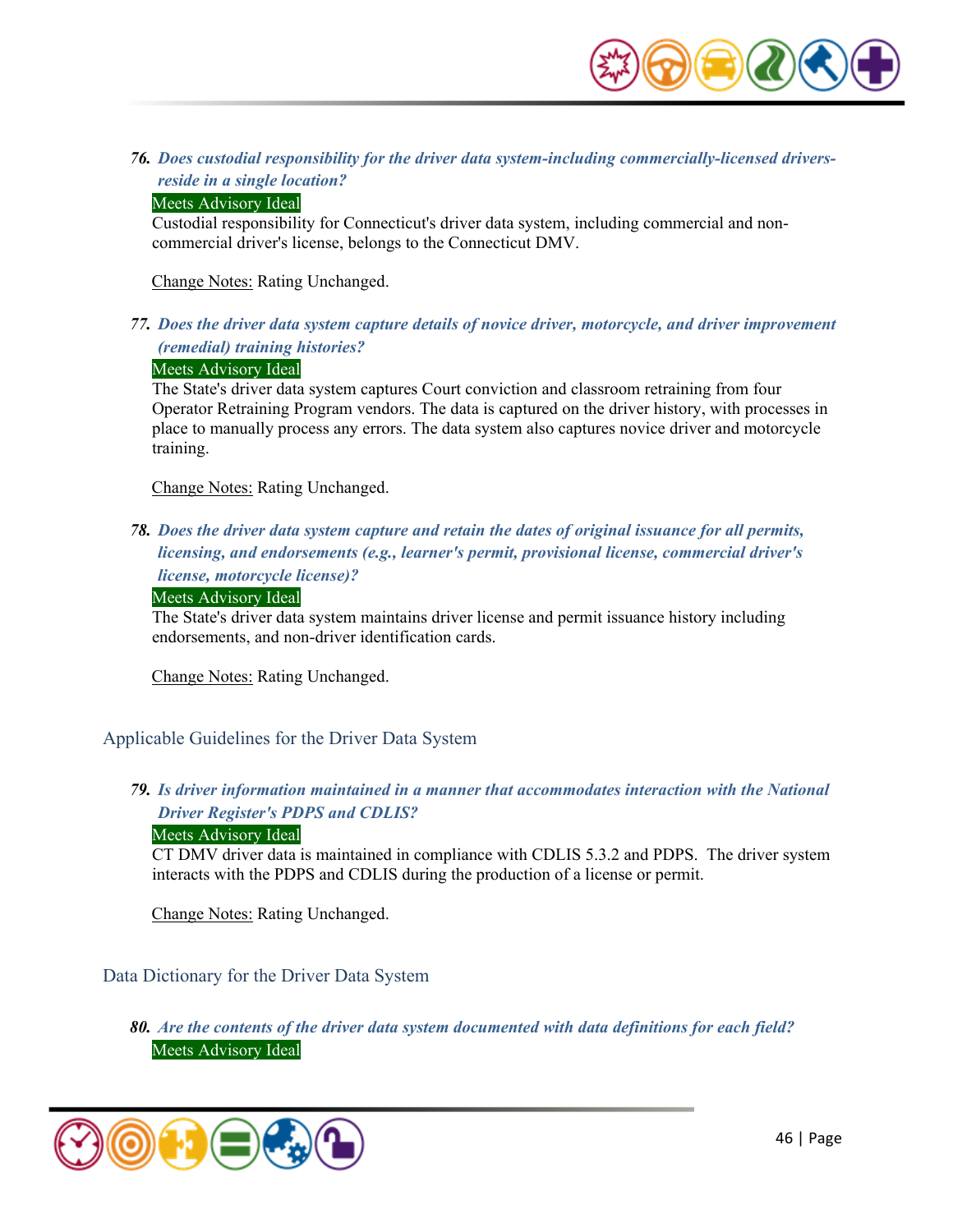

While there is information and abbreviations that make it possible to determine the intended data to be captured, data definitions are mostly minimal in Connecticut's data dictionary. It is important to have full data definitions that are completely understood by users, collectors, and managers of data. This provides consistency in use and interpretation that increases data integrity, particularly with new staff and one-time data users and researchers.

Change Notes: Rating Improved. From 'Partially Meets Advisory Ideal' to 'Meets Advisory Ideal'.

## *81. Are all valid field values-including null codes-documented in the data dictionary?*  Partially Meets Advisory Ideal

In reviewing the data dictionary provided, each data element is listed, as is the number of characters required, but almost no further information is provided. For example, eye color is 3 characters, but no explanation of appropriate abbreviations is found in the data dictionary provided, nor are the appropriate values for elements such as restrictions. The data dictionary indicates the size is 3, for example, but does not further indicate whether those 3 are alpha, numeric, or alpha-numeric and the codes for the various restrictions are not given.

Change Notes: Rating Unchanged.

#### *82. Are there edit checks and data collection guidelines for each data element?*  Does Not Meet Advisory Ideal

While it is noted that edit checks and data collection and validation guidelines exist for data entered into the driver system, no list of such checks or edits was provided further than the two documents submitted, the DMV license file and Data Dictionary and the DMV Sanctions table. These documents do not provide enough detail to substantiate there are edit checks and validation guidelines in place. An edit check might be that the court date cannot occur prior to the arrest date.

Change Notes: Rating Unchanged.

# *83. Is there guidance on how and when to update the data dictionary?*

#### Partially Meets Advisory Ideal

CT's driver system data dictionary is updated when system changes are completed due to updates from AAMVA's UNI or any of the federal systems that are used in the issuance of a license. Additionally, if Connecticut's IT does system updates the data dictionary is updated. The narrative explains when the data dictionary is updated but does not provide evidence there are guidelines on how and when the dictionary should be updated. It would be helpful to develop a short policy statement, to ensure that IT staff and production staff are fully aware of the policy and the likelihood that any new legislation or federal policy is captured in the Connecticut data. Currently, the process is not well-defined. For example, a policy could note that the system would be updated within "X" months of the end of each legislative session, or when changes to the AAMVA data dictionary occur.

Change Notes: Rating Unchanged.

Procedures and Process Flows for the Driver Data System

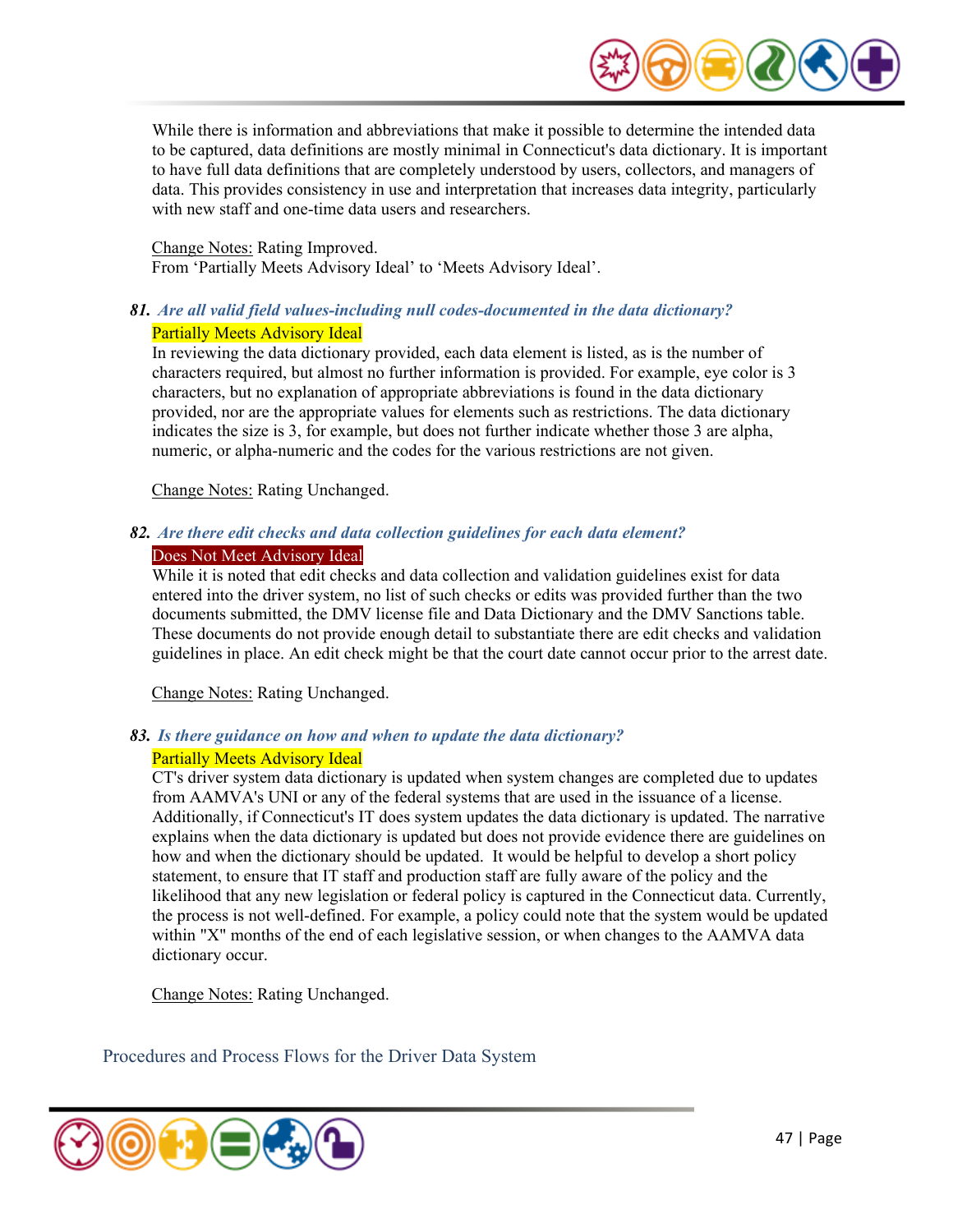

*84. Does the custodial agency maintain accurate and up-to-date documentation detailing: the licensing, permitting, and endorsement issuance procedures; reporting and recording of relevant convictions, driver education, driver improvement course; and recording of information that may result in a change of license status (e.g., sanctions, withdrawals, reinstatement, revocations, cancellations and restrictions) including manual or electronic reporting and timelines, where applicable?* 

#### Meets Advisory Ideal

The Connecticut driver system is supported by detailed procedure documents titled DMV Operator Control Procedures and the Driver Services Procedure. AAMVA's ACD code manual and the DMV's Sanction chart also provide process assistance to the staff.

Change Notes: New Question.

*85. Is there a process flow diagram that outlines the driver data system's key data process flows, including inputs from other data systems?* 

#### Meets Advisory Ideal

The State's key processes are defined in process flow diagrams that show input and output into key systems.

Change Notes: Rating Improved. From 'Does Not Meet Advisory Ideal' to 'Meets Advisory Ideal'.

*86. Are the processes for error correction and error handling documented for: license, permit, and endorsement issuance; reporting and recording of relevant convictions; reporting and recording of driver education and improvement courses; and reporting and recording of other information that may result in a change of license status?* 

Meets Advisory Ideal

The processes for handling errors are defined in the CT DMV Operational manual.

Change Notes: Rating Unchanged.

# *87. Are there processes and procedures for purging data from the driver data system documented?*  Partially Meets Advisory Ideal

The purging of applicant documents and the retention of conviction and administrative actions in the driver data system are governed by Connecticut Statute. Licensing information is not purged from the driver data system. No data is purged from the driver license system. The fact that data is not purged from the system should be included in a policy for the DMV driver system.

Change Notes: Rating Changed. From 'Meets Advisory Ideal' to 'Partially Meets Advisory Ideal'.

*88. In States that have the administrative authority to suspend licenses based on a DUI arrest independent of adjudication, are these processes documented?*  Meets Advisory Ideal

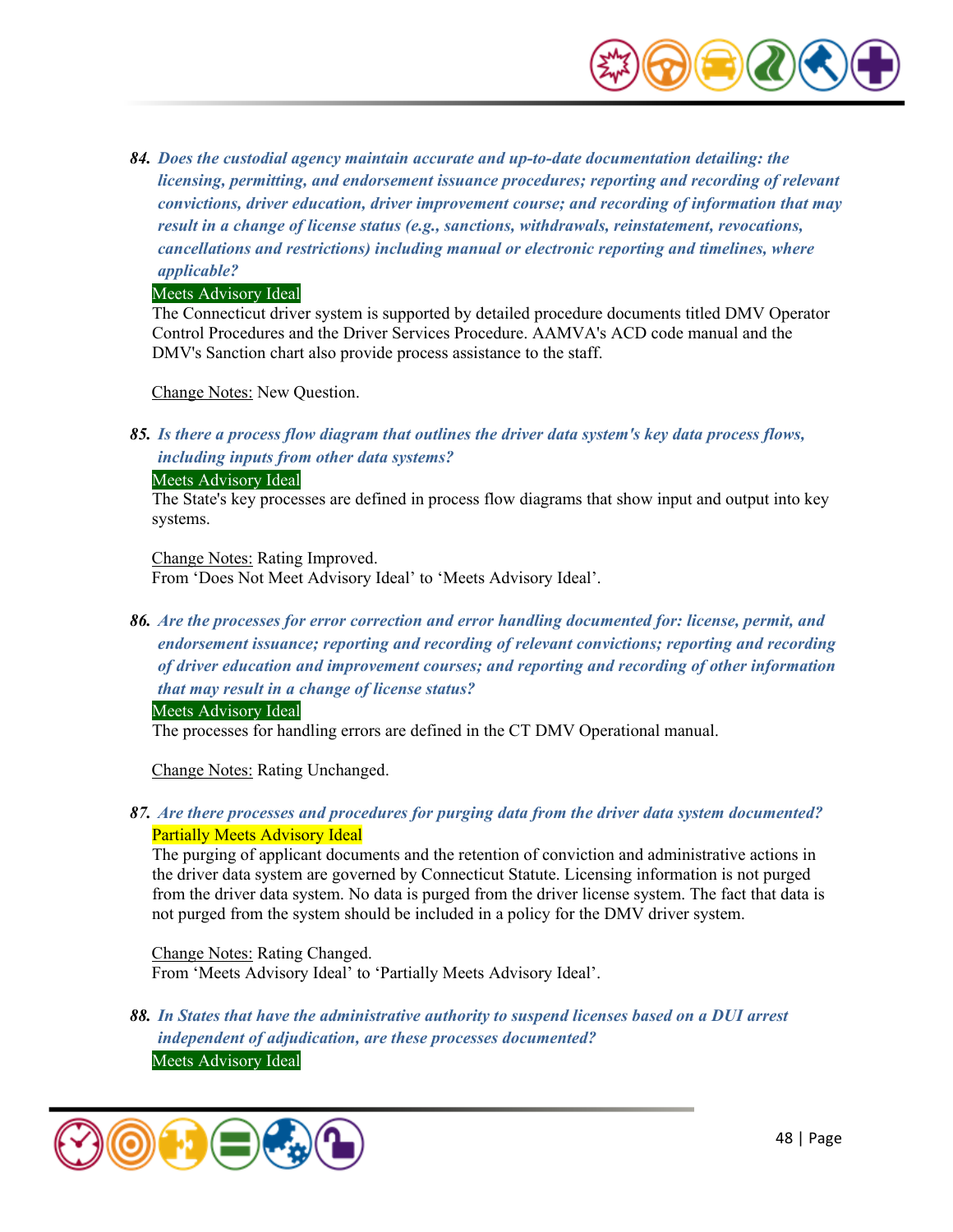

The State's DMV Administrative Per Se Unit is responsible for handling the administrative DUI program. The step-by-step procedures were supplied to support the process is documented.

Change Notes: Rating Unchanged.

#### *89. Are there established processes to detect false identity licensure fraud?*

#### Meets Advisory Ideal

Connecticut's DMV DIU is the entity that handles the processes that are used to prevent identity fraud. In addition to a facial recognition program, the state also uses audits to validate credential transactions are done correctly, AAMVA document and fraud training for employees, and a check and balance system where three separate individuals verify the work done by others.

Change Notes: Rating Improved. From 'Partially Meets Advisory Ideal' to 'Meets Advisory Ideal'.

## *90. Are there established processes to detect internal fraud by individual users or examiners?*  Meets Advisory Ideal

The State has provided a narrative of fraud-prevention procedures. Other helpful means of detecting internal fraud include periodic audits of individual examiner's work, review of issuance times to ensure that no document is issued before- or after-hours or on weekends or holidays, as well as verification software to detect fraudulent breeder documents that might be provided.

Change Notes: Rating Improved. From 'Partially Meets Advisory Ideal' to 'Meets Advisory Ideal'.

#### *91. Are there established processes to detect CDL fraud?*

#### Meets Advisory Ideal

The State uses most of the same methodology for detecting CDL fraud as it does for DL fraud. Training for law enforcement and inter-jurisdictional cooperation and investigation add to this positive effort. CDL testing is an important avenue for fraud to enter the CDL licensure endeavor, and covert investigations into testing agents and facilities should be ongoing. Central issuance is an important feature in preventing putting a permanent document into the hands of an applicant until all preliminary investigations are complete.

Change Notes: Rating Improved. From 'Partially Meets Advisory Ideal' to 'Meets Advisory Ideal'.

# *92. Does the State transfer the Driver History Record (DHR) electronically to another State when requested due to a change in State of Record?*

#### Partially Meets Advisory Ideal

The State uses CDLIS to send driver histories electronically to a new State of Record when one is processed for individuals who have a CDLIS pointer. Currently, it does not appear the driver history is transferred for the Non-CDLIS pointer drivers when they relocate to another state. The State's response does advise this electronic exchange will occur when they join AAMVA's State to State System in September of 2023.

Change Notes: New Question.

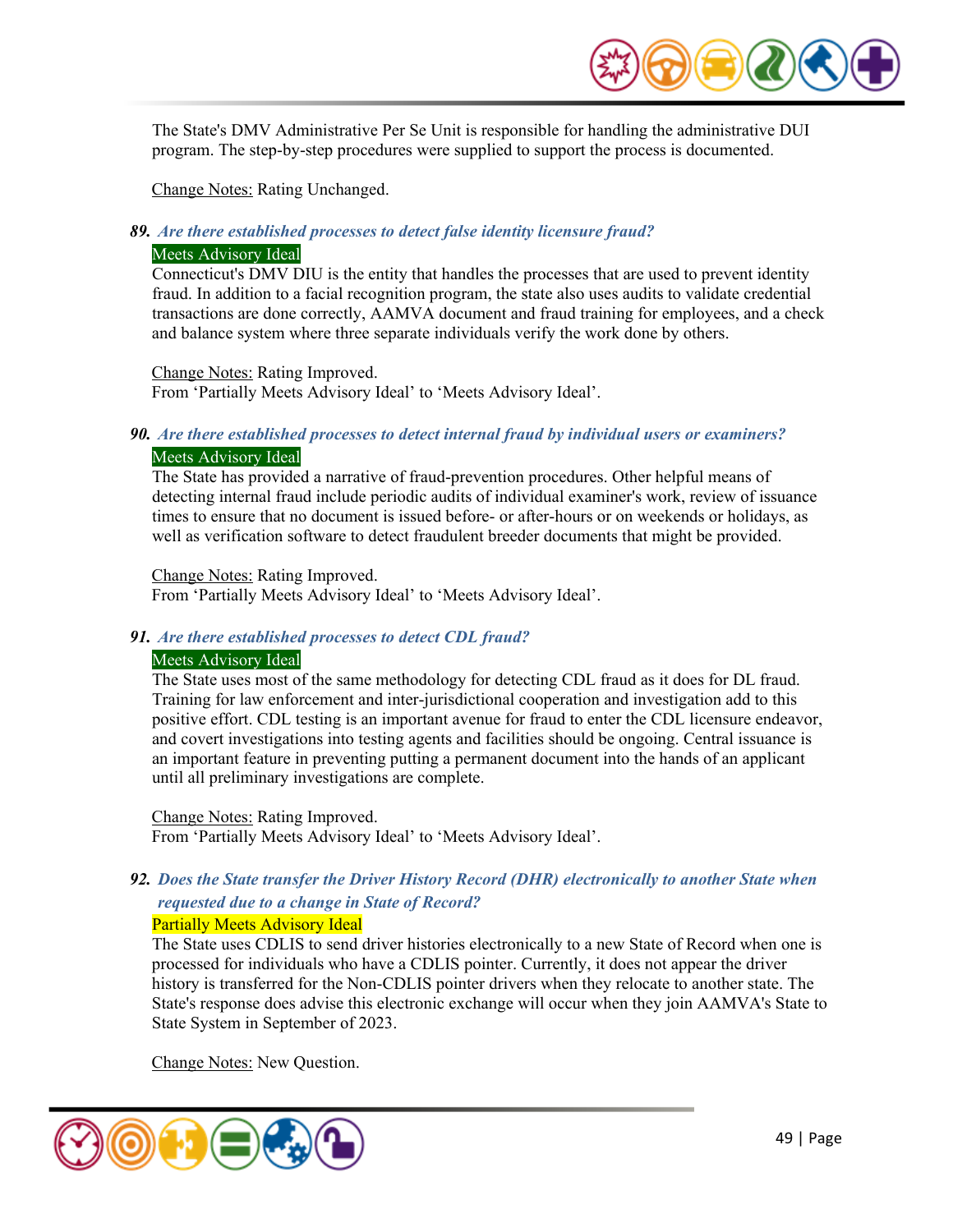

*93. Does the State obtain the previous State of Record electronically upon request?*  Meets Advisory Ideal

Connecticut receives the driver history from previous states of record electronically, reviews and takes administrative sanctions not previously addressed.

Change Notes: New Question.

# *94. Does the State run facial recognition prior to issuing a credential?*

# Meets Advisory Ideal

CT DMV uses facial recognition as a fraud deterrent before the issuance of a driver credential. The data system employs both a 1:1 and a 1:many batch process along with central issuance to deter license/id fraud. Recently, the State working through AAMVA received a grant to implement a cross-jurisdictional facial recognition program.

Change Notes: New Question.

# *95. Does the State exchange driver photos with other State Licensing agencies upon request?*

#### Meets Advisory Ideal

Even though the electronic State-to-State (S2S) program has not yet been deployed in Connecticut, the State appropriately shares images with other States and Law Enforcement upon request. Additionally, Connecticut participates in a multi-state program to share images in an effort to prevent CDL fraud.

Change Notes: New Question.

# *96. Are there policies and procedures for maintaining appropriate system and information security?*  Meets Advisory Ideal

CT DMV data systems are maintained within the CT Department of Administrative Services Bureau of Information technology. DMV staff is required to follow their rules of access to the data and must complete annual security training. Additionally, the system access is subject to audit by the State's Auditor of Public Records.

Change Notes: Rating Improved. From 'Does Not Meet Advisory Ideal' to 'Meets Advisory Ideal'.

*97. Are there procedures in place to ensure that driver system custodians track access and release of driver information?* 

#### Meets Advisory Ideal

Both State staff and third-party staff who have access to driver information are monitored and the release of such information is tracked and audited.

Change Notes: Rating Unchanged.

Driver System Interface with Other Components

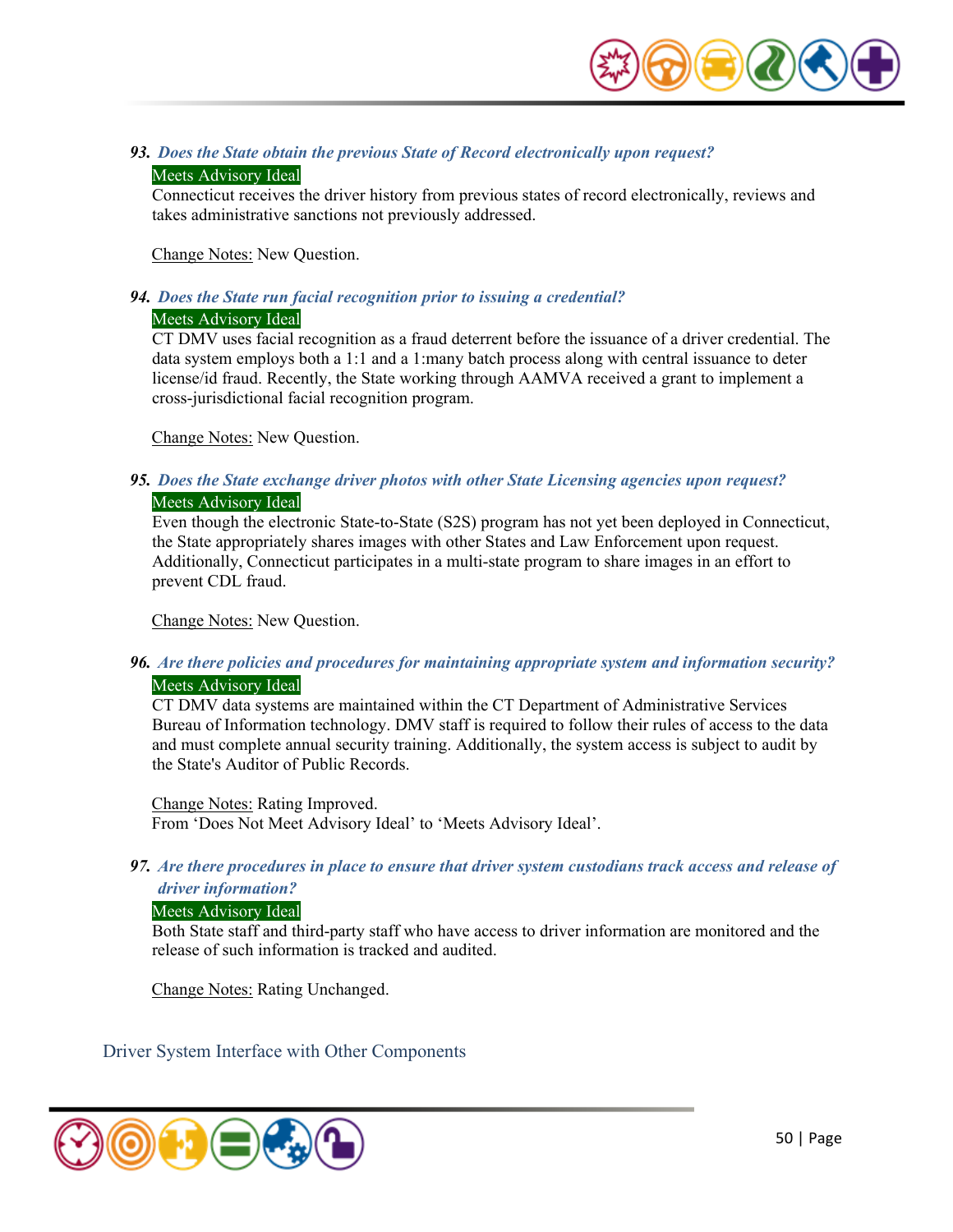

#### *98. Does the State post at-fault crashes to the driver record?*

#### Does Not Meet Advisory Ideal

Crash involvement is not captured on driver records. Having such data as part of the driver history provides a warning system for drivers who are involved in multiple motor vehicle crashes, even if not at-fault, which can be indicative of a lack of defensive driving skills. The State has no statutory authority at this time to retain crash information on non-CDL drivers.

Change Notes: Rating Unchanged.

#### *99. Does the State's DUI tracking system interface with the driver data system?*  Partially Meets Advisory Ideal

The DMV administers and collects data required for impaired drivers on the DUI system, which is integrated with the driver history records system. There is no integration or interface, however, with the Judicial records. Judicial personnel have access to all DMV records. If this data were to be interfaced or integrated, it would be more useful to all those who deal with impaired drivers in the State. The infrastructure and data for a comprehensive DUI tracking system exist, but there does not appear to be a DUI tracking system that the driver data system interfaces with.

#### Change Notes: Rating Changed. From 'Meets Advisory Ideal' to 'Partially Meets Advisory Ideal'.

# *100. Is there an interface between the driver data system and the Problem Driver Pointer System, the Commercial Driver Licensing System, the Social Security Online Verification system, and the Systematic Alien Verification for Entitlement system?*

#### Meets Advisory Ideal

Interfaces with AAMVA, PDPS, CDLIS, SSOLV, and SAVE prior to licensure takes place in Connecticut by law. Central issuance provides a methodology by which to prevent issuance when licensing processes occur during federal system downtime.

Change Notes: Rating Unchanged.

# *101. Does the custodial agency have the capability to grant authorized law enforcement personnel access to information in the driver system?*

#### Meets Advisory Ideal

The State's DMV provides access to driver data to law enforcement through its telecommunications system COLLECT. Memoranda of Agreement are used to ensure that data users follow appropriate DPPA guidelines.

Change Notes: Rating Improved. From 'Partially Meets Advisory Ideal' to 'Meets Advisory Ideal'.

# *102. Does the custodial agency have the capability to grant authorized court personnel access to information in the driver system?*

# Meets Advisory Ideal

CT DMV has the authority to grant access to driver data to the Courts and authorized

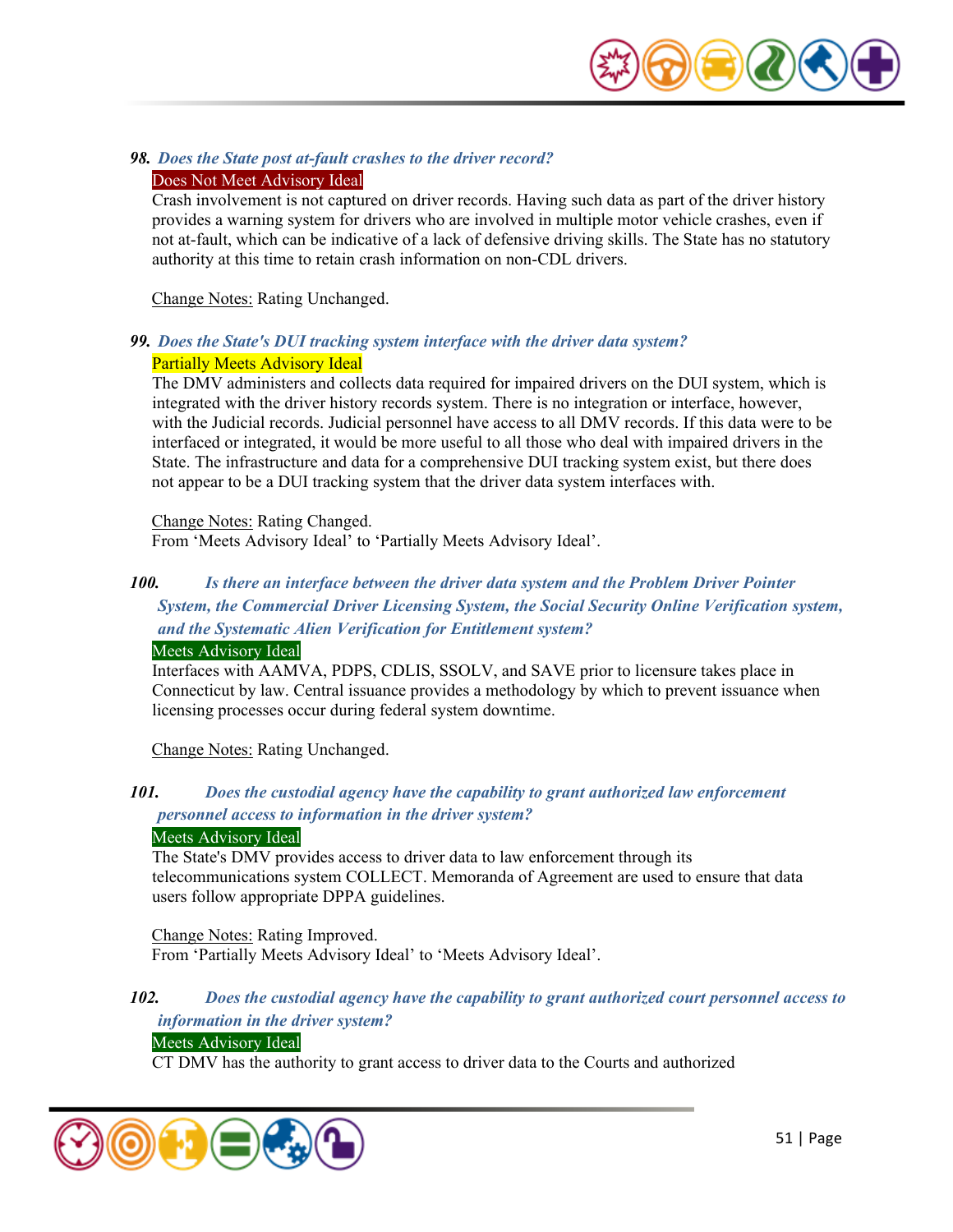

representatives such as prosecutors and public defenders. Memorandums of Understanding are in place.

Change Notes: Rating Unchanged.

# Data Quality Control Programs for the Driver System

# *103. Is there a formal, comprehensive data quality management program for the driver system?*  Does Not Meet Advisory Ideal

The State's response asserts the State's driver system must conform to CDLIS, AAMVA UNI, and several other federal interfaces regarding driver data quality approved formatting. The system has edits in place to not allow bad data in and that when there are issues, coordinated efforts with business partners are taken to correct the issues. However, having a system in place does not necessarily imply that that system is efficient or effective. To determine actual data integrity of the driver system requires measurements of each of these data quality attributes, taken at given intervals and after system changes. Such measurements provide an early warning sign of problems or lack of data integrity in any attribute. Baseline measures must be taken; then goals can be set for improvement or maintenance of the system as necessary. No measures have been provided.

Change Notes: Rating Unchanged.

# *104. Are there automated edit checks and validation rules to ensure entered data falls within a range of acceptable values and is logically consistent among data elements?*

# Meets Advisory Ideal

The response includes a list of data elements and the required format of these for entry. It is important that this list of edits and data collection rules be made part of the data dictionary, to ensure that data collection, use and management are all subject to the same set of guidelines. It also helps to ensure consistency if this information is part of the data dictionary.

Change Notes: Rating Unchanged.

### *105. Are there timeliness performance measures tailored to the needs of data managers and data users?*

#### Partially Meets Advisory Ideal

The State uses the Federal timeliness mandates of posting conviction and withdrawal data, pointer maintenance, and Change State of record completion as their timeliness performance measures. They use AAMVA's report of CDL Timeliness and Accuracy as the tool to track the State's progress in meeting these timeframes. There was no information provided if the same measures are used and tracked for non-CDL data. The State advises that data is received and posted real-time to the driver data system, but there should still be measures in place to ensure data is recorded timely. The State's measures could involve the timeliness of correcting errors received in the real-time update.

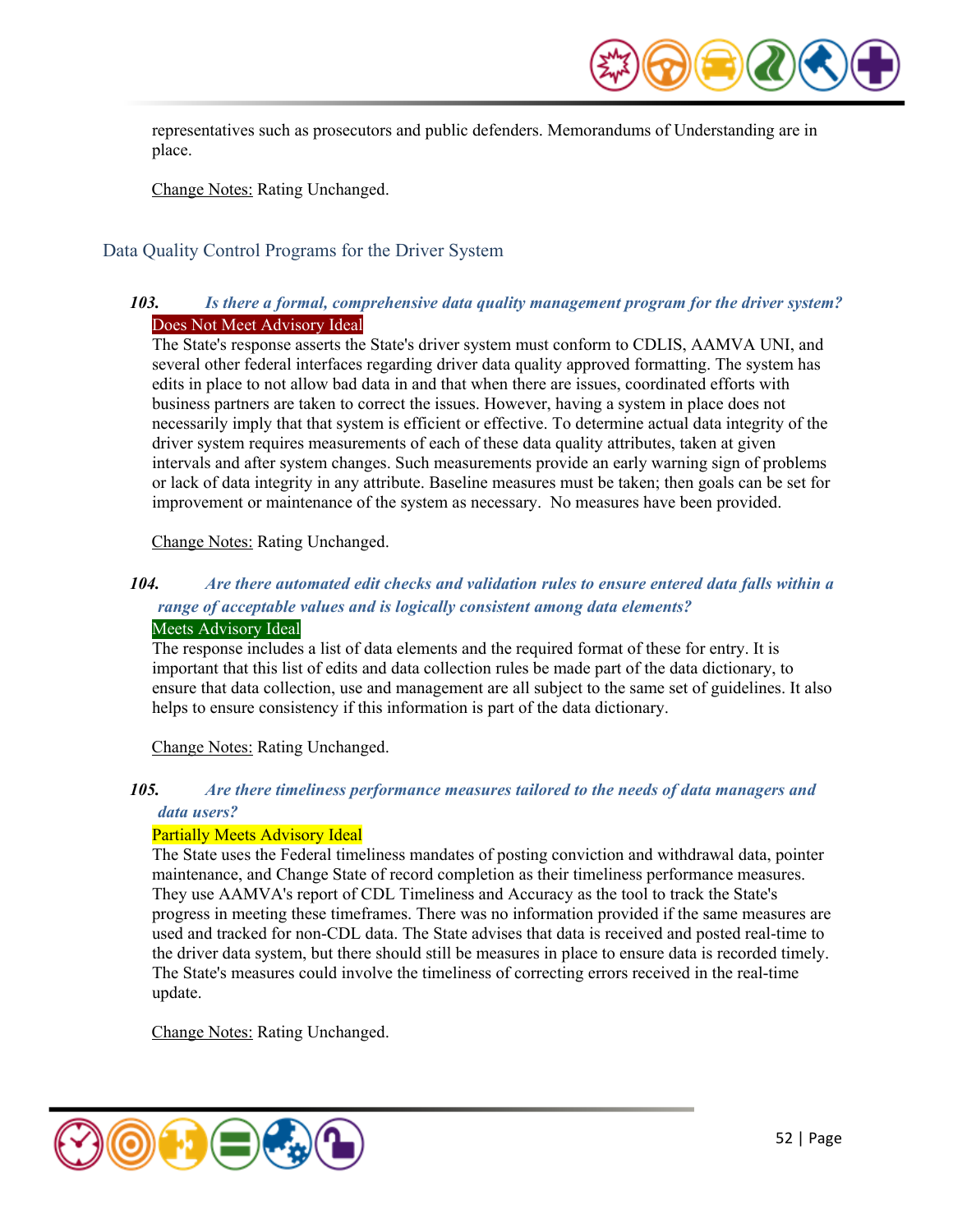

#### *106. Are there accuracy performance measures tailored to the needs of data managers and data users?*

## Does Not Meet Advisory Ideal

The State did not provide any accuracy measures with baselines, goals, and actual values. An example of an accuracy measurement, as noted in the Traffic Records Program Assessment Advisory is, "Percentage of driver records with no errors in critical data elements. Critical data elements could include the data that aids in identifying an individual or any of the data the is stored in the driver history.

Change Notes: Rating Unchanged.

## *107. Are there completeness performance measures tailored to the needs of data managers and data users?*

#### Does Not Meet Advisory Ideal

The State asserts that CT DMV systems and processing require that license-related transactions must have a minimum set of data available in order to complete a transaction. However, there is no complete list of driver system completeness measures, and there are no baselines/actual values presented.

Change Notes: Rating Unchanged.

#### *108. Are there uniformity performance measures tailored to the needs of data managers and data users?*

#### Does Not Meet Advisory Ideal

The response makes the case for a Connecticut uniformity measure, but does not demonstrate it with a measure and measurement. An example might be the number of standards-compliant data elements in the Connecticut driver database.

Change Notes: Rating Unchanged.

#### *109. Are there integration performance measures tailored to the needs of data managers and data users?*

#### Does Not Meet Advisory Ideal

The State has not provided a measure or measurement of integration for the Connecticut driver system. Performance measurement is the measure of data quality attributes listed in the Traffic Records Program Assessment Advisory. It requires baseline measurement, goal setting, metrics, consistent measurement, and reporting. Due to statutory, procedure, programming, or personnel changes, it is often possible for data quality to slowly degrade without the knowledge of system managers. The data quality measurement and recording, provide a clear picture of any needed upgrades, tweaks to the system, or retraining of personnel before a problem becomes unmanageable. Such measures can also be used to understand and justify the need for improvements provided by developing or updating a data system.

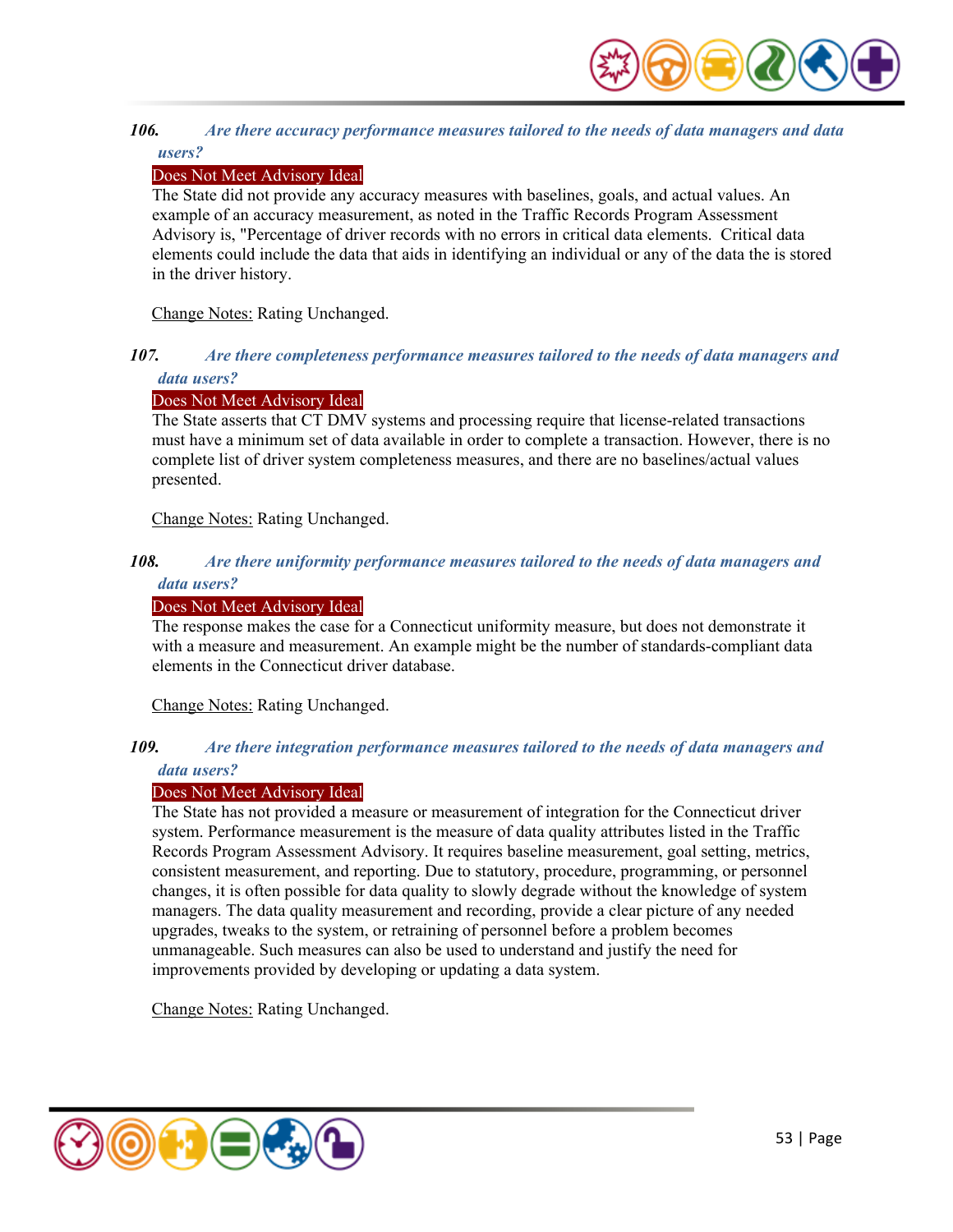

#### *110. Are there accessibility performance measures tailored to the needs of data managers and data users?*

### Does Not Meet Advisory Ideal

The State's narrative and attached evidence do not support the State has in place accessibility performance measures tailored to the need of data managers and users that includes baselines, actual values, and targets.

Change Notes: Rating Unchanged.

## *111. Has the State established numeric goals-performance metrics-for each performance measure?*

#### Does Not Meet Advisory Ideal

The State's driver data system does not appear to have a comprehensive data quality management program with numeric goals-performance metrics for each performance area.

Change Notes: Rating Unchanged.

# *112. Is the detection of high frequency errors used to generate updates to training content and data collection manuals, update the validation rules, and prompt form revisions?*

#### Meets Advisory Ideal

The State has provided a narrative of the steps taken to address high-frequency errors. There is no indication of what is considered a high-frequency error, but the process for remediation is documented. It might be helpful to address what criteria are used to label error as high-frequency and develop a written procedure that outlines the steps noted in the response.

Change Notes: Rating Improved.

From 'Partially Meets Advisory Ideal' to 'Meets Advisory Ideal'.

# *113. Are sample-based audits conducted periodically for the driver reports and related database contents for that record?*

# Meets Advisory Ideal

The State's Document Integrity Unit provides audits of data on a random basis for transactions at DMV offices and those conducted by third parties. The review includes data, transaction or recording errors. Random selection of transactions to be audited could be as simple as choosing a small percentage of total transactions to be reviewed.

Change Notes: Rating Improved. From 'Does Not Meet Advisory Ideal' to 'Meets Advisory Ideal'.

# *114. Are periodic comparative and trend analyses used to identify unexplained differences in the data across years and jurisdictions?*

#### Meets Advisory Ideal

CT DMV uses periodic comparative and trend analysis to ensure the efficiency of operations and to identify and plan for deltas.

Change Notes: Rating Improved.

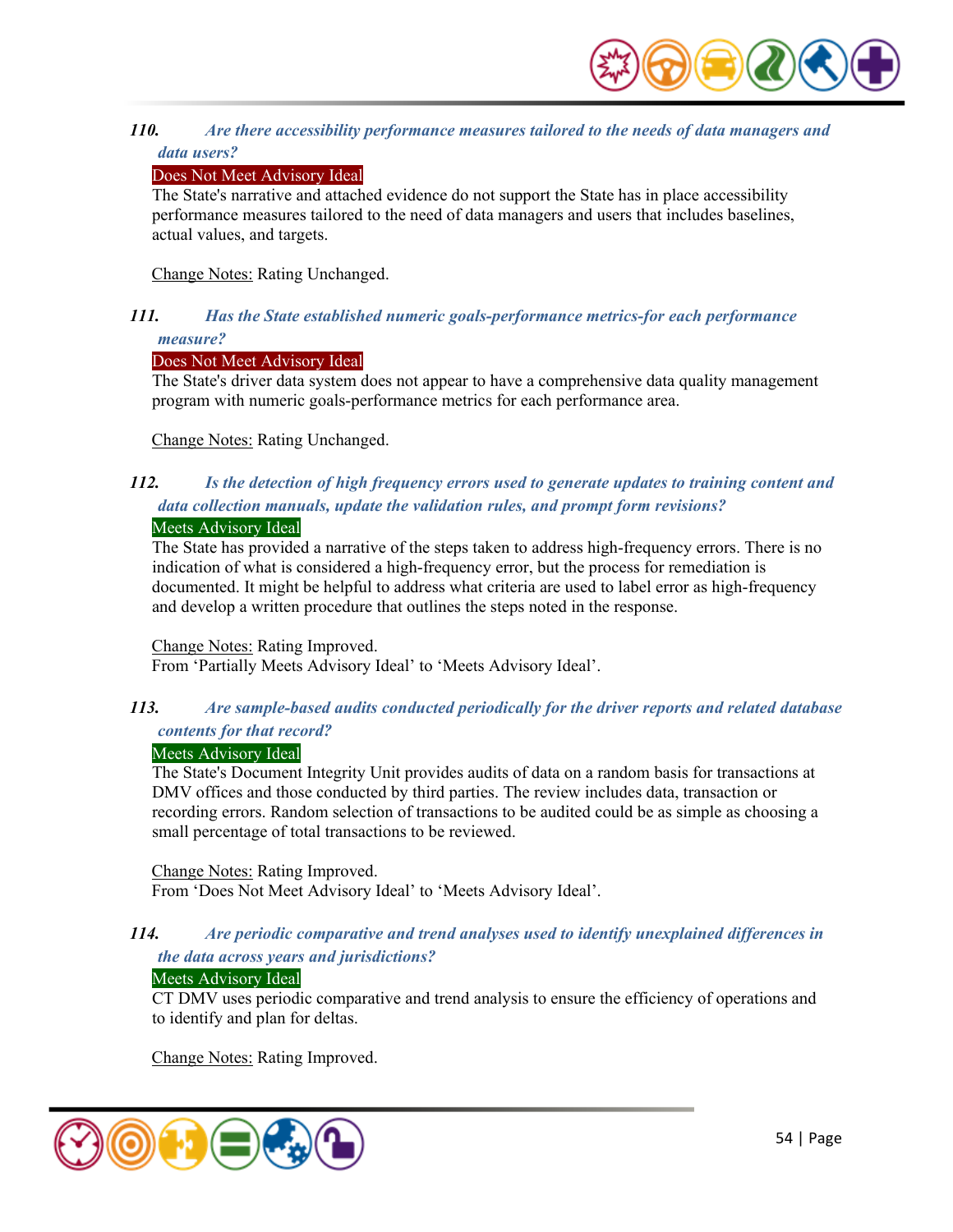

From 'Does Not Meet Advisory Ideal' to 'Meets Advisory Ideal'.

# *115. Is data quality feedback from key users regularly communicated to data collectors and data managers?*

## Meets Advisory Ideal

The State relies on its Document Integrity Unit (DIU) to find frequent errors and inform users (inhouse or third-party) or the IT staff as appropriate. What constitutes high frequency is a determination of the DIU. The DIU works with business unit managers to address changes needed to mitigate errors.

Change Notes: Rating Improved.

From 'Partially Meets Advisory Ideal' to 'Meets Advisory Ideal'.

# *116. Are data quality management reports provided to the TRCC for regular review?*  Does Not Meet Advisory Ideal

Since there are no data quality measures or goals listed, it is unlikely that data quality measurements are provided to the TRCC. The point of such measures is to provide guidance for the TRCC for data improvement efforts or funding.

Change Notes: Rating Unchanged.

# Description and Contents of the Vehicle Data System

# *117. Does custodial responsibility of the identification and ownership of vehicles registered in the State-including vehicle make, model, year of manufacture, body type, and adverse vehicle history (title brands)-reside in a single location?*

#### Meets Advisory Ideal

The custodial agency with responsibility for records containing the description and ownership of vehicles registered in the state of Connecticut is the Department of Motor Vehicles. Vehicle records include vehicle make, model, year of manufacture, body type, and any adverse vehicle history.

Change Notes: Rating Unchanged.

# *118. Does the State or its agents validate every VIN with a verification software application?*  Meets Advisory Ideal

The State or its agents validate every VIN via the CVINA software. CVINA software is integrated with the Connecticut vehicle system (CIVLS) so each time a vehicle registration is processed CVINA is accessed to validate vehicle record information.

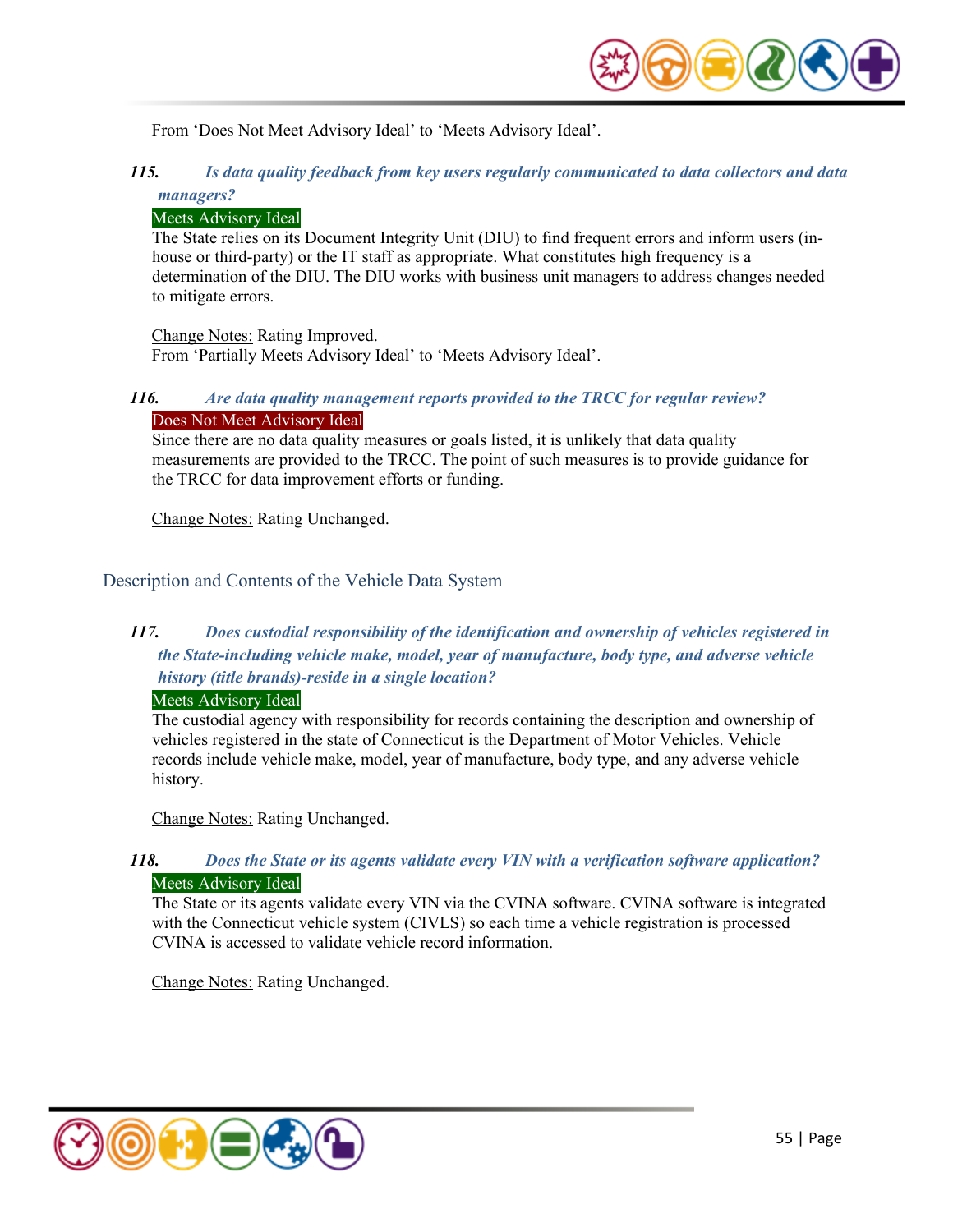

# *119. Are vehicle registration documents barcoded-using at a minimum the 2D standard-to allow for rapid, accurate collection of vehicle information by law enforcement officers in the field using barcode readers or scanners?*

Does Not Meet Advisory Ideal

Connecticut vehicle registration documents do not contain a 2D barcode to allow for rapid, accurate collection of vehicle information by law enforcement officers in the field using barcode readers or scanners. Some documents contain a linear barcode but not enough vehicle information is encoded to be useful for completing crash or citation documents.

Change Notes: Rating Unchanged.

# Applicable Guidelines for the Vehicle Data System

# *120. Does the vehicle system provide title information data to the National Motor Vehicle Title Information System (NMVTIS) at least daily?*

#### Meets Advisory Ideal

The State provides VINs to NMVTIS daily on a real-time basis as an automated function of the vehicle system transaction process.

Change Notes: Rating Unchanged.

# *121. Does the vehicle system query NMVTIS before issuing new titles?*

#### Meets Advisory Ideal

A screenshot was provided as evidence that the State queries NMVTIS prior to issuance of a new title.

Change Notes: Rating Unchanged.

# *122. Does the State incorporate brand information recommended by AAMVA and/or received via NMVTIS on the vehicle record, whether the brand description matches the State's brand*

#### *descriptions?*

#### Meets Advisory Ideal

Connecticut adheres to AAMVA's/NMVTIS title brand guidelines. A description of the title brands was provided.

Change Notes: Rating Unchanged.

# *123. Does the State participate in the Performance and Registration Information Systems Management (PRISM) program?*

#### Meets Advisory Ideal

The State provided documentation that it participates in the Performance Registration System and Management (PRISM) Program at the enhanced level.

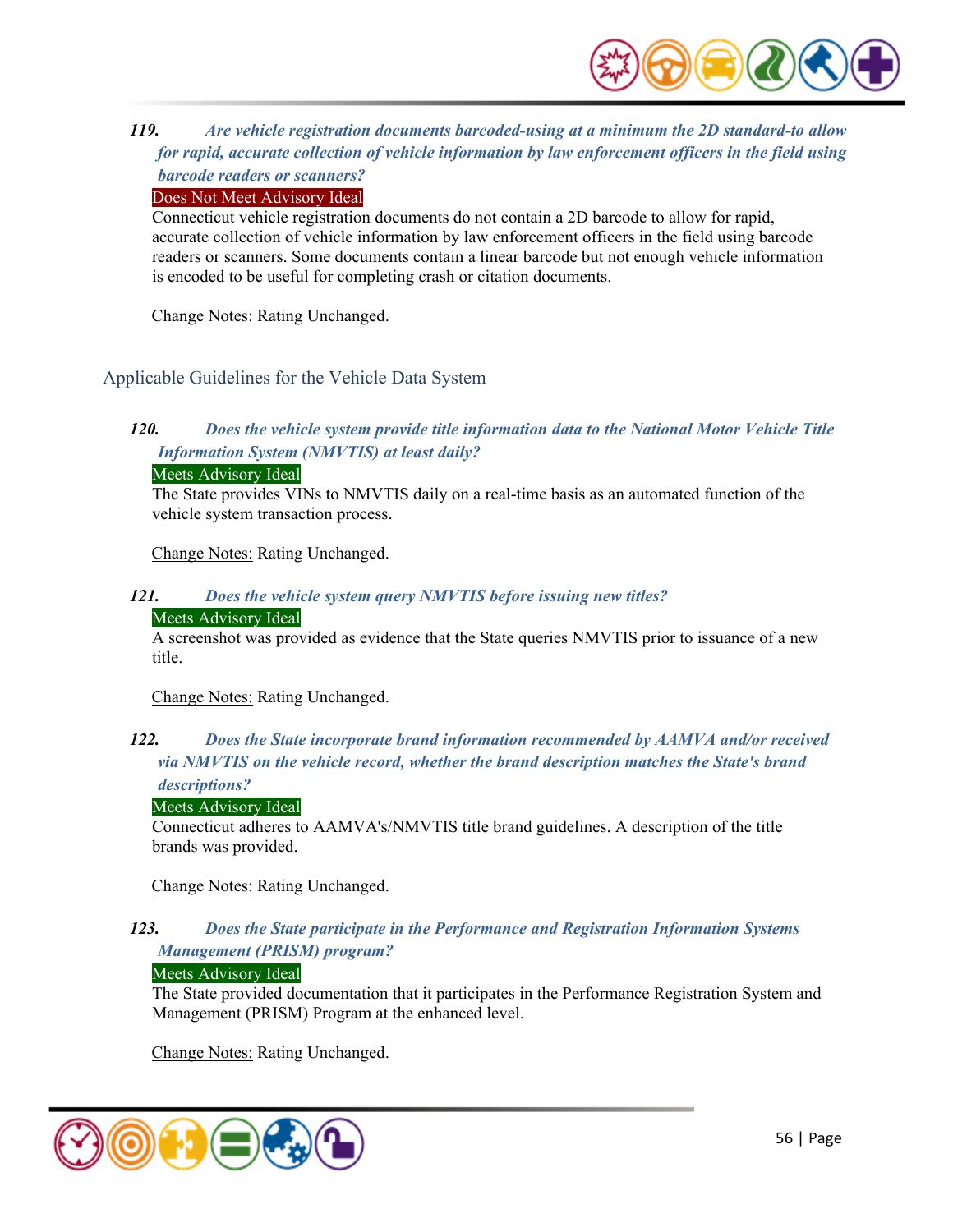

## Vehicle System Data Dictionary

# *124. Does the vehicle system have a documented definition for each data field?*  Meets Advisory Ideal

The Connecticut vehicle data system has a data dictionary with definitions available for each data field and element A copy of the data dictionary with fields and descriptions was provided.

Change Notes: Rating Unchanged.

#### *125. Does the vehicle system include edit check and data collection guidelines that correspond to the data definitions?*

#### Meets Advisory Ideal

Connecticut vehicle system edit checks are performed on VINs and vehicle description (year, make, model, etc.). Edit checks were provided in the system data dictionary business rules that were provided in response to this item.

Change Notes: Rating Improved. From 'Does Not Meet Advisory Ideal' to 'Meets Advisory Ideal'.

# *126. Are the collection, reporting, and posting procedures for registration, title, and title brand information formally documented?*

#### Meets Advisory Ideal

The Connecticut vehicle system is supported by written procedures for adding title brands. A sample of the process documentation for applying a junk vehicle title brand was provided.

Change Notes: Rating Improved. From 'Does Not Meet Advisory Ideal' to 'Meets Advisory Ideal'.

#### Procedures and Process Flows for the Vehicle Data System

# *127. Is there a process flow that outlines the vehicle system's key data process flows, including inputs from other data systems?*

#### Does Not Meet Advisory Ideal

The State indicates there is a process flow for its vehicle data system, but not for data inputs in that system. One thing that process flow development can establishment is a full understanding by staff of the correct procedures for various processes within the vehicle system, as well as ensuring, through the process of memorializing the processes, that there are no extra steps or inefficient processes.

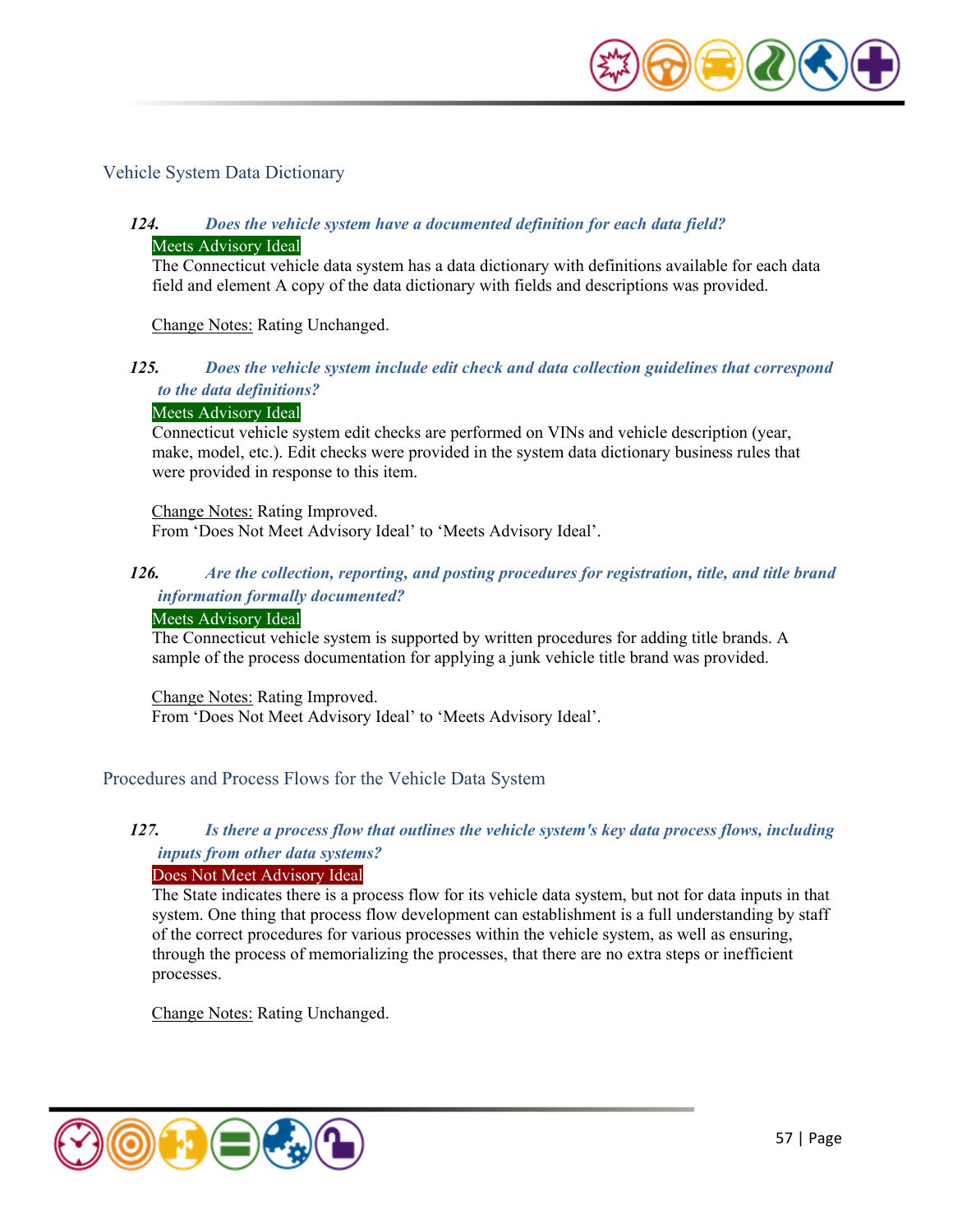

# *128. Does the vehicle system flag or identify vehicles reported as stolen to law enforcement authorities?*

# Partially Meets Advisory Ideal

The Connecticut vehicle system stops any title or registration processing for a stolen vehicle reported in NMVTIS. Additionally, it is reported that the vehicle record is flagged in the system for vehicles reported stolen to law enforcement via NCIC. However, no information was provided describing the process for receiving information and posting flags on vehicle records reported stolen by law enforcement in NCIC.

Change Notes: Rating Improved.

From 'Does Not Meet Advisory Ideal' to 'Partially Meets Advisory Ideal'.

# *129. If the vehicle system does flag or identify vehicles reported as stolen to law enforcement authorities, are these flags removed when a stolen vehicle has been recovered or junked?*  Does Not Meet Advisory Ideal

The Connecticut vehicle program contains a manual process for adding or removing a record flag when a vehicle's plates or registration is reported stolen. However, it is unclear what process is used to determine whether registration or plates have been reported stolen or recovered and to determine if the flag is applied to the vehicle record when a vehicle is reported stolen to law enforcement.

Change Notes: Rating Unchanged.

# *130. Does the State record and maintain the title brand history (previously applied to vehicles by other States)?*

# Meets Advisory Ideal

The Connecticut vehicle system records and maintains title brand history from other states.

Change Notes: Rating Improved. From 'Partially Meets Advisory Ideal' to 'Meets Advisory Ideal'.

#### *131. Are the steps from initial event (titling, registration) to final entry into the statewide vehicle system documented?*

# Meets Advisory Ideal

Process flow documents for Connecticut titling and registration steps have been provided.

Change Notes: Rating Unchanged.

## *132. Is the process flow annotated to show the time required to complete each step?* Does Not Meet Advisory Ideal

This question is asking whether the flow charts include an average amount of time that it takes for each step of a process to be completed. The response does not address that issue.

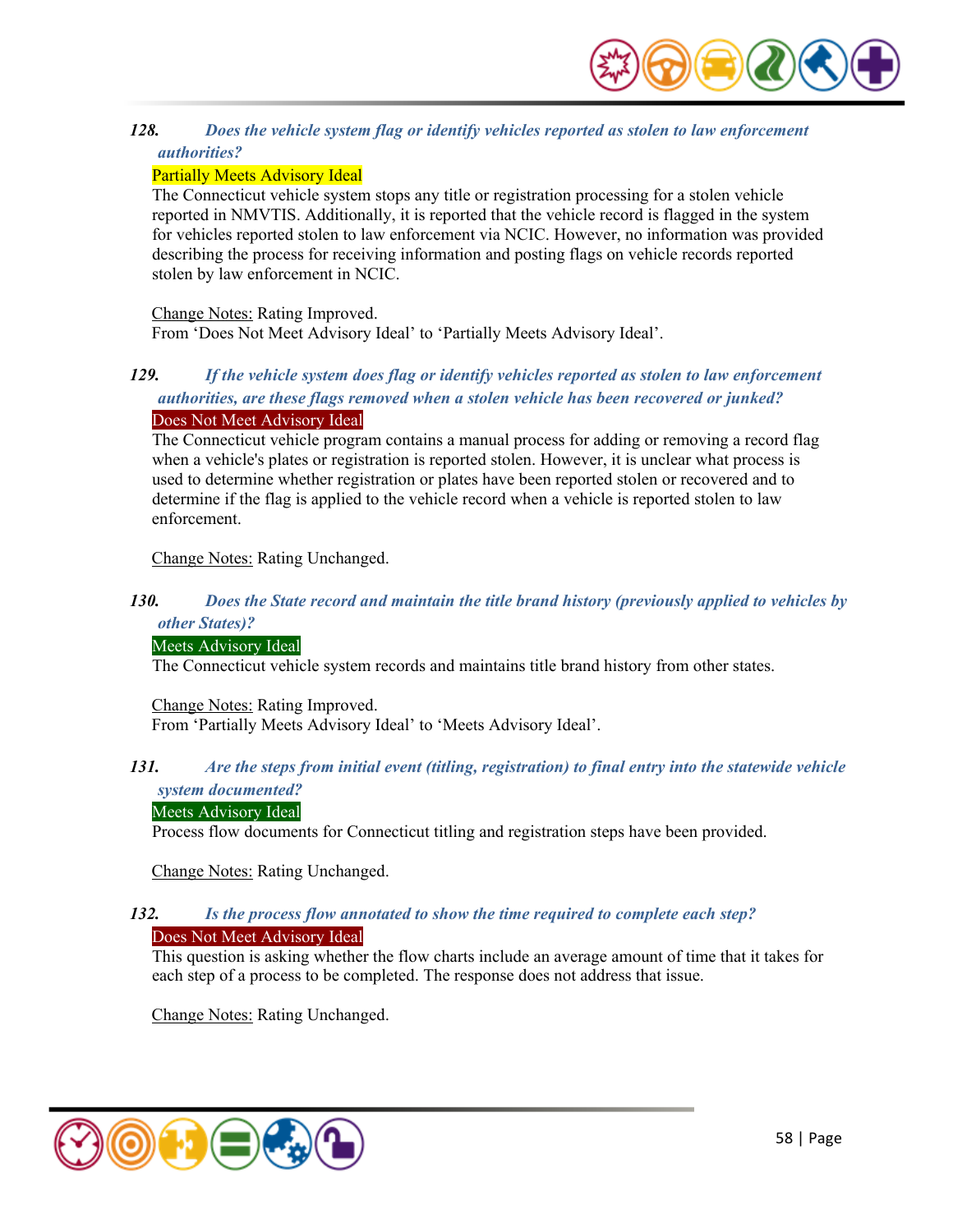

# *133. Does the process flow show alternative data flows and timelines?*

# Does Not Meet Advisory Ideal

What we were asking here is, Do the process flow documents show alternate ways of completing a transaction, if necessary, perhaps if the system were down? The response does not address whether there are directions for employees when a transaction is not standard.

#### Change Notes: Rating Changed.

From 'Partially Meets Advisory Ideal' to 'Does Not Meet Advisory Ideal'.

## *134. Does the process flow include processes for error correction and error handling?*  Does Not Meet Advisory Ideal

The vehicle system is not supported by a process flow diagram that includes processes for error correction and error handling.

Change Notes: Rating Unchanged.

Vehicle Data System Interface with Other Traffic Record System Components

# *135. Are the driver and vehicle files unified in one system?*

Does Not Meet Advisory Ideal

Connecticut vehicle and driver records are not contained in a unified database nor are the systems linked.

Change Notes: Rating Unchanged.

# *136. Is personal information entered into the vehicle system using the same conventions used in the driver system?*

Does Not Meet Advisory Ideal

The response indicates that personal information is entered in the same manner in all vehicle registration and titling, but the question is asking if the same naming conventions are used in both the driver and vehicle files.

Change Notes: Rating Unchanged.

# *137. When discrepancies are identified during data entry in the crash data system, are vehicle records flagged for possible updating?*

Does Not Meet Advisory Ideal

The information provided does not indicate that a process exists for updating vehicle records when discrepancies are identified during data entry in the crash data system.

Change Notes: Rating Unchanged.

Data Quality Control Programs for the Vehicle Data System

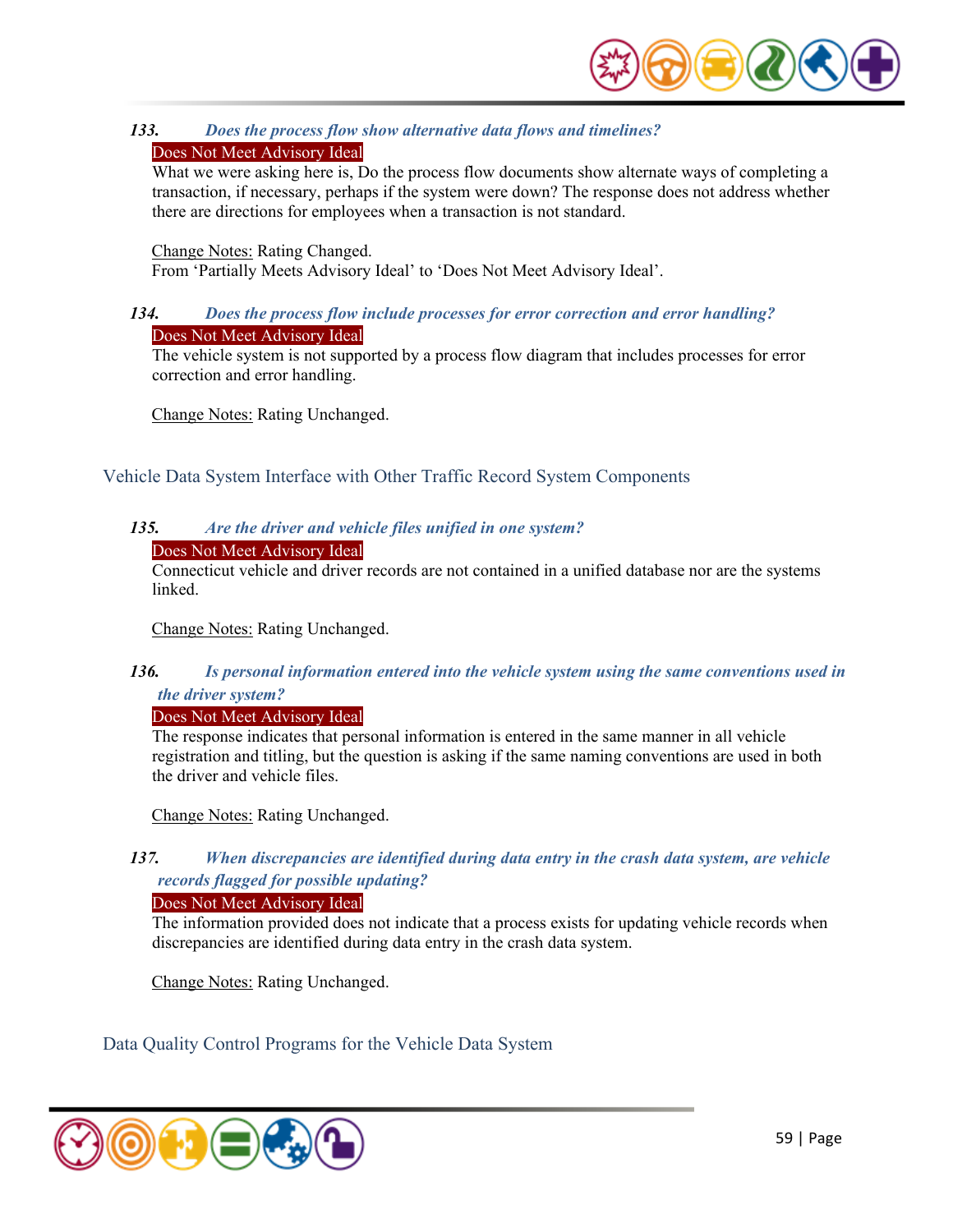

# *138. Is the vehicle system data processed in real-time?*

#### Meets Advisory Ideal

The Connecticut vehicle system processes registration and title transactions in real-time and commits the records to the database in real-time.

#### Change Notes: Rating Unchanged.

# *139. Are there automated edit checks and validation rules to ensure that entered data falls within a range of acceptable values and is logically consistent among data elements?*  Partially Meets Advisory Ideal

The Connecticut vehicle system contains data checks to validate vehicle VIN with the related vehicle specifications. However, no information was provided that the system contains logical field edits to ensure that other record information is accurate (i.e., Title issuance date cannot be before the current date.)

Change Notes: Rating Unchanged.

# *140. Are statewide vehicle system staff able to amend obvious errors and omissions for quality control purposes?*

#### Meets Advisory Ideal

The Connecticut vehicle system does allow the correction of records at DMV offices and by a Support Services Unit who can update and correct obvious errors and omissions for quality control purposes.

Change Notes: Rating Unchanged.

# *141. Are there timeliness performance measures tailored to the needs of data managers and data users?*

#### Partially Meets Advisory Ideal

The State provided measures of process times for transactions. The assessment is measuring data attributes. The fact that vehicle data is real-time tends to make data timeliness one-and-the-same for transactions. However, to make measurements meaningful, as part of a data quality management system, it is important to use both baseline and interim measurements, with established goals. It is not clear that this has been done in Connecticut. Transaction times are measures of employee effectiveness and efficiency rather than data integrity. The traffic records program Advisory provides some examples of vehicle measures that are more likely to address data excellence than transaction times by employees.

#### Change Notes: Rating Improved.

From 'Does Not Meet Advisory Ideal' to 'Partially Meets Advisory Ideal'.

#### *142. Are there accuracy performance measures tailored to the needs of data managers and data users?*

#### Does Not Meet Advisory Ideal

The Connecticut vehicle system is not supported by established accuracy performance measures as

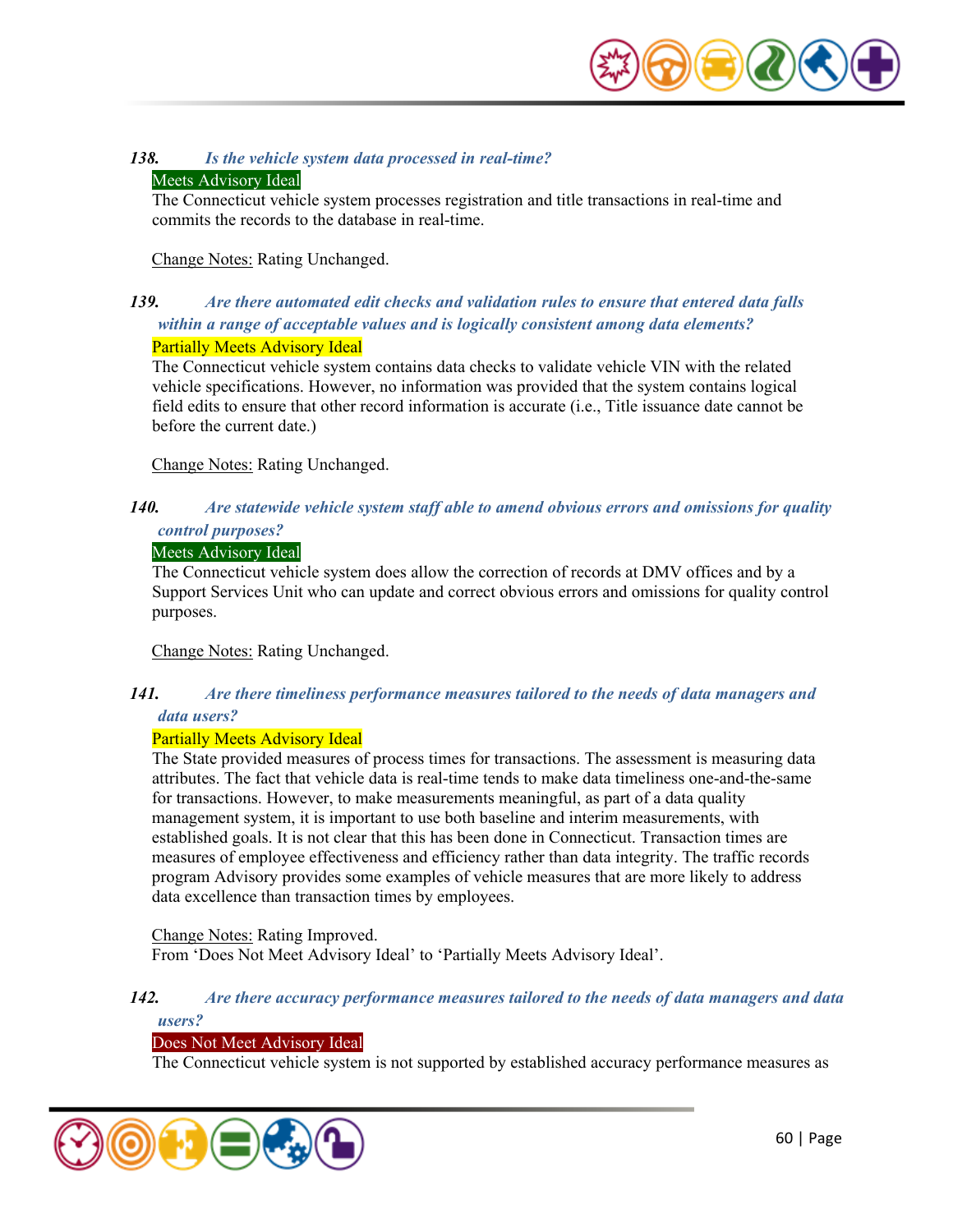

a component of a comprehensive data quality management system envisioned in the ADVISORY.

Change Notes: Rating Unchanged.

## *143. Are there completeness performance measures tailored to the needs of data managers and data users?*

# Does Not Meet Advisory Ideal

The State indicates that all data elements must be entered before a transaction is completed. While such a requirement is true in many systems, it often remains possible to enter "unknown" or "N/A" or incorrect data, thus circumventing the provision that accurate data must be entered in all fields. As a result, it is necessary to measure the completeness of the data to ensure that data quality does not degrade over time.

Change Notes: Rating Unchanged.

## *144. Are there uniformity performance measures tailored to the needs of data managers and data users?*

#### Does Not Meet Advisory Ideal

One sure means of determining if data quality standards are met is to develop measures and regularly take measurements after baselines have been determined. No actual measure has been provided for data uniformity in this response.

Change Notes: Rating Unchanged.

#### *145. Are there integration performance measures tailored to the needs of data managers and data users?*

#### Does Not Meet Advisory Ideal

The response to this question addresses employee performance. The question is about the quality of the data. Integration measures address which systems interact with other systems, including what data can be accessed from system to system, such as crash to driver to vehicle systems. There is no measure or measurement provided of integration in this response.

Change Notes: Rating Unchanged.

#### *146. Are there accessibility performance measures tailored to the needs of data managers and data users?*

#### Does Not Meet Advisory Ideal

Accessibility of vehicle data, in this case, can be addressed as access by authorized users to the entire file, or access by individual authorized users of the data, such as courts or law enforcement entities. No performance measure or measurement has been provided in response to this question. Sample measures can be found in the Traffic Records Assessment Program Advisory.

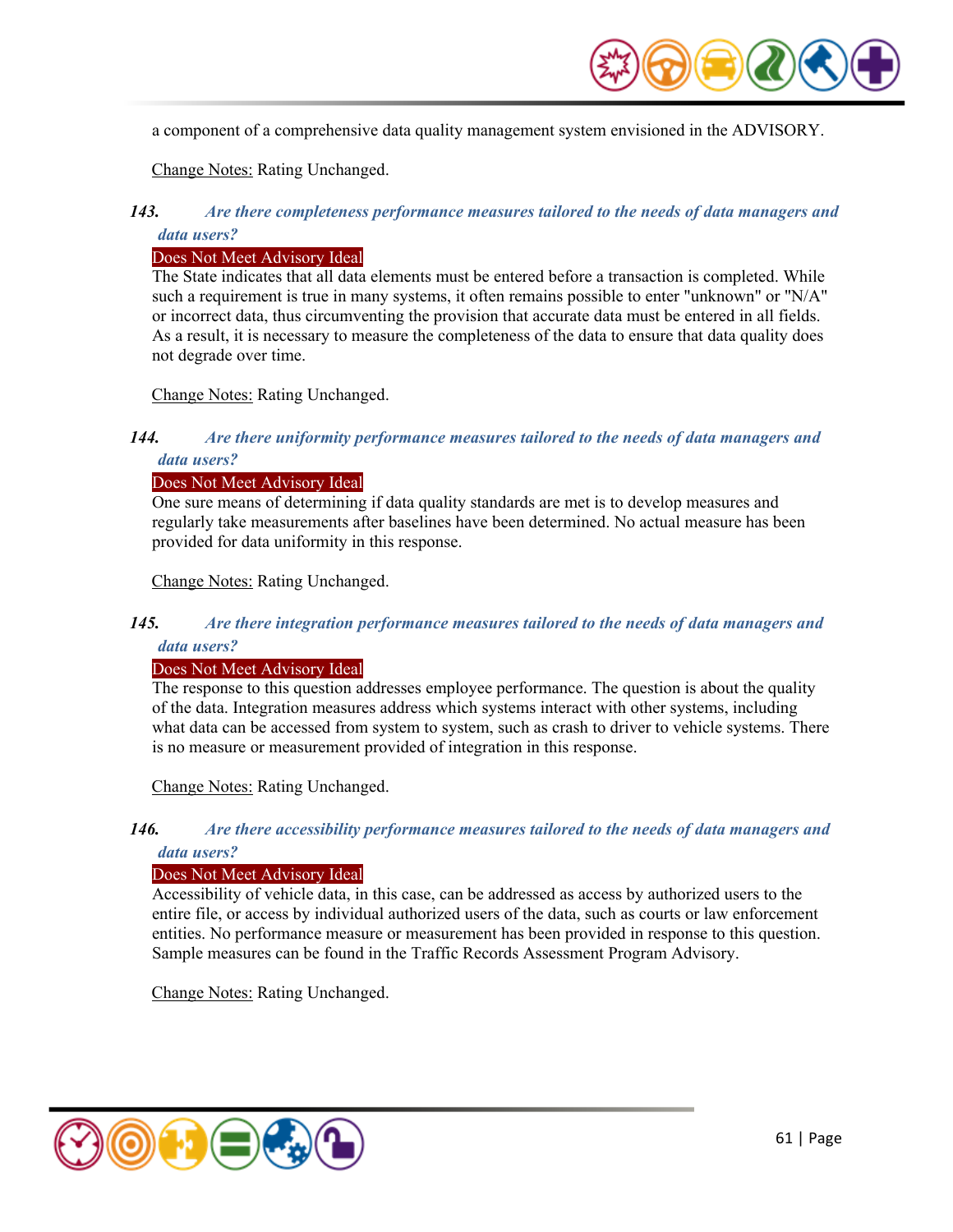

# *147. Has the State established numeric goals-performance metrics-for each performance measure?*

## Does Not Meet Advisory Ideal

Connecticut is supported by an employee performance monitoring program; however, the performance and quality program inquired about in this Assessment deal with the quality of the data in the vehicle system and the data quality attributes of timeliness, accuracy, completeness, uniformity, accessibility, and integration. Individual employee performance may contribute to overall data system quality, but the measurement sought here is of the system only.

Change Notes: Rating Unchanged.

# *148. Is the detection of high frequency errors used to generate updates to training content and data collection manuals, update the validation rules, and prompt form revisions?*  Partially Meets Advisory Ideal

The response indicates that errors are tracked to determine whether the issue is programming, procedural or individual, but stops short of explaining how that information is used to improve data, such as revising forms used in the program, or updating training, etc. An improved rating could result from additional information about the use of error reports.

#### Change Notes: Rating Changed.

From 'Meets Advisory Ideal' to 'Partially Meets Advisory Ideal'.

# *149. Are sample-based audits conducted for vehicle reports and related database contents for that record?*

#### Does Not Meet Advisory Ideal

The State relies on federal program monitoring of State data for quality. It also reports that the IT department indicates the need for audits. Random, sample-based audits can be used to ensure that no programming or procedural problems have gone undiscovered. No information was provided indicating that the Connecticut vehicle system is supported by sample-based audits conducted for vehicle records and related database contents for each record to ensure the accuracy of the data.

Change Notes: Rating Unchanged.

# *150. Are periodic comparative and trend analyses used to identify unexplained differences in the data across years and jurisdictions within the State?*

# Does Not Meet Advisory Ideal

Trend analyses are important in several ways: first, to ensure that year-over-year or jurisdiction-tojurisdiction data are relatively consistent. If not, the analysis might point to a problem in the data or allow for planning for appropriate workload resources. Second, trend analysis is a good way to determine changes in the number and types of vehicles in use in the State and to review over- or under-representation of various types of vehicles in crash involvement or severity of injury in crashes. Such information has a variety of uses for traffic safety purposes.

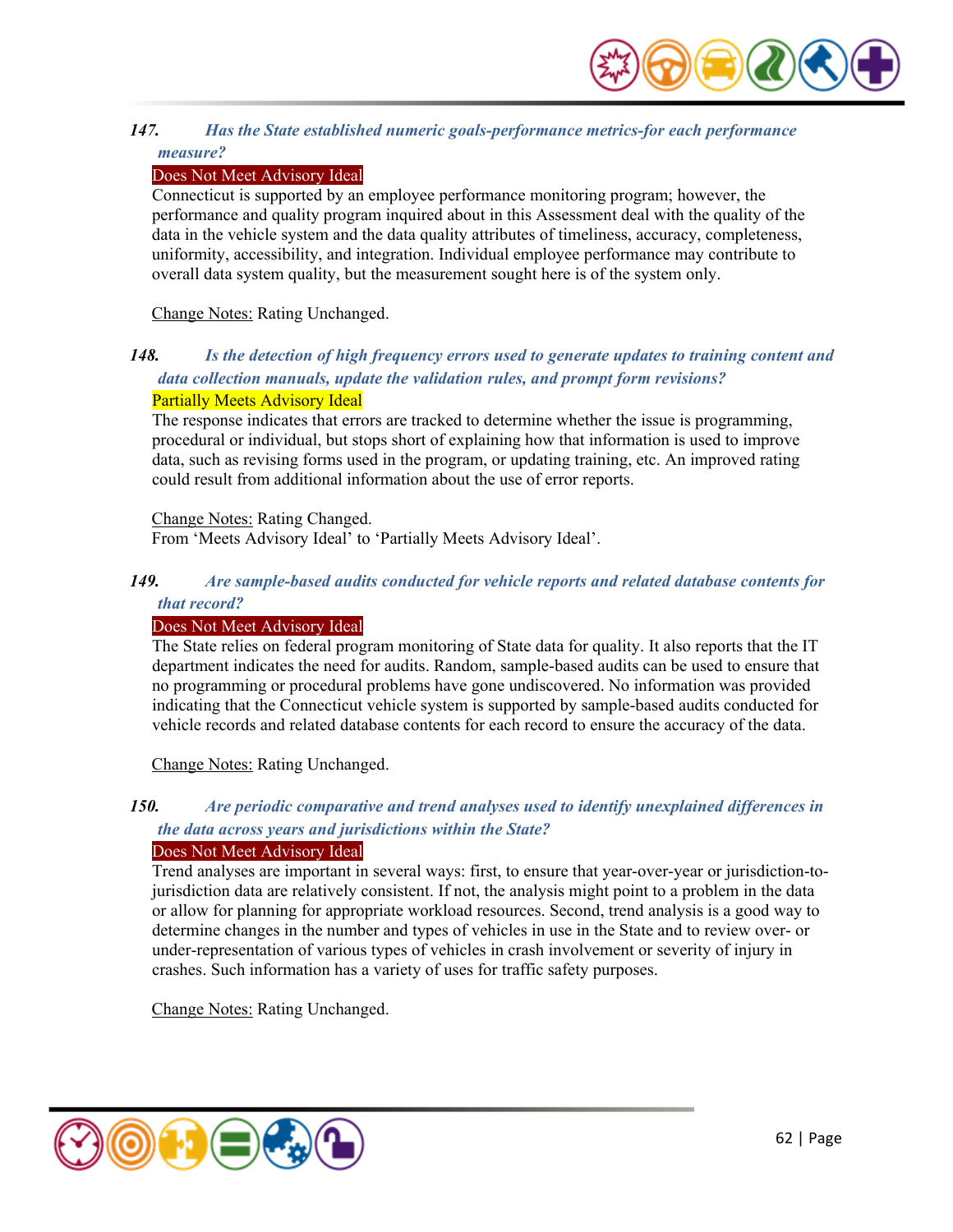

# *151. Is data quality feedback from key users regularly communicated to data collectors and data managers?*

## Meets Advisory Ideal

Data quality is tracked by Information Technology for data discrepancy; however, users often note types of data issues that are important to the data collectors. This information should be passed on to and addressed by program managers. However, it is unclear if the system is also used to receive user suggestions for system improvement. This option for the trouble ticket system may tend to generate data system improvements.

Change Notes: Rating Unchanged.

# *152. Are data quality management reports provided to the TRCC for regular review?*  Does Not Meet Advisory Ideal

The response indicates that data quality reports can be provided to TRCC as requested, but no measures appear to have been developed and no baseline data has been collected. The reason for regular reporting to the TRCC regarding data quality is so that data improvement can be monitored, championed and funding can be provided as it is needed.

Change Notes: Rating Unchanged.

# Description and Contents of the Roadway Data System

# *153. Are all public roadways within the State located using a compatible location referencing system?*

#### Meets Advisory Ideal

The State has two compatible linear referencing systems and is for both state and locally owned roadways. They have an older, non-geospatial LRS and a newer geospatially accurate LRS. The State maintains just over 20% of the public roadways.

Change Notes: Rating Unchanged.

# *154. Are the collected roadway and traffic data elements located using a compatible location referencing system (e.g., LRS, GIS)?*

#### Meets Advisory Ideal

Connecticut has provided documentation showing roadway and traffic data elements located using their LRS systems. Both LRS systems, the AWLRS and the RIS, are used. Both state and local information is included.

Change Notes: Rating Unchanged.

# *155. Is there an enterprise roadway information system containing roadway and traffic data elements for all public roads?*

# Meets Advisory Ideal

The State has the Transportation Enterprise Database (TED), which is a data warehouse that links data pertaining to roadway and traffic elements to their location on the geospatial LRS for all state

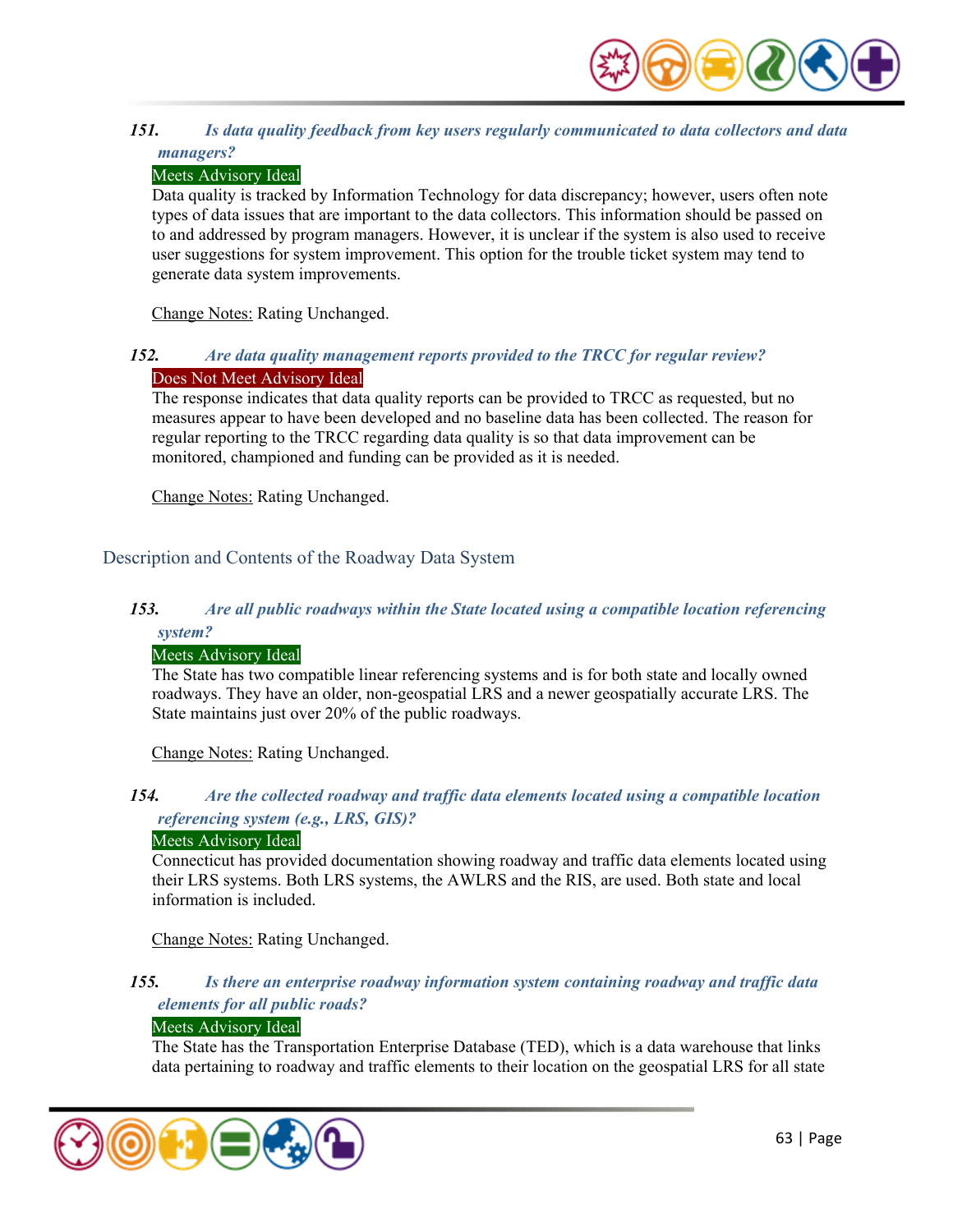

and local public roads. They have attached a PDF outlining their linkages for the enterprise database (TED) between the road network (AWLRS), which contains road and traffic element data; the bridge information system (InspectTech), the project document management system (ProjectWise), and others. The traffic signal control areas and maintenance paving program are all updated directly within TED and its associated interface.

Change Notes: Rating Unchanged.

# *156. Does the State have the ability to identify crash locations using a referencing system compatible with the one(s) used for roadways?*

# Meets Advisory Ideal

Connecticut crashes are located using information from the non-geospatial LRS (RIS). Crash locations are assigned route/road and milepoint based on information provided which is provided in multiple ways. DOT personnel review the information to ensure accuracy and make corrections if necessary. Examples of crash locations on a map were provided.

Change Notes: Rating Unchanged.

# *157. Is crash data incorporated into the enterprise roadway information system for safety analysis and management use?*

#### Meets Advisory Ideal

The State has made significant strides to ensure that crash data is incorporated into the roadway enterprise system for use in the development of safety programs and projects. They have enlisted the help of academia to support these analyses and move forward on a proactive systemic safety program.

Change Notes: Rating Improved. From 'Partially Meets Advisory Ideal' to 'Meets Advisory Ideal'.

# Applicable Guidelines for the Roadway Data System

# *158. Are all the MIRE Fundamental Data Elements collected for all public roads?*  Meets Advisory Ideal

The State has included within the Strategic Plan a chart of MIRE elements, responsibility, compliance status, and applicability to certain roadway types.

Change Notes: Rating Improved. From 'Partially Meets Advisory Ideal' to 'Meets Advisory Ideal'.

#### *159. Do all additional collected data elements for any public roads conform to the data elements included in MIRE?*

# Meets Advisory Ideal

The State has provided evidence that their data model mimics the MIRE Data model.

Change Notes: Rating Improved.

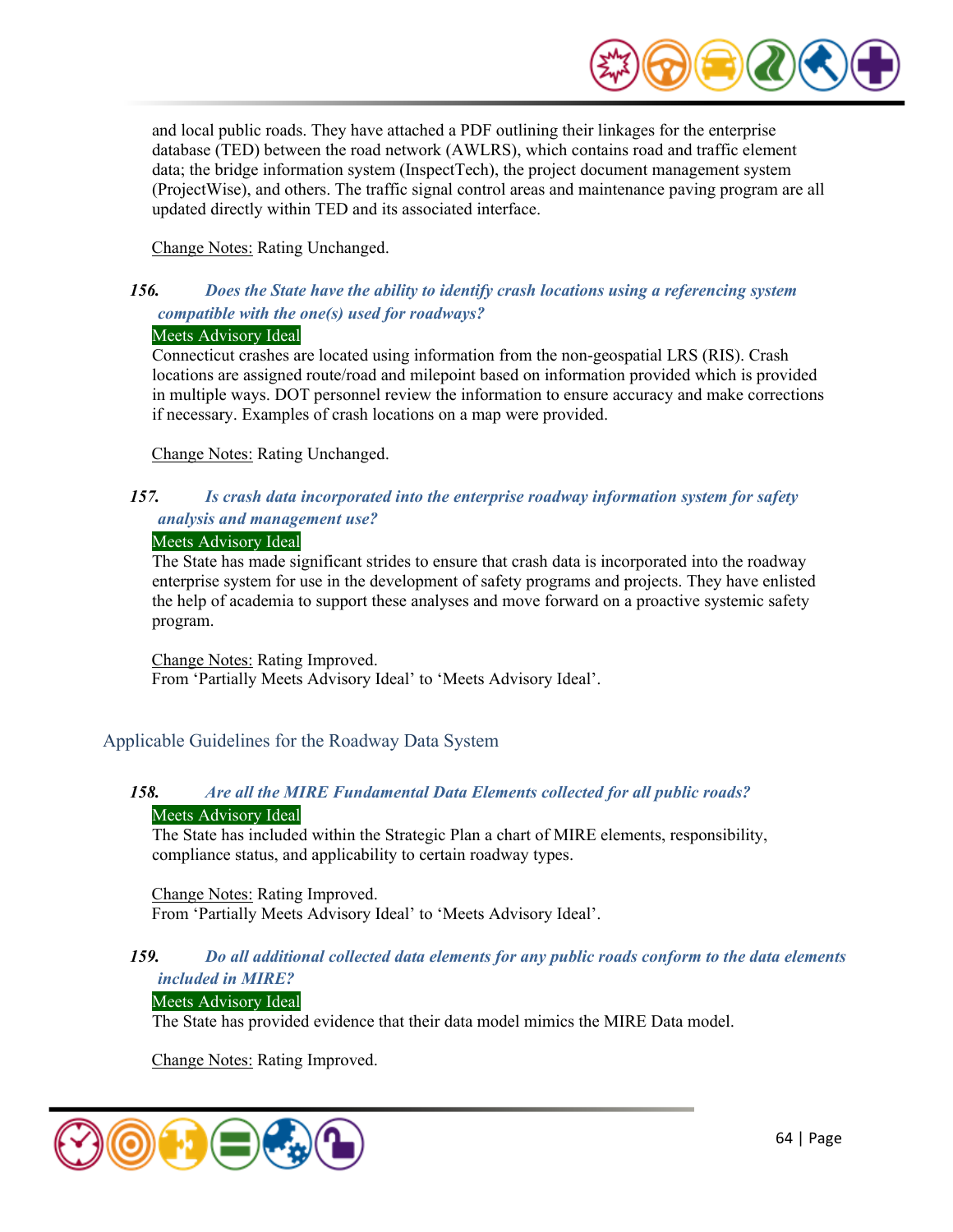

From 'Partially Meets Advisory Ideal' to 'Meets Advisory Ideal'.

## Data Dictionary for the Roadway Data System

# *160. Are all the MIRE Fundamental Data Elements for all public roads documented in the enterprise system's data dictionary?*

#### Meets Advisory Ideal

The State has provided evidence through their Asset Metadata model that the MIRE elements are contained in the data dictionary.

Change Notes: Rating Improved. From 'Partially Meets Advisory Ideal' to 'Meets Advisory Ideal'.

# *161. Are all additional (non-Fundamental Data Element) MIRE data elements for all public roads documented in the data dictionary?*

#### Meets Advisory Ideal

The data dictionary contains MIRE data elements for all public roads.

Change Notes: Rating Improved. From 'Partially Meets Advisory Ideal' to 'Meets Advisory Ideal'.

#### *162. Does local, municipal, or tribal (where applicable) roadway data comply with the data dictionary?*

#### Meets Advisory Ideal

The State receives the information from the local sources indirectly and the CTDOT's Roadway Inventory Section ensures the data complies with the CTDOT data dictionary.

Change Notes: Rating Unchanged.

#### *163. Is there guidance on how and when to update the data dictionary?*

#### Meets Advisory Ideal

The State has provided a narrative describing the process for updating the data dictionary. They also attached a document that is used for updating information.

Change Notes: Rating Unchanged.

Procedures and Process Flows for the Roadway Data System

# *164. Are the steps for incorporating new elements into the roadway information system (e.g., a new MIRE element) documented to show the flow of information?*

# Meets Advisory Ideal

Connecticut uses their CTDOT Data Readiness Assessment Form that outlines the flow of information depending n the asset type.

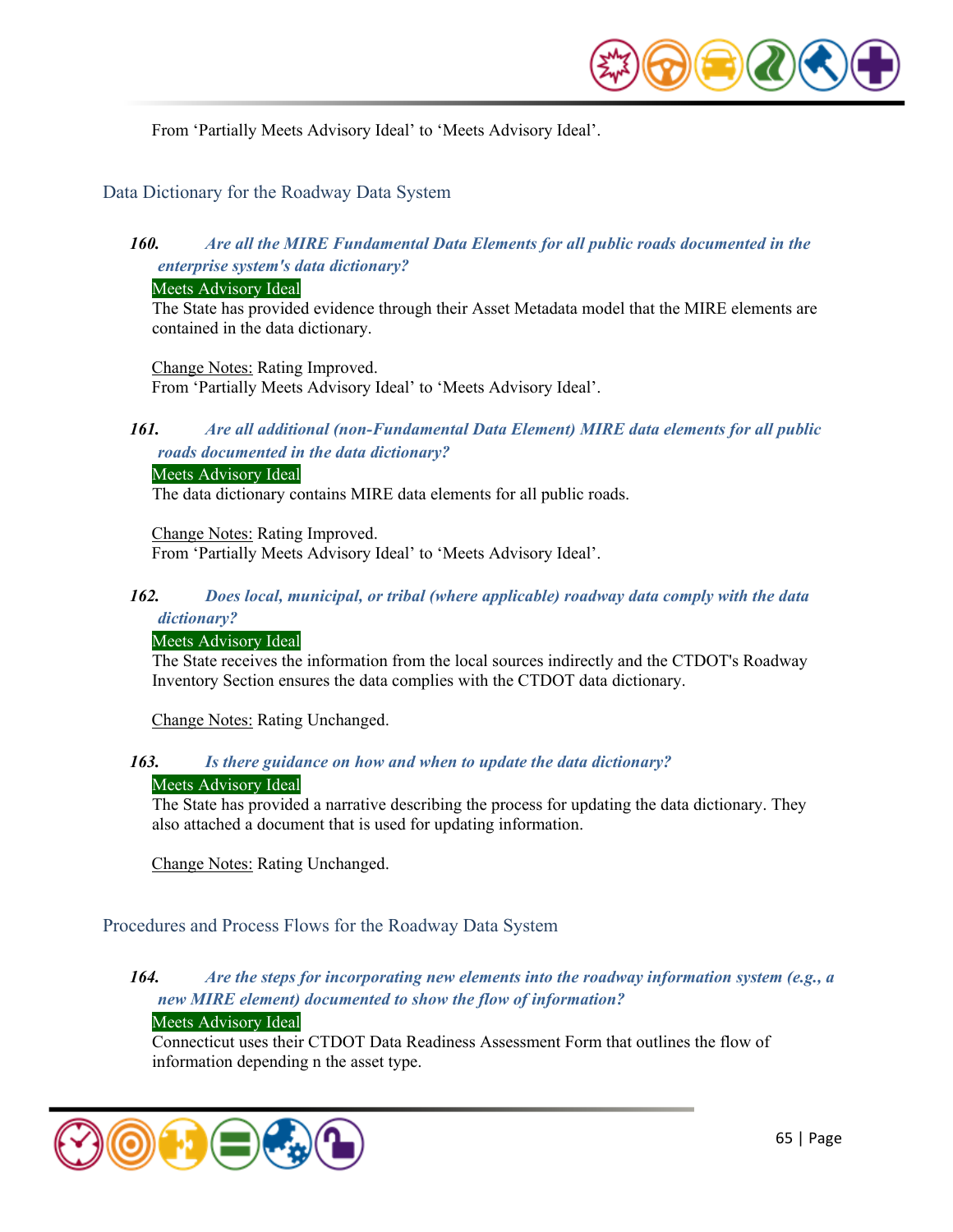

Change Notes: Rating Unchanged.

# *165. Are the steps for updating roadway information documented to show the flow of information?*

#### Meets Advisory Ideal

The State has provided a flow chart document that shows the process for updating the road network for both State and local roads. They also provided a narrative of the process.

Change Notes: Rating Unchanged.

# *166. Are the steps for archiving and accessing historical roadway inventory documented?*  Meets Advisory Ideal

The State has provided a description of how the data is archived and has also provided a screenshot of how the past information can be accessed.

Change Notes: Rating Unchanged.

# *167. Are the procedures used to collect, manage, and submit local agency roadway data (e.g., county, MPO, municipality, tribal) to the statewide inventory documented?*

#### Meets Advisory Ideal

Local agencies are not required to collect a lot of roadway information. The process is described in the narrative. The form used to submit changes was attached

Change Notes: Rating Unchanged.

# *168. Are procedures for collecting and managing the local agency (to include tribal, where applicable) roadway data compatible with the State's enterprise roadway inventory?*  Meets Advisory Ideal

Since the State collects most roadway data on all public roadways, their well-developed systems and processes ensure compatibility with local agencies.

Change Notes: Rating Unchanged.

# *169. Are there guidelines for collection of data elements as they are described in the State roadway inventory data dictionary?*

#### Meets Advisory Ideal

The State has attached their Roadway Inventory Field Manual which documents the collection of data elements.

Change Notes: Rating Unchanged.

Intrastate Roadway System Interface

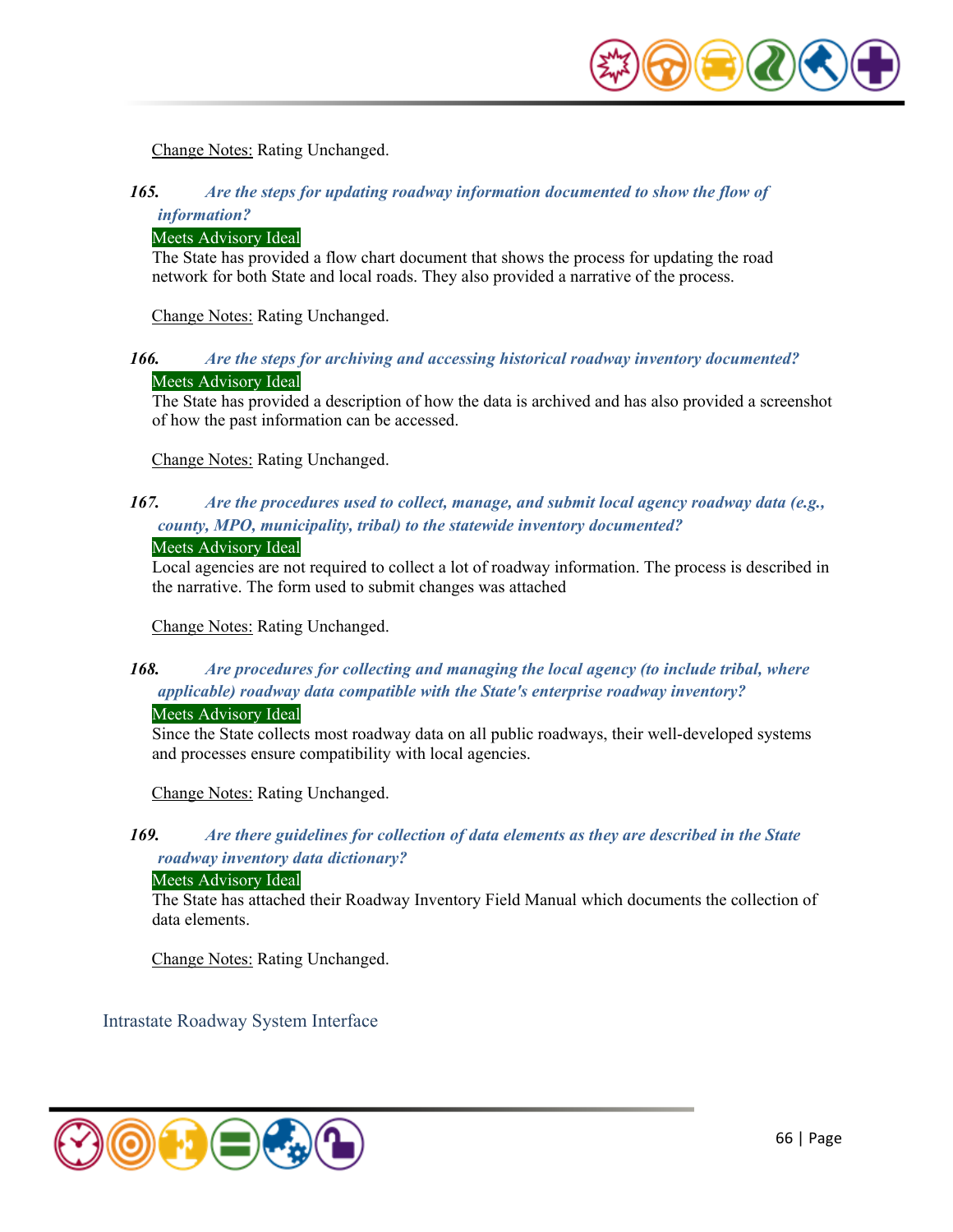

# *170. Are the location coding methodologies for all State roadway information systems compatible?*

## Meets Advisory Ideal

The State has indicated that all location coding methodologies are compatible. They provide information on what location methods are used for each asset. While the location coding methods are not identical, the State has developed a process that allows them to be convertible and compatible.

Change Notes: Rating Unchanged.

# *171. Are there interface linkages connecting the State's discrete roadway information systems?*  Meets Advisory Ideal

The State has described the linkages that are achieved in their Transportation Enterprise Database (TED) environment. They have provided an example of a query.

Change Notes: Rating Unchanged.

# *172. Are the location coding methodologies for all regional, local, and tribal roadway systems compatible?*

#### Meets Advisory Ideal

The State collects the majority of the local roadway system information which ensures the location method coding methodologies are compatible. Individual asset data that may have different coding methods are easily converted to be compatible with the methods that exist within the LRS framework.

Change Notes: Rating Unchanged.

# *173. Do roadway data systems maintained by regional and local custodians (e.g., MPOs, municipalities, and federally recognized Indian Tribes) interface with the State enterprise roadway information system?*

#### Partially Meets Advisory Ideal

While there is no direct linkage between the State and local entities, the State has provided a webbased method for updates from locals to their roadways. Developing such an interface would benefit the State.

Change Notes: Rating Unchanged.

# *174. Does the State enterprise roadway information system allow MPOs and local*

*transportation agencies (to include federally recognized Tribes, where applicable) on-demand access to data?* 

# Meets Advisory Ideal

The State has provided evidence of the ability to receive on-demand access of roadway and other data through various methods such as the CTSRC and DOT website.

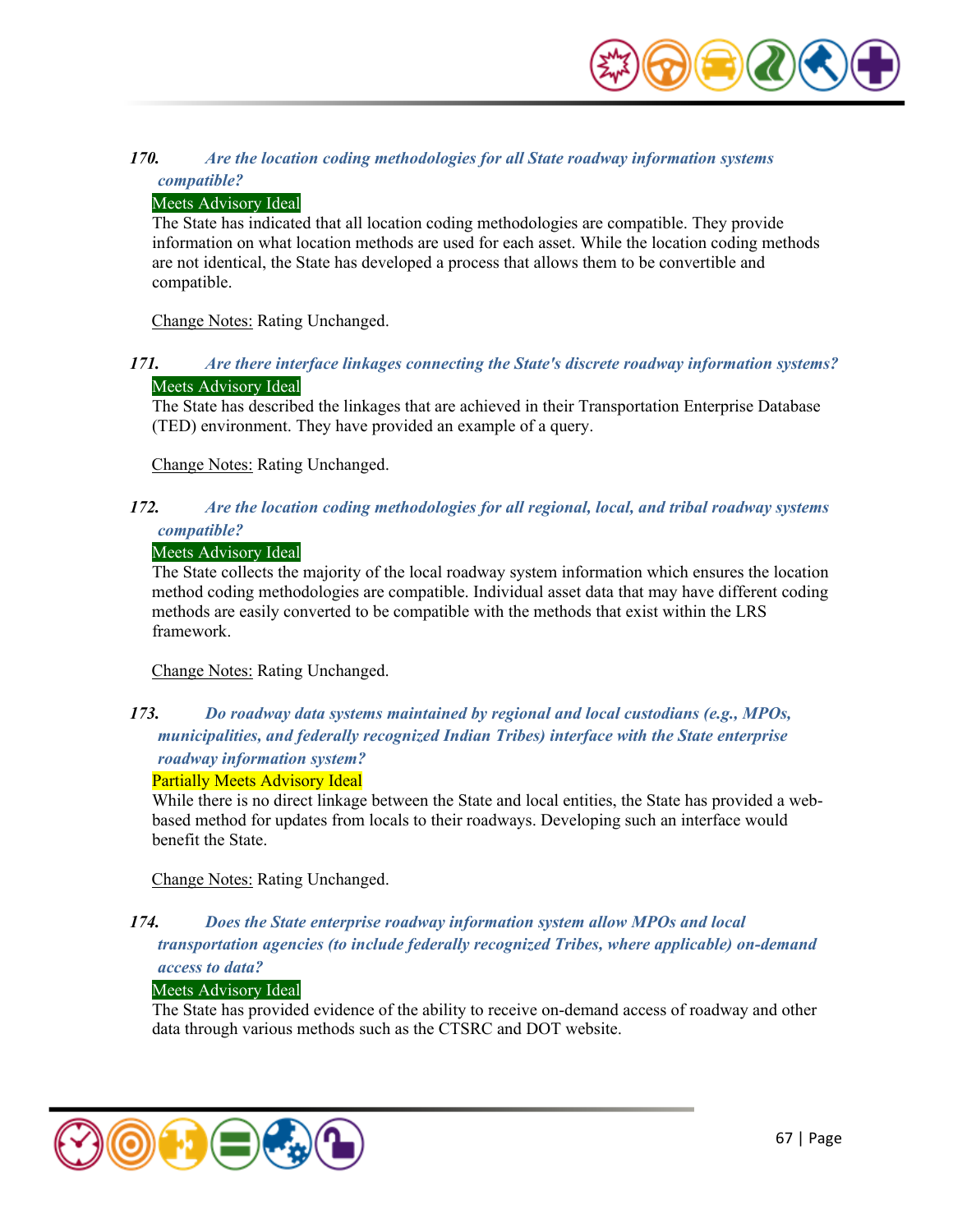

Change Notes: Rating Unchanged.

# Data Quality Control Programs for the Roadway Data System

# *175. Do Roadway system data managers regularly produce and analyze data quality reports?*  Meets Advisory Ideal

The State has described their process for generating quality control reports. They have included the frequency of the reports. Two examples of reports were attached.

Change Notes: Rating Unchanged.

# *176. Is there a formal program of error/edit checking for data entered into the statewide roadway data system?*

#### Meets Advisory Ideal

The State has described their process for checking the data entered into their system. They have also provided examples of their roadway inventory system audit errors as well as other examples.

Change Notes: Rating Unchanged.

# *177. Are there procedures for prioritizing and addressing detected errors?*

#### Meets Advisory Ideal

The State has both manual and automated processes for detecting and prioritizing errors within the roadway system.

Change Notes: Rating Improved. From 'Partially Meets Advisory Ideal' to 'Meets Advisory Ideal'.

# *178. Are there procedures for sharing quality control information with data collectors through individual and agency-level feedback and training?*

#### Meets Advisory Ideal

The State has provided a narrative on how they share quality control information with data collectors. They include weekly meetings with those responsible for network location and attribution maintenance and weekly meetings of the Transportation Enterprise Database (TED development group).

Change Notes: Rating Unchanged.

#### *179. Are there timeliness performance measures tailored to the needs of data managers and data users?*

#### Meets Advisory Ideal

The State has provided a timeliness performance measure that can be found in the Traffic Records Strategic Plan. They indicated that the mobile application was only recently deployed so a full year of data is not available but they do have an established goal.

Change Notes: Rating Improved.

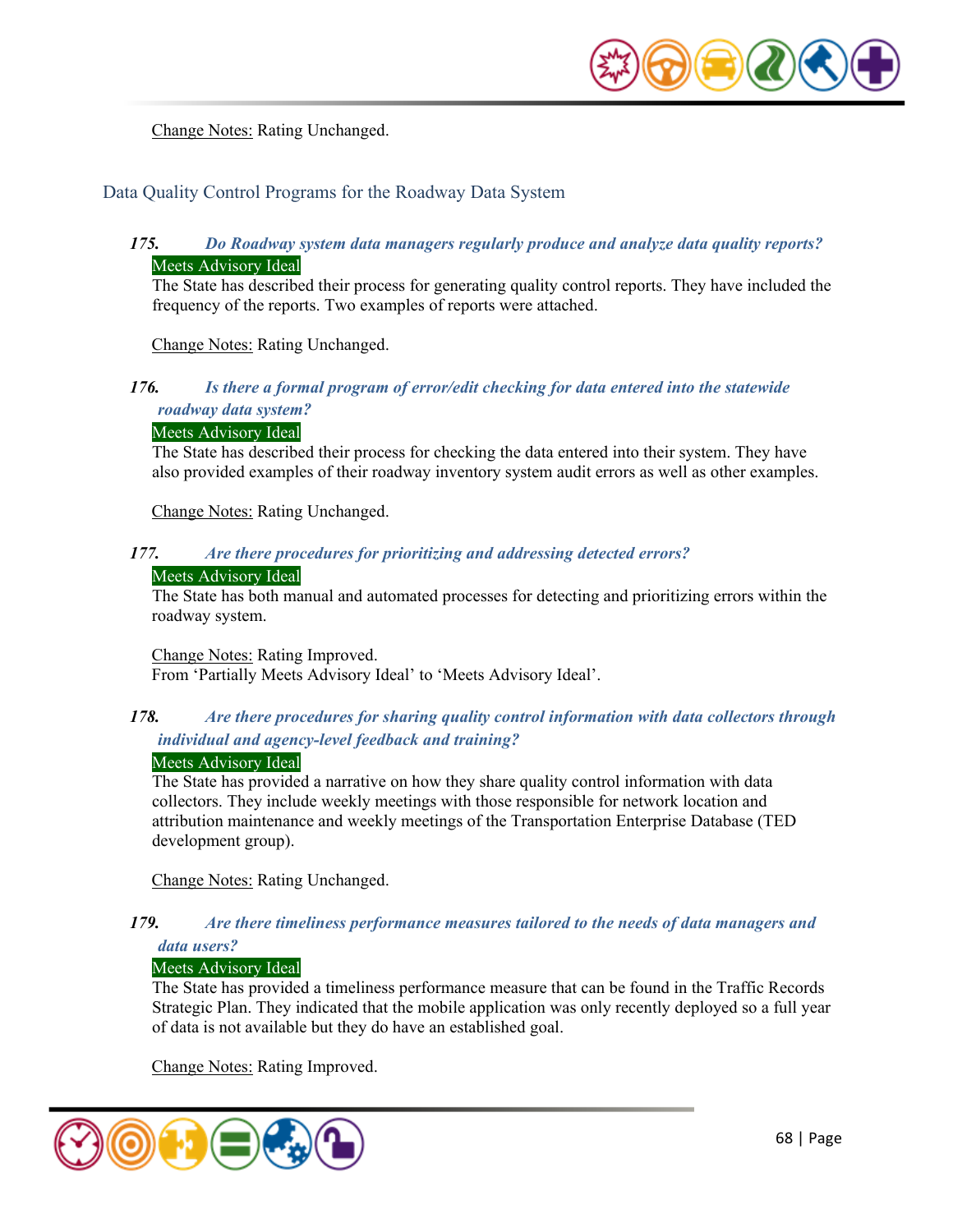

From 'Does Not Meet Advisory Ideal' to 'Meets Advisory Ideal'.

# *180. Are there accuracy performance measures tailored to the needs of data managers and data users?*

#### Meets Advisory Ideal

The State has established a performance measure for accuracy (% of roadway segment records with no errors in critical data elements). Through their strategic plan, they have documented their goals and actual data through 2022.

Change Notes: Rating Improved.

From 'Does Not Meet Advisory Ideal' to 'Meets Advisory Ideal'.

#### *181. Are there completeness performance measures tailored to the needs of data managers and data users?*

#### Meets Advisory Ideal

The State has developed a completeness performance measure (% of public roadway miles identified on the State's base map or roadway inventory file) and has documented goals and actual data through 2022.

Change Notes: Rating Improved.

From 'Partially Meets Advisory Ideal' to 'Meets Advisory Ideal'.

# *182. Are there uniformity performance measures tailored to the needs of data managers and*

# *data users?*

#### Meets Advisory Ideal

The State has provided a uniformity performance measure and has included actual values.

Change Notes: Rating Unchanged.

#### *183. Are there accessibility performance measures tailored to the needs of data managers and data users?*

#### Meets Advisory Ideal

The State has provided an accessibility performance measure and has included actual values.

Change Notes: Rating Improved. From 'Does Not Meet Advisory Ideal' to 'Meets Advisory Ideal'.

#### *184. Are there integration performance measures tailored to the needs of data managers and data users?*

Meets Advisory Ideal

The State has developed a performance measure for integration (# of traffic records system component databases linked to the roadway database). They currently have 7 databases linked and have exceeded their 2021 goal by 2 databases. Goals and actual info have been established through 2022.

Change Notes: Rating Improved.

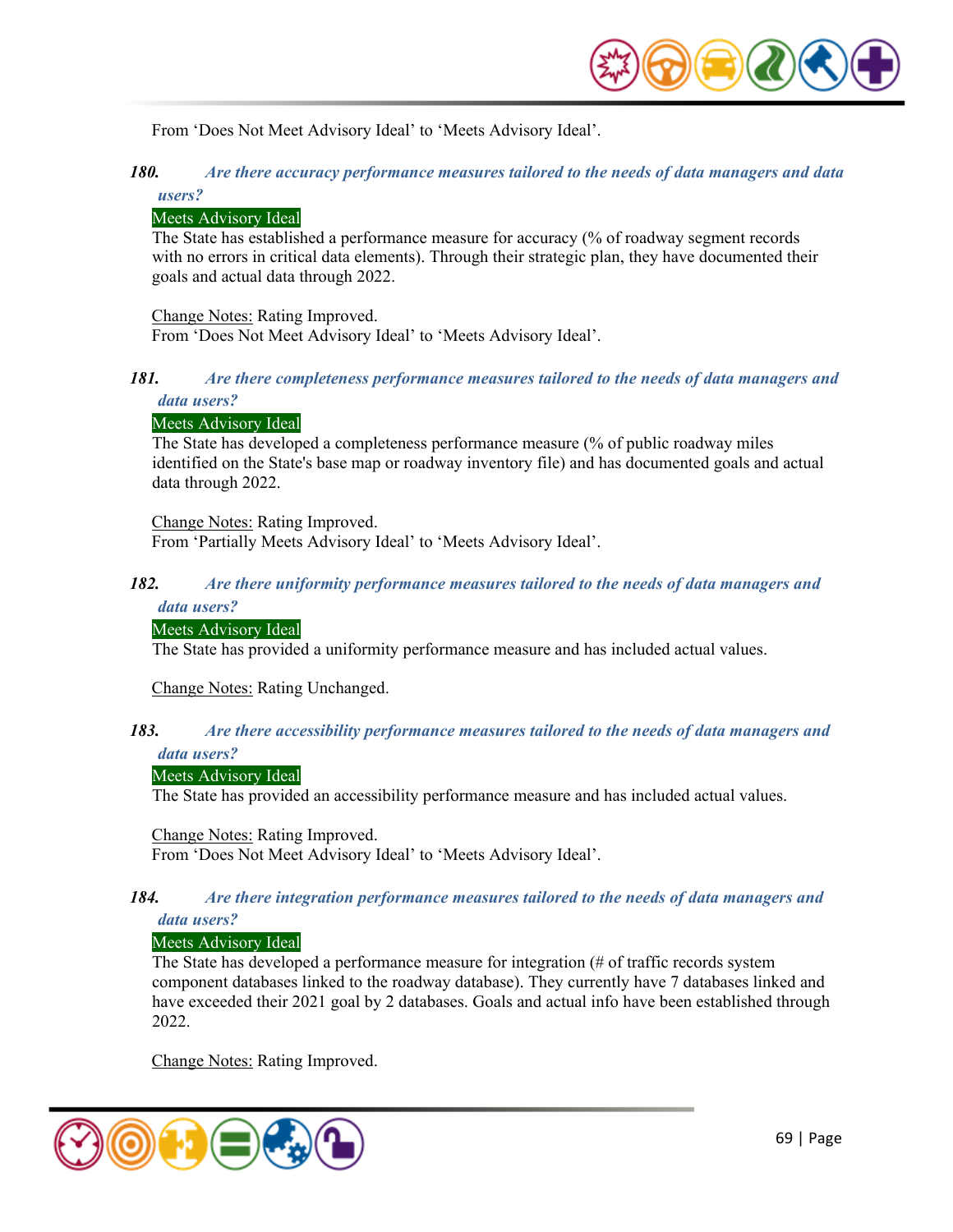

From 'Does Not Meet Advisory Ideal' to 'Meets Advisory Ideal'.

# *185. Has the State established numeric goals-performance metrics-for each performance measure?*

#### Meets Advisory Ideal

The State has provided a copy of their Traffic Records Strategic Plan which includes the goals and measures for each of their performance measures.

Change Notes: New Question.

## *186. Are data quality management reports provided to the TRCC for regular review?*  Meets Advisory Ideal

Through the Strategic Plan, a data deficiency report is produced annually. It is suggested that a more regular schedule (possibly quarterly) be generated for the TRCC. It would provide the TRCC the opportunity to fix deficiencies earlier than annually.

Change Notes: New Question.

Description and Contents of the Citation and Adjudication Data Systems

# *187. Is citation and adjudication data used for the prosecution of offenders; adjudication of cases; traffic safety analysis to identify problem locations, problem drivers, and issues related to the issuance of citations; and for traffic safety program planning purposes?*  Partially Meets Advisory Ideal

It appears through the electronic adjudication program, citation and adjudication data is used for the prosecution of offenders, using real-time driver histories, pending cases and cases not prosecuted. The State also uses the type and status of license credentials, registration information, driver histories to make determinations about prosecution, including increased charges and penalties for violation as a subsequent offender. Citation and adjudication data is made available to law enforcement agencies through COLLECT and through reporting of dispositions back to the agency at the conclusion of all judicial processes. Each agency develops its own strategies for enforcement based on this information and other factors known to the agency. Ad hoc reports are provided to the Highway Safety Office. A report of FY19 DUI citations was attached with no explanation for how this report is used.

Change Notes: Rating Improved. From 'Does Not Meet Advisory Ideal' to 'Partially Meets Advisory Ideal'.

# *188. Is there a statewide authority that assigns unique citation numbers?*

# Meets Advisory Ideal

The Centralized Infractions Bureau (CIB), part of the Court Operations Unit of the Judicial Branch of the State of Connecticut is created and given the authority to handle infractions from every law enforcement agency in the state pursuant to Connecticut General Statutes Section 51-164n. CIB issues unique citation numbers utilizing a classic Mod7 check-digit methodology. This bureau also issues unique numbers through the electronic citation system. Approximately 80 percent of

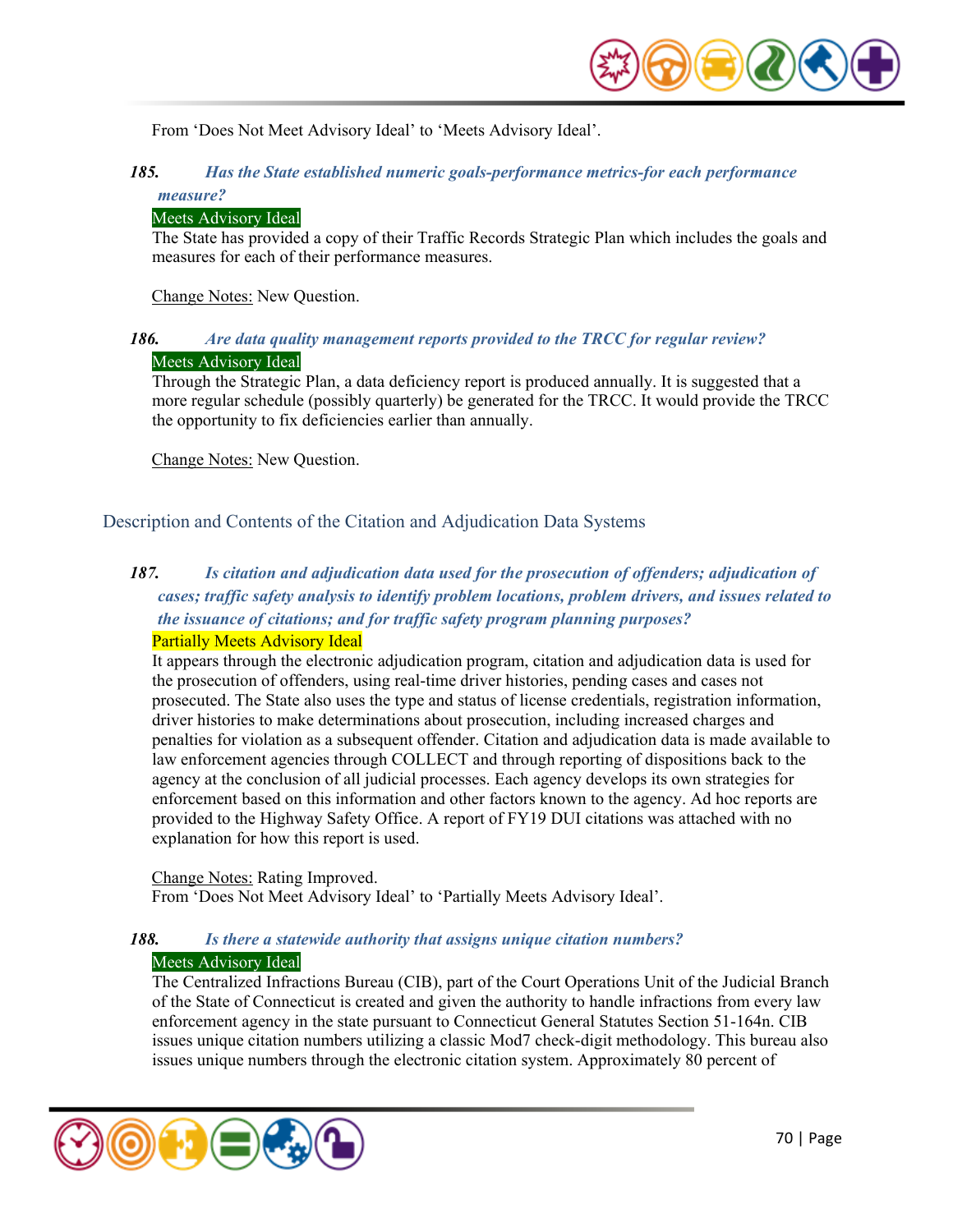

citations are issued electronically, as evidenced by a monthly citation report. A copy of the paper citation was also provided.

Change Notes: Rating Unchanged.

# *189. Are all citation dispositions-both within and outside the judicial branch-tracked by a statewide citation tracking system?*

#### Meets Advisory Ideal

Citation dispositions are reported to the Centralized Infractions Bureau database, which also houses all citations issued. Connecticut has a unified court system and all citations are disposed through the judicial branch. Dispositions are then transmitted electronically to the Department of Motor Vehicles for posting on the driver record; a sample transmission file was provided.

Change Notes: Rating Unchanged.

# *190. Are final dispositions (up to and including the resolution of any appeals) posted to the driver data system?*

#### Meets Advisory Ideal

All final dispositions required to be posted to the driver record are, including resolutions of appeals. All dispositions are provided through the judicial process. The dispositions are electronically transmitted daily to the Department of Motor Vehicles for posting to the driver record; a sample transmission file was provided.

Change Notes: Rating Improved. From 'Partially Meets Advisory Ideal' to 'Meets Advisory Ideal'.

# *191. Are the courts' case management systems interoperable among all jurisdictions within the State (including tribal, local, municipal, and State)?*

#### Meets Advisory Ideal

The State has a unified court system with a single case management system. There are no local or municipal courts in Connecticut, and no Tribal courts with applicable jurisdiction.

Change Notes: Rating Unchanged.

# *192. Is there a statewide system that provides real-time information on individuals' driving and criminal histories?*

# Meets Advisory Ideal

The Connecticut On-line Law Enforcement Communications Teleprocessing (COLLECT) system provides real-time online access to driver and vehicle histories.

Change Notes: Rating Unchanged.

*193. Do all law enforcement agencies, parole agencies, probation agencies, and courts within the State participate in and have access to a system providing real-time information on individuals driving and criminal histories?* 

Meets Advisory Ideal

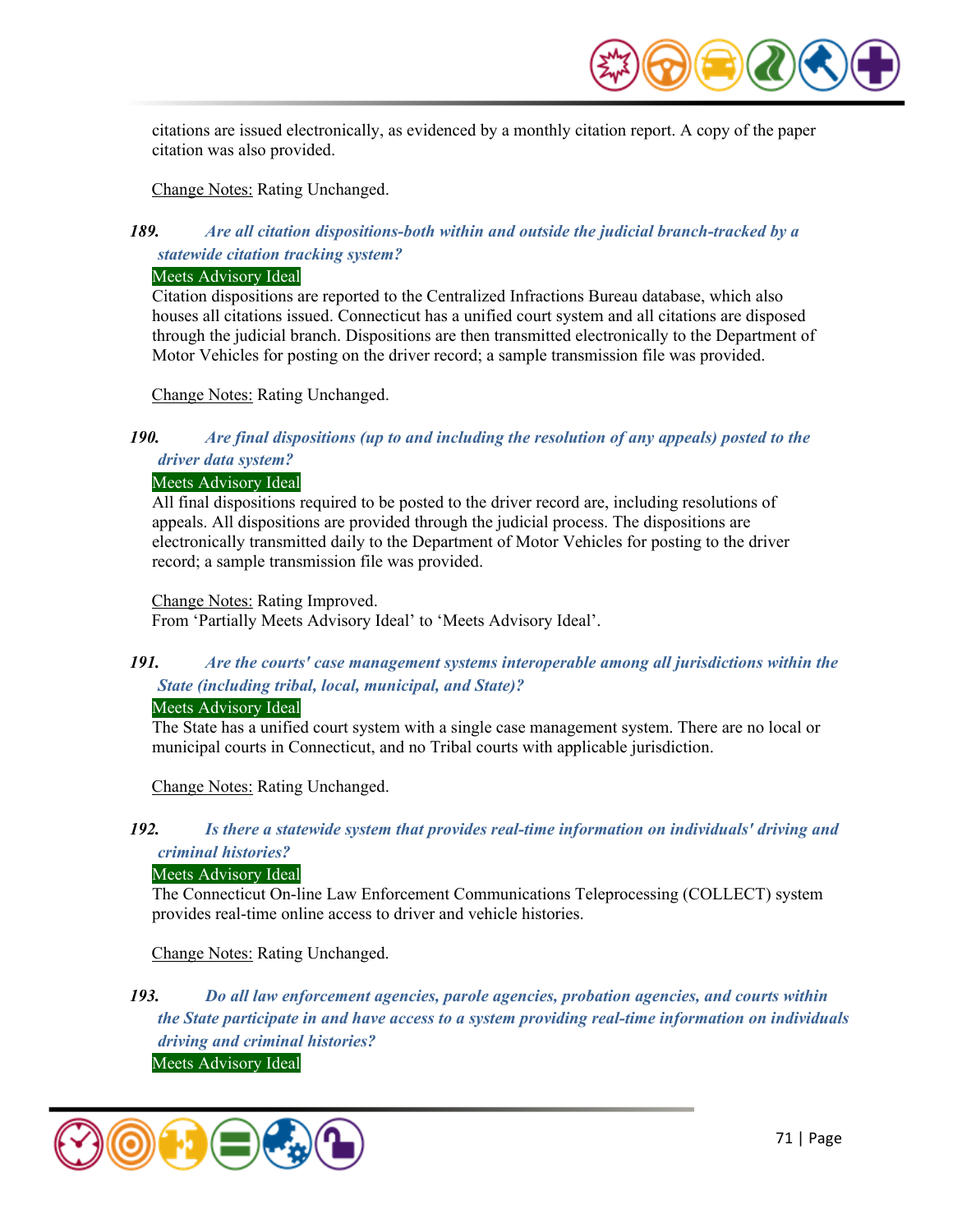

In Connecticut, law enforcement agencies, parole agencies, probation agencies, and courts within the State participate in and have access to COLLECT which provided real-time information on individuals driving and criminal histories. Access to COLLECT is granted only to law enforcement and criminal justice agencies. The COLLECT system services over 180 local, State, and federal agencies.

Change Notes: Rating Unchanged.

Applicable Guidelines and Participation in National Data Exchange Systems for the Citation and Adjudication Systems

# *194. Are DUI convictions and traffic-related felonies reported according to Uniform Crime Reporting (UCR) guidelines?*

#### Meets Advisory Ideal

The State reports DUIs and other vehicular/driving felonies following UCR reporting guidelines.

Change Notes: Rating Improved. From 'Does Not Meet Advisory Ideal' to 'Meets Advisory Ideal'.

#### *195. Do the appropriate portions of the citation and adjudication systems adhere to the NIEM Justice domain guidelines?*

#### Meets Advisory Ideal

All information transmitted in XML uses NIEM guidelines, including the electronic citation system. The eCitation System is implemented statewide and conforms to NIEM v2.0.

Change Notes: Rating Improved. From 'Partially Meets Advisory Ideal' to 'Meets Advisory Ideal'.

#### *196. Does the State use any National Center for State Courts (NCSC) guidelines for court records?*

#### Meets Advisory Ideal

The Judicial Branch uses NSCS standards for court records. We suggest that the State document how its system uses NCSC standards.

Change Notes: Rating Unchanged.

# Data Dictionary for the Citation and Adjudication Data Systems

# *197. Does the statewide citation tracking system have a data dictionary?*  Partially Meets Advisory Ideal

The Connecticut Judicial Branch maintains the statewide citation tracking system does have a data dictionary. An excel spreadsheet was attached as evidence, however, the spreadsheet appears to be an excerpt from the database, reflecting fields contained in a data dictionary, more along the line of

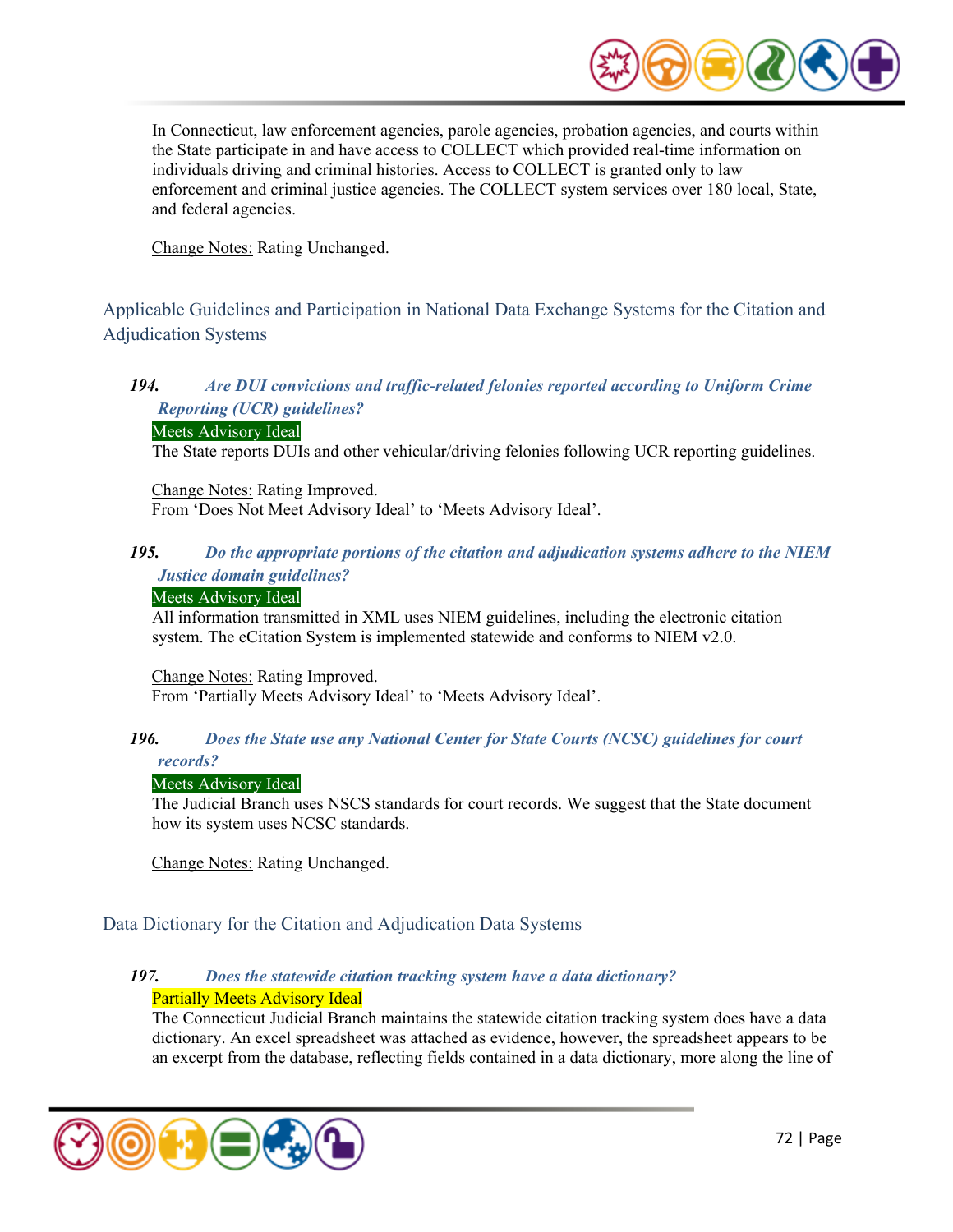

a data layout document. It would benefit the State to explore, with system administrators (IT), the possibility of identifying a more comprehensive document with data dictionary definitions and flow diagrams reflecting processes used to move data through the system.

#### Change Notes: Rating Improved.

From 'Does Not Meet Advisory Ideal' to 'Partially Meets Advisory Ideal'.

## *198. Do the courts' case management system data dictionaries provide a definition for each data field?*

#### Partially Meets Advisory Ideal

The court case management system and the citation tracking system are the same system. The Connecticut Judicial Branch maintains the statewide citation tracking system does have a data dictionary. An excel spreadsheet was attached as evidence, however, the spreadsheet appears to be an excerpt from the database, reflecting fields contained in a data dictionary, more along the line of a data layout document. It would benefit the State to explore, with system administrators (IT), the possibility of identifying a more comprehensive document with data dictionary definitions for each field and flow diagrams reflecting processes used to move data through the system.

Change Notes: Rating Improved.

From 'Does Not Meet Advisory Ideal' to 'Partially Meets Advisory Ideal'.

## *199. Do the citation data dictionaries clearly define all data fields?*  Partially Meets Advisory Ideal

The State's citation system data dictionary partially defines each data field, describing the field type and whether it can be null or not. An actual description of each field is not included, nor are other items like whether the field is linked to other data sources.

#### Change Notes: Rating Improved.

From 'Does Not Meet Advisory Ideal' to 'Partially Meets Advisory Ideal'.

## *200. Do the courts' case management system data dictionaries clearly define all data fields?*  Partially Meets Advisory Ideal

The data dictionary for the court's case management system (and the state citation tracking system) defines field types and values. It does not provide plain-language descriptions of fields or indicate which fields are linked from other data sources.

#### Change Notes: Rating Improved.

From 'Does Not Meet Advisory Ideal' to 'Partially Meets Advisory Ideal'.

## *201. Are the citation system data dictionaries up-to-date and consistent with the field data collection manual, training materials, coding manuals, and corresponding reports?*  Meets Advisory Ideal

The citation tracking (and court case management) system data dictionary is updated as laws change. The data dictionary was last updated in October 2021 to reflect new legislation regarding cannabis. The Office of the Chief Court Administrator is responsible for updates to the citation tracking/court case management system. Updates to the data dictionary sync with updates to guidance provided to law enforcement agencies.

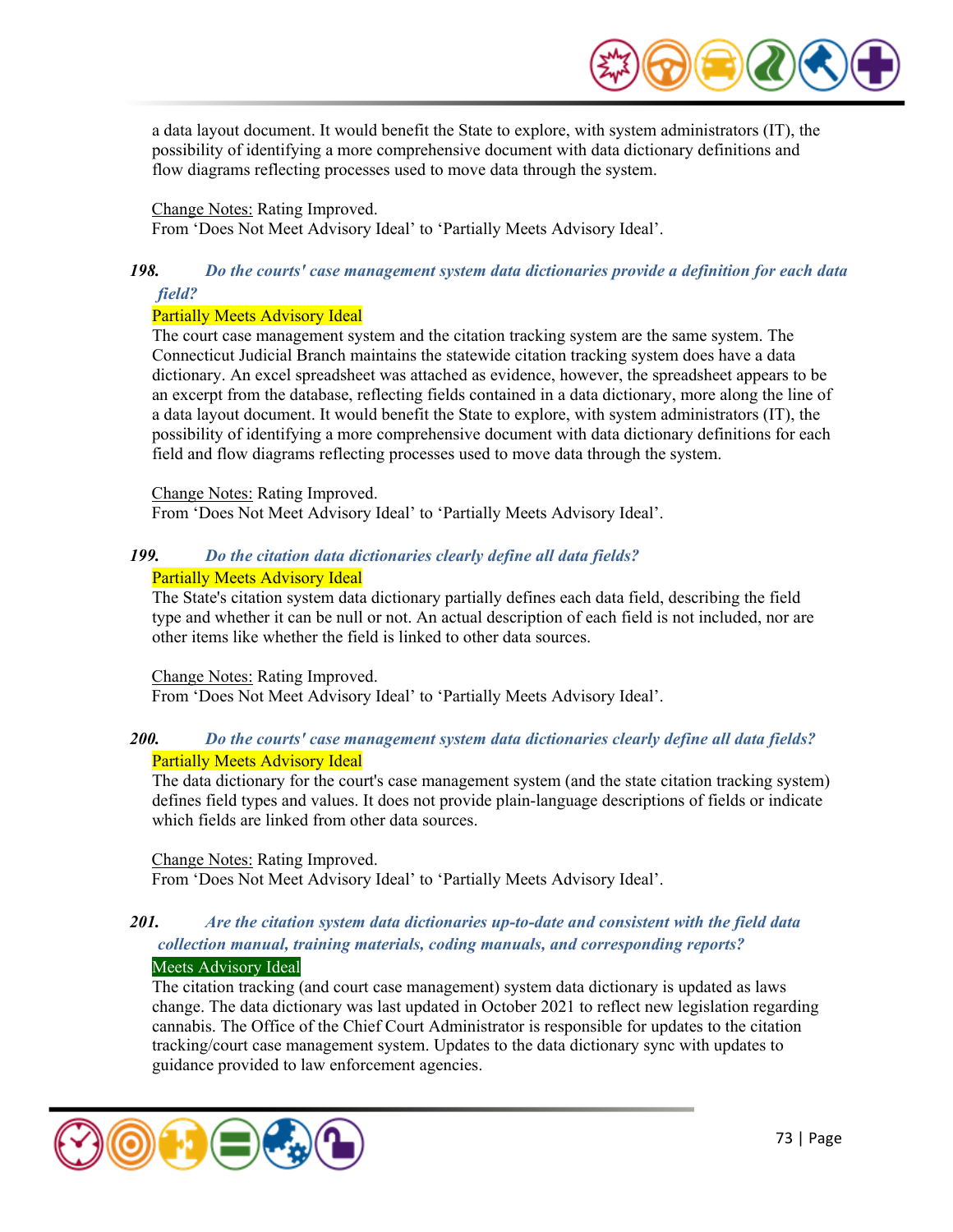

Change Notes: Rating Improved. From 'Does Not Meet Advisory Ideal' to 'Meets Advisory Ideal'.

## *202. Do the citation data dictionaries indicate the data fields that are populated through interfaces with other traffic records system components?*

#### Partially Meets Advisory Ideal

The citation tracking/court case management system data dictionary provided shows which tables where each field is stored. The state indicated that this references linkages to other data sources, yet that seems not to be the case. Diagrams of eCitation and online adjudication systems were provided. It is not clear from the documentation that fields in the citation system are populated from eCitation or online adjudication systems. Clearer documentation is recommended.

Change Notes: Rating Improved. From 'Does Not Meet Advisory Ideal' to 'Partially Meets Advisory Ideal'.

#### *203. Do the courts' case management system data dictionaries indicate the data fields populated through interface linkages with other traffic records system components?*  Partially Meets Advisory Ideal

The citation system/case management system data dictionary lists fields according to tables. The tables do not reflect tables from other data sources, like eCitation or the online adjudication system. While the state indicates that the data dictionary tables column does reflect these linkages, the documentation provided is not clear.

Change Notes: Rating Improved. From 'Does Not Meet Advisory Ideal' to 'Partially Meets Advisory Ideal'.

### Procedures and Process Flows for the Citation and Adjudication Data Systems

## *204. Does the State track citations from point of issuance to posting on the driver file?*  Meets Advisory Ideal

Citations can be tracked from issuance to disposition and recording to the driver record. The CIB assigns and distributes unique citations. Law enforcement agencies submit citation data to the court when the citation is issued, then the adjudication is entered by the court. The court transmits a daily file to the Department of Motor Vehicles, who posts the disposition to the driver record. Workflows were not provided; the attachments are table diagrams/structure of eCitation and online adjudication systems. The explanation in the 2017 response was used for this rating.

Change Notes: Rating Improved. From 'Partially Meets Advisory Ideal' to 'Meets Advisory Ideal'.

## *205. Does the State distinguish between the administrative handling of court payments in lieu of court appearances (mail-ins) and court appearances?*

#### Partially Meets Advisory Ideal

Payments for citations are coded as such and transmitted as convictions for posting on the driver

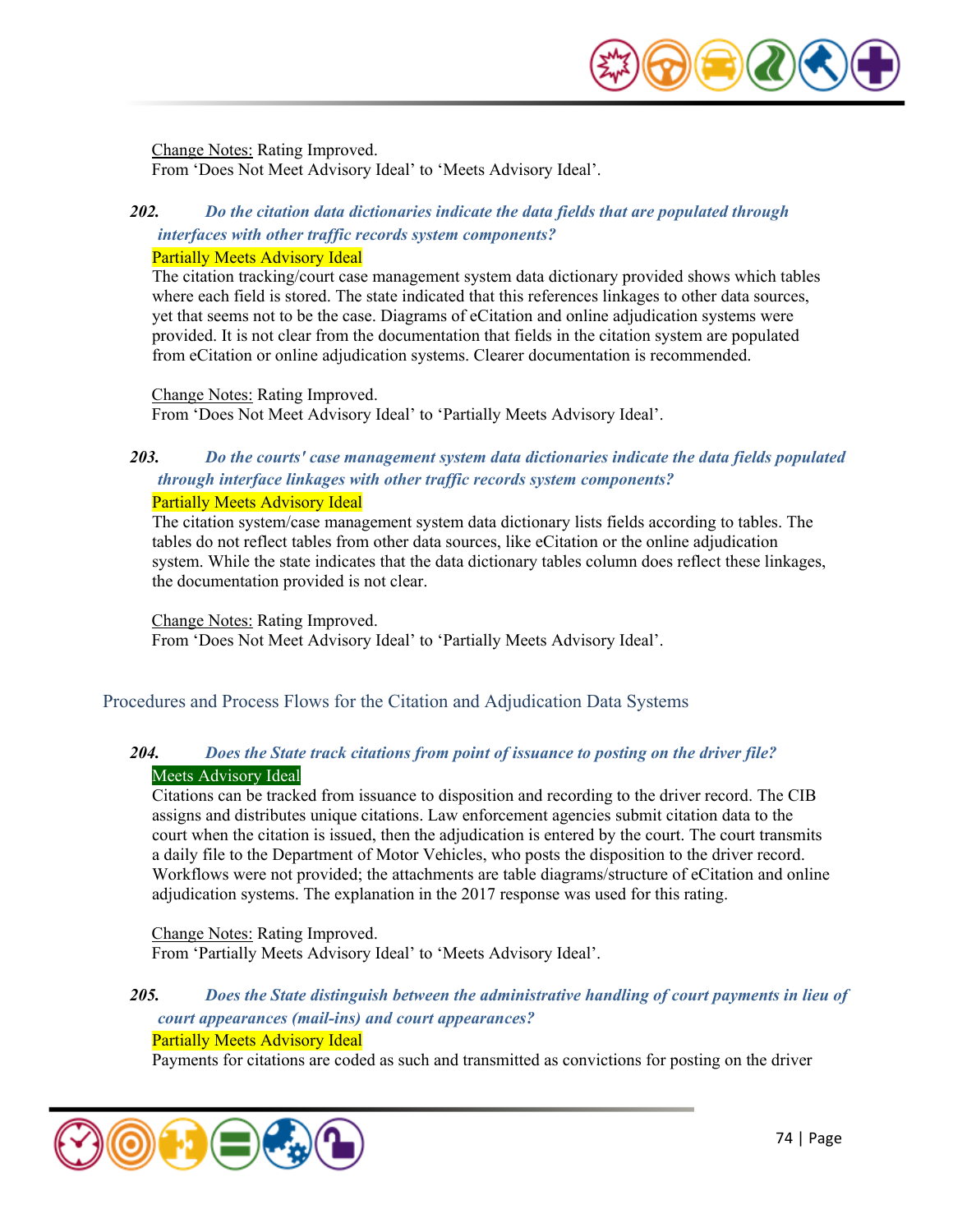

record. It is not clear if the driver record posting differentiates between convictions from payment versus convictions from a hearing. The driver record provided shows convictions and one cannot tell if the citation was paid or if the defendant pled. It is implied that this information is stored in the court case management system.

Change Notes: Rating Improved. From 'Does Not Meet Advisory Ideal' to 'Partially Meets Advisory Ideal'.

## *206. Does the State have a system for tracking administrative driver penalties and sanctions?*  Partially Meets Advisory Ideal

The Department of Motor Vehicles updates the driver record with dispositions transmitted by the court. If the dispositions require administrative license suspense, the DMV takes that action, as evidenced by the attached sample driver record. It is not clear whether the State issues administrative driver sanctions outside the court process, for example, administrative suspension for refusing a breath test.

#### Change Notes: Rating Improved.

From 'Does Not Meet Advisory Ideal' to 'Partially Meets Advisory Ideal'.

## *207. Does the State track the number and types of traffic citations for juvenile offenders?*  Meets Advisory Ideal

Juveniles 16 and over are treated as adults, and those 15 and under go to juvenile court. The court can run ad hoc reports of juvenile offenders based on age, as evidenced in the attached report.

#### Change Notes: Rating Improved.

From 'Does Not Meet Advisory Ideal' to 'Meets Advisory Ideal'.

## *208. Are deferrals and dismissals tracked by the court case management systems or on the driver history record (DHR) to insure subsequent repeat offenses are not viewed as first offenses?*

### Meets Advisory Ideal

Dismissals and deferrals for DUIs and other traffic felonies are coded and tracked in the court's case management system. This information may be used to disqualify some program applicants on subsequent charges.

Change Notes: Rating Unchanged.

## *209. Are there State and/or local criteria for deferring or dismissing traffic citations and*

#### *charges?*

## Meets Advisory Ideal

Deferrals result from participation in certain diversion or educational programs. When completed, cases may be dismissed. Records are kept to determine eligibility for participation in programs for future violations. Dismissals may also occur for traffic infractions at the discretion of the judge or prosecutor.

Change Notes: Rating Improved. From 'Does Not Meet Advisory Ideal' to 'Meets Advisory Ideal'.

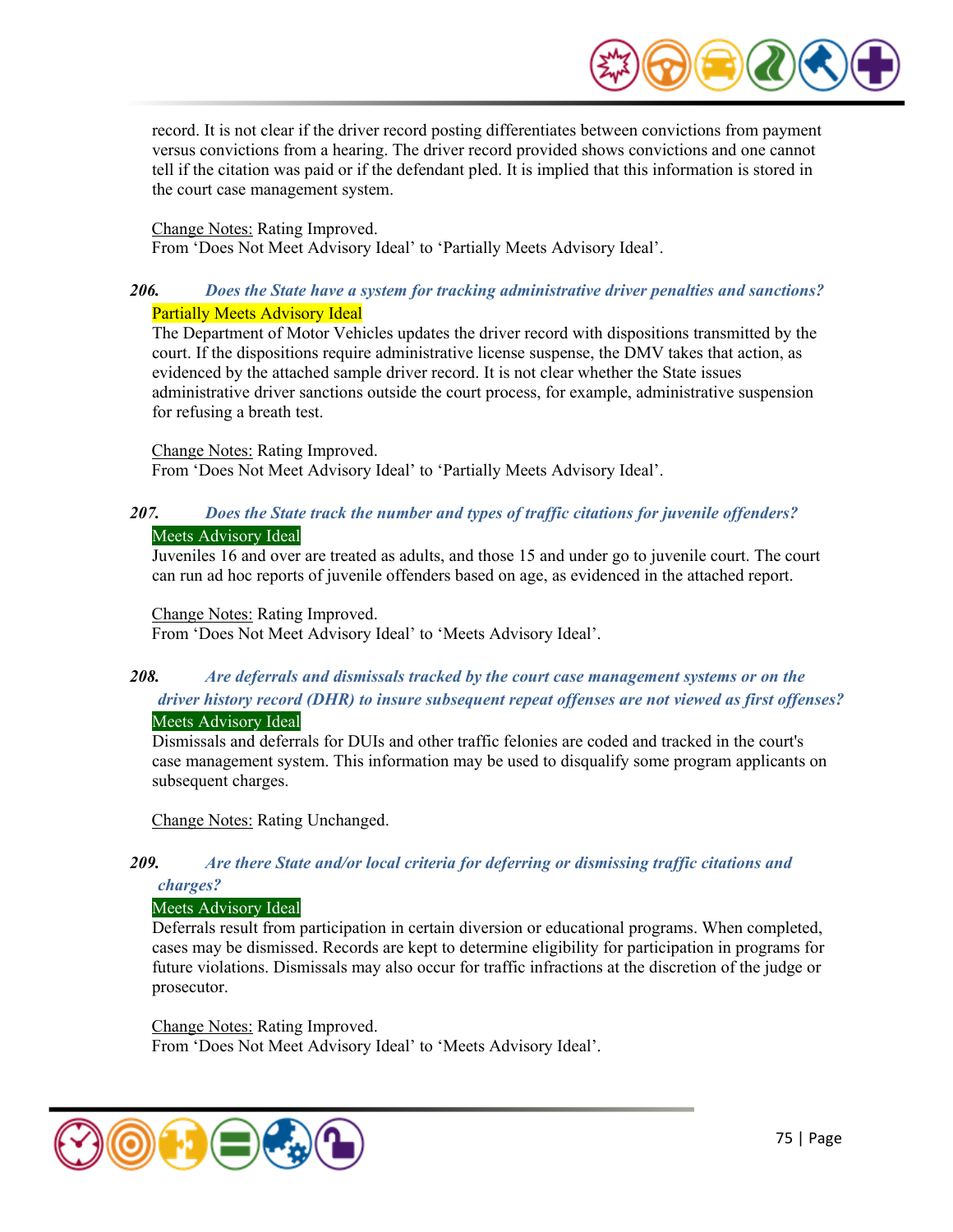

## *210. Are the processes for retaining, archiving or purging citation records defined and documented?*

### Partially Meets Advisory Ideal

The Judicial Branch does not purge its records. Records are maintained electronically indefinitely and are accessible to requesters based on the statutorily defined public accessibility. Best practices for record maintenance do include scheduled purges, which help mitigate maintenance costs and ensure data quality.

#### Change Notes: Rating Changed.

From 'Meets Advisory Ideal' to 'Partially Meets Advisory Ideal'.

## *211. Are there security protocols governing data access, modification, and release in the adjudication system?*

### Partially Meets Advisory Ideal

Standards exist for access to applications used by the court. Authorization is requested by form/application, with access determined by agency or need. A copy of the access authorization form was provided. Protocols for determining the level of access to edit or modify records, for example, were not provided.

Change Notes: Rating Unchanged.

## *212. Does the State have an impaired driving data tracking system that uses some or all the data elements or guidelines of NHTSA's Model Impaired Driving Records Information System (MIDRIS), which provides a central point of access for DUI Driver information from the time of the stop/arrest through adjudication, sanctions, rehabilitation, prosecution and posting to the driver history file?*

#### Does Not Meet Advisory Ideal

The State does not have a DUI/impaired driving data tracking system.

Change Notes: Rating Unchanged.

#### *213. Does the DUI tracking system include BAC and any drug testing results?*  Does Not Meet Advisory Ideal

The State does not have an impaired driver tracking system, nor did the State indicate that the BAC is stored on the driver record.

Change Notes: Rating Unchanged.

Citation and Adjudication Systems Interface with Other Components

## *214. Does the citation system interface with the driver system to collect driver information to help determine the applicable charges?*

## Meets Advisory Ideal

At the time of a stop, a law enforcement officer can run a query in COLLECT and that information

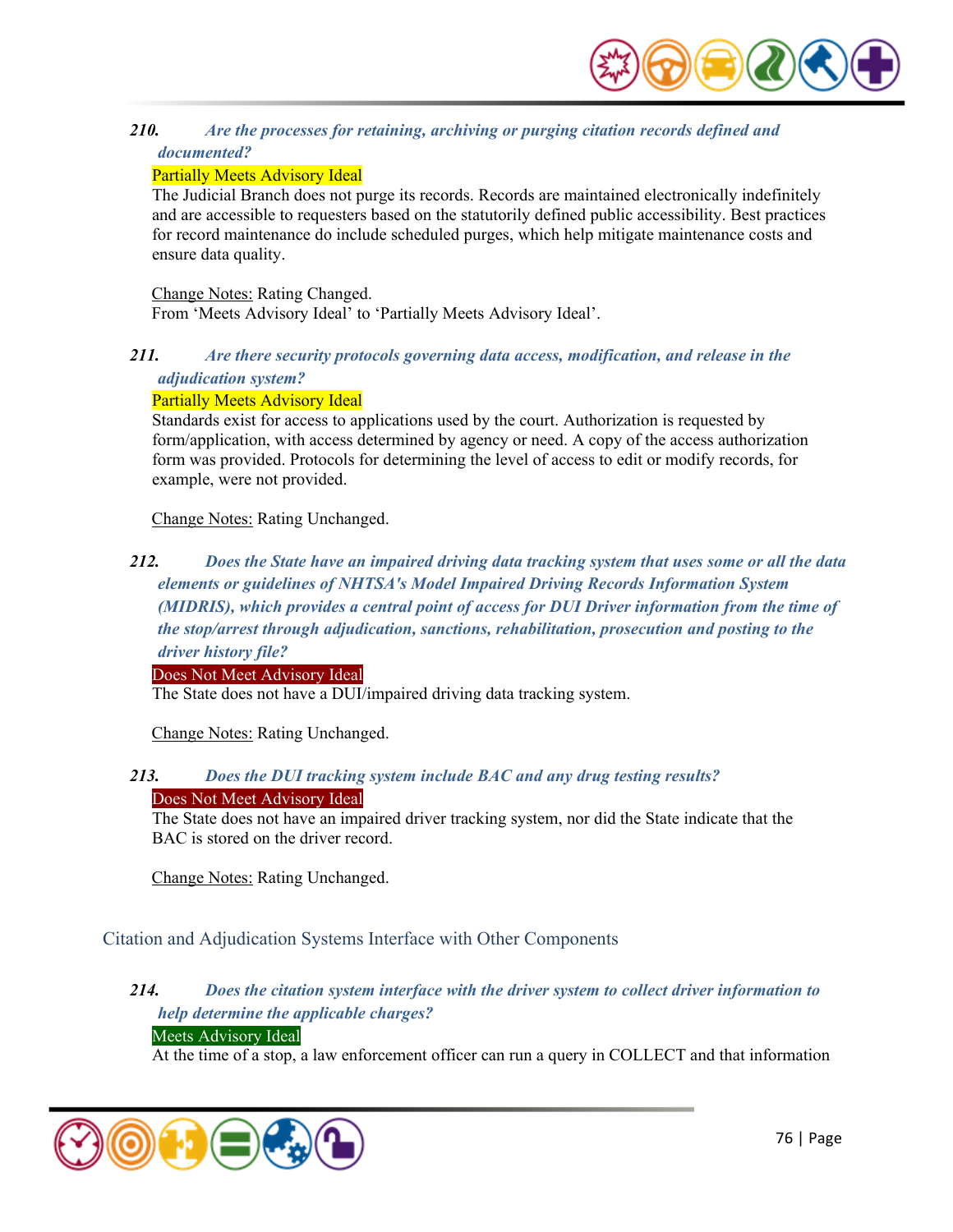

can be used to populate the charging document and determine the applicable charges. The data retrieved is from NCIC/CJIS.

Change Notes: Rating Unchanged.

## *215. Does the citation system interface with the vehicle system to collect vehicle information and carry out administrative actions (e.g., vehicle seizure, forfeiture, interlock)?*

Partially Meets Advisory Ideal

At the time of a stop, a law enforcement officer can query COLLECT to retrieve vehicle information from NCIC/CJIS. That data can be used to populate the charging document. No explanation was provided regarding how the citation and vehicle systems might interface with respect to carrying out vehicle sanctions.

Change Notes: Rating Improved. From 'Does Not Meet Advisory Ideal' to 'Partially Meets Advisory Ideal'.

## *216. Does the citation system interface with the crash system to document violations and charges related to the crash?*

#### Does Not Meet Advisory Ideal

The citation system does not interface with the crash system. Crashes can be noted on citations and crash reports can be submitted to the citation adjudication system by law enforcement officers.

Change Notes: Rating Unchanged.

## *217. Does the adjudication system interface with the driver system to post dispositions to the driver file?*

### Meets Advisory Ideal

The adjudication system generates a file of dispositions that are transmitted electronically each night to the Department of Motor Vehicles. The DMV uses the data to post dispositions to the driver record.

Change Notes: New Question.

## *218. Does the adjudication system interface with the vehicle system to collect vehicle information and carry out administrative actions (e.g., vehicle seizure, forfeiture, interlock*

## *mandates, and supervision)?*

### Partially Meets Advisory Ideal

The Department of Motor Vehicles houses both the driver and vehicle databases. The adjudication system sends a nightly electronic file to the DMV of disposition data. That data is used to update driver records. It is not clear whether sanctions for vehicles are also applied. The sample transmission file and screenshots show driver and vehicle data but, again, it's not clear that whether the actual databases are linked. Diagrams or additional documentation are recommended.

Change Notes: Rating Improved. From 'Does Not Meet Advisory Ideal' to 'Partially Meets Advisory Ideal'.

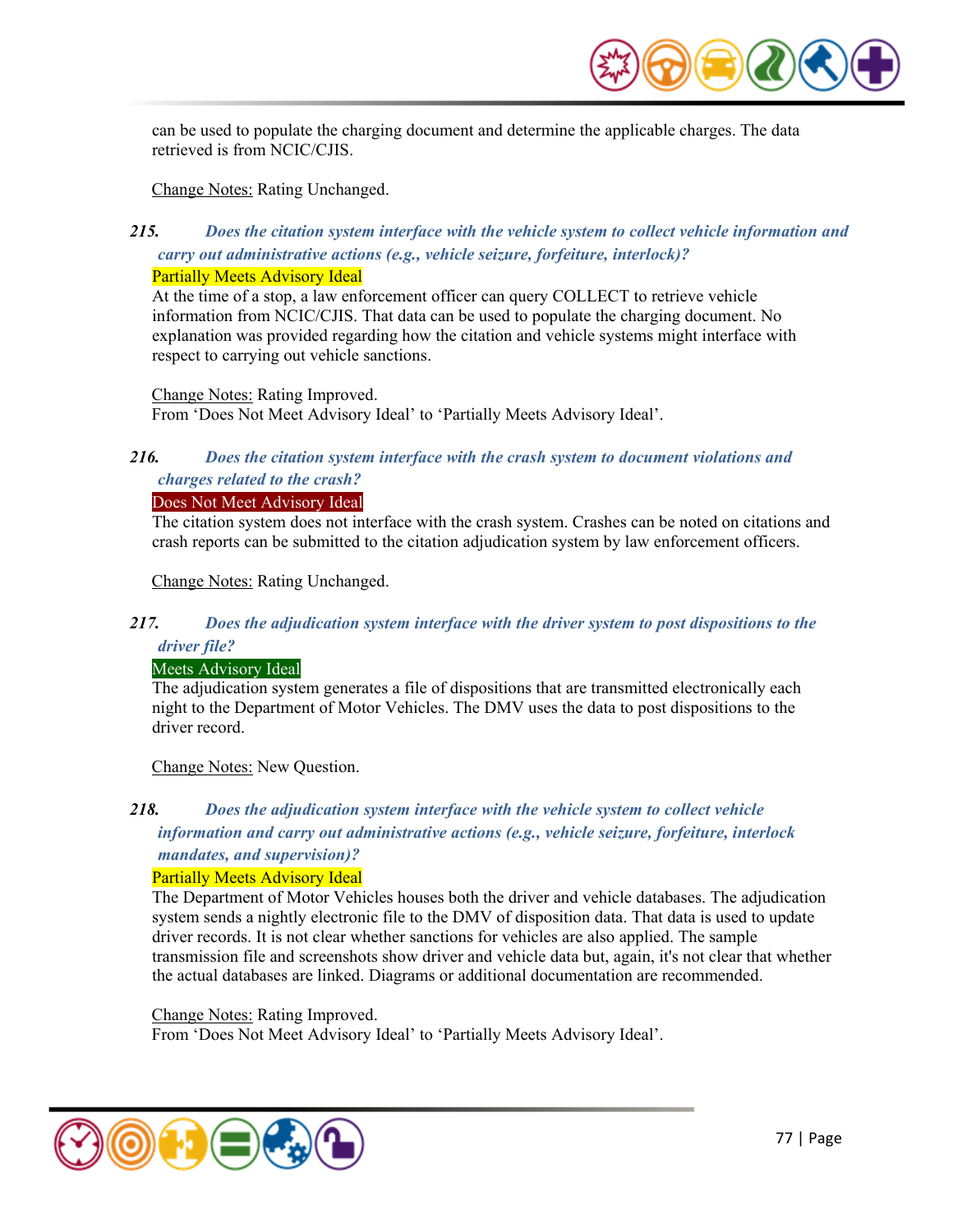

## *219. Does the adjudication system interface with the crash system to document violations and charges related to the crash?*

### Does Not Meet Advisory Ideal

In Connecticut, the adjudication system does not interface with the crash system to document violations and charges related to the crash. Because processes are in place to collect and disseminate this information, it is suggested the State explore the possibility of developing a formal system to exchange this information.

Change Notes: Rating Unchanged.

## Quality Control Programs for the Citation and Adjudication Systems

## *220. Are there timeliness performance measures tailored to the needs of citation systems managers and data users?*

#### Meets Advisory Ideal

The timeliness performance measure for the citation system is the number of days from issuance to entry into the citation database. The 2019 performance data was provided as the most current and reliable, given the interruptions caused by the pandemic in 2020 and 2021, particularly for paper citations.

Change Notes: Rating Unchanged.

## *221. Are there accuracy performance measures tailored to the needs of citation systems managers and data users?*

#### Meets Advisory Ideal

The State of Connecticut uses a performance measure to evaluate the accuracy of citations: "Percentage of citation records with no errors in critical data elements." Whether the infractions are electronic or paper, entry into the centralized database triggers an electronic communication with the Connecticut Department of Motor Vehicles, comparing the entry to that external source of information. Sample reports from 2021 were provided.

Change Notes: Rating Unchanged.

## *222. Are there completeness performance measures tailored to the needs of citation systems managers and data users?*

#### Does Not Meet Advisory Ideal

The State does not have completeness performance measures for the citation system.

### Change Notes: Rating Unchanged.

### *223. Are there uniformity performance measures tailored to the needs of citation systems managers and data users?*

#### Meets Advisory Ideal

The uniformity performance measure for the citation system is based on correct entry of violation

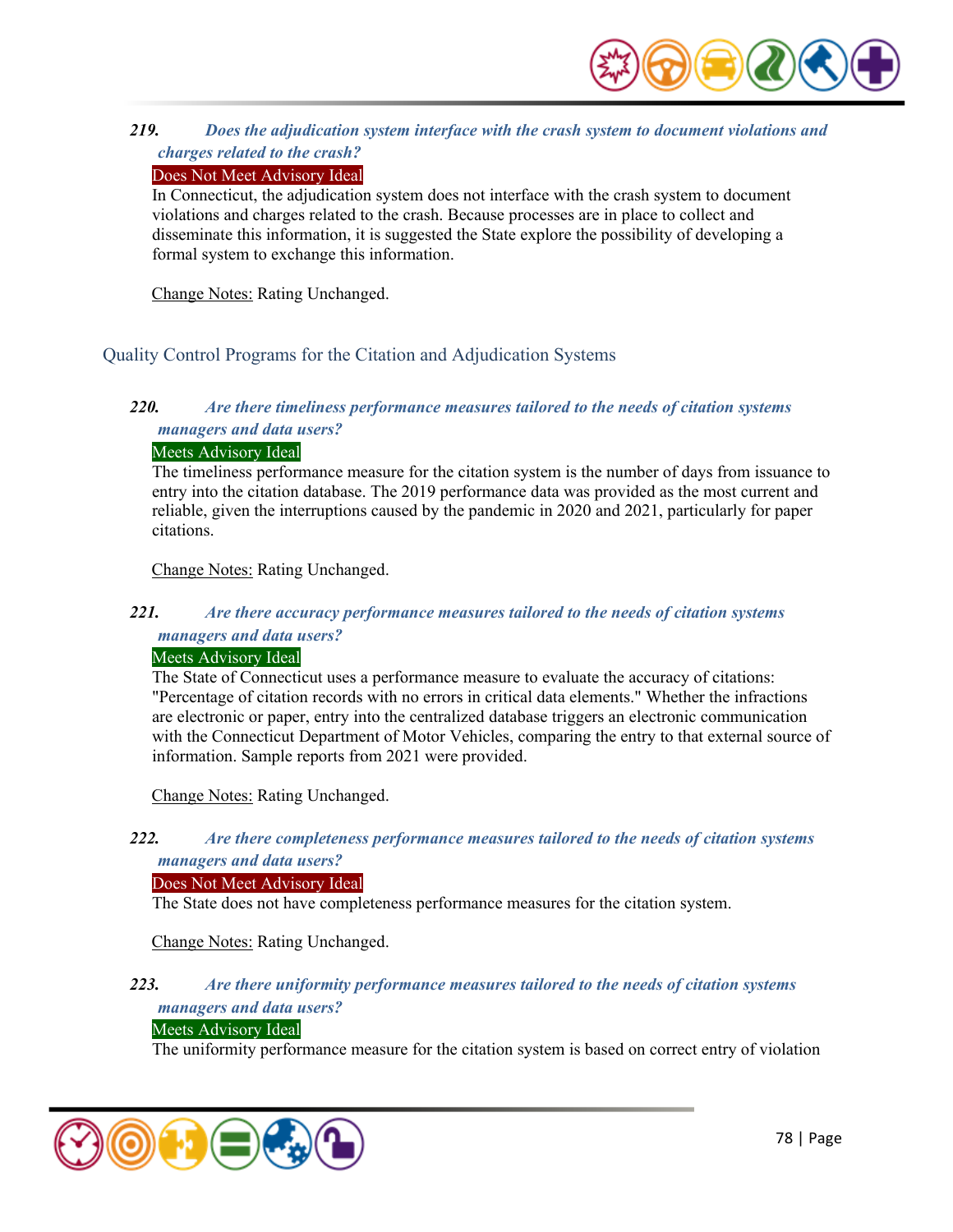

codes. For electronic citations, the issuance program entry of a violation code is required for the submittal of the citation. The State also monitors the percent of electronic and paper citations. Reports that monitor this performance measure would be helpful.

Change Notes: Rating Improved.

From 'Partially Meets Advisory Ideal' to 'Meets Advisory Ideal'.

## *224. Are there integration performance measures tailored to the needs of citation systems managers and data users?*

### Does Not Meet Advisory Ideal

The State does not have integration performance measures for the citation system.

Change Notes: Rating Unchanged.

## *225. Are there accessibility performance measures tailored to the needs of citation systems managers and data users?*

#### Does Not Meet Advisory Ideal

The State does not have accessibility performance measures for the citation system.

Change Notes: Rating Unchanged.

## *226. Has the State established numeric goals-performance metrics-for each citation system performance measure?*

#### Does Not Meet Advisory Ideal

The State has not established numeric metrics for its performance measures.

Change Notes: New Question.

## *227. Are there timeliness performance measures tailored to the needs of adjudication systems managers and data users?*

### Partially Meets Advisory Ideal

The timeliness measure relates to how long between the issuance and disposition of the citation. This is a due process measure - one that focuses more on the timeliness of the adjudication process than the timeliness of the data (the intent here). The 2017 response also included a measure related to data entry. It is unclear whether that measure is still used.

Change Notes: Rating Changed.

From 'Meets Advisory Ideal' to 'Partially Meets Advisory Ideal'.

### *228. Are there accuracy performance measures tailored to the needs of adjudication systems managers and data users?*

### Meets Advisory Ideal

The accuracy performance measure is based on citation dispositions returned by DMV for data that does not match the driver system. Current reports were provided as examples.

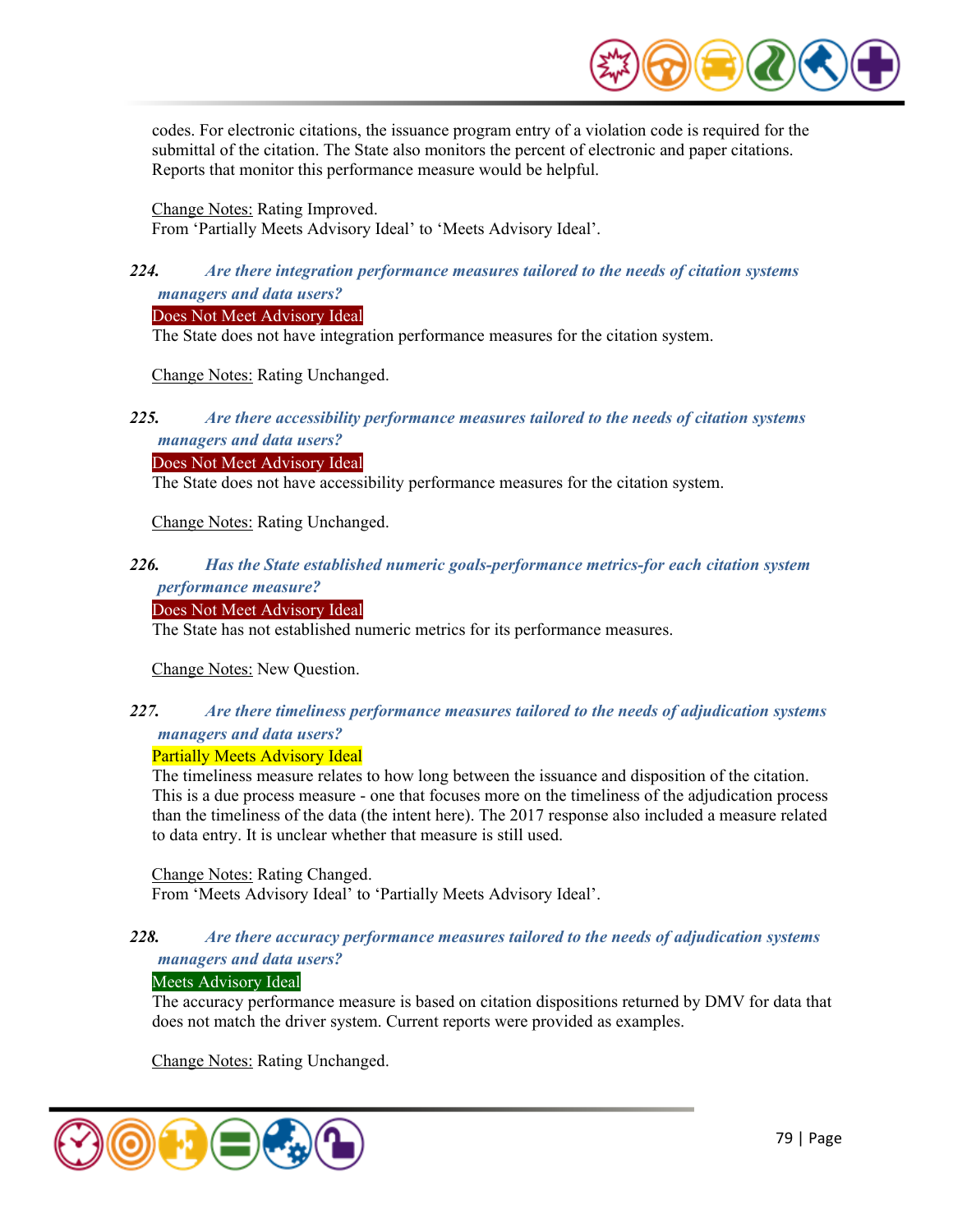

### *229. Are there completeness performance measures tailored to the needs of adjudication systems managers and data users?*

#### Does Not Meet Advisory Ideal

The State has not adopted completeness performance measures. The citation and adjudication systems are the same.

Change Notes: Rating Unchanged.

#### *230. Are there uniformity performance measures tailored to the needs of adjudication systems managers and data users?*

#### Meets Advisory Ideal

The citation and adjudication systems are the same (the court case management system). The single uniformity performance measure is based on the correct entry of violation codes.

Change Notes: New Question.

### *231. Are there integration performance measures tailored to the needs of adjudication systems managers and data users?*

#### Does Not Meet Advisory Ideal

The State has not established integration performance measures for the adjudication system.

Change Notes: Rating Unchanged.

### *232. Are there accessibility performance measures tailored to the needs of adjudication systems managers and data users?*

#### Does Not Meet Advisory Ideal

The State does not have an accessibility performance measure for the adjudication system.

Change Notes: New Question.

### *233. Has the State established numeric goals-performance metrics-for each adjudication system performance measure?*

#### Partially Meets Advisory Ideal

The State uses NCSC targets for timeliness and accuracy. The State has not established its own targets/metrics for any of the measures. The NCSC target for timeliness appears to be related to due process (time from issuance to disposition) and not specifically related to data timeliness.

Change Notes: New Question.

## *234. Does the State have performance measures for its DUI Tracking system?*

Does Not Meet Advisory Ideal

The State does not have a DUI tracking system.

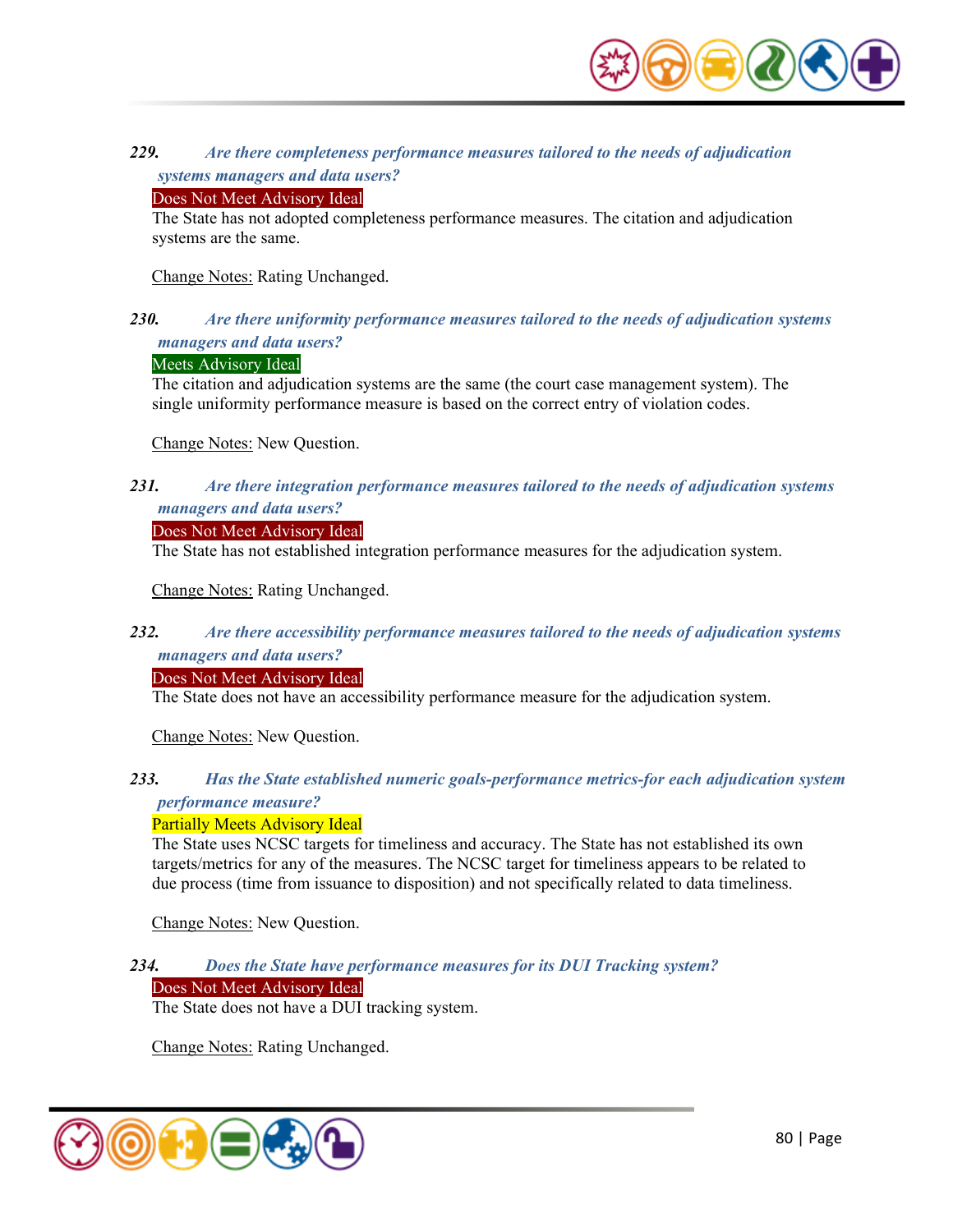

### *235. Are sample-based audits conducted periodically for citations and related database content for that record?*

### Does Not Meet Advisory Ideal

Although the State is audited, the example provided is a financial audit, not a data audit. It is not explained whether sample-based audits are periodically performed to review data quality.

Change Notes: New Question.

### *236. Are data quality management reports provided to the TRCC for regular review?*  Does Not Meet Advisory Ideal

Data quality management reports are not provided to the TRCC on a regular basis. Occasionally the Highway Safety Office requests ad hoc reports. The example provided included seat belt violations.

Change Notes: New Question.

## Injury Surveillance System

### *237. Is there an entity in the State that quantifies the burden of motor vehicle injury using EMS, emergency department, hospital discharge, trauma registry and vital records data?*  Partially Meets Advisory Ideal

While there is not a single source using all of the data systems in the injury surveillance system to report on motor vehicle crashes, the Department of Public Health's Statistics and Surveillance Section uses vital records, emergency department visits, and hospital discharge records to quantify that burden of injury.

Change Notes: New Question.

## *238. Are there any other statewide databases that are used to quantify the burden of motor vehicle injury?*

### Does Not Meet Advisory Ideal

The Connecticut Crash Data Repository allows for the addition of person and behavioral factors obtained from the crash report. Beyond the crash report and five core components of the injury surveillance system, no other data systems are described as being used to study motor vehicle crashes.

Change Notes: Rating Unchanged.

### *239. Do the State's privacy laws allow for the use of protected health information to support data analysis activities?*

#### Meets Advisory Ideal

The Connecticut General Statute 19a-25 protects the release of confidential data from the Department of Public Health; the department utilizes a data confidentiality pledge to ensure compliance.

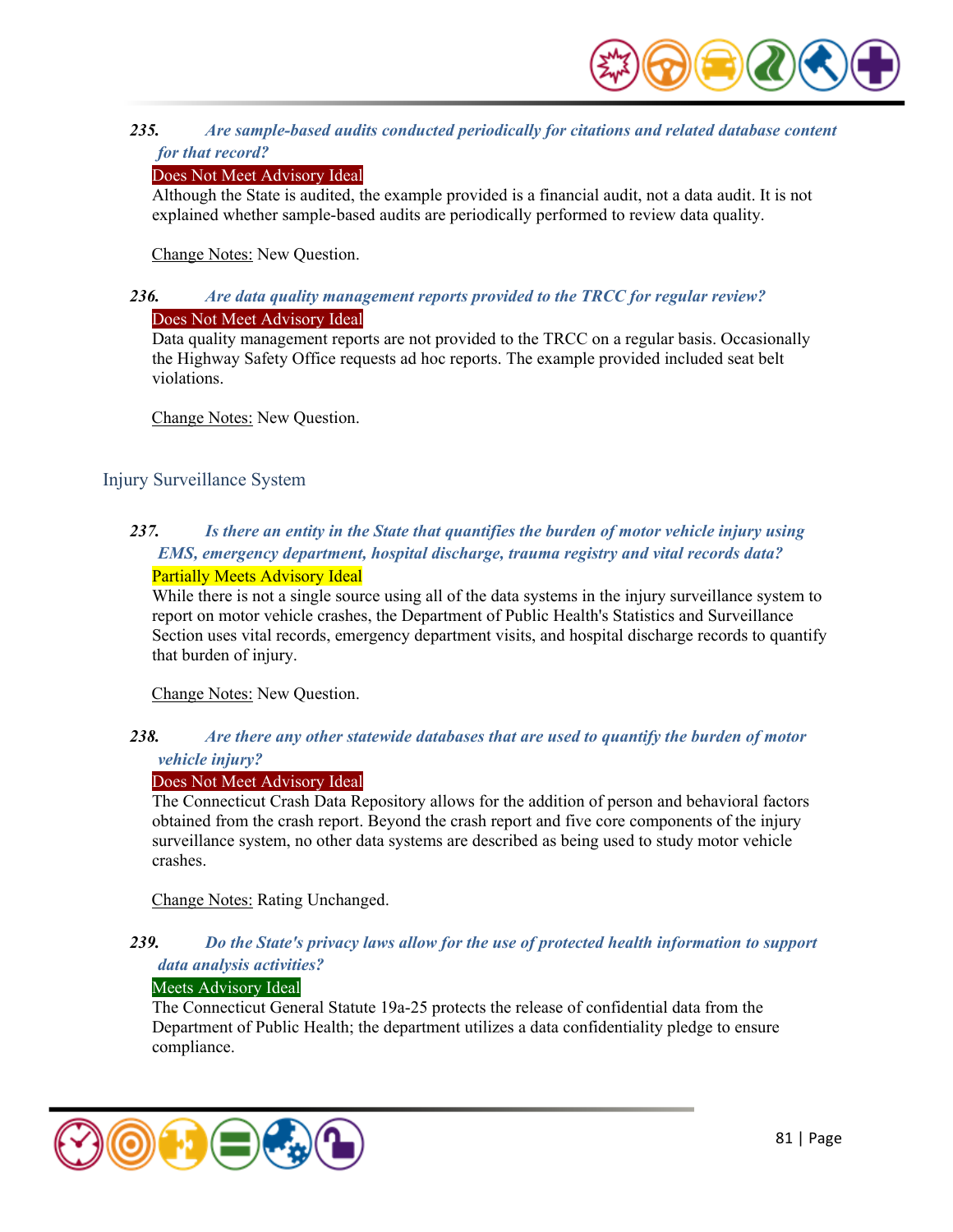

Change Notes: New Question.

Emergency Medical Systems (EMS) Description and Contents

## *240. Is there a statewide EMS database?*

#### Meets Advisory Ideal

Connecticut uses ImageTrend as its vendor for its statewide EMS system and database, the Connecticut EMS Tracking and Reporting System (CEMSTARS).

Change Notes: Rating Unchanged.

## *241. Does the EMS data track the frequency, severity, and nature of injuries sustained in motor vehicle crashes in the State?*

#### Does Not Meet Advisory Ideal

The ability to track the frequency and severity of injuries sustained in motor vehicle crashes is provided by the EMS database. Efforts are underway to develop a linkage of crash and injury surveillance data systems for analysis, but annual or ad hoc reports that use EMS data to track crash-related injuries are not being created nor has there been a request for this information.

Change Notes: Rating Unchanged.

#### *242. Is the EMS data available for analysis and used to identify problems, evaluate programs, and allocate resources?*

#### Partially Meets Advisory Ideal

EMS data is accessible to units in the Department of Public Health and others granted permission in compliance with federal and state laws. Data from traffic incidents has been pulled, but it is unclear if it has been used for problem identification, resource allocation, or program evaluation.

Change Notes: Rating Unchanged.

### EMS – Guidelines

### *243. Does the State have a NEMSIS-compliant statewide database?*

#### Meets Advisory Ideal

CEMSTARS is compliant with the NEMSIS 3.4 standard and will be updated to the 3.5 standard in the near future. The State submits data to the NEMSIS database and Connecticut General Statute 19a-177(8)(A) addresses the need to establish an EMS data collection system.

Change Notes: Rating Unchanged.

### EMS – Data Dictionary

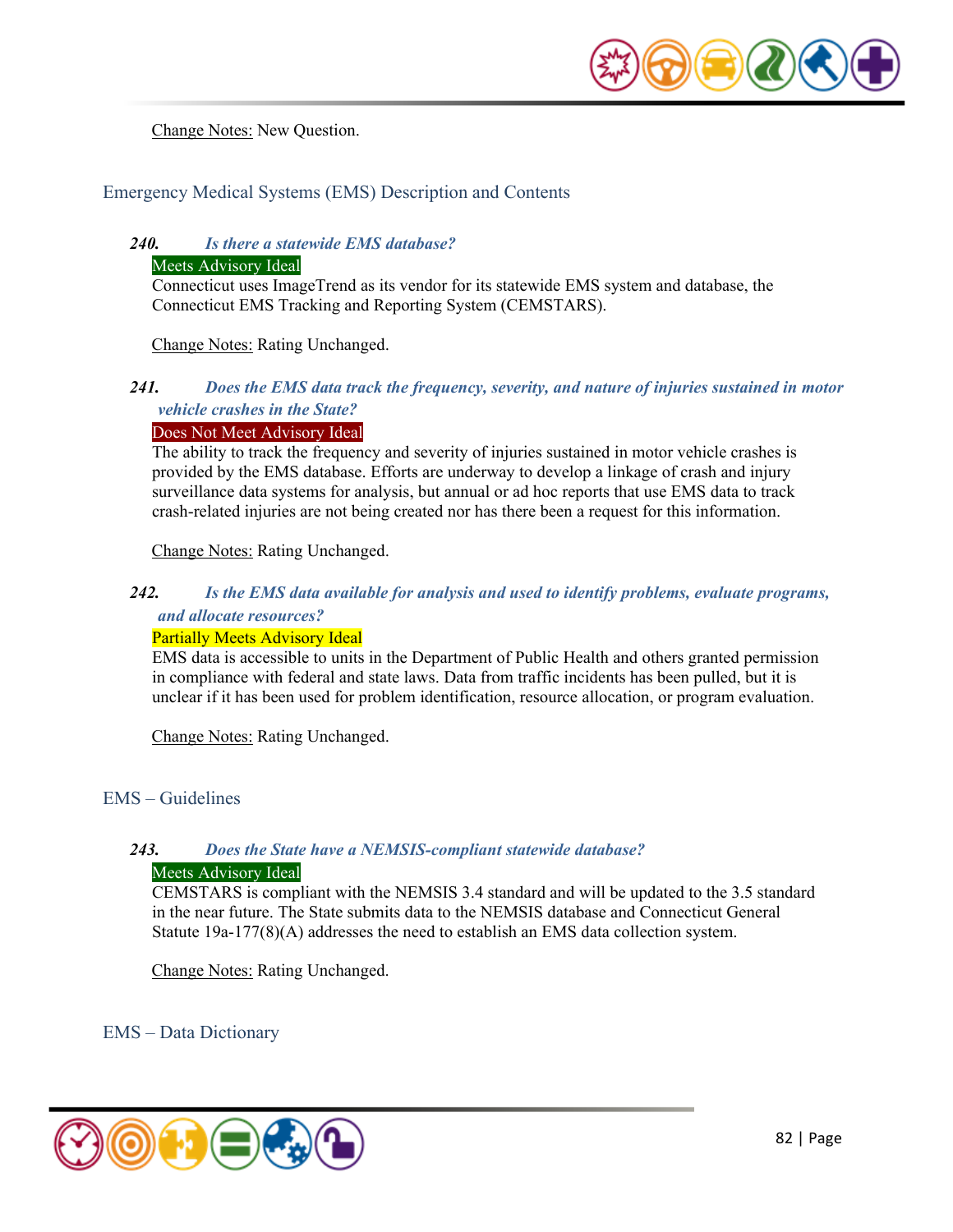

### *244. Does the EMS system have a formal data dictionary?*

#### Does Not Meet Advisory Ideal

A partial data dictionary has been completed, but a lack of funding to support a complete and formal data dictionary has hampered this effort.

#### Change Notes: Rating Changed.

From 'Partially Meets Advisory Ideal' to 'Does Not Meet Advisory Ideal'.

#### EMS – Procedures & Processes

### *245. Is there a single entity that collects and compiles data from the local EMS agencies?*  Meets Advisory Ideal

EMS data is captured and submitted electronically through the ImageTrend platform.

Change Notes: Rating Unchanged.

## *246. Is aggregate EMS data available to outside parties (e.g., universities, traffic safety professionals) for analytical purposes?*

#### Meets Advisory Ideal

EMS data is available to outside parties for analysis upon approval by the Department of Public Health. The Department complies with federal and state standards of data protection and the Health Investigation Committee reviews all requests for access.

Change Notes: Rating Improved. From 'Partially Meets Advisory Ideal' to 'Meets Advisory Ideal'.

# *247. Are there procedures in place for the submission of all EMS patient care reports to the*

## *Statewide EMS database?*

#### Meets Advisory Ideal

Patient care reports are submitted to ImageTrend at least quarterly (State statute) after passing all validation checks. The report is also transmitted to the receiving hospital and maintained by the submitting agency's vendor. The reports are available to staff at the Department of Public Health in aggregate or record-level formats.

#### Change Notes: Rating Improved.

From 'Does Not Meet Advisory Ideal' to 'Meets Advisory Ideal'.

## *248. Are there procedures for returning data to the reporting EMS agencies for quality assurance and improvement (e.g., correction and resubmission)?*

#### Does Not Meet Advisory Ideal

Rules exist in the EMS system to prevent the submission of invalid or inconsistent data, but the rules are not active. There are plans to implement a process for returning records to EMS agencies beginning with the NEMSIS 3.5.0 implementation.

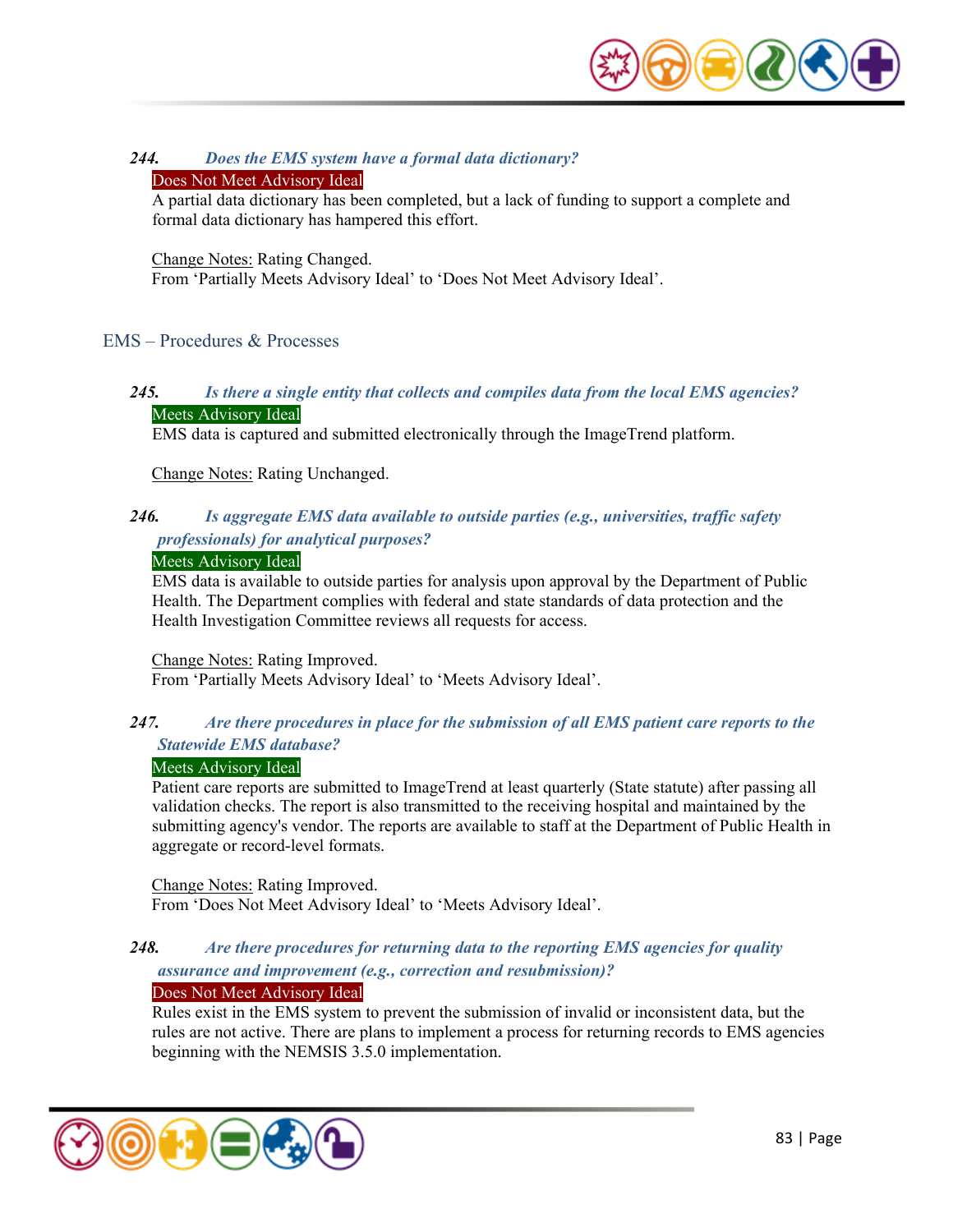

Change Notes: Rating Unchanged.

## EMS – Quality Control

*249. Are there automated edit checks and validation rules to ensure that entered EMS data falls within a range of acceptable values and is logically consistent among data elements?*  Partially Meets Advisory Ideal

CEMSTARS includes field-based rules and it was reported that fields can be mandatory and values forced to fall within specific ranges. It is unclear what these rules are or if any are mandatory.

Change Notes: Rating Improved. From 'Does Not Meet Advisory Ideal' to 'Partially Meets Advisory Ideal'.

## *250. Are there processes for returning rejected EMS patient care reports to the collecting entity and tracking resubmission to the statewide EMS database?*

Does Not Meet Advisory Ideal

The EMS data collection provides the ability to return rejected records, but this feature is not implemented.

Change Notes: Rating Unchanged.

### *251. Are there timeliness performance measures tailored to the needs of EMS system managers and data users?*

#### Does Not Meet Advisory Ideal

Most agencies submit daily and the timeliness of submissions is reviewed quarterly. However, having submission requirements is not the same as having timeliness performance measures. A performance measure is a tool used to gauge the performance of a specific system.

Change Notes: Rating Changed.

From 'Partially Meets Advisory Ideal' to 'Does Not Meet Advisory Ideal'.

#### *252. Are there accuracy performance measures tailored to the needs of EMS system managers and data users?*

#### Does Not Meet Advisory Ideal

There are no accuracy performance measures. Edit checks and validation rules are not performance measures.

Change Notes: Rating Unchanged.

### *253. Are there completeness performance measures tailored to the needs of EMS system managers and data users?*

#### Does Not Meet Advisory Ideal

There are no completeness performance measures for the EMS data system. Please note that being

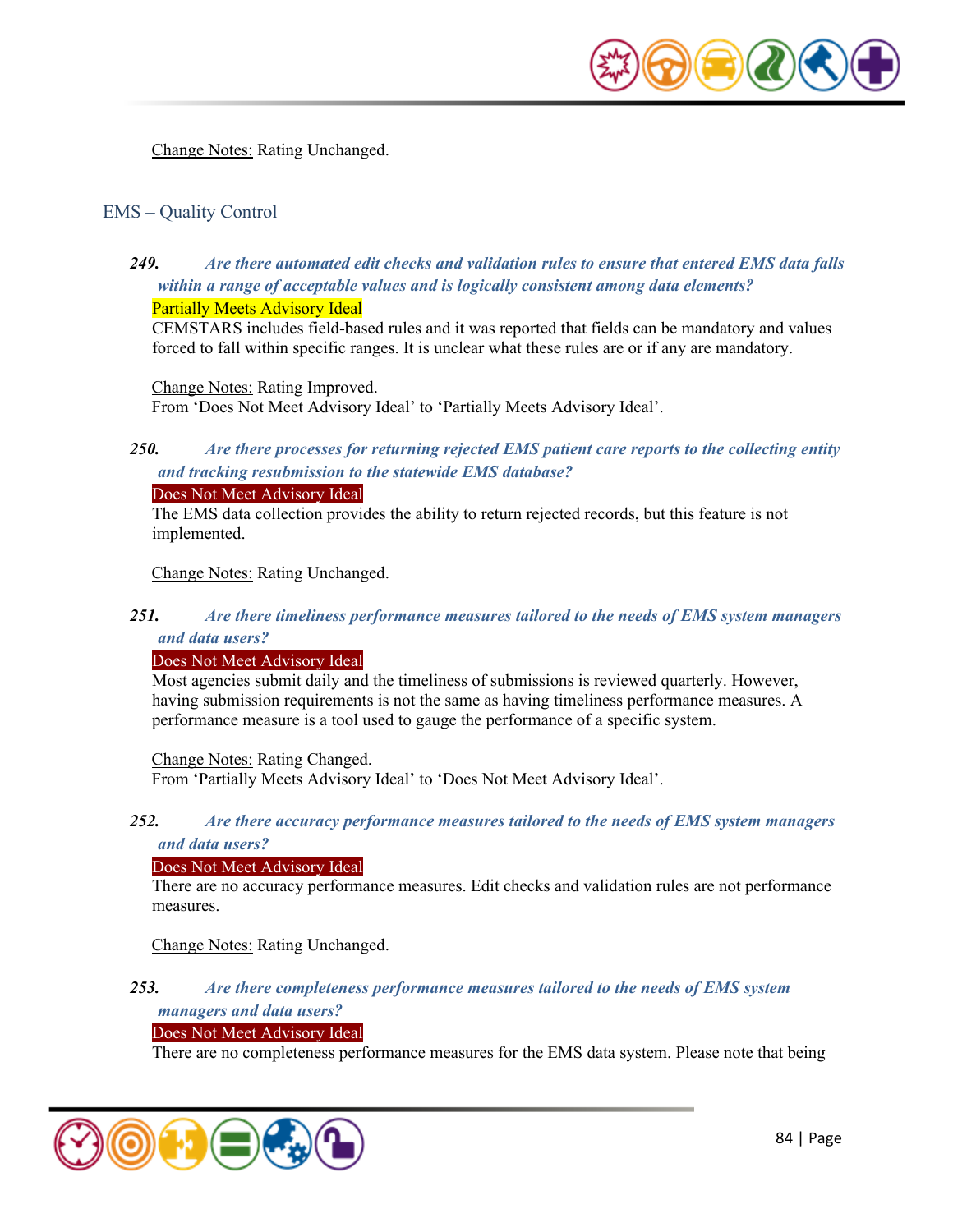

able to assess the completeness of a data field or individual record is not the same as having completeness performance measures. A performance measure is a tool used to gauge the performance of a specific system.

Change Notes: Rating Unchanged.

## *254. Are there uniformity performance measures tailored to the needs of EMS system managers and data users?*

### Does Not Meet Advisory Ideal

Picklists have been implemented in the EMS data collection tool to increase uniformity. While this is important, it is not the same as having uniformity performance measures.

Change Notes: Rating Unchanged.

### *255. Are there integration performance measures tailored to the needs of EMS system managers and data users?*

#### Does Not Meet Advisory Ideal

There are no integration performance measures for the EMS data system.

Change Notes: Rating Unchanged.

#### *256. Are there accessibility performance measures tailored to the needs of EMS system managers and data users?*

#### Does Not Meet Advisory Ideal

There are no accessibility performance measures for the EMS data system.

Change Notes: Rating Unchanged.

## *257. Has the State established numeric goals-performance metrics-for each EMS system performance measure?*

Does Not Meet Advisory Ideal

There are no performance measures, so no associated metrics.

Change Notes: Rating Unchanged.

## *258. Are quality control reviews conducted to ensure the completeness, accuracy, and uniformity of injury data in the EMS system?*

#### Does Not Meet Advisory Ideal

There are some ideas for building a quality control review process, but nothing is in place outside of agency audit reporting.

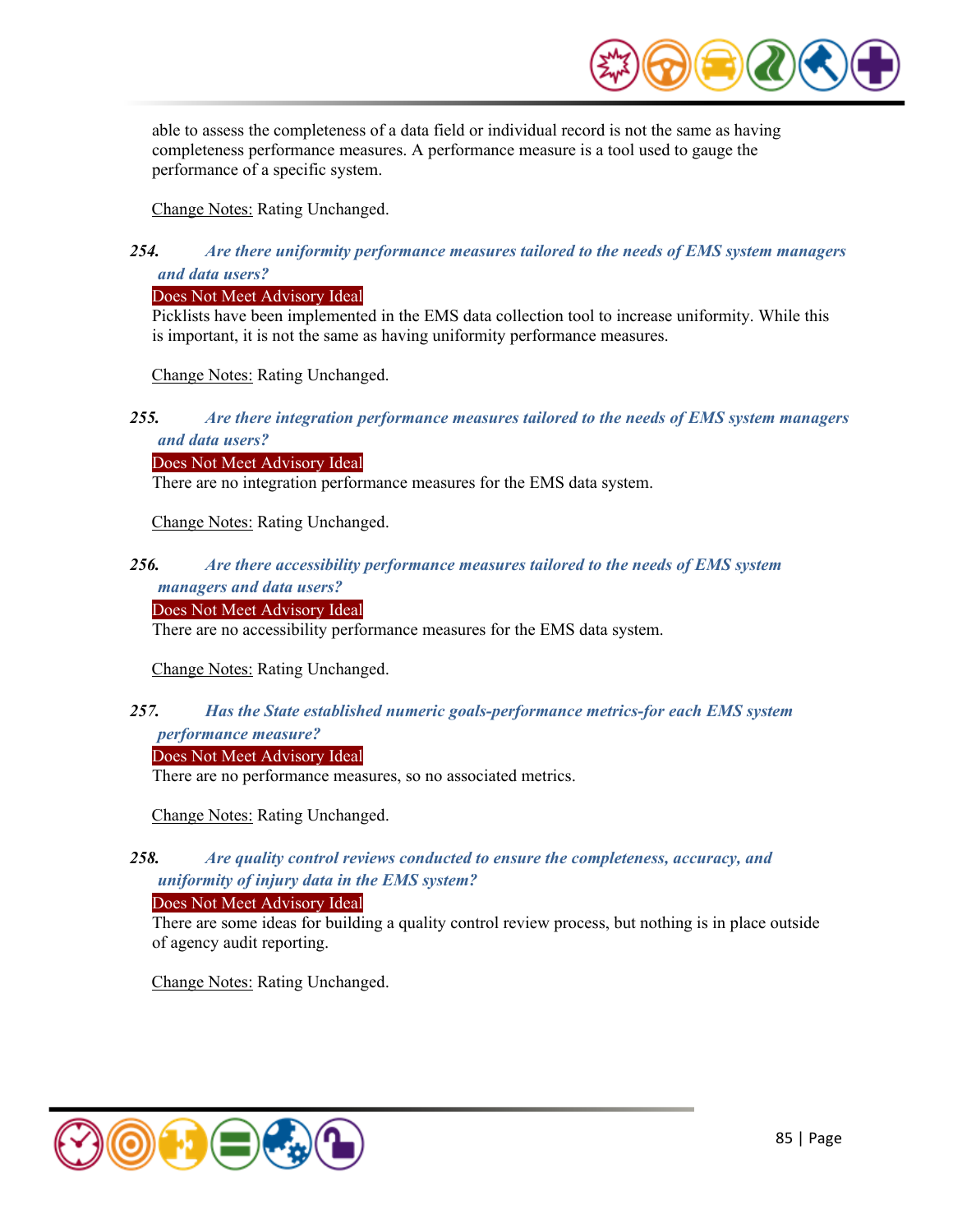

## *259. Are periodic comparative and trend analyses used to identify unexplained differences in the EMS data across years and agencies?*

#### Does Not Meet Advisory Ideal

A report used to identify unexpected changes or trends in EMS runs has not been created. Planning for future analyses will allow for the tracking of emerging trends over time.

#### Change Notes: Rating Changed.

From 'Partially Meets Advisory Ideal' to 'Does Not Meet Advisory Ideal'.

### *260. Is data quality feedback from key users regularly communicated to EMS data collectors and data managers?*

#### Does Not Meet Advisory Ideal

There is no data quality review feedback loop, but a new data committee has been created from the EMS services.

Change Notes: Rating Unchanged.

## *261. Are EMS data quality management reports produced regularly and made available to the State TRCC?*

## Does Not Meet Advisory Ideal

A data summary report was shared with the TRCC, but it does not address the quality of the data. It does not include discussions of accuracy, completeness, or other measures.

Change Notes: Rating Unchanged.

### Emergency Department - System Description

### *262. Is there a statewide emergency department (ED) database?*  Meets Advisory Ideal

The Office of Health Care Access (OHCA) manages the statewide emergency department data system. That data is shared with the Department of Public Health and used for tracking injury trends over time.

Change Notes: Rating Unchanged.

## *263. Does the emergency department data track the frequency, severity, and nature of injuries sustained in motor vehicle crashes in the State?*

#### Does Not Meet Advisory Ideal

The emergency department data system provides data elements necessary for the tracking of the frequency, severity, and nature of injuries sustained in motor vehicle crashes. Examples of the data being used to do so were not available.

Change Notes: Rating Changed.

From 'Partially Meets Advisory Ideal' to 'Does Not Meet Advisory Ideal'.

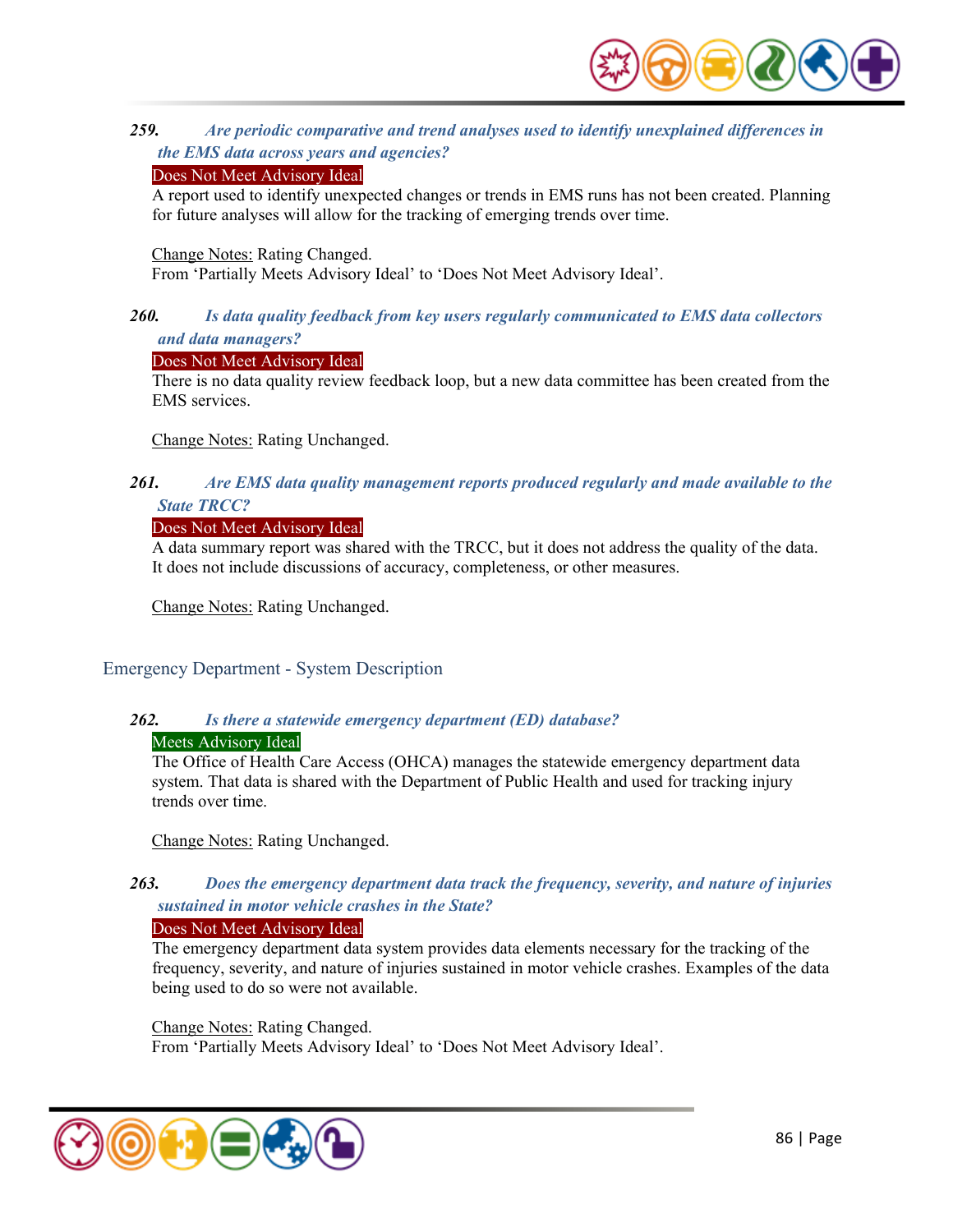

## *264. Is the emergency department data available for analysis and used to identify problems, evaluate programs, and allocate resources?*

#### Meets Advisory Ideal

Emergency department data is available in aggregate form within the Department of Health's Fact Sheets and Performance Dashboard. It has been used for strategic planning and federal reporting.

Change Notes: Rating Improved. From 'Does Not Meet Advisory Ideal' to 'Meets Advisory Ideal'.

## Emergency Department – Data Dictionary

#### *265. Does the emergency department dataset have a formal data dictionary?*  Meets Advisory Ideal

The Connecticut Hospital Association collects emergency department data from each hospital and maintains it in the CHIME dataset. That data is sent to OHCA, which maintains a detailed data dictionary.

Change Notes: Rating Unchanged.

## Emergency Department – Procedures & Processes

## *266. Is there a single entity that collects and compiles data on emergency department visits from individual hospitals?*

### Meets Advisory Ideal

The Connecticut Hospital Association collects emergency department data and sends it to OHCA, per Connecticut General Statute CGS §§ 19a-644 & 19a-681.

Change Notes: Rating Unchanged.

## *267. Is aggregate emergency department data available to outside parties (e.g., universities, traffic safety professionals) for analytical purposes?*

#### Meets Advisory Ideal

Emergency department summary reports may be requested through the DPH Injury and Violence Surveillance Unit (IVSU). Record-level data has been requested by the University of Connecticut's Transportation Institute for a traffic safety integration project.

Change Notes: Rating Improved. From 'Does Not Meet Advisory Ideal' to 'Meets Advisory Ideal'.

Hospital Discharge – System Description

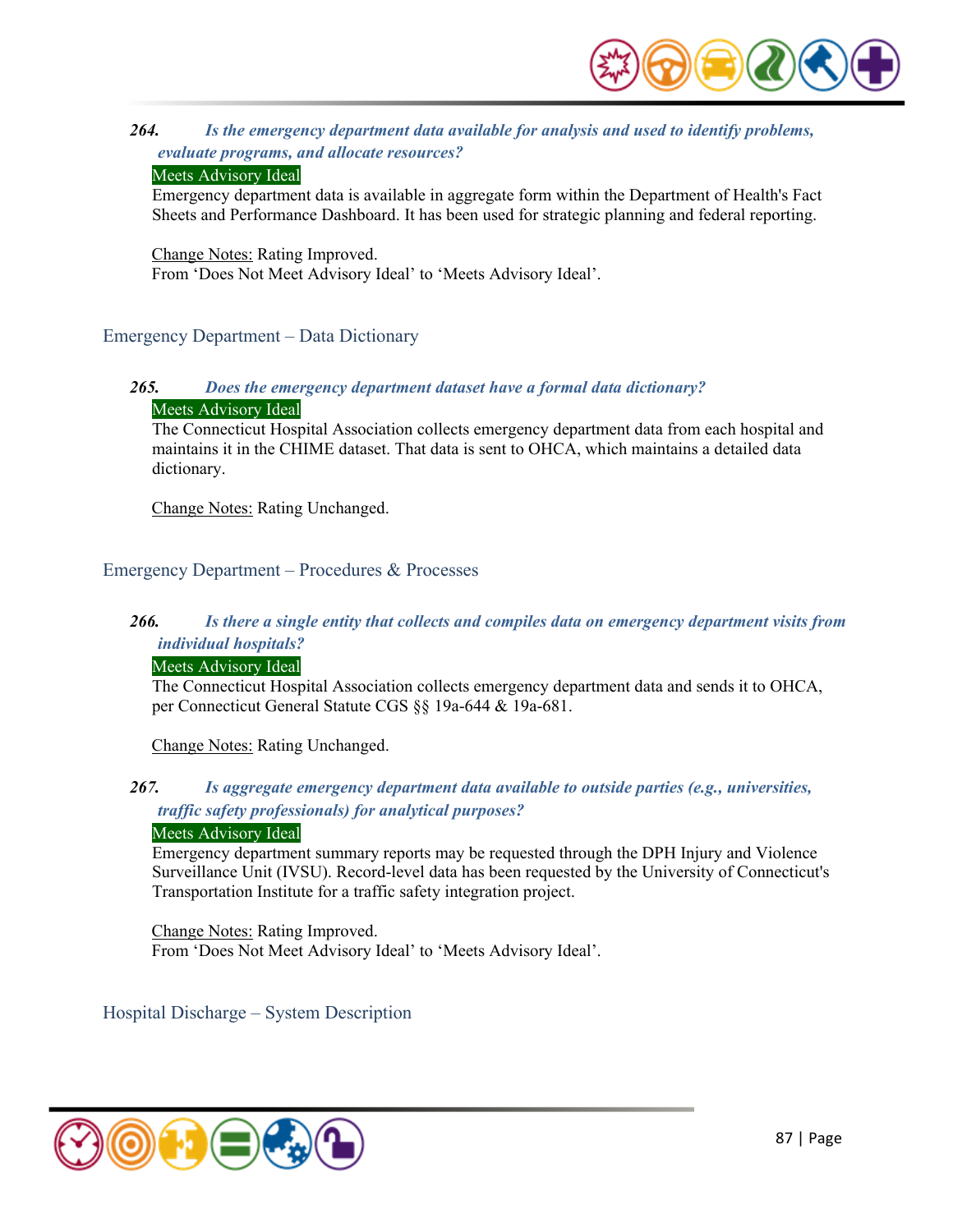

#### *268. Is there a statewide hospital discharge database?*

#### Meets Advisory Ideal

The Connecticut Hospital Association collects hospital discharge data in the CHIME data system and shares it with OHCA.

Change Notes: Rating Unchanged.

## *269. Does the hospital discharge data track the frequency, severity, and nature of injuries sustained in motor vehicle crashes in the State?*

#### Does Not Meet Advisory Ideal

The hospital discharge database contains the necessary information to track the frequency, nature, and severity of injuries related to motor vehicle crashes. However, no evidence of it being used to do so was available for review.

Change Notes: Rating Changed. From 'Partially Meets Advisory Ideal' to 'Does Not Meet Advisory Ideal'.

## *270. Is the hospital discharge data available for analysis and used to identify problems, evaluate programs, and allocate resources?*

#### Meets Advisory Ideal

Hospital discharge data is available in aggregate form within the Department of Health's Fact Sheets and Performance Dashboard. It has been analyzed for hospitalization trends by demographics.

Change Notes: Rating Improved. From 'Does Not Meet Advisory Ideal' to 'Meets Advisory Ideal'.

### Hospital Discharge – Data Dictionary

#### *271. Does the hospital discharge dataset have a formal data dictionary?*  Meets Advisory Ideal

The OHCA maintains a data dictionary of the hospital discharge data collected in CHIME. The document was developed by the Connecticut Hospital Association which manages CHIME.

Change Notes: Rating Unchanged.

Hospital Discharge – Procedures & Processes

## *272. Is there a single entity that collects and compiles data on hospital discharges from individual hospitals?*

## Meets Advisory Ideal

The Connecticut Hospital Association collects and shares hospital discharge data with the OHCA,

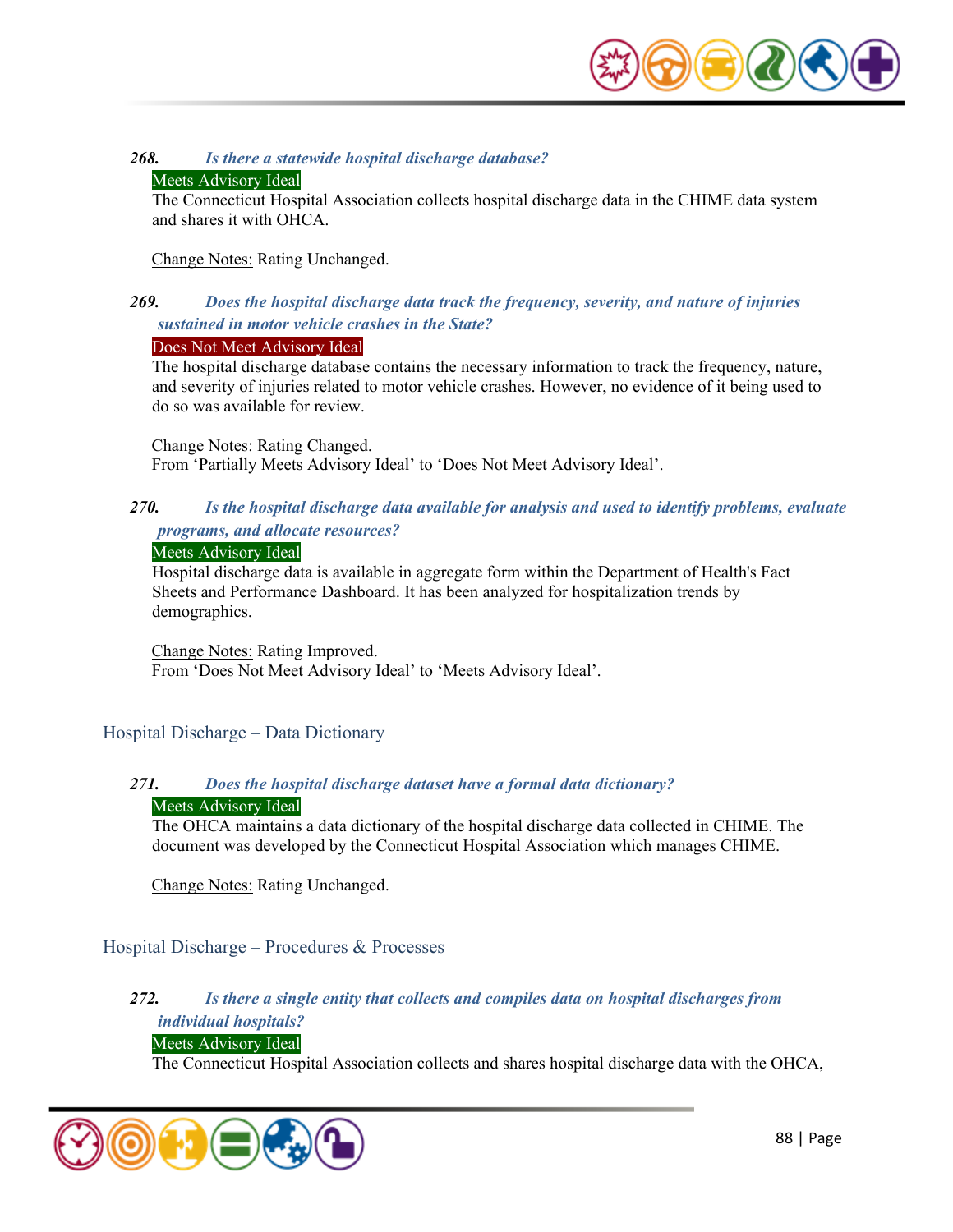

per CGS §§ 19a-644 & 19a-681.

Change Notes: Rating Unchanged.

## *273. Is aggregate hospital discharge data available to outside parties (e.g., universities, traffic safety professionals) for analytical purposes?*

#### Meets Advisory Ideal

The DPH IVSU provides summary reports upon request and is negotiating a data-sharing agreement with the University of Connecticut Transportation Institute for a traffic safety project.

Change Notes: Rating Improved. From 'Does Not Meet Advisory Ideal' to 'Meets Advisory Ideal'.

Emergency Department and Hospital Discharge – Guidelines

## *274. Are Abbreviated Injury Scale (AIS) and Injury Severity Score (ISS) derived from the State emergency department and hospital discharge data for motor vehicle crash patients?*  Does Not Meet Advisory Ideal

AIS and ISS are not derived from the emergency department or hospital discharge data systems.

Change Notes: Rating Unchanged.

Emergency Department and Hospital Discharge – Procedures & Processes

## *275. Are there procedures for collecting, editing, error-checking, and submitting emergency department and/or hospital discharge data to the statewide repository?*

#### Meets Advisory Ideal

Records are reviewed by data managers who run validity and consistency checks as well as make comparisons to previous years' submissions. If errors are found, hospitals are alerted and asked to resubmit.

Change Notes: Rating Improved. From 'Partially Meets Advisory Ideal' to 'Meets Advisory Ideal'.

### Emergency Department and Hospital Discharge – Quality Control

## *276. Are there automated edit checks and validation rules to ensure that entered data falls within a range of acceptable values and is logically consistent among data elements?*  Does Not Meet Advisory Ideal

CHIME data are regularly reviewed and evaluated for compliance with Data Quality Measures for ICD-10-CM Hospitalizations and ED Visits published by the Council of State and Territorial Epidemiologists. It is unclear if that process includes automated edit checks and validation rules.

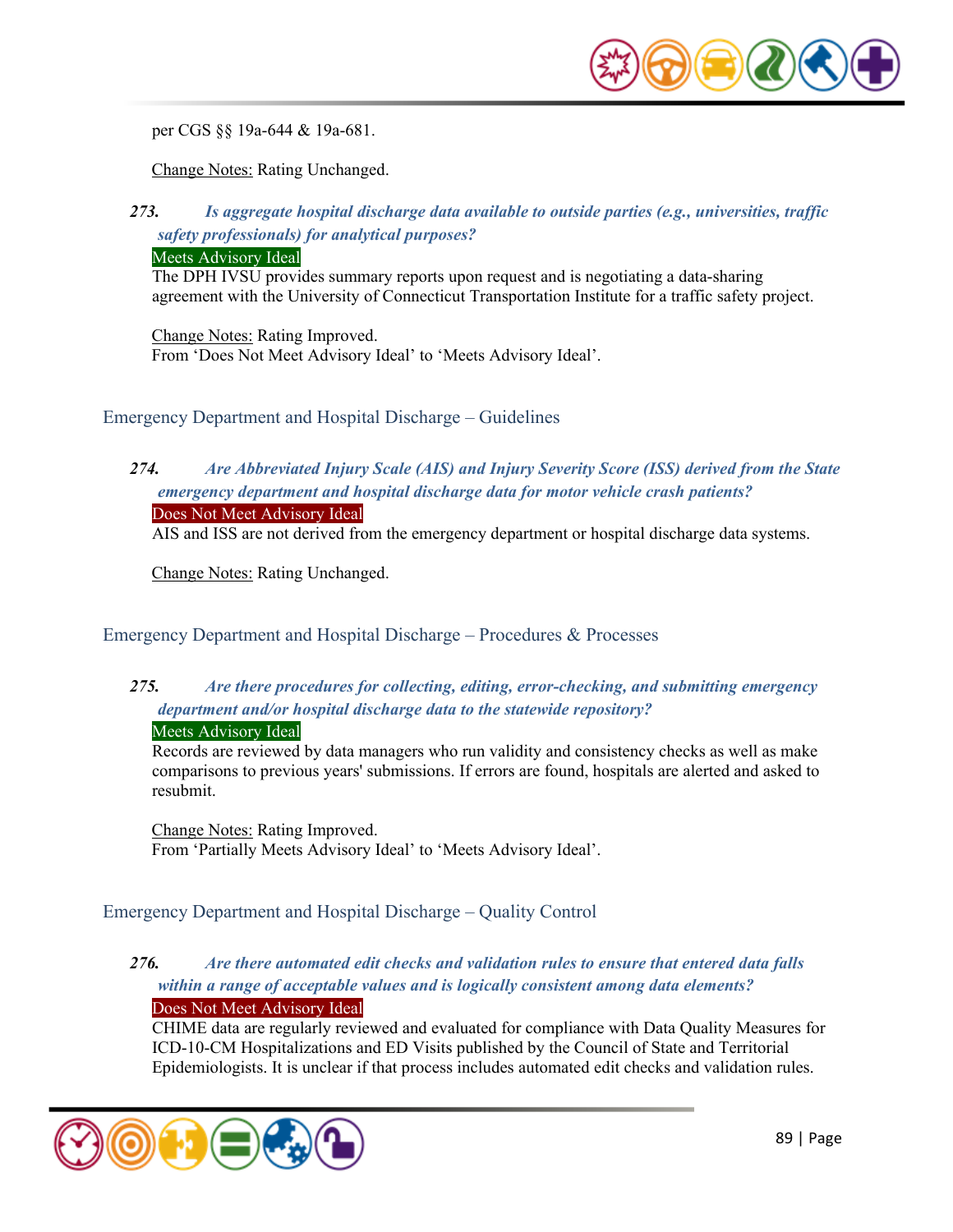

Change Notes: Rating Unchanged.

*277. Are there processes for returning rejected emergency department and/or hospital discharge records to the collecting entity and tracking resubmission to the statewide emergency department and hospital discharge databases?* 

#### Partially Meets Advisory Ideal

Health care records may be submitted to the State in two ways and each includes a review of the file layout and structure. If records are identified as incorrect in either process, the Connecticut Hospital Association will work with the reporting facility to make the necessary corrections. It is unclear how or if those records are tracked to resubmission.

Change Notes: Rating Improved. From 'Does Not Meet Advisory Ideal' to 'Partially Meets Advisory Ideal'.

## *278. Are there timeliness performance measures tailored to the needs of emergency department and/or hospital discharge database managers and data users?*

Does Not Meet Advisory Ideal

There are no timeliness performance measures for the hospital data systems.

Change Notes: Rating Unchanged.

## *279. Are there accuracy performance measures tailored to the needs of emergency department and/or hospital discharge database managers and data users?*

Does Not Meet Advisory Ideal

There are no accuracy performance measures.

Change Notes: Rating Unchanged.

## *280. Are there completeness performance measures tailored to the needs of emergency department and/or hospital discharge database managers and data users?*

Does Not Meet Advisory Ideal

There are no completeness performance measures.

Change Notes: Rating Unchanged.

## *281. Are there uniformity performance measures tailored to the needs of emergency department and/or hospital discharge database managers and data users?*

Does Not Meet Advisory Ideal

There are no uniformity performance measures.

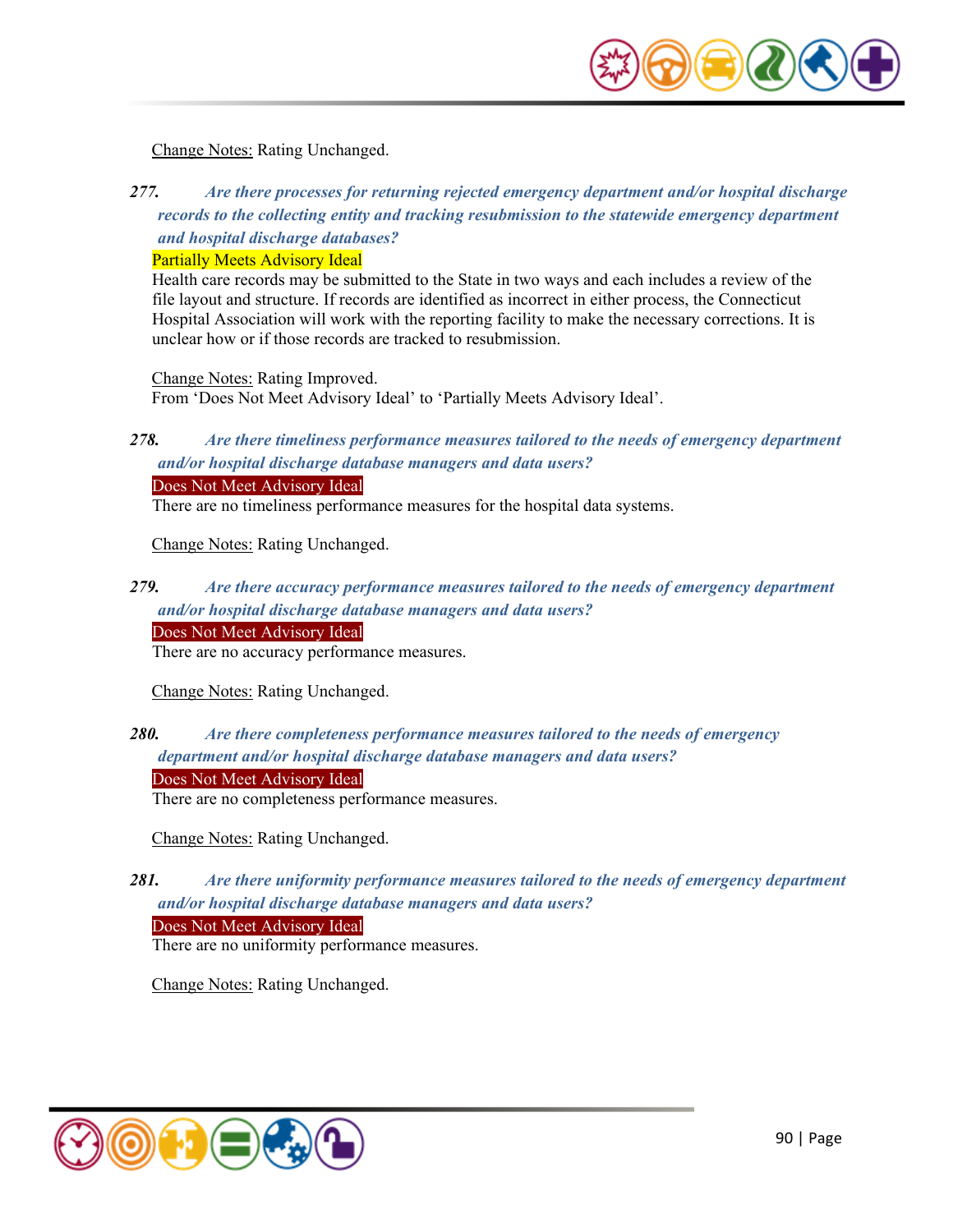

*282. Are there integration performance measures tailored to the needs of emergency department and/or hospital discharge database managers and data users?* 

#### Does Not Meet Advisory Ideal

There are no integration performance measures for either the emergency department or hospital discharge databases.

Change Notes: Rating Unchanged.

## *283. Are there accessibility performance measures tailored to the needs of emergency department and/or hospital discharge database managers and data users?*  Does Not Meet Advisory Ideal

There are no accessibility performance measures.

Change Notes: Rating Unchanged.

## *284. Has the State established numeric goals-performance metrics-for each emergency department and/or hospital discharge database performance measure?*

Does Not Meet Advisory Ideal

There are no performance measures, so no associated metrics.

Change Notes: Rating Unchanged.

## *285. Are quality control reviews conducted to ensure the completeness, accuracy, and uniformity of injury data in the emergency department and/or hospital discharge databases?*  Meets Advisory Ideal

To comply with federal requirements from the Centers for Disease Control and Prevention and in collaboration with the Council for State and Territorial Epidemiologists, the DPH IVSU conducts quality control reviews.

Change Notes: Rating Improved. From 'Partially Meets Advisory Ideal' to 'Meets Advisory Ideal'.

*286. Is data quality feedback from key users regularly communicated to emergency department and/or hospital discharge data collectors and data managers?* 

### Does Not Meet Advisory Ideal

Data quality feedback is not collected at the Department of Public Health for the hospital data systems.

Change Notes: Rating Unchanged.

## *287. Are emergency department and/or hospital discharge data quality management reports produced regularly and made available to the State TRCC?*

Does Not Meet Advisory Ideal

Data quality management reports are not shared with the TRCC.

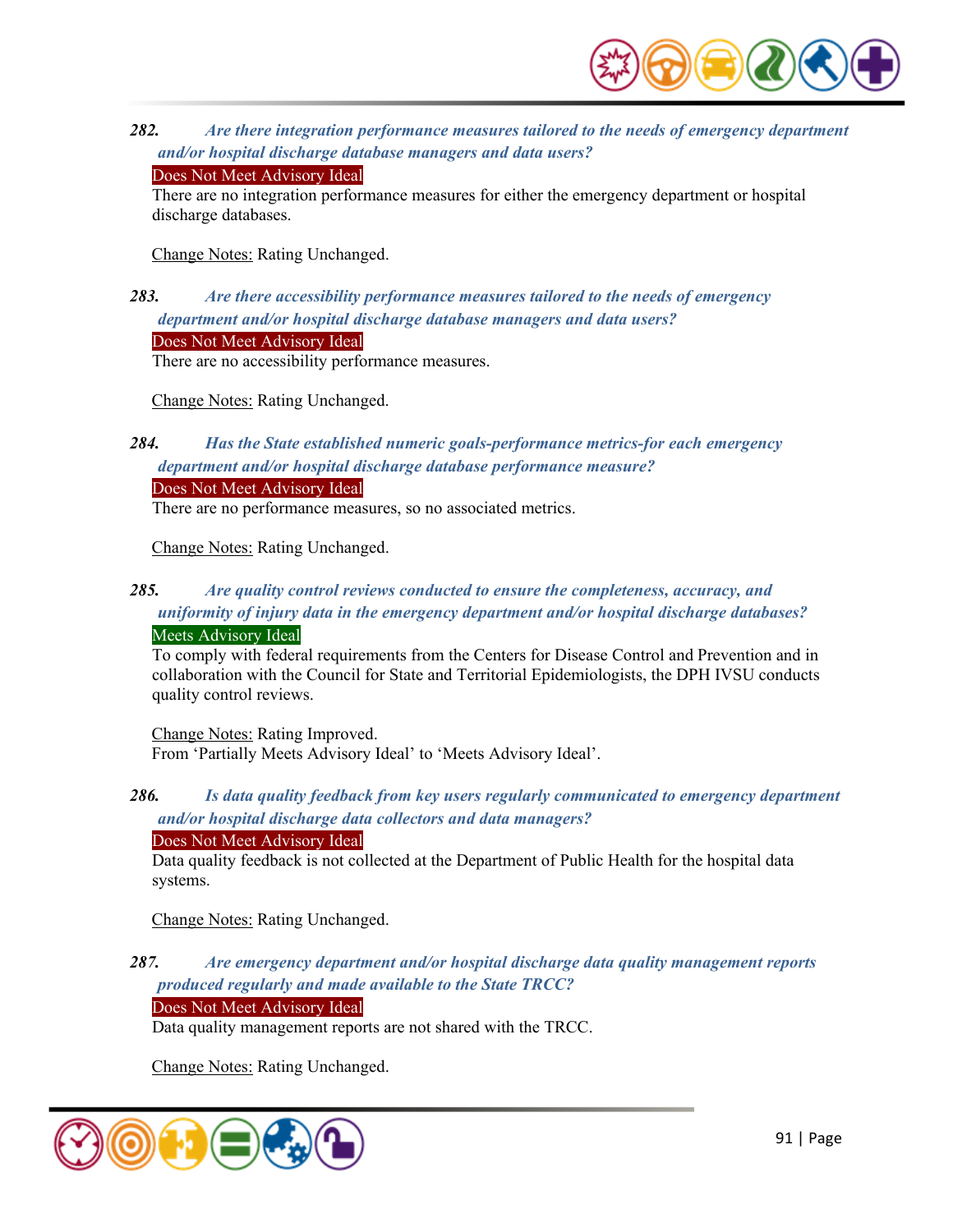

### Trauma Registry – System Description

## *288. Is there a statewide trauma registry database?*

#### Meets Advisory Ideal

Per State statute Sec. 19a-177-7, a trauma registry is maintained in the Department of Public Health.

Change Notes: Rating Improved. From 'Does Not Meet Advisory Ideal' to 'Meets Advisory Ideal'.

### *289. Does the trauma registry data track the frequency, severity, and nature of injuries sustained in motor vehicle crashes in the State?*

#### Does Not Meet Advisory Ideal

The trauma registry has the capability to track the frequency, severity, and nature of injuries related to motor vehicle crashes, but is not being used to do so.

#### Change Notes: Rating Unchanged.

#### *290. Is the trauma registry data available for analysis and used to identify problems, evaluate programs, and allocate resources?*

#### Does Not Meet Advisory Ideal

Aggregate trauma registry data is available for analysis, but no examples of its use were available for review.

Change Notes: Rating Changed.

From 'Partially Meets Advisory Ideal' to 'Does Not Meet Advisory Ideal'.

### Trauma Registry – Guidelines

#### *291. Does the State's trauma registry database adhere to the National Trauma Data Standards?*  Meets Advisory Ideal

The State reportedly uses the National Trauma Data Standard and has the ability to import data through the ImageTrend Data Exchange.

Change Notes: Rating Improved. From 'Does Not Meet Advisory Ideal' to 'Meets Advisory Ideal'.

#### *292. Are AIS and ISS derived from the State trauma registry for motor vehicle crash patients?*  Meets Advisory Ideal

The Abbreviated Injury Scale and Injury Severity Scores are captured in the State trauma registry.

Change Notes: Rating Improved.

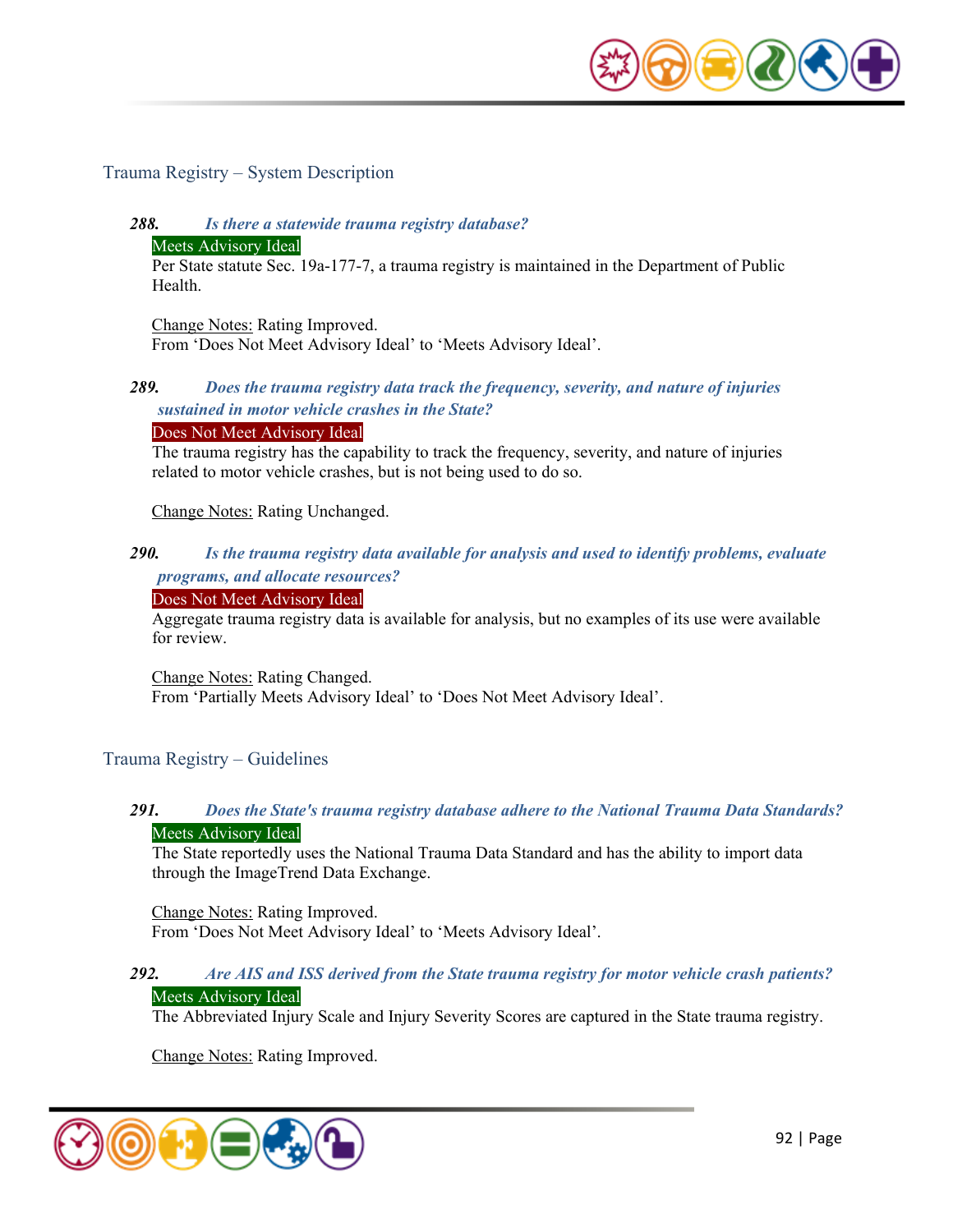

From 'Does Not Meet Advisory Ideal' to 'Meets Advisory Ideal'.

#### Trauma Registry – Data Dictionary

#### *293. Does the trauma registry have a formal data dictionary?*  Partially Meets Advisory Ideal

There is no State trauma registry data dictionary. It was stated that the national standard is utilized and the status of an update to the State document in 2017 is unclear.

Change Notes: Rating Improved. From 'Does Not Meet Advisory Ideal' to 'Partially Meets Advisory Ideal'.

#### Trauma Registry – Procedures & Processes

## *294. Is aggregate trauma registry data available to outside parties (e.g., universities, traffic safety professionals) for analytical purposes?*

#### Meets Advisory Ideal

Trauma registry data is available to outside parties for analysis upon approval by the Department of Public Health. The process and rules for obtaining approval are outlined in the Department's Health Investigation Committee letter to applicants.

Change Notes: Rating Improved. From 'Does Not Meet Advisory Ideal' to 'Meets Advisory Ideal'.

## *295. Are there procedures for returning trauma data to the reporting trauma center for quality assurance and improvement (e.g., correction and resubmission)?*

#### Does Not Meet Advisory Ideal

The trauma registry system provides the ability to return rejected records to the submitting facilities, it is unclear if this activity is implemented.

Change Notes: Rating Unchanged.

### Trauma Registry – Quality Control

## *296. Are there automated edit checks and validation rules to ensure that entered trauma registry data falls within a range of acceptable values and is logically consistent among data elements?*

#### Meets Advisory Ideal

Limited edit checks and data validation rules are implemented in the trauma registry software.

Change Notes: Rating Improved. From 'Partially Meets Advisory Ideal' to 'Meets Advisory Ideal'.

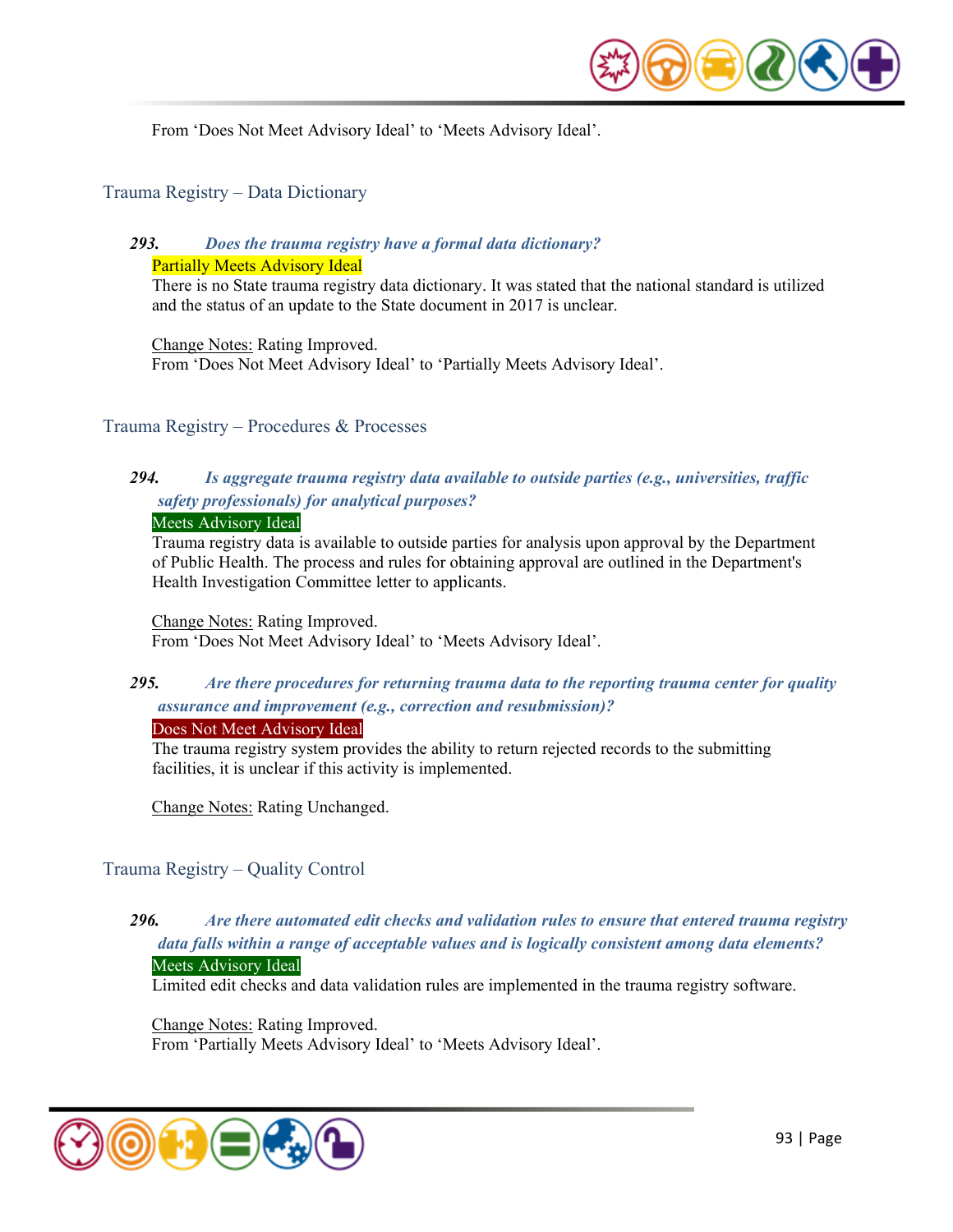

*297. Are there timeliness performance measures tailored to the needs of trauma registry managers and data users?* 

#### Does Not Meet Advisory Ideal

There are no timeliness performance measures, submission regulations are not performance measures.

Change Notes: Rating Unchanged.

## *298. Are there accuracy performance measures tailored to the needs of trauma registry managers and data users?*

Does Not Meet Advisory Ideal

There are no accuracy performance measures.

Change Notes: Rating Unchanged.

## *299. Are there completeness performance measures tailored to the needs of trauma registry managers and data users?*

Does Not Meet Advisory Ideal

There are no completeness performance measures for the trauma registry.

Change Notes: Rating Unchanged.

## *300. Are there uniformity performance measures tailored to the needs of trauma registry managers and data users?*

Does Not Meet Advisory Ideal

There are no uniformity performance measures for the trauma registry.

Change Notes: Rating Unchanged.

## *301. Are there integration performance measures tailored to the needs of trauma registry managers and data users?*

Does Not Meet Advisory Ideal

There are no integration performance measures.

Change Notes: Rating Unchanged.

## *302. Are there accessibility performance measures tailored to the needs of trauma registry managers and data users?*

Does Not Meet Advisory Ideal

There are no accessibility performance measures.

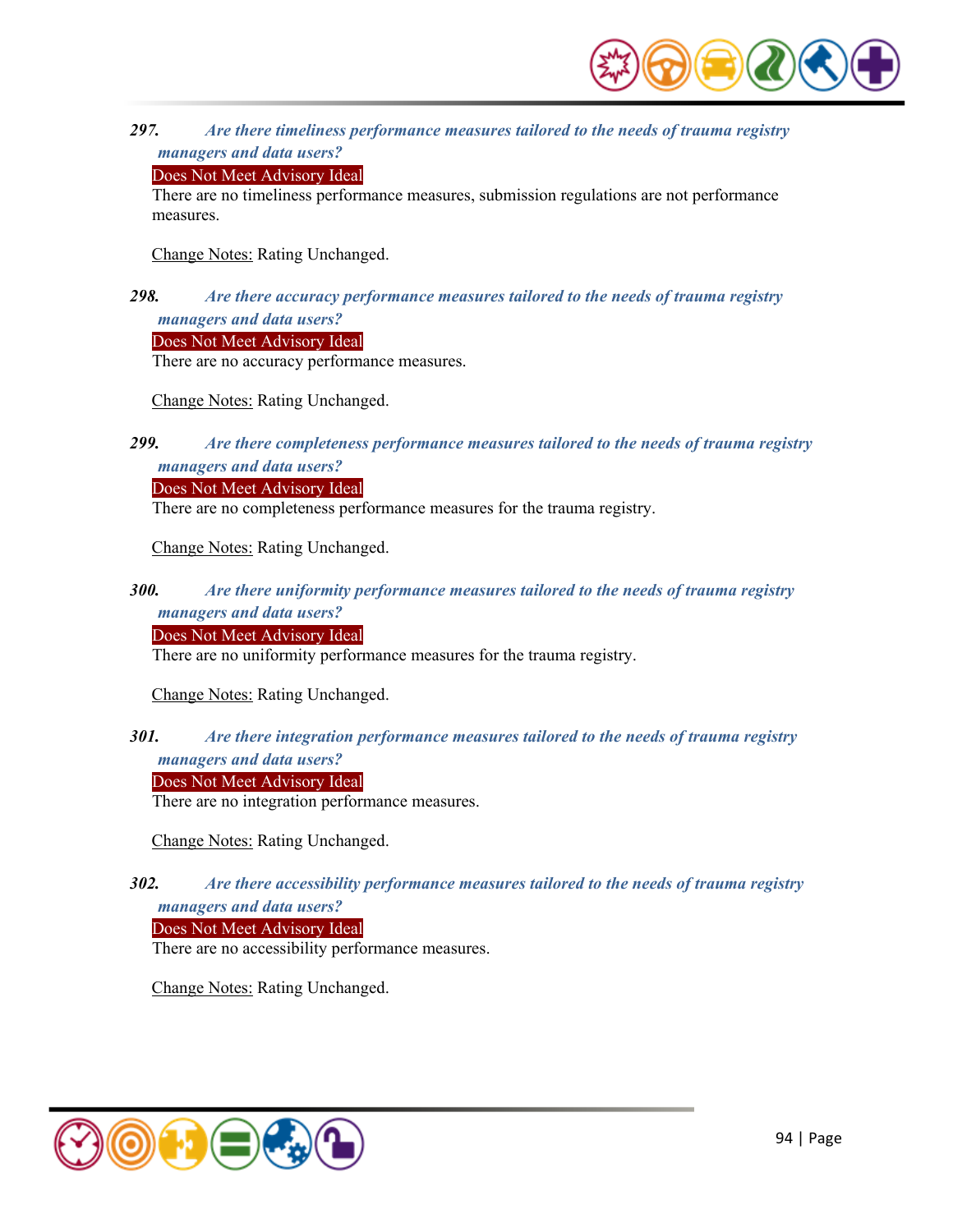

*303. Has the State established numeric goals-performance metrics-for each trauma registry performance measure?* 

#### Does Not Meet Advisory Ideal

There are no performance measures, so no associated metrics.

Change Notes: Rating Unchanged.

## *304. Are quality control reviews conducted to ensure the completeness, accuracy, and uniformity of injury data in the trauma registry?*

#### Does Not Meet Advisory Ideal

Quality control reviews are not conducted on the trauma registry data.

Change Notes: Rating Unchanged.

## *305. Is data quality feedback from key users regularly communicated to trauma registry data collectors and data managers?*

#### Does Not Meet Advisory Ideal

Historically there were several opportunities for data users to provide feedback to the trauma registry managers. It is unclear if those mechanisms are still in place.

Change Notes: Rating Changed. From 'Partially Meets Advisory Ideal' to 'Does Not Meet Advisory Ideal'.

### *306. Are trauma registry data quality management reports produced regularly and made available to the State TRCC?*

Does Not Meet Advisory Ideal

Data quality reports are not shared with the TRCC.

Change Notes: Rating Unchanged.

### Vital Records – System Description

#### *307. Is there a statewide vital records database?*

#### Meets Advisory Ideal

The Database Application for Vital Events (DAVE) is the statewide vital records system. All records since 1949 are maintained in DAVE.

Change Notes: Rating Improved. From 'Partially Meets Advisory Ideal' to 'Meets Advisory Ideal'.

### *308. Does the vital records data track the occurrence of motor vehicle fatalities in the State?*  Meets Advisory Ideal

Annual reports are generated from the vital records system that analyze mortality rates and years of potential life lost by cause of death, including traffic crashes.

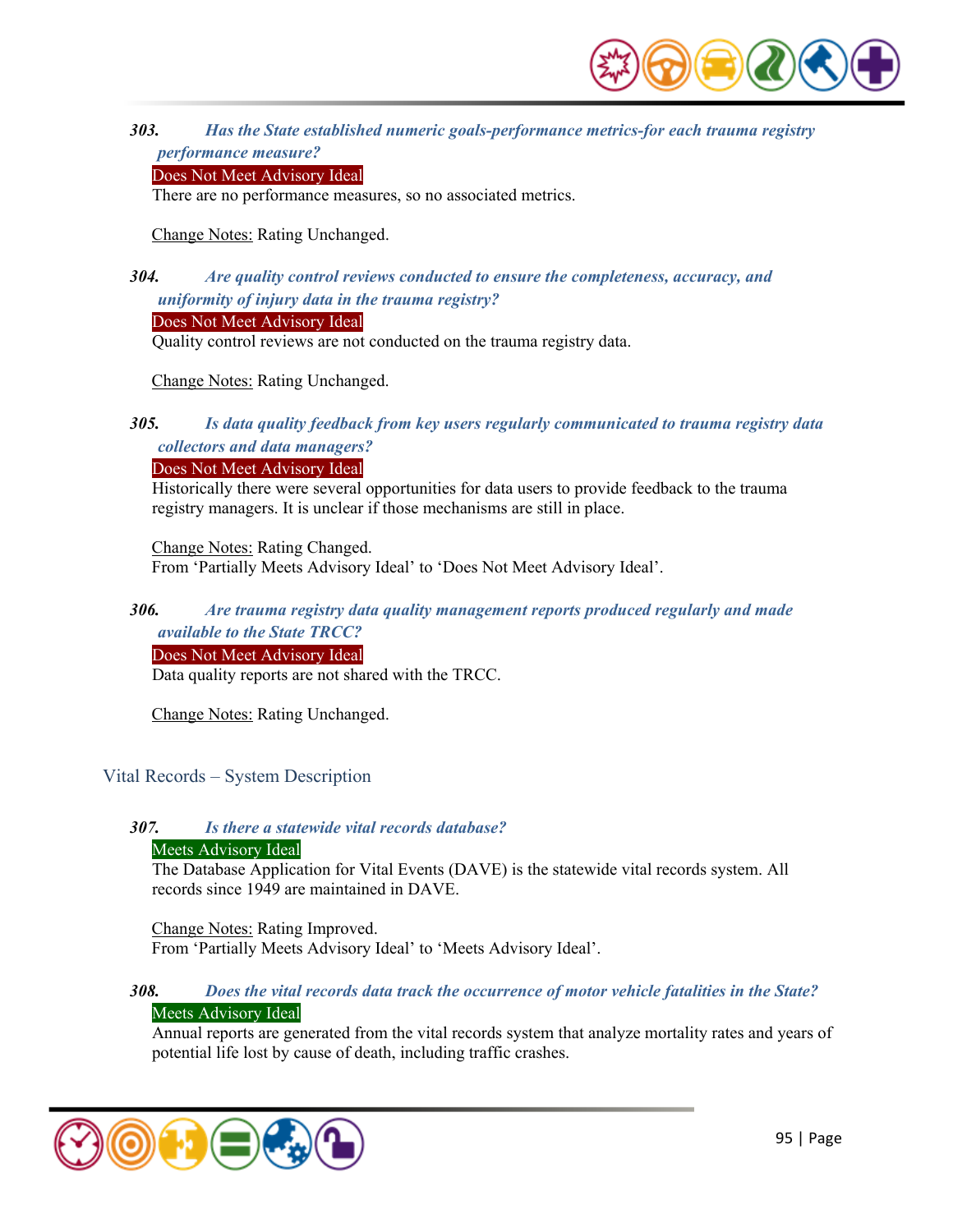

Change Notes: Rating Improved. From 'Partially Meets Advisory Ideal' to 'Meets Advisory Ideal'.

## *309. Is the vital records data available for analysis and used to identify problems, evaluate*

## *programs, and allocate resources?*

Partially Meets Advisory Ideal

Vital records data is available for analysis and a data-sharing agreement is in place between the Departments of Transportation and Public Health to utilize crash and vital records data, respectively. It is unclear if vital records data have been used for a traffic safety analysis.

Change Notes: Rating Improved. From 'Does Not Meet Advisory Ideal' to 'Partially Meets Advisory Ideal'.

## Vital Records – Data Dictionary

# *310. Does the vital records system have a formal data dictionary?*

#### Meets Advisory Ideal

The Department of Public Health maintains a comprehensive data dictionary for the vital records data system.

Change Notes: Rating Improved.

From 'Does Not Meet Advisory Ideal' to 'Meets Advisory Ideal'.

### Vital Records – Procedures & Processes

## *311. Is aggregate vital records data available to outside parties (e.g., universities, traffic safety professionals) for analytical purposes?*

#### Meets Advisory Ideal

Aggregate vital records data is available in published annual reports and record-level data is available upon approval by the Department of Public Health.

Change Notes: Rating Improved. From 'Does Not Meet Advisory Ideal' to 'Meets Advisory Ideal'.

## Vital Records – Quality Control

### *312. Are there automated edit checks and validation rules to ensure that entered vital records data falls within a range of acceptable values and is logically consistent among data elements?*  Meets Advisory Ideal

DAVE contains numerous edit checks and validation rules that are shown during the data entry process; it exceeds the National Center for Health Statistics (NCHS) published standards.

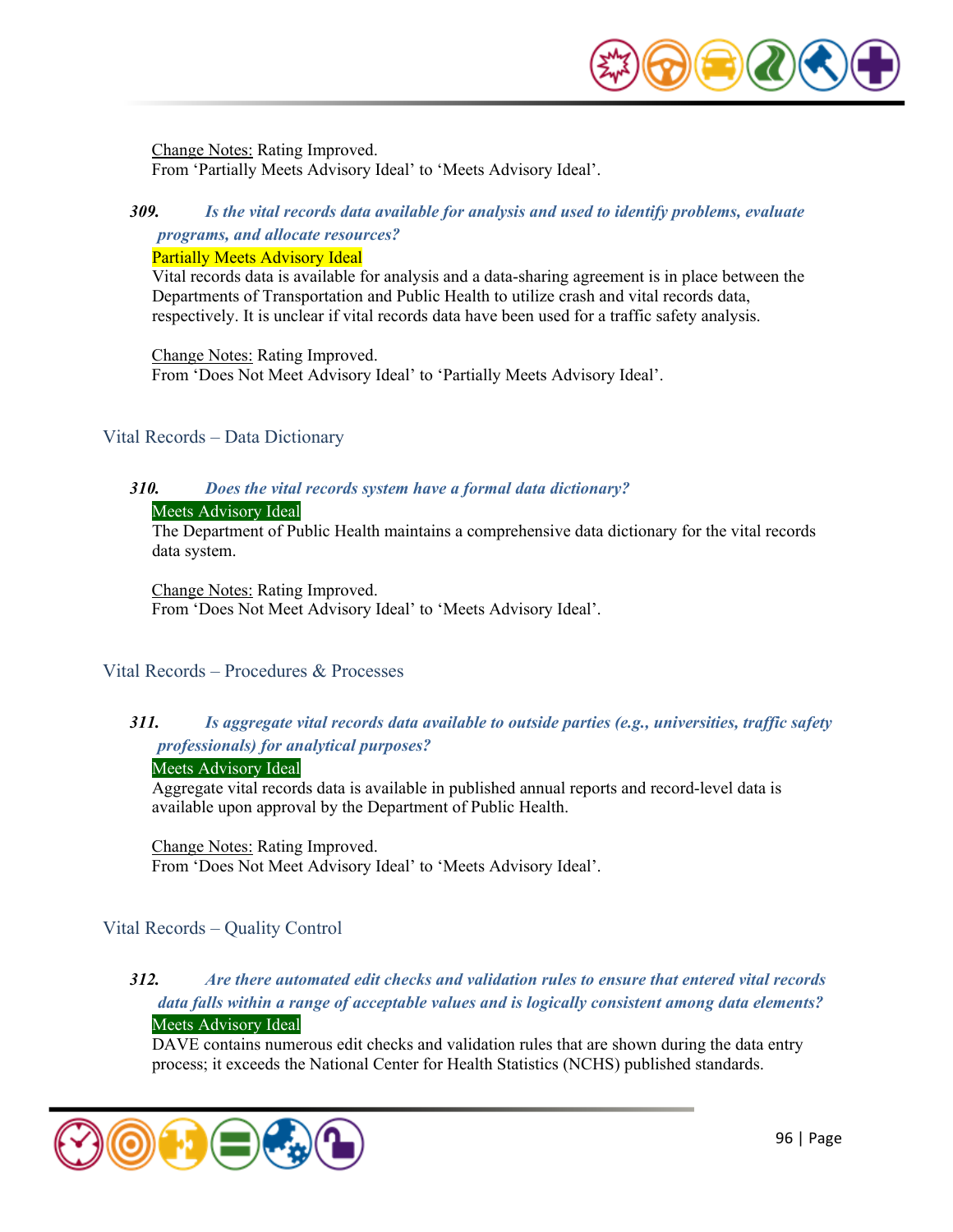

Change Notes: Rating Unchanged.

*313. Are quality control reviews conducted to ensure the completeness, accuracy, and uniformity of injury data in the vital records?*  Partially Meets Advisory Ideal

Quality control reviews are conducted on all fields and elements for completeness, there is no separate analysis of just injury data. The State also relies on the front-end edit checks and validation rules for quality control.

Change Notes: Rating Improved. From 'Does Not Meet Advisory Ideal' to 'Partially Meets Advisory Ideal'.

*314. Are vital records data quality management reports produced regularly and made available to the State TRCC?* 

Does Not Meet Advisory Ideal

Data quality management reports are not shared with the TRCC.

Change Notes: Rating Unchanged.

#### Injury Surveillance Data Interfaces

## *315. Is there an interface among the EMS data and emergency department and hospital discharge data?*

#### Does Not Meet Advisory Ideal

There is no interface between EMS and hospital data systems.

Change Notes: Rating Unchanged.

## *316. Is there an interface between the EMS data and the trauma registry data?*

Does Not Meet Advisory Ideal

There is no interface between the EMS data system and the trauma registry.

Change Notes: Rating Unchanged.

#### Data Use and Integration

## *317. Do behavioral program managers have access to traffic records data and analytic resources for problem identification, priority setting, and program evaluation?*  Meets Advisory Ideal

Behavioral programs managers have access to a variety of tools and data sources for problem identification and program evaluation. Analyses can be run using the Connecticut Crash Data Repository, in-house data, and NHTSA analytical tools.

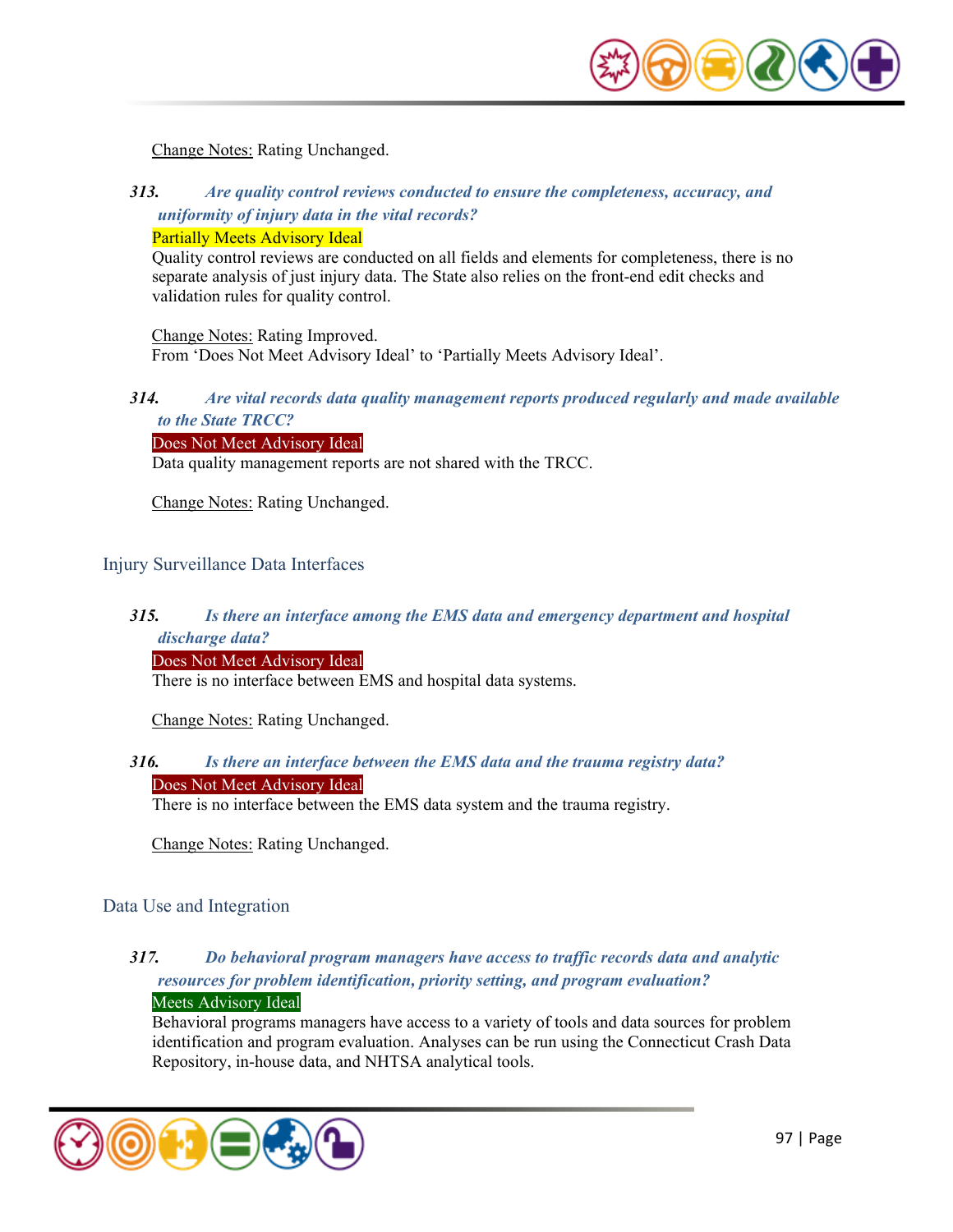

Change Notes: Rating Unchanged.

*318. Does the State have a data governance process?*  Meets Advisory Ideal

Connecticut has a data governance process that includes the State Chief Information Officer and is included in the Strategic Plan.

Change Notes: Rating Improved. From 'Partially Meets Advisory Ideal' to 'Meets Advisory Ideal'.

## *319. Does the TRCC promote data integration by aiding in the development of data governance, access, and security policies for integrated data?*

#### Meets Advisory Ideal

The University of Connecticut Transportation Safety Research Center (CTSRC) leads integration efforts in the Traffic Records Coordinating Committee (TRCC) and regularly provides updates to the committee. Through the TRCC, several memoranda of understanding have been signed to allow access to and integration of crash, judiciary, driver, and roadway data.

Change Notes: Rating Unchanged.

#### *320. Is driver data integrated with crash data for specific analytical purposes?*  Does Not Meet Advisory Ideal

Driver and crash data are not integrated. The CTSRC and TRCC continue to work with the Department of Motor Vehicles to gain access to driver records for integration and analysis.

Change Notes: Rating Unchanged.

#### *321. Is vehicle data integrated with crash data for specific analytical purposes?*  Does Not Meet Advisory Ideal

Vehicle and crash data are not integrated. The CTSRC and TRCC continue to work with the Department of Motor Vehicles to gain access to vehicle records for integration and analysis.

Change Notes: Rating Unchanged.

### *322. Is roadway data integrated with crash data for specific analytical purposes?*  Meets Advisory Ideal

The crash  $+$  roadway data integration project has expanded to 30 data elements from the roadway file. This linkage is complete back to 1995 crash data and an automated process has been implemented to integrate and import roadway information into crash reports upon acceptance.

Change Notes: Rating Unchanged.

## *323. Is citation and adjudication data integrated with crash data for specific analytical purposes?*

Does Not Meet Advisory Ideal

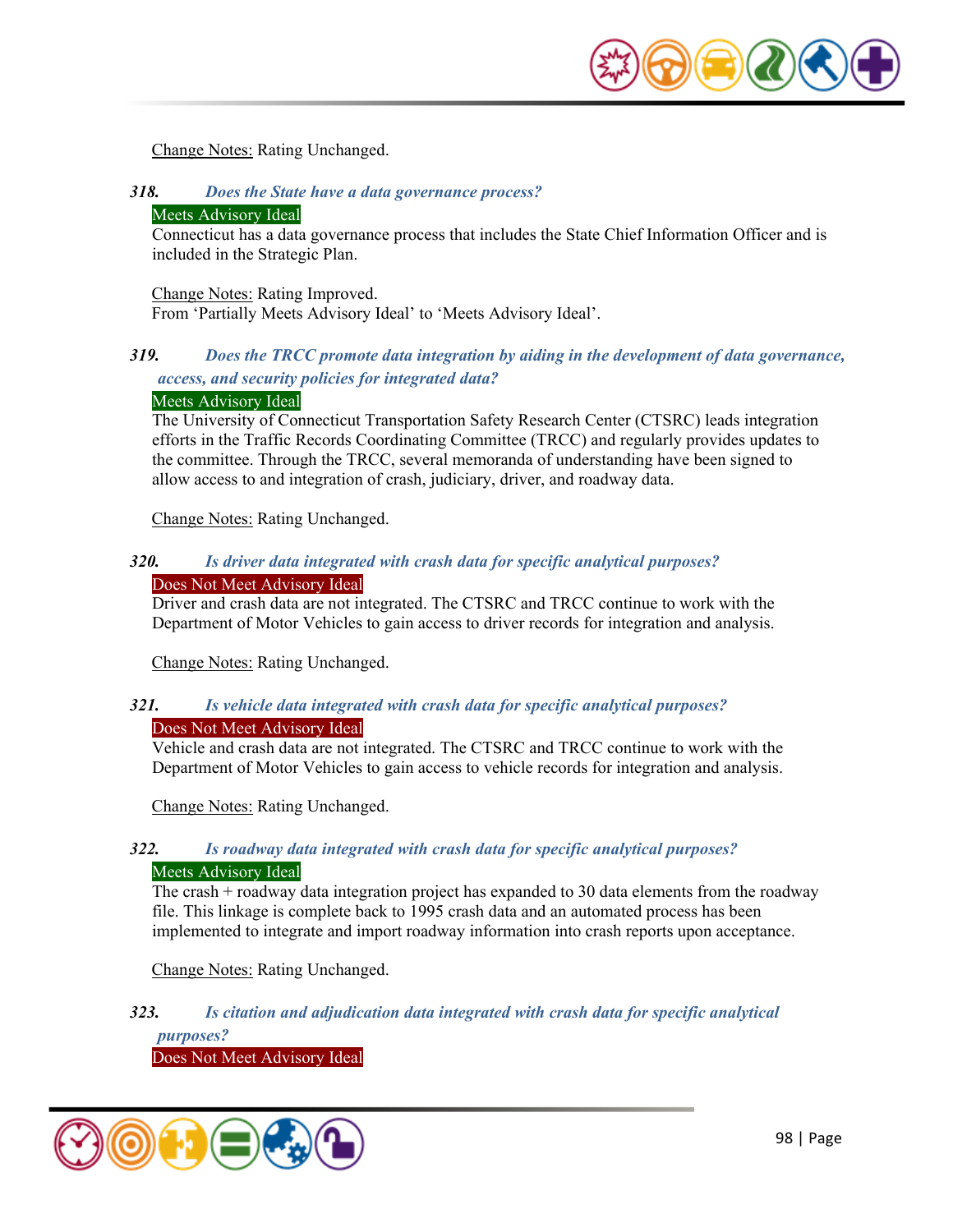

The crash and citation databases are planned to be linked by UConn. Summary data is available at the town level for Highway Safety Office analyses. The linkage tool has been built but linkage has yet to be performed.

Change Notes: Rating Unchanged.

## *324. Is injury surveillance data integrated with crash data for specific analytical purposes?*  Meets Advisory Ideal

Crash and EMS data have been linked to evaluate Connecticut's child passenger safety laws. Crash and trauma registry data have been linked to evaluate motorcycle crash trends and outcomes. An additional analysis combing crash and emergency department data to present hospital-based outcomes to the Commission of the Department of Public Health was described.

Change Notes: Rating Unchanged.

## *325. Are there examples of data integration among crash and two or more of the other*

*component systems?* 

### Meets Advisory Ideal

Linked crash data to several other data sources, including roadway and citation, are available in the Behavioral Safety Tool and Connecticut Roadway Safety Management System.

Change Notes: Rating Improved. From 'Does Not Meet Advisory Ideal' to 'Meets Advisory Ideal'.

## *326. Is data from traffic records component systems-other than crash-integrated for specific analytical purposes?*

### Meets Advisory Ideal

Crime, citation, and toxicology data have been integrated and analyzed in the Advancing the Behavioral Safety Analytic Tools Capabilities of the Connecticut Department of Transportation technical report.

Change Notes: Rating Improved. From 'Does Not Meet Advisory Ideal' to 'Meets Advisory Ideal'.

## *327. For integrated datasets, do decision-makers have access to resources-skilled personnel and user-friendly access tools-for use and analysis?*

#### Meets Advisory Ideal

Decision makers have access to integrated data through publicly available analytical tools as well as full-time staff at the Connecticut Transportation Safety Research Center and UConn.

Change Notes: Rating Unchanged.

## *328. For integrated datasets, does the public have access to resources-skilled personnel and user-friendly access tools-for use and analysis?*

## Meets Advisory Ideal

The public has access to expertise at the CSTRC, with five staff members devoted to answering

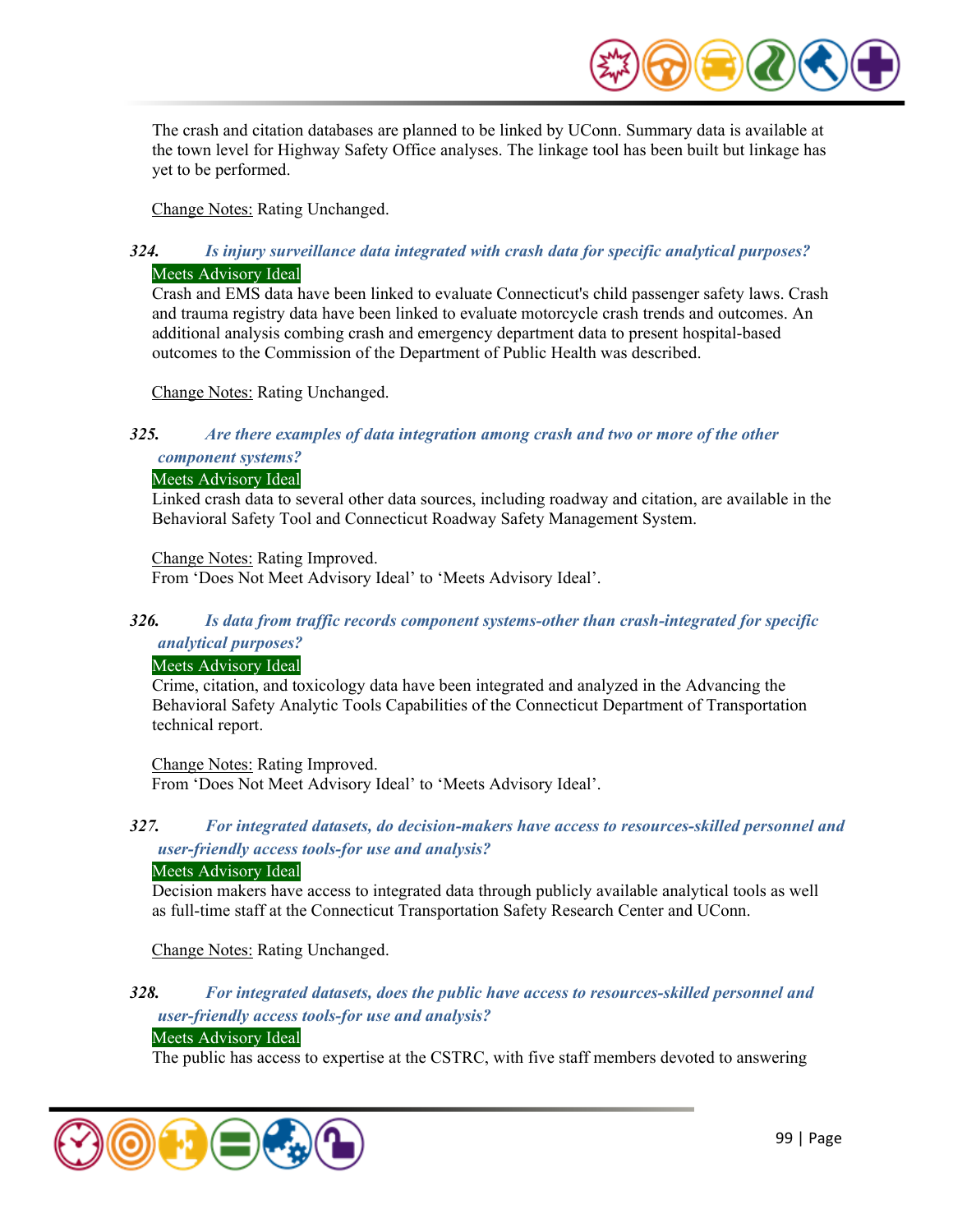

data requests. The crash + roadway linkage is available for analysis and public reports, with the exception of personal identifiable information (PII).

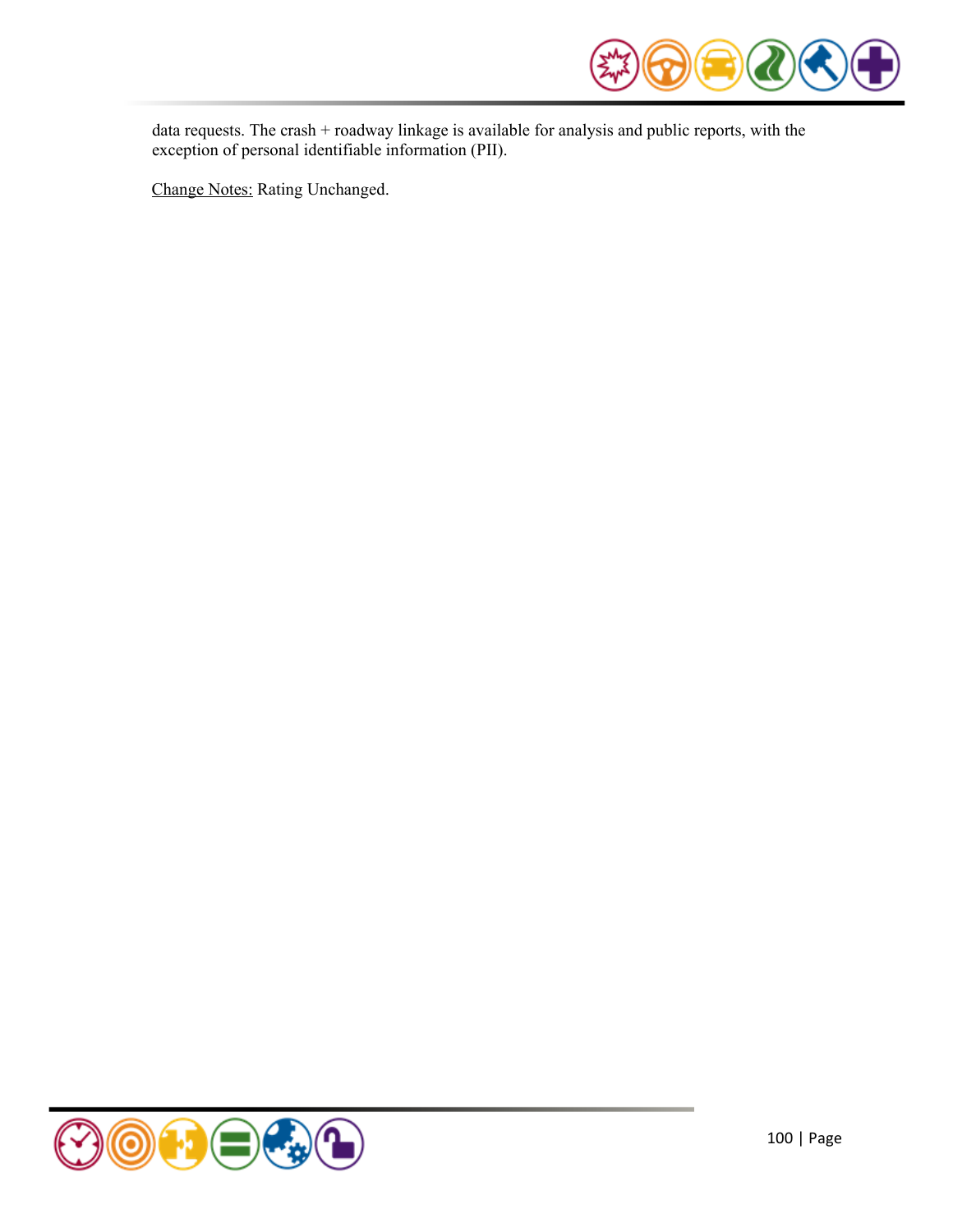

## Appendix B – Assessment Participants

#### State Assessment Coordinator(s)

Mr. Olorunfemi "Femi" Bajomo Ledge Light Technologies, Inc. President

Flavia Pereira Connecticut Department of Transportation Transportation Planner 2

## NHTSA Regional Office Coordinator(s)

Allison Beas **NHTSA** Highway Safety Specialists

Mr. Francisco Gomez **NHTSA** Regional Program Manager

## NHTSA Headquarters Coordinator

Mr. John N Siegler National Highway Traffic Safety Administration Team Lead, Traffic Records Team

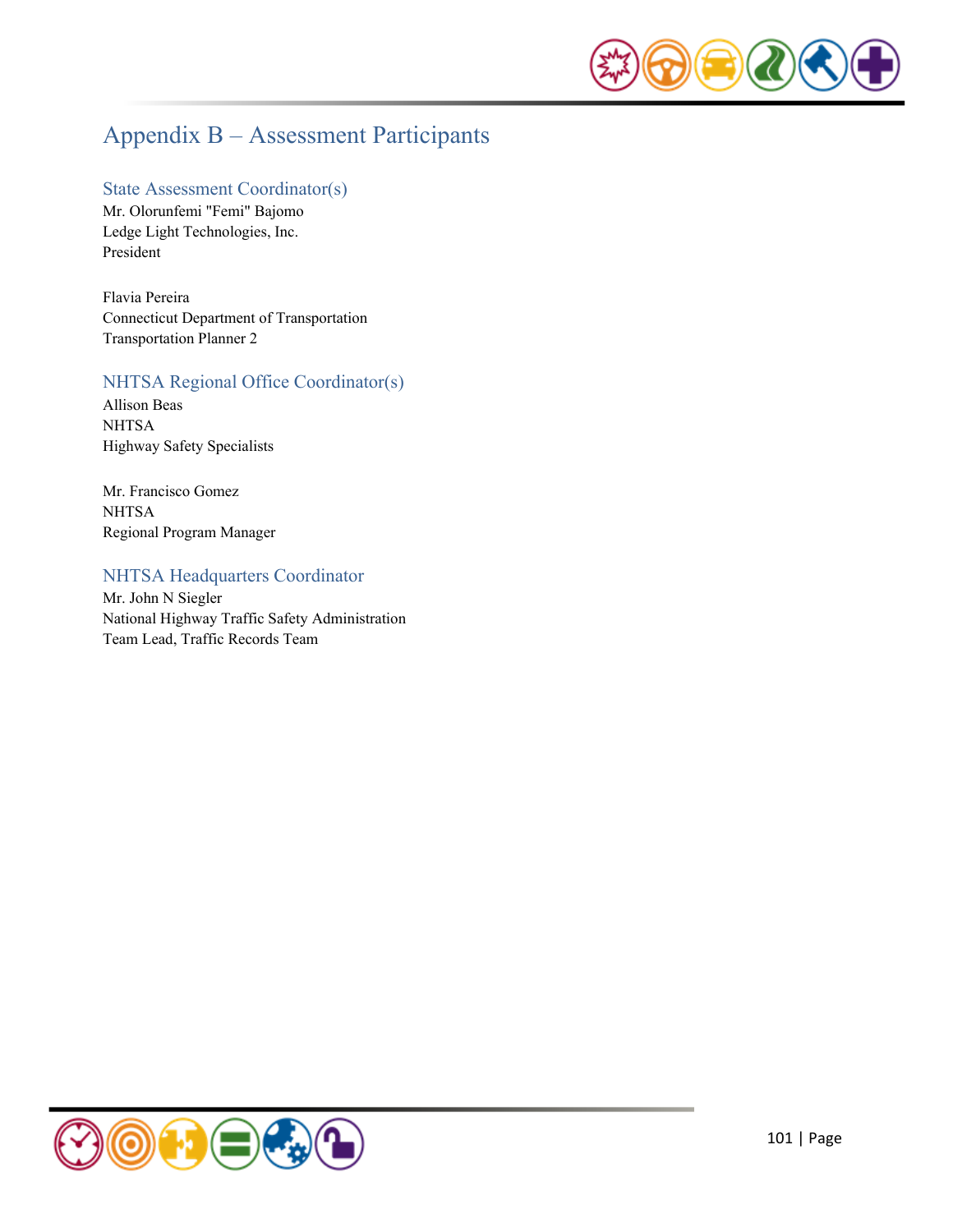

#### **Assessment Facilitator**

Kathleen Haney VHB Senior Traffic Safety Analyst

#### **Assessment Team Members**

Michael Archibeque NMDOT TSD Traffic Records Advisor

Mr. Jack Benac Jack D. Benac LLC. Traffic Safety Specialist

Ms. Debi Besser Washington Traffic Safety Commission Traffic Records Program Manager

Ms. Cindy Burch Baltimore Metropolitan Council Transportation Planner - Safety

Maj. Robert H Burroughs Texas Department of Public Safety (retired) Major (Retired)

Ms. Kelly Campbell Idaho Transportation Department Research Analyst, Principal

Mr. Larry Cook Ph.D. University of Utah School of Medicine Director

Mr. William Kovarik NDOT Highway Safety Office Administrator

Ms. Roxanne Langford Maryland Motor Vehicle Administration Program Manager

Ms. Patricia Ott P.E. MBO Engineering Chair, NJ STRCC

BoYan Quinn Colorado Department of Transportation Traffic Safety Engineer

Ms. Dana Reiding Department of Transportation Statewide Transportation Planning Administrator

Ms. Joan Vecchi contractor owner

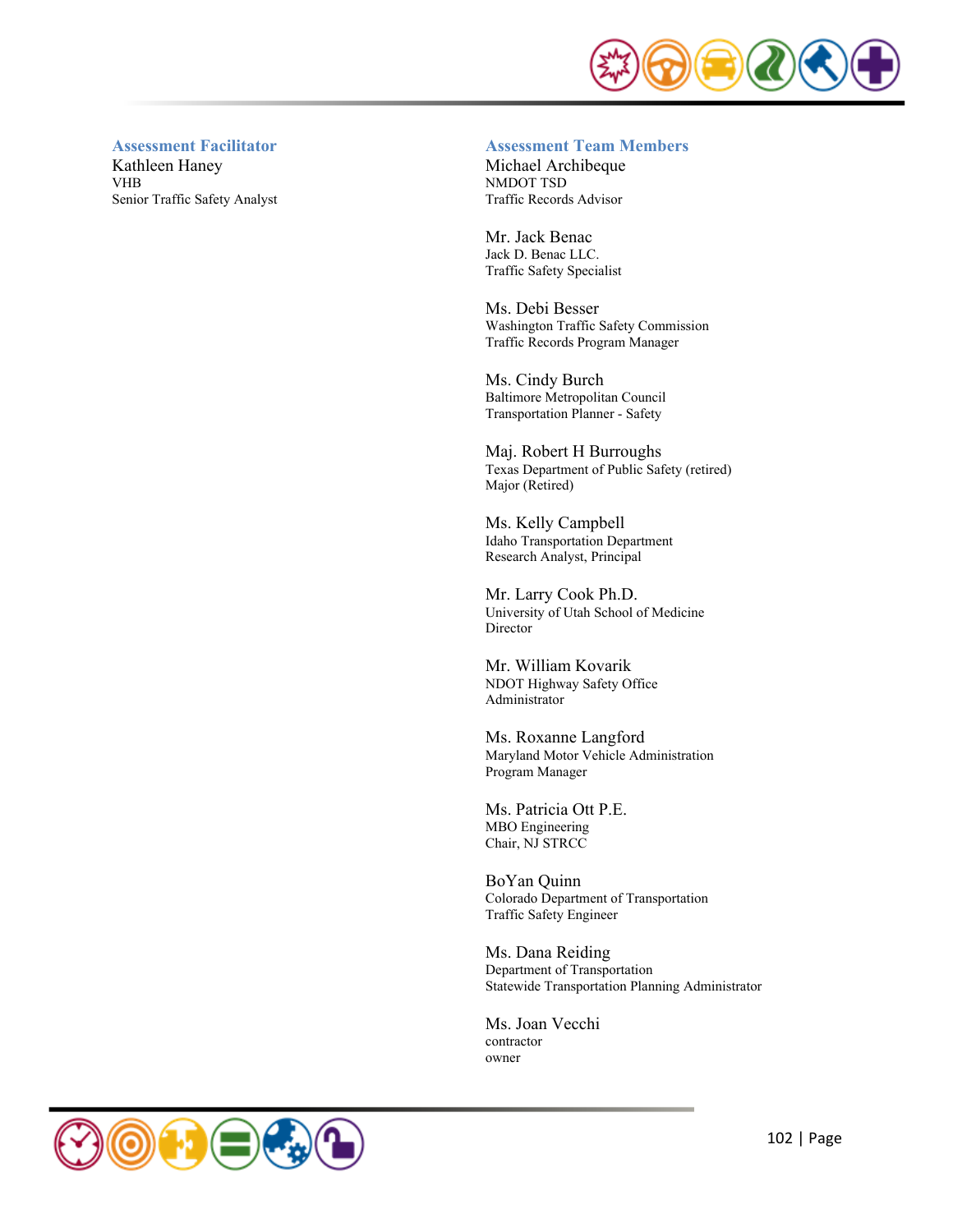

#### **State and Local Respondents**

The following State and Local staff assisted in the Assessment by providing responses to the Advisory criteria and questions.

Mr. Olorunfemi "Femi" Bajomo Ledge Light Technologies, Inc. President

Gregory Ciparelli Department of Transportation Transportation Planner 2

Facundo Dominguez Connecticut Department of Transportation Transportation Planner 2

Eric Jackson Connecticut Transportation Safety Research Center Director

Mr. Eric D Jackson PhD Civil and Environmental Engineering, Connecticut Transportation Institute Assistant Research Professor

Ms. Stacey B Manware State of Connecticut Judicial Branch Deputy Director, Superior Court Operations

Robert Muzzy Connecticut Department of Transportation IT

Mr. George White Department of Motor Vehicles Manager

Susan Yurasevecz DPH Epidemiologist 3

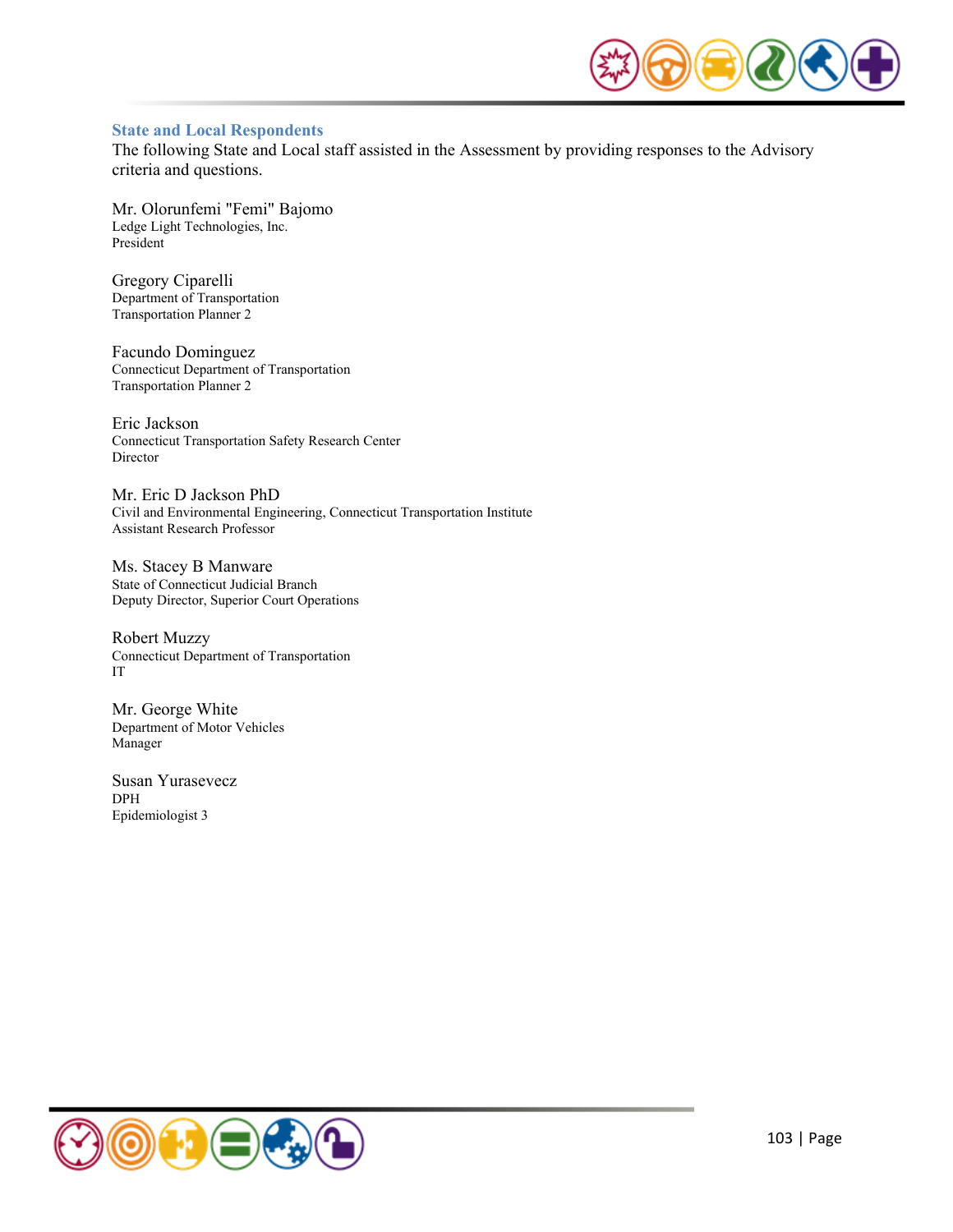

# Appendix C

## National Acronyms and Abbreviations

| <b>AADT</b><br>Average Annual Daily Traffic                                         |  |
|-------------------------------------------------------------------------------------|--|
| American Association of Motor Vehicle Administrators<br><b>AAMVA</b>                |  |
| American Association of State Highway and Transportation Officials<br><b>AASHTO</b> |  |
| American College of Surgeons<br><b>ACS</b>                                          |  |
| Abbreviated Injury Score<br>AIS                                                     |  |
| American National Standards Institute<br>ANSI                                       |  |
| Association of Transportation Safety Information Professionals<br>ATSIP             |  |
| <b>Blood Alcohol Concentration</b><br><b>BAC</b>                                    |  |
| <b>Center for Disease Control</b><br><b>CDC</b>                                     |  |
| <b>CDIP</b><br>NHTSA's Crash Data Improvement Program                               |  |
| Commercial Driver License Information System<br><b>CDLIS</b>                        |  |
| <b>CODES</b><br>Crash Outcome Data Evaluation System                                |  |
| <b>DDACTS</b><br>Data Driven Approaches to Crime and Traffic Safety                 |  |
| Department of Homeland Security<br><b>DHS</b>                                       |  |
| Department of Motor Vehicles<br>DMV                                                 |  |
| <b>DPPA</b><br>Drivers Privacy Protection Act                                       |  |
| <b>DOH</b><br>Department of Health                                                  |  |
| Department of Justice<br>DOJ                                                        |  |
| <b>DOT</b><br>Department of Transportation                                          |  |
| DOT-TRCC<br>The US DOT Traffic Records Coordinating Committee                       |  |
| <b>DRA</b><br>Deputy Regional Administrator (NHTSA)                                 |  |
| Driving Under the Influence<br>DUI                                                  |  |
| Driving Under the Influence of Drugs<br><b>DUID</b>                                 |  |
| <b>DWI</b><br>Driving While Intoxicated                                             |  |
| <b>Emergency Department</b><br>ED                                                   |  |
| <b>Emergency Medical Service</b><br><b>EMS</b>                                      |  |
| <b>Fatality Analysis Reporting System</b><br>FARS                                   |  |
| <b>FDEs</b><br><b>Fundamental Data Elements</b>                                     |  |
| FHWA<br>Federal Highway Administration                                              |  |
| <b>FMCSA</b><br>Federal Motor Carrier Safety Administration                         |  |
| <b>GCS</b><br>Glasgow Coma Scale                                                    |  |
| GDL<br><b>Graduated Driver Licensing</b>                                            |  |
| <b>GES</b><br>General Estimates System                                              |  |
| Governors Highway Safety Association<br><b>GHSA</b>                                 |  |
| Geographic Information System<br><b>GIS</b>                                         |  |
| Global Justice XML Data Model<br><b>GJXDM</b>                                       |  |
| <b>GPS</b><br>Global Positioning System                                             |  |
| Government Reference Architecture<br><b>GRA</b>                                     |  |
| <b>HIPAA</b><br>Health Information Privacy and Accountability Act                   |  |
| <b>HPMS</b><br>Highway Performance Monitoring System                                |  |
| <b>HSIP</b><br>Highway Safety Improvement Plan                                      |  |
| <b>HSP</b><br>Highway Safety Plan                                                   |  |
| International Classification of Diseases and Related Health Problems<br>$ICD-10$    |  |
| <b>Institutional Review Board</b><br><b>IRB</b>                                     |  |

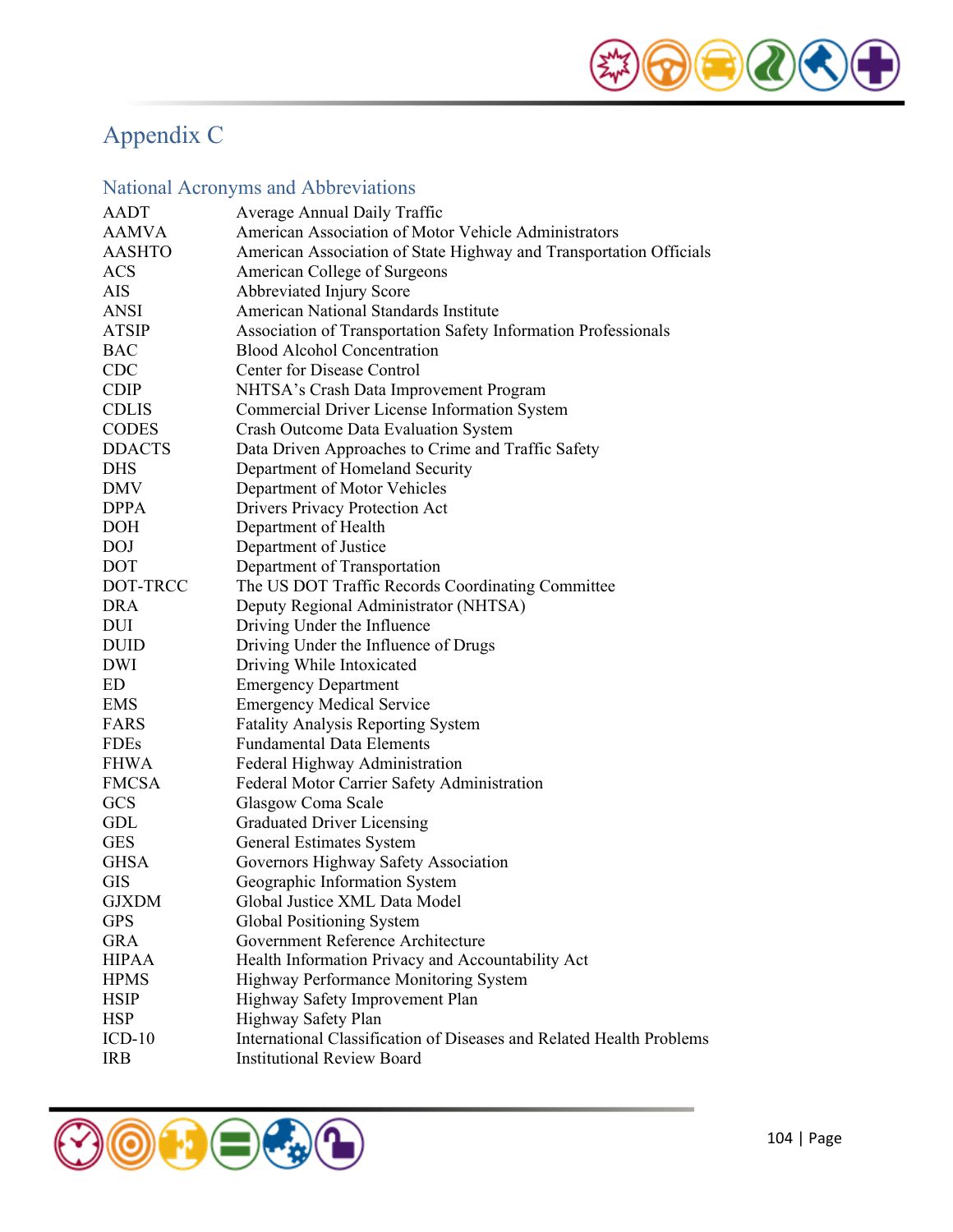

| <b>ISS</b>     | <b>Injury Severity Score</b>                                              |
|----------------|---------------------------------------------------------------------------|
| IT             | <b>Information Technology</b>                                             |
| <b>JIEM</b>    | Justice Information Exchange Model                                        |
| <b>LEIN</b>    | Law Enforcement Information Network                                       |
| <b>MADD</b>    | Mothers Against Drunk Driving                                             |
| <b>MCMIS</b>   | Motor Carrier Management Information System                               |
| <b>MIDRIS</b>  | Model Impaired Driving Records Information System                         |
| <b>MIRE</b>    | Model Inventory of Roadway Elements                                       |
| MMUCC          | Model Minimum Uniform Crash Criteria                                      |
| MOU            | Memorandum of Understanding                                               |
| <b>MPO</b>     | Metropolitan Planning Organization                                        |
| <b>NAPHSIS</b> | National Association for Public Health Statistics and Information Systems |
| <b>NCHIP</b>   | National Criminal History Improvement Program                             |
| <b>NCHS</b>    | National Center for Health Statistics                                     |
| <b>NCIC</b>    | National Crime Information Center                                         |
| <b>NCSC</b>    | National Center for State Courts                                          |
| <b>NDR</b>     | National Driver Register                                                  |
| <b>NEMSIS</b>  | National Emergency Medical Service Information System                     |
| <b>NGA</b>     | National Governor's Association                                           |
| <b>NHTSA</b>   | National Highway Traffic Safety Administration                            |
| <b>NIBRS</b>   | National Incident-Based Reporting System                                  |
| <b>NIEM</b>    | National Information Exchange Model                                       |
| <b>NLETS</b>   | National Law Enforcement Telecommunication System                         |
| <b>NMVTIS</b>  | National Motor Vehicle Title Information System                           |
| <b>NTDS</b>    | National Trauma Data Standard                                             |
| <b>PAR</b>     | Police Accident Report                                                    |
| <b>PDPS</b>    | Problem Driver Pointer System                                             |
| <b>PDO</b>     | Property Damage Only                                                      |
| PII            | Personally Identifiable Information                                       |
| RA             | Regional Administrator (NHTSA)                                            |
| <b>RDIP</b>    | FHWA's Roadway Data Improvement Program                                   |
| <b>RPM</b>     | Regional Program Manager (NHTSA)                                          |
| <b>RTS</b>     | <b>Revised Trauma Score</b>                                               |
| <b>RMS</b>     | Records Management System                                                 |
| <b>RPC</b>     | <b>Regional Planning Commission</b>                                       |
| SaDIP          | FMCSA's Safety Data Improvement Program                                   |
| SAVE           | Systematic Alien Verification for Entitlements                            |
| <b>SHSP</b>    | Strategic Highway Safety Plan                                             |
| <b>SME</b>     | <b>Subject Matter Expert</b>                                              |
| <b>SSOLV</b>   | Social Security Online Verification                                       |
| <b>STRAP</b>   | <b>State Traffic Records Assessment Program</b>                           |
| <b>SWISS</b>   | Statewide Injury Surveillance System                                      |
| <b>TCD</b>     | <b>Traffic Control Devices</b>                                            |
| <b>TRA</b>     | <b>Traffic Records Assessment</b>                                         |
| <b>TRIPRS</b>  | Traffic Records Improvement Program Reporting System                      |
| <b>TRCC</b>    | <b>Traffic Records Coordinating Committee</b>                             |
| <b>TRS</b>     | Traffic Records System                                                    |
| <b>UCR</b>     | <b>Uniform Crime Reports</b>                                              |